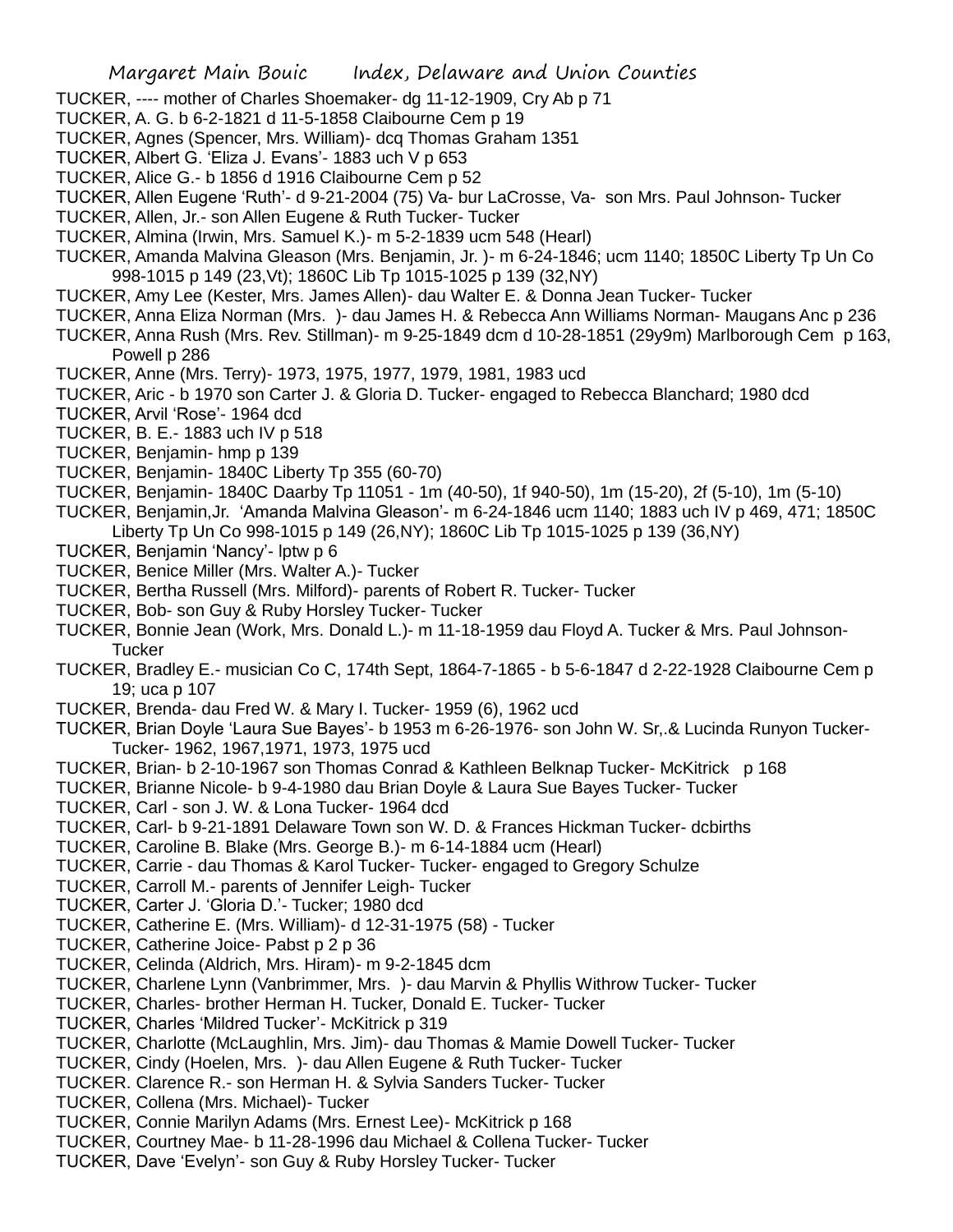- TUCKER, David 'Judith A. Garee'- Tucker
- TUCKER, David- son J. W. & Lona Tucker- 1964 dcd
- TUCKER, David 'Luann'- son David & Judith A. Garee Tucker- Tucker
- TUCKER, Dean- ch J. W. & Lona Tucker- 1964 dcd
- TUCKER, Debbie (Trent, Mrs. )- dau Allen Eugene & Ruth Tucker- Tucker
- TUCKER, Debbie- dau Fred W. & Mary I, Six Tucker- Tucker; 1969 (10), 1962 ucd
- TUCKER, Donald E.- b 12-31-1879 d Monday, dg 3-1-1948 WWI; bur Sandusky
- TUCKER, Donald- son Herman H. & Sylvia Sanders Tucker- Tucker
- TUCKER, Donna Jean (Mrs. Walter Emerson )- dau Violet Ebright- Tucker- parents of Amy Lee
- TUCKER, Douglas 'Missy'- son David & Judith A. Garee Tucker- Tucker
- TUCKER, Edgar D. 'Wanda L.'- 1980 dcd
- TUCKER, Eleanor (Timmons, Mrs. )- dau Guy & Ruby Horsley Tucker- Tucker
- TUCKER, Eliza J.- b 10-10-1822 d 7-18-1909 Claibourne Cem p 19 ; 1870C Richwood 78-74 p 8 (46,O)
- TUCKER, Eliza (Barnes, Mrs. Porter)- 1883 uch V p 607
- TUCKER, Eliza J. Evans (Mrs. Albert G.)- 1883 uch V p 653
- TUCKER, Elizabeth (Mrs. )- 1880C Richwood 218-231 p 21 (67,O,Penn,Irel)
- TUCKER, Elizabeth (Beecher, Mrs. Asahel A.)- lic 5-12-1840/39 ucm 632 (Hearl)
- TUCKER, Elizabeth (Walker, Mrs. )- dau Herman H. & Sylvia Sanders Tucker- Tucker
- TUCKER, Elmina (Irwin, Mrs. Samuel K.)- 1883 uch V p 116; mt 6-7-1911 Abs p 69
- TUCKER, ----(Patrick, Mrs. Levi) 1883 uch V p 173
- TUCKER, Elsie J.- dau George B. & Sarah J. Moore Tucker- 1883 uch V p 653; 1880C Richwood 275-391 p 25 (8,O,O,O)
- TUCKER, Emily (Gill, Mrs. William P.)- m 3-3-1845 ucm 1027 (Hearl)
- TUCKER, Emma B. Torrence (Mrs ) d 7-28-1972 Radnor Cem- sister Charles Torrence Tucker; Pabst p 8 p 35
- TUCKER, Ernest Lee 'Connie Marilyn Adams' McKitrick p 168
- TUCKER, Eunis (Wheeler, Mrs. Nelson)- lic m 5-12-1840 ucm 633 (Hearl)
- TUCKER, Eva J. (Sabine, Mrs. Lorenzo)- m 12-29-1867 ucm 4307(Hearl)
- TUCKER, Eva J.- b 10-5-1880 d 7-26-1881 Claibourne Cem p 26
- TUCKER, Evelyn (Mrs. Dave)- Tucker
- TUCKER, Frances E. (Mrs. John d.)- 1971 dcd
- TUCKER, Frances- opc 97
- TUCKER, Frank- brother Donald E. Tucker- Tucker
- TUCKER, Frank B.- son Albert G. & Eliza J. Evans Tucker- 1870c Richwood 78-74 p 9 (12,O)
- TUCKER, Fred- brother Donald E. Tucker- Tucker
- TUCKER, Fred L.- 1962 ucd
- TUCKER, Fred- lpc p4
- TUCKER, Fred 'Mary Six'- Tucker
- TUCKER, Fred- son George b. & Sarah A. Moore Tucker- 1880C Richwood 275-291 p 25 (6,O,O,O)
- TUCKER, Fred W. ' Mary I.'- 1959, 1962 ucd
- TUCKER, Fredie- b 7-10-1873 d 10-21-1880 Claibourne Cem p 26
- TUCKER, Frederick- 1820C 5; Pabst p 7 p 1; Powers p 279
- TUCKER, Frederick LeRoy- d 1-1-1987 (49) Forest Grove Cem- son Fred & Mary Six Tucker- Tucker
- TUCKER, Gary- b 1955 son John W. & H. Joan Tucker- 1973 ucd
- TUCKER, G. C.- Pvt Co K. 18th O.V.I. 1861, 1864; uca p 21, 29, 107
- TUCKER, Gene- son Russell & Janet Hammond Tucker- Tucker
- TUCKER, Genna J,- 1973 ucd
- TUCKER, George B. 'Caroline B. Blake'- m 6-14-1883 ucm (Hearl)
- TUCKER, George B. 'Sarah A. Moore'- b 4-3-1843 m 4-16-1871 ucm 4912 (Hearl)- son Albert G. & Eliza J. Evans Tucker- 1883 uch IV p 464; V p 592, 593, 594,653; 1870C Claibourne Tp 78-74 p 8 (26,O); 1880C Claib. Tp 275-291 p 25 (37,O,O,O)
- TUCKER, George E. 'Mary M.'- 1961, 1974 ucd
- TUCKER, Gimmel- ch J. W. & Lona Tucker- 1964 dcd
- TUCKER, Gloria D. (Mrs. Carter J.)- Tucker; 1980 dcd
- TUCKER, Grace (Henry, Mrs. )- dau Milford & Bertha Russell Tucker- Tucker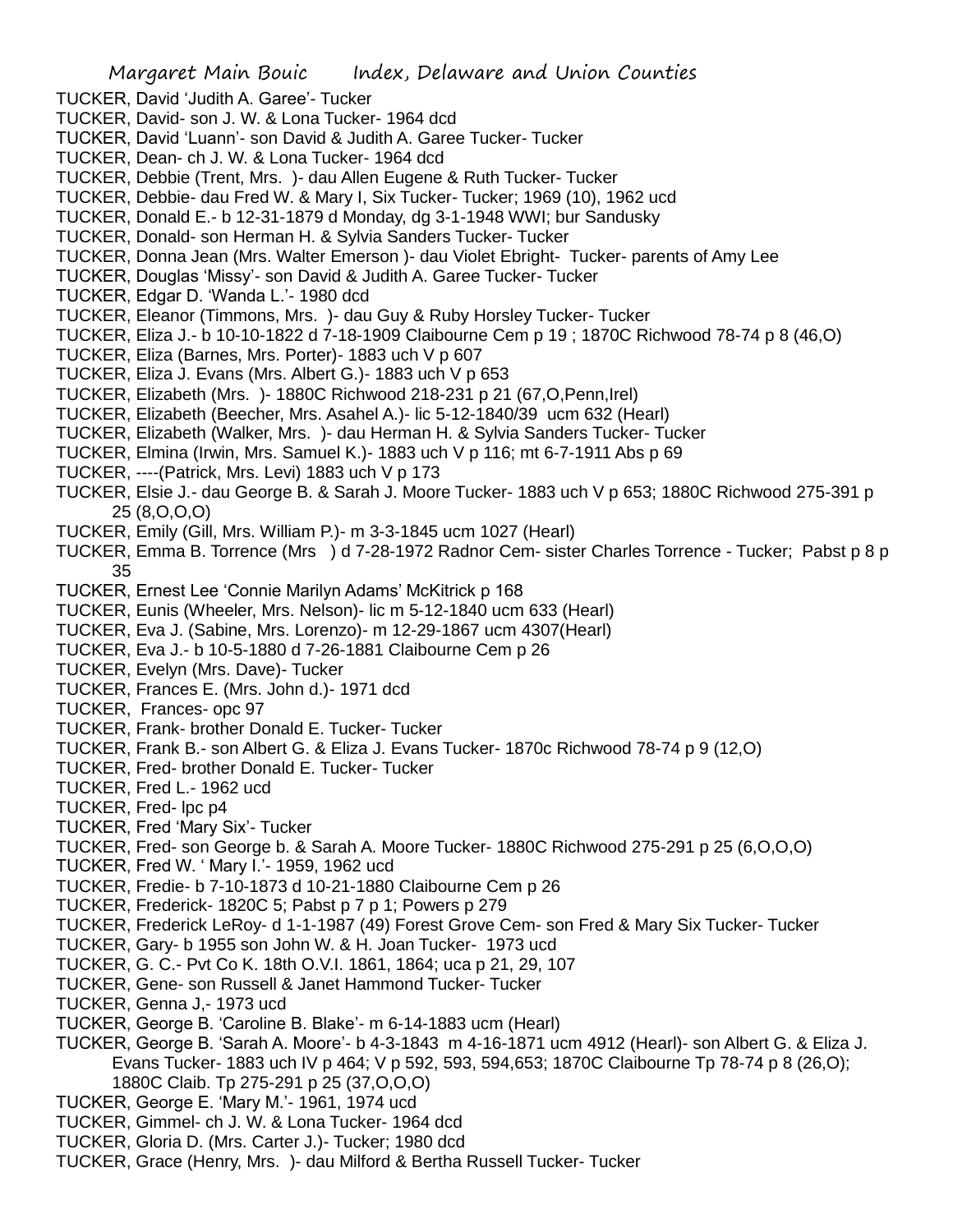- TUCKER, Gregory Scott- b 3-22-1983 son Brian & Laura Sue Bayes Tucker- Tucker
- TUCKER, Guy 'Ruby Horsley'- Tucker- parents of Russell G.
- TUCKER, Gwendolyn (Waymon, Mrs. Mike)- b 1953 dau John W., Sr. & Lucinda Runyon Tucker- Tucker; 1962, 1967, 1971 ucd
- TUCKER, Gypsy (Johnson, Mrs. Jerry)- m 10-1958 (19-1958) dau John W.,Sr. & Lucinda Runyon Tucker-**Tucker**
- TUCKER, —(Mrs. Hall)- Pabst p 8 p 40, 42
- TUCKER, Happy- b 12-13-1854 d 8-4-1855 son A, G. & E. Claibourne Cem p 19
- TUCKER, Hazel (Kellett, Mrs. )- dau Herman H. & Sylvia Sanders Tucker- Tucker
- TUCKER, Helen M. (Stanley, Mrs. James M.) dumch p 41
- TUCKER, Helen (Shriver, Mrs. Levi)- m 8-18-1864 ucm 3612 (Hearl)
- TUCKER, Helen- dau Thomas & Mamie Dowell Tucker- Tucker
- TUCKER, Herman H. 'Sylvia E, Sanders'- b 12-28-1901 d 3-17-1989 (87) bur Glen Rest- Tucker; 1971 dcd
- TUCKER, Herman- son Herman H. & Sylvia Sanders Tucker- Tucker
- TUCKER, Ira- hadc p 58 (Westfield); 1835 men p 64 #43 p 119 Westfield Tp
- TUCKER, Ira- 1880C Liberty Tp Un Co 900-910 p 123 (36,O)
- TUCKER, —(Mrs. J.)- 1883 uch V p 581
- TUCKER, Jamie (LaFond, Mrs. Gerald)- dau Russell G. & Kathryn Bing Tucker- Tucker
- TUCKER, Jan- son William & Catherine A. Tucker- Tucker
- TUCKER, Janet Hammond (Mrs. Russell)- Tucker
- TUCKER, Janice (McFadden, Mrs. )- dau Walter A. & Bernice Miller Tucker- Tucker
- TUCKER, Jay- bro-in-law of Judith A. Garee Tucker- Tucker; 1980 dcd
- TUCKER, Jennie E. (Hutchinson, Mrs. Chauncy P.) m 4-11-1872 ucm 5063 (Hearl)- dau Albert G. & Eliza J. Evans Tucker- 1870C Richwood 78-74 p 9 (17,O)
- TUCKER, Jennifer Leigh (Greenbaum, Mrs. Gary Norman) m 4-19-1980 dau Carroll M. Tucker- Tucker; Rausch (118353);
- TUCKER, Jennifer- b 1974 dau Terry & Ann Tucker- 1975, 1977, 1979, 1981, 1983 ucd
- TUCKER, Jerry- son Fred & Mary Tucker- Tucker
- TUCKER, Joan H. Rausch (Claar, Mrs. Gerald )(Mrs. John W, Sr.)- b 8-11-1928 m (2)7-19/17-1969 Tucker; dau William & Anna Jenny Rausch- Rausch 113131,III p 259; 1959, 1973, 1975, 1977 1979, 1981, 1983, 1991 ucd
- TUCKER, John D. 'Frances R.'- 1971 ucd
- TUCKER, John D. 'Una'- b 7-4-1947 d 8-10-1989 (42) Fairview Memorial Pk- Tucker
- TUCKER, John- son George E. & Mary M. Tucker- 1961 (10), 1964 dcd
- TUCKER, John 'Joan Rausch Claar;- m 7-17-1969, Tucker; Rausch (113131)
- TUCKER, John M.- b 1845 d 1926 Claibourne Cem p 52; 1883, uch IV p 501
- TUCKER, John W. Sr. 'Lucinda Runyon''Joan H'- b 5-15-1922 W Va m (2) 7-19-1969-d 3-11-2003 (80) Oakdale Cem- son Thomas & Mamie Dowell Tucker- Tucker; 1959, 1962, 1967, 1971, 1973, 1975, 1977, 1979, 1981, 1983, 1991 ucd
- TUCKER, John W. Jr. 'Joyce'- son John W. & Lucinda Runyon Tucker- Tucker; 1962, 1971, 1973, 1975 ucd
- TUCKER, Johnna- b 1964 dau John W. II & Joyce Tucker- 1971, 1973, 1975 ucd
- TUCKER, J. W. 'Lona'- children are Gimmel, Carl, Dean, David- 1964 dcd
- TUCKER, Joy- b 1970 dau John W. II & Joyce A. Wyatt Tucker- 1961, 1973 ,1975 ucd
- TUCKER, Joyce A. Hyatt (Mrs. John W. Jr.)- Tucker; 1971, 1973, 1975 ucd
- TUCKER, Juanita (Miller, Mrs. )- dau Guy & Ruby Horsley Tucker- Tucker
- TUCKER, Judith A. Garee (Mrs. David)- b 11-22-1946 d 1–16-1995 (48) Glen Rest Cem, Reynoldsburg- dau Jack & Beatrice Shirtzinger Garee- Tucker
- TUCKER, Karen- dau Fred W. & Mary I Tucker- 1959 (4) 1962 ucd
- TUCKER, Karen Marie (Dyches, Mrs. Dirk)- m 2-24-183 dau Walter Emerson & Donna Jean Tucker- Tucker TUCKER, Karol (Mrs. Thomas)- parents of Carrie Tucker- Tucker
- 
- TUCKER, Kathleen Belnap (Mrs. Thomas Conrad)(Jenkins, Mrs. Richard Pearl)- b 5-27-1946 m(1) 5-25-1965 div 1-25-1974 ,m(2) 11-22-1975 dau Merle Crane & Parley Kershaw Belnap- McKitrick p 168
- TUCKER, Kathryn Bing (Mrs. Russell G.)- Tucker
- TUCKER, Kathy- b 1971 dau Terry & Anne Tucker- 1973, 1975, 1977, 1979, 1981, 1983 ucd
- TUCKER, Keith- b 1963 son Edgar D. & Wanda L. Tucker- 1980 dcd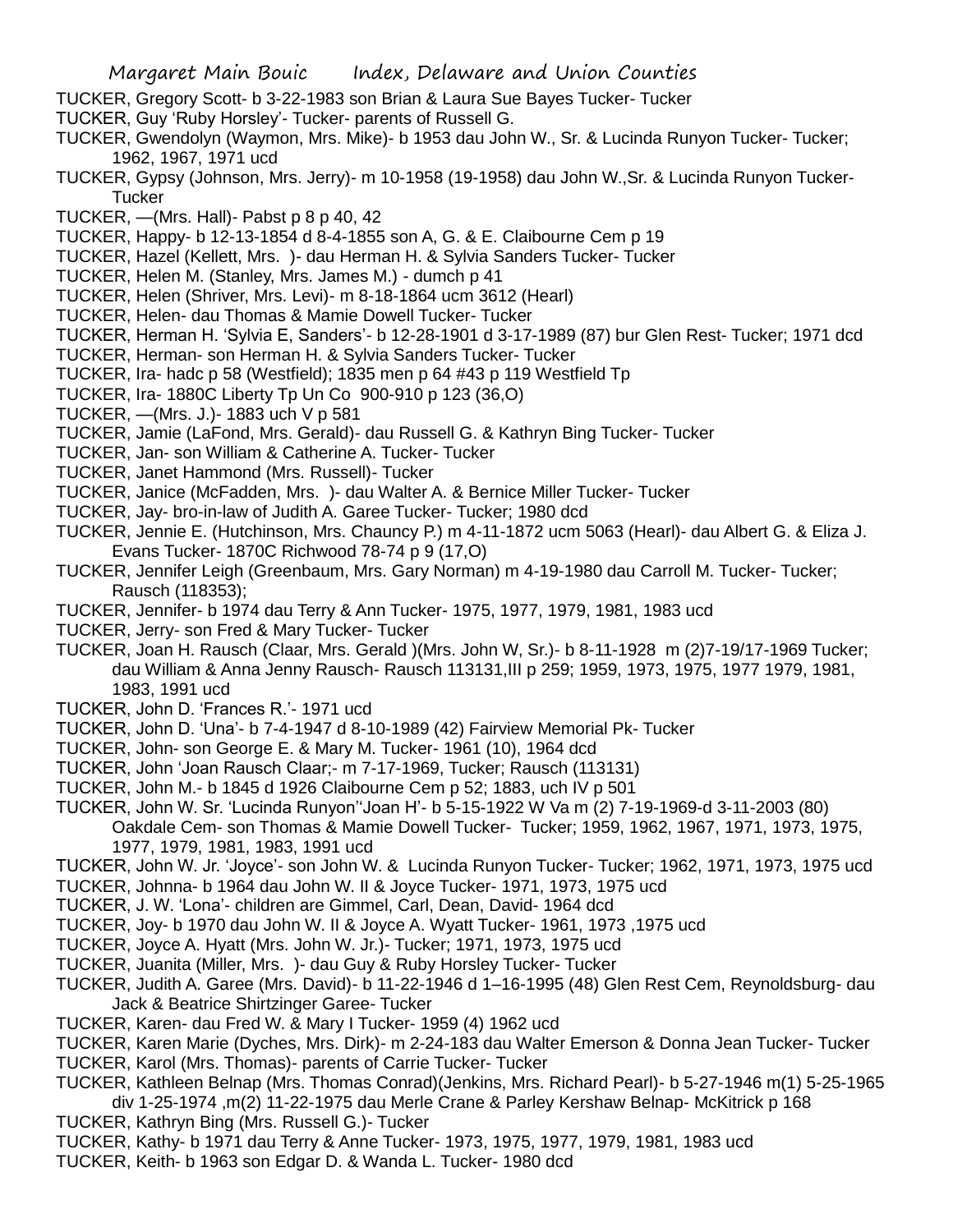- TUCKER, Kevin Allen- d c 2-13-1978 son Russell & Janet Hammond Tucker- Oak Grove Cem- Tucker
- TUCKER, Larry- 1973, 1977, 1979, 1981, 1983 ucd
- TUCKER, Laura Sue Bayes (Mrs. Brian Dayle)-m 6-26-1976 dau Robert Bayes- Tucker
- TUCKER, Lemuel 'Maria Walton'- m 1-18/25-1828 ucm 141 (Hearl); 1883 uch III p 287
- TUCKER, Leona (Sharp, Mrs. )- dau Herman H. & Sylvia Sanders Tucker- Tucker
- TUCKER, Levi 'Helen Shriver'- m 8-18-1864 ucm 3612 (Hearl)
- TUCKER, Linda- dau Fred W. & Mary I. Tucker- 1959 (12), 1962 ucd
- TUCKER, Lona (Mrs. J. W.)- mother of Gmmer, Carol, Dean, David- 1964 dcd
- TUCKER, Luann (Mrs. David)- Tucker
- TUCKER, Lucinda Runyon (Mrs. John W. )- b 8-2-1918 Wva d 2-9-1992 (72) Hopewell cem- dau George & Elizabeth Blair Runyon– Tucker; 1962, 1967, 1971, 1973, 1975, 1977, 1979, 1981, 1983 ucd
- TUCKER, Lucy A. (Jones, Mrs. Ira)-m 11-4-1845 dcm
- TUCKER, Lula (Mrs. Donald E.)- obit Donald E.- dg 3-1-1948
- TUCKER, Lulu Zimmerman (Rader, Mrs. )(Mrs. )- d 9-13-1963 (94) Oak Grove Cem- sister Homer Zimmerman- Tucker
- TUCKER, Mr.- 1883 uch V p 421
- TUCKER, Mamie Dowell (Mrs. Thomas)- Tucker
- TUCKER, Maria Walton (Mrs. Lemuel)- m 1-18/25-1828 ucm 141(Hearl); 1883 uch III p 287
- TUCKER, Mariah- opc 26
- TUCKER, Marilyn- dau Fred & Mary Six Tucker- Tucker
- TUCKER, Marvin E. 'Phyllis J. Withrow'- Tucker; 1980 dcd
- TUCKER, Mary- 1850C Liberty Tp Un Co 998-1015 p 149 (17,NY)
- TUCKER, Mary Ann Eliot (Mrs. William)- dau Col. William & Jane Hutchison Eiot- Hutchisson p 152
- TUCKER, Mary I. (Mrs. Fred W.)- 1959, 1962 ucd
- TUCKER, Mary- dau Fred W. & Mary I. Tucker- 1959 (10), 1962 ucd
- TUCKER, Mary Six (Mrs. Fred)(Alexander, Mrs. Lester)- b 10-13-1918 d 4-3-1990 (71) Forest Grove Cem-**Tucker**
- TUCKER, Mary Louise (Mrs. Robert R.)- d 5-1-1999 (82) Oller Cem- Tucker; 1980 dcd
- TUCKER, Mary M. (Mrs. George E.)- 1961, 1964 dcd
- TUCKER, Mary- dau Rev. Stillman & Anna Rush Tucker- Marlborough Cem p 163
- TUCKER, Michael 'Collena'- parents of Courtney Mae- Tucker
- TUCKER, Mildred (Gallant, Mrs. )- dau Emma B. Torrence Tucker- Tucker
- TUCKER, Mildred McKitrick (Mrs. Charles)- dau Alen S. & Caroline Cordelia Applegarth McKitrick McKitrick p 319
- TUCKER, Mildred- dau Milford & Bertha Russell Tucker- Tucker
- TUCKER, Milford 'Bertha Russell'- Tucker
- TUCKER, Minerva (Mrs. )- dau John & Catherine Sinclair Nixon- dg 1-12-1909. Cry Ab p 4
- TUCKER, Minerva- mother of Mrs. Mary E. Davis- dg 12-16-1913, Cry Ab p 77, 79
- TUCKER, Missy, Mrs. Douglas- Tucker
- TUCKER, Mortimer- 1883 uch IV p 436
- TUCKER, S, Morton- 1915 uch p 193; 1883 uch III p 384, 387
- TUCKER, Nancy (Mrs. Benjamin)- d 6-11-1846 (53-10-19) Baughn Cem, lptw p 6
- TUCKER, Nancy (Davis, Mrs. William N.)- m 4-13-1848 ucm 1308 (Hearl)
- TUCKER, Nannette- dau William & Catherine A. Tucker- Tucker
- TUCKER. Orville- son Milford & Bertha Russell Tucker- Tucker; Pabst p 2 p 22
- TUCKER, Patty- dau Fred W. & Mary I. Tucker- 1959 (20, 1962 ucd
- TUCKER, Paul- son Milford & Bertha Russell Tucker- Tucker
- TUCKER, Phyllis J. Withrow (Mrs. Marvin E.)- b 5-18-1937 d 6-8-1991 (54) Fairview Cem- dau Glenver S. & Ruth Mooney Withrow- Tucker; 1980 dcd
- TUCKER, Rebecca- dau George E. & Mary M. Tucker- 1961, 1964 dcd
- TUCKER, Rebecca (Horn, Mrs. Noah)- 1883 uch V p 435
- TUCKER, Reva Elnora (Wise, Mrs. Roscoe Harry)- b 6-10-1898 m 3-21-1921 d 3-31-1954- Weiser p 331
- TUCKER, Richard- son Milford & Bertha Russell Tucker- Tucker
- TUCKER, Rob- son Guy & Ruby Horsley Tucker- Tucker
- TUCKER, Robert- 1840C Darby Tp 1054 p 47- 1m (70-80), 1f (50-60), 2f (15-20), 1m (10-14)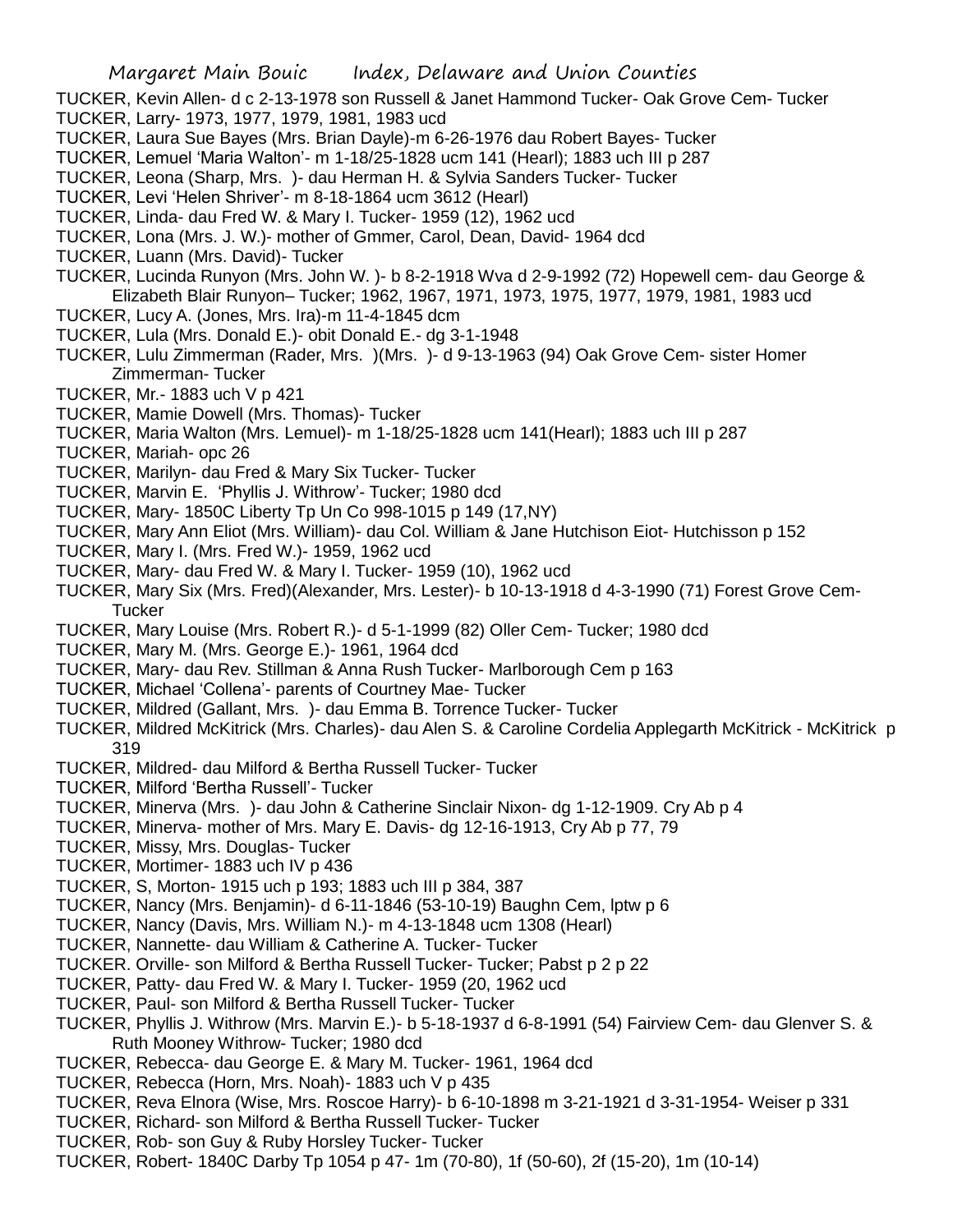- TUCKER, Robert R. 'Mary Lou' b 3-31-1914 d 10-29-1998 (84) son Milford & Bertha Russell Tucker- Tucker; 1971, 1980 dcd
- TUCKER, Robert 'Sarah'- uccp p 28 will JB 3 p 175
- TUCKER, Robert- father of Seth- War 1812; mt 1-10-1912 p3c3 Abs p 1
- TUCKER, Ronald Conrad- b 2-12-1969 son Thomas Conrad & Kathleen Belnap Tucker- McKitrick p 319
- TUCKER, Rosalie- dau Fred W. & Mary I. Tucker- 1959 (14), 1962 ucd
- TUCKER, Rose (Mrs. Arvil)- 1964 dcd
- TUCKER, Russell G. 'Kathryn Bing'- b 9-18-1940 d 11-5-1992 (52) Northlawn Mem. Gar.- son Guy & Ruby Horsley Tucker- Tucker
- TUCKER, Russell 'Janet Hammond'- son Irene Tucker- Tucker
- TUCKER, Ruth (Mrs. Allen)- Tucker
- TUCKER, Samuel- d 9-17-1852 (26-6-4) Baughbn Cem, lptw p 6; 1850C Liberty Tp Un Co 998-1015 p 149 (24,NY)
- TUCKER, Sarah (Mrs. Robert)- uccp p 28 JB 3 p 175; uccp p 34 Ost. JB 3 p 492
- TUCKER, Sarah Ann (Evans, Mrs. Daniel)- m 9-27-1861 ucm 3228 (Hearl)
- TUCKER, Sarah J. Moore- b 2-15-1847 m 4–16-1871 ucm (Hearl) d 1880- Claibourne Cem p 265; 1883 uch V p 653; 1880C Richwood 275-291 p 25 (33,O,Penn,O)
- TUCKER, Seth M.- b 9-7-1830 Vt d 1-3-1912 Wichita, Ks. Son Robert Tucker- mt 1-10-1912 p3c3 Abs p 1, m twice, 9 children
- TUCKER, Shirley (Sayre, Mrs. Roy)- dau Guy & Ruby Horsley Tucker- Tucker
- TUCKER, Stephanee (Maxwell, Mrs. Darin)- dau Russell G. & Kathryn Bing Tucker- Tucker
- TUCKER, Rev. Stillman 'Anna Ruch'- m 9-25-1849 dcm; opc miister; 1908 dch p 279. 282; hmp p 22, 47, 158, 167, 182
- TUCKER, Sylvia E, Sanders (Mrs. Herman H.)- Tucker; 1971 dcd
- TUCKER, Terrence N. 'Anne' 'Tina'- b 1951 son John W., Sr. & Lucinda Runyon Tucker- Tucker; 1959, 1962, 1967, 1971, 1973, 1975, 1977, 1979, 1981, 1983, 1991 ucd
- TUCKER, Thomas Conrad 'Kathleen Belnap'- b 1-11-1941 m 5-28-1965 div 1-25-1974 son Ernest Lee & Connie Marilyn Adams Tucker- McKitrick p 168
- TUCKER, Thomas- bro-in-law of Judith A. Garee Tucker- Tucker
- TUCKER, Timmy- son Marvin & Phyllis Withrow Tucker- Tucker
- TUCKER, Tina (Mrs. Terrence)- Tucker
- TUCKER, Thomas 'Karol'- parents of Carrie Tucker- Tucker
- TUCKER, Thomas 'Mamie'- 11 ch- Tucker
- TUCKER, Tom- son Guy & Ruby Horsley Tucker- Tucker
- TUCKER, Una (McCoy, Mrs. ) (Mrs. John D.)- Tucker
- TUCKER, Walter Emerson "Walt" 'Donna Jean'- b 8-20-1930 d 11-18-2001 (71) son Walter A. & Bernice Miller Tucker- Tucker- parents of Amy Lee
- TUCKER, Wanda L. (Mrs. Edgar D.)- 1980 dcd
- TUCKER, Wayne- 1980 dcd
- TUCKER, J. Wesley- b 1966 son John W. II & Joyce Tucker- 1971, 1973, 1975 ucd
- TUCKER, Rev. William- hmp p 58
- TUCKER, Powell p 262
- TUCKER, William 'Catherine A.'- Tucker
- TUCKER, William 'Mary Ann Eliot'- Hutchisson p 15
- TUCKER, William- attended funeral of Minor Slane- dg 7-10-1908 Cry Ab p 143
- TUCKER, —(Mrs. William)- dau Sylvester Dallas & Hannah Slane- dg 4-4-1911, Cry Ab p 24; dg 10-8-1915, Cry Ab p 83
- TUCKERMAN, David 'Katie'- Tuckerman
- TUCKERMAN, Katie (Mrs. David)- Tuckerman
- TUCKERMAN, Matthew David- b 2-12-1997 son David & Katie Tuckerman- Tuckerman
- TUCKERMAN, Dr. Warner Hoskins- 1908 dch p 235
- TUCKY, Ethan Nickolas- b 11-16-1997 son Todd & Mimi Shepherd Tucky- Tucky
- TUCKY, Mimi Shepherd (Mrs. Todd)- dau Richard & Axie Shepherd- Tucky
- TUCKY, Todd 'Mimi Kettering'- son Roger & Deliah Tuckey- Tucky
- TUDOR, Anna- b 1-18-1881 Delaware Town twin dau William & Anna Rice Tudoe- dcbirths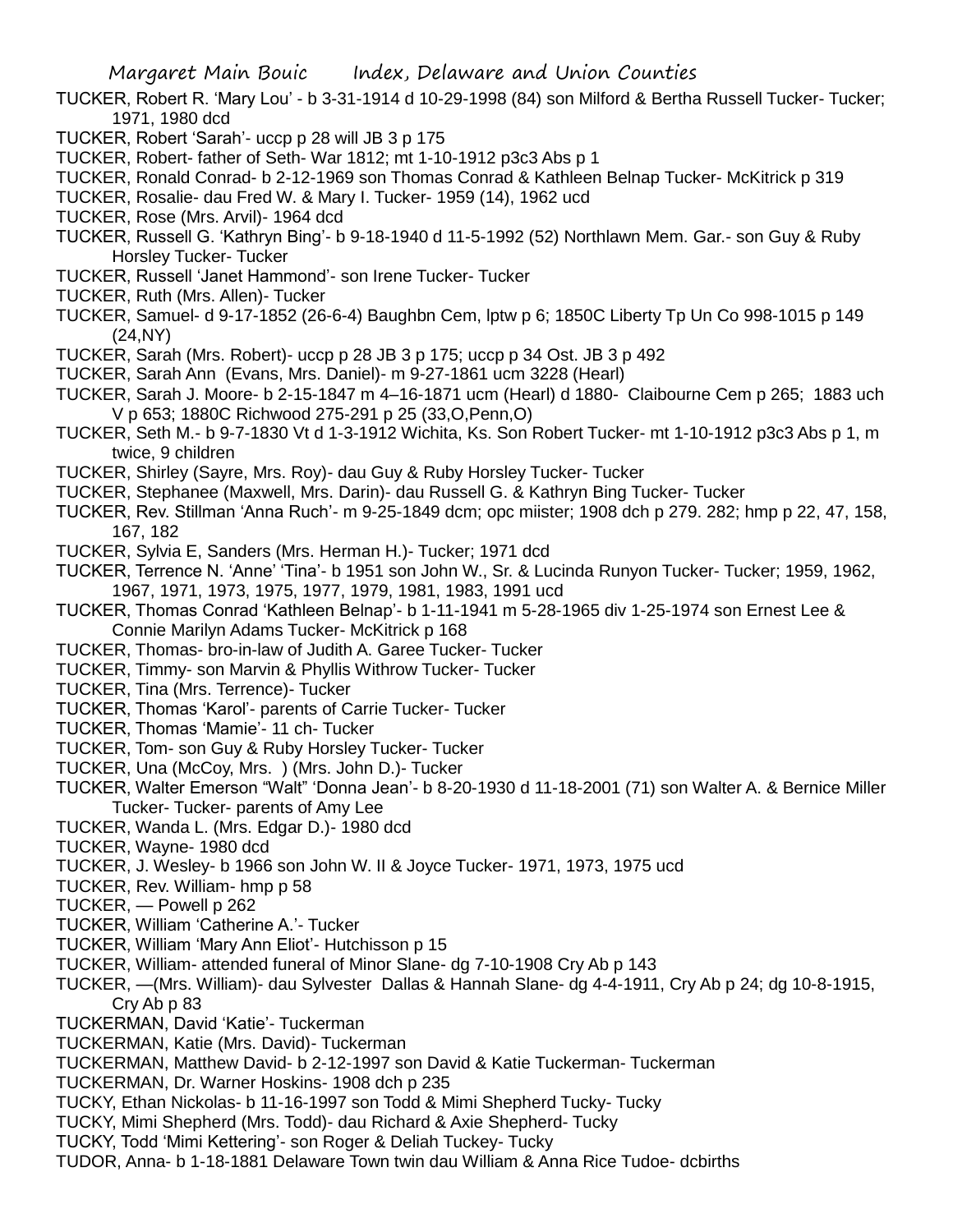Margaret Main Bouic Index, Delaware and Union Counties TUDOR, C. C.- brother Frank Tudor- dg 8-18-1908, Cry Ab p 150 TUDOR, Dorothy- dau Frank Tudor- dg 8-18-1908, Cry Ab p 150 TUDOR, Elizabeth- son Frank Tudor- dg 8-18-1908, Cry Ab p 150 TUDOR, —(Errett, Mrs. H. E.)- sister Frank Tudor- dg 8-18-1908, Cry Ab p 150 TUDOR, Frank- d Sunday (47) optician- dg 8-18-1908 Cry Ab p 150 TUDOR, Freeman- son Frank Tudor- dg 8-18-1908, Cry Ab p 150 TUDOR, Guy- nephew of Frank Tudor- dg 8-18-1908 Cry Ab p 150 TUDOR, John F.- b 4-30-1878 Jerome Tp, Un Co- son W. J. & Anna Rice Tudor- dcbirths TUDOR, Mary (England)- McKitrick p 41 TUDOR, William- 1820C Delaware Town; Pabst p 5 p 1 TUDOR, William- b 1-18-1881 Delaware Town twin son William & Anna Rice Tudor- dcbirths TUEFEL, Conrad- dg 9-15-1908, Cry Ab p 155 TUEFEL, John- murdered in Cincinnati (18) only son of Conrad Teufel- dg 9-15-1908 Cry Ab p 155 TUEFEL, John- pallbearer for George Barth- dg 9-8-1916, Cry Ab p 91 TUELE, Emily- 1980 dcd TUFFIN, Charles 'Elizabeth Blannon'- Tuffin TUFFIN, Clara (Holm, Mrs. )- dau Charles & Elizabeth Blannon Tuffin- Tuffin TUFFIN, Elizabeth Blannon (Mrs. Charles)- Tuffin TUFFIN, Ethel (Black, Mrs. Carl)- dau Charles & Elizabeth Blannon Tuffin- Tuffin TUFFIN. Evelyn (Schmidt, Mrs. Albert)- dau Charles & Elizabeth Blannon Tuffin- Tuffin TUFFIN, Margaret (Jardine, Mrs. Howard)- dau Charles & Elizabeth Blannon Tuffin- Tuffin TUFFIN, Mary (Israel, Mrs. Loran)- dau Charles & Elizabeth Blannon Tuffin- Tuffin TUFFIN, Ruth Boyer (Mrs. Wilfred "Bill")- b 8-6-1904 m 9-1-1926 d 9-30-1990 (86) Oakdale Cem II p 97, H-239-SW 1/4- dau George & Eva Gamble Boyer- Tuffin; 1985 uch p p 60 TUFFIN, Shirley (Cook, Mrs. Ryan)- dau Wilfred & Ruth Boyer Tuffin- Tuffin TUFFIN, Wilfred "Bill" 'Ruth Boyer'- b 2-13-1901 Canada m 9-1-1926 d 1-26-1977- Oakdale II p 97- son Charles & Elizabeth Blannon Tuffin- Tuffin TUFTS, Daniel- son Nina R. Jones Tufts- Tufts TUFTS, Deacon Francis, dcq Doris Whittier Pierce 40 TUFTS, Francis, Jr. 'Mary Parker'- son deacon Francis & — Blonno Tufts- dcq Doris Whittier Pierce 20 TUFTS, Francis 2nd 'Mary Butterfield Parker'- son Francis, Jr. & Mary Parker Tufts- dcq Doris Whittier Pierce 10 TUFTS, Grace C.- 1961 dcd TUFTS, Lloyd- son Nina R. Jones Tufts- Tufts TUFTS, Mary B. - 1870C Berlin Tp p 226 (64\*) TUFTS, Mary Butterfield Parker (Mrs. Francis 2nd) dau Peter & Sally Bradford Parker- dcq Doris Whittier Pierce 11 TUFTS, Mary Parker (Mrs. Francis, Jr.)- dau Peter, Sr. & Mary Buterfield Parker- dcq Doris Whittier Pierce 21; dcw Bk 2 p 192 TUFTS, Mary Parker (Whittier, Mrs. Philander Ellis)- dau Francis 2nd & Mary Butterfield Parker- dcq Doris Whittier Pierce 5; btp p 9 TUFTS, Nina R. Jones (Mrs. )- d 4-1983 (61) Franklin Hills Cem- Tufts TUGGEY, George 'Martha L. Myers'- Tuggey TUGGEY, Kate Smith (Mrs. William Horace)- m 1916- Tuggey

- TUGGEY, Martha L. Myers (Mrs. George)- Tuggey
- TUGGEY, Ray- son George & Martha L. Myers Tuggey- Tuggey
- TUGGEY, William Horace 'Kate Smith'- b 1-5-1883 m 1916 d 2-22-1963 bur Pataskala- son George & Martha L. Myers Tuggey- Tuggey; 1961 dcd
- TUGGLE, Arch- brother Claude B. Tuggle- Tuggle
- TUGGLE, Audrey (Dye, Mrs. )- sister Claude B. Tuggle- Tuggle
- TUGGLE, Beulah (Roland, Mrs. )- sister Claude B. Tuggle- Tuggle
- TUGGLE, Brenda- dau Marvin C. & Opal K. Tuggel- 1961 (9), 1964, 1969 dcd
- TUGGLE, Brenda (Prince, Mrs. )- dau Claude B. & Frankie A. Tuggle- Tuggle
- TUGGLE, Cecil- brother Claude B. Tuggle- Tuggle
- TUGGLE, Claude B. 'Frankie A.'- d 3-12-1990 (77) Bloomfield Cem, Morrow Co- Tuggle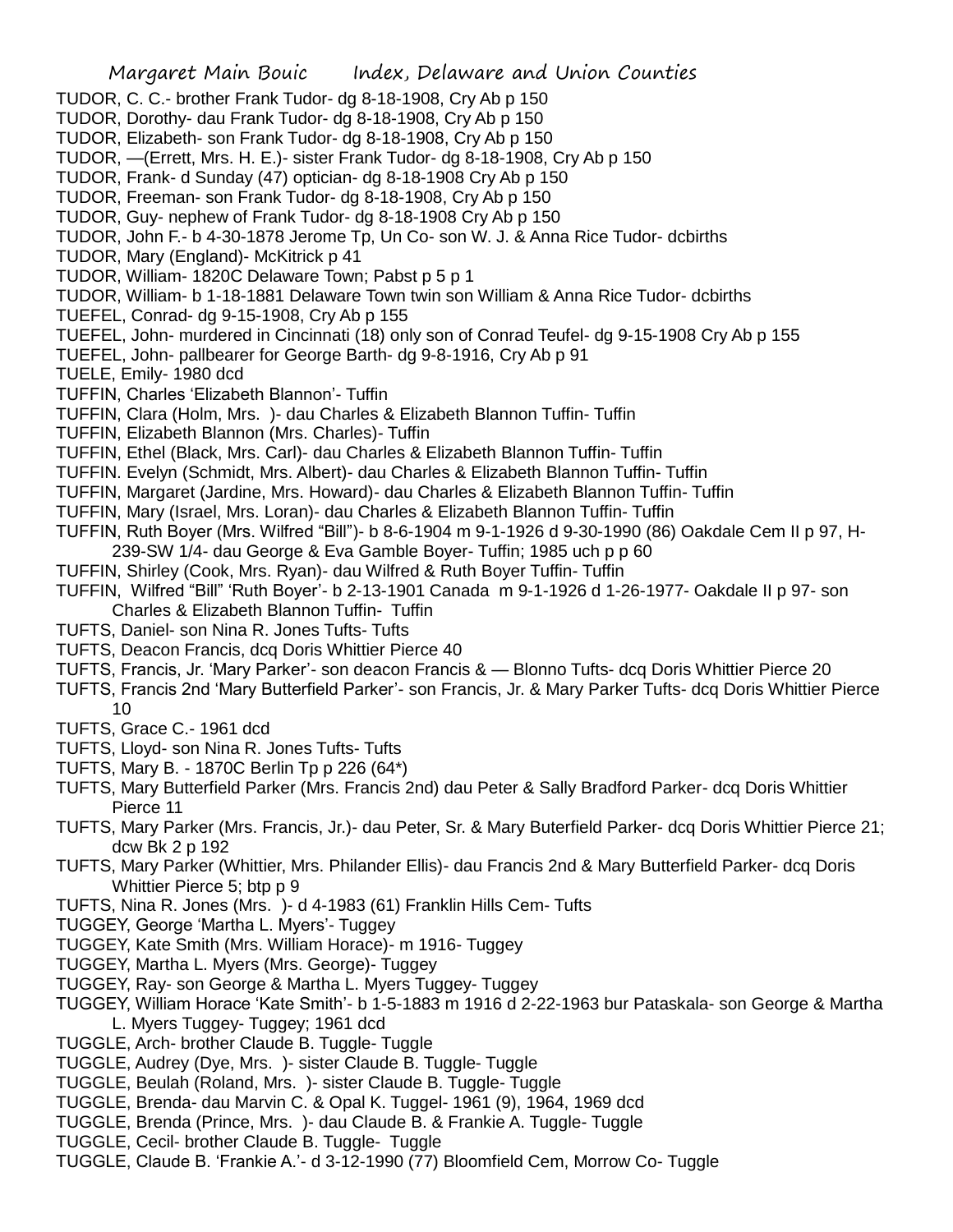- TUGGLE, Claude M.- son Claude B. & Frankie A. Tuggle- Tuggle
- TUGGLE, Clayton Patrick- b 5-20-1986 son Randy & Pat Tuggle- Tuggle
- TUGGLE, Dollie (Kilgore, Mrs. )- dau Claude B. & Frankie A. Tuggle- Tuggle
- TUGGLE, Donald R.- son Claude & Frankie A. Tuggle- Tuggle
- TUGGLE, Dorothy (Mead, Mrs. )- sister Claude B. Tuggle- Tuggle
- TUGGLE, Edward- brother Claude B. Tuggle- Tuggle
- TUGGLE, Floyd Smith 'Helen Weiser'- b 2-17-1885 m 7-26-1916- Weiser p 282
- TUGGLE, Frankie A., (Mrs. Claude B.)- Tuggle
- TUGGLE, Glen- brother Claude B. Tuggle- Tuggle
- TUGGLE, Helen Weiser (Mrs. Floyd Smith)- b 5-7-1888 m 7-26-1916 dau Frederick & Flora Park Weiser-Weiser p 282
- TUGGLE, James "Bert"- brother Claude B. Tuggle- Tuggle
- TUGGLE, Jane Ann (Paul Mrs. Robert)- b 2-14-1920 m 6-29-1942 dau Floyd Smith & Helen Weiser Tuggle-Weiser p 282
- TUGGLE, Lawrence- brother Claude B. Tuggle- Tuggle
- TUGGLE, Linda (Griffith, Mrs. )- dau Claude B. & Frankie A. Tuggle- Tuggle
- TUGGLE, Linda- dau Marvin C. & Opal K. Tucker- 1961 (12), 1964 dcd
- TUGGLE, Lucas Randall- b 8-11-1990 son Randall & Patricia Clutter Tuggle- Tuggle
- TUGGLE, Lucy (Baldwin, Mrs. )- sister Claude B. Tuggle- Tuggle
- TUGGLE, Marvin C. 'Opal K.'- 1961, 1964, 1969, 1971, 1980 dcd
- TUGGLE, Opal K. (Mrs. Marvin C.)- 1961, 1964, 1969, 1971, 1980 dcd
- TUGGLE, Patricia Clutter (Mrs. Randall)- m 2-27-1982- dau William Clutter- Tuggle
- TUGGLE, Randall "Randy" 'Patricia Clutter'- m 2-27-1982 son Charles Tuggle- Tuggle
- TUGGLE, T.- 1980 dcd
- TUGGLE, Trula- sister Claude B. Tuggle- Tuggle
- TUGGLE, Virginia Lee (Minturn, Mrs. Robert E.)- b 12-8-1925 dau Floyd Smith & Helen Weiser Tuggle- Weiser p 283
- TUINSTRA, Christa- dau Elda Marie Miller Tuinstra- Tuinstra
- TUINSTRA, Christopher- son Elda Marie Miller Tuinstra- Tuinstra
- TUINSTRA, Elda Marie Miller (Mrs. )- b 5-23-1960 d 3-18-2002 (42) Oakdale -dau Iva Kinsinger Miller- Tuinstra TUIT, Francis- uca p 21
- TUIT, Mary- b 1869 d 1903 Oak Grove Cem, Powell p 442
- TUIT, William C. (Mrs. )- dau Charles & Emma Greene Brownsberger- dg 5-11-1917 Cry Ab p 49. 50
- TUIT, William- son-in-law of Mrs. Emma Brownsberger- dg 5-8-1917, Cry Ab p 48
- TUITE, Bernard- funeral Friday- dg 5-23-1916, Cry Ab p 65
- TUITE, Bernhard- son John, Brother Catherine Tuite- dg 2-15-1916, Cry Ab p 25
- TUITE, Catherine d Saturday, pneumonia- dau John Tuite- dg 2-15-1916 Cry Ab p 25
- TUITE, Charles- brother John Tuite- dg 3-11-1913, Cry Ab p 21
- TUITE, Dan- brother John Tuite- dg 3-11-1913, Cry Ab p 21
- TUITE, Dennis- pallbearer for brother Bernard Tuite- dg 5-23-1916, Cry Ab p 65
- TUITE, Elizabeth- dau John, sister Catherine Tuite- dg 2-15-1916, Cry Ab p 25
- TUITE, Francis- son John, brother Catherine Tuite- dg 2-15-1916, Cry Ab p 25
- TUITE, Joanna- sister of Catherine Tuite- dg 2-15-1916, Cry Ab p 25
- TUITE, John- b 1858 d 1903 Oak Grove Cem, Powell p 442; dg 3-11-1913, Cry Ab p 21
- TUITE, John- b 1821 d 1908 Oak Grove Cem, Powell p 442
- TUITE, John- father of Catherine Tuite- dg 2-15-1916, Cry Ab p 25
- TUITE, John- pallbearer for brother Bernard Tuite- dg 5-23-1916, Cry Ab p 65
- TUITE, Jonna- aunt of Nellie Tuite- dg 3-18-1913, Cry Ab p 24
- TUITE, Mae- dau William E. Tuite- Tuite
- TUITE, Mary L. (Mrs. Thomas)- d Sunday (49) dau J. M. Sturdevant- dg 9-19-1913 Cry Ab p 60
- TUITE, Mary (Morrarity, Mrs. )- d San Diego Sunday, niece of Janna Tuite m 24 y ago- dg 3-18-1913 Cry Ab p 24.
- TUITE, Mary (Warner, Mrs. )- sister John Tuite- dg 3-11-1913, Cry Ab p 21
- TUITE, Michael- pallbearer for brother Bernard Tuite- dg 5-23-1916, Cry Ab p 65
- TUITE, Nellie (Morris, Mrs. )- sister John Tuite- dg 3-11-1913, Cry Ab p 21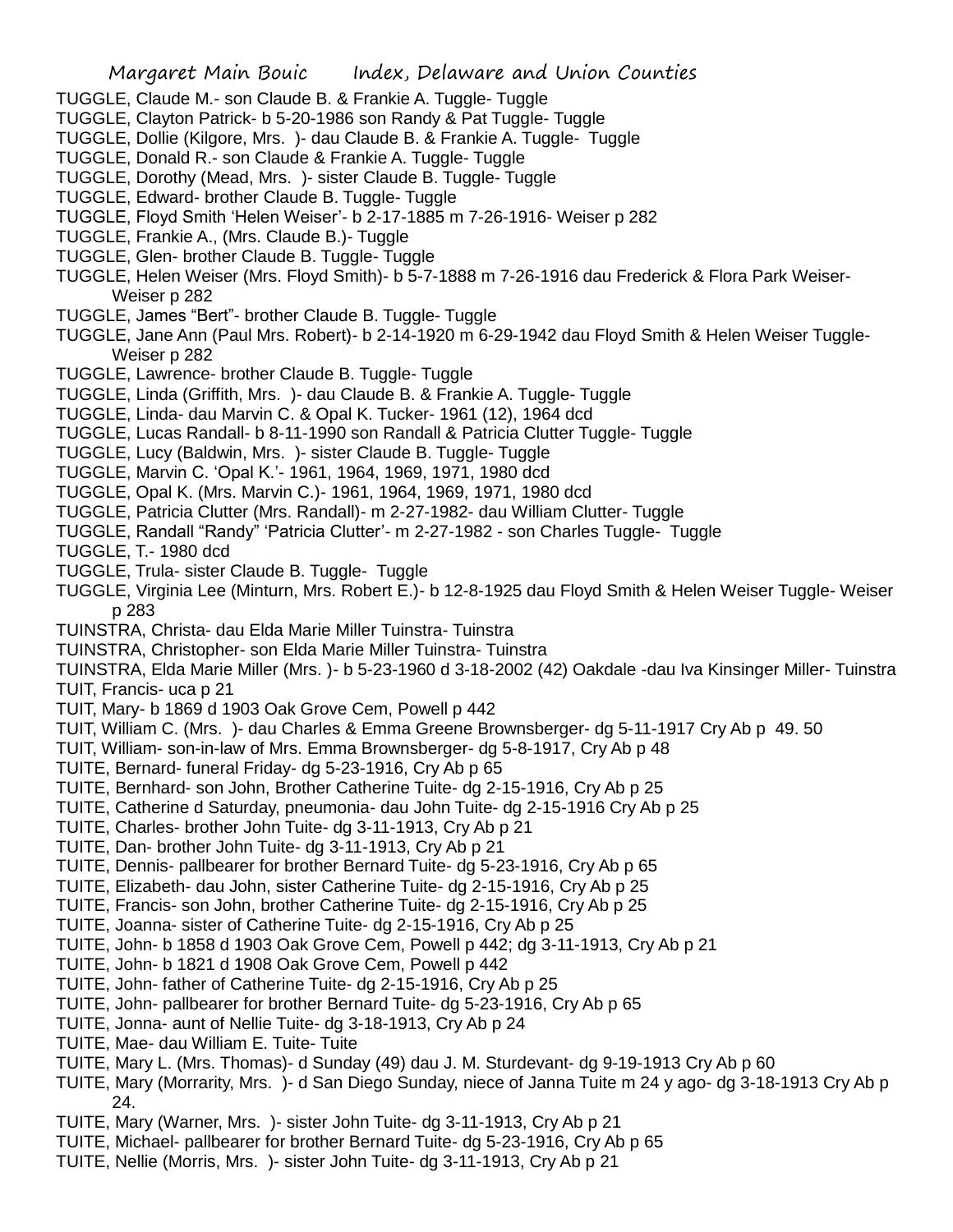- TUITE, Thomas- brother Mrs. Charles Morris, dg 11-5-1918, Cry Ab p 92
- TUITE, Thomas Francis- d 5-30-1967 (73) St. Mary's Cem- Tuite
- TUITE, Thomas- brother John Tuite- dg 3-11-1913 Cry Ab p 21
- TUITE, Thomas- pallbearer for Mr. John Reeder- dg 1-19-1912, Cry Ab p 87, for George Henry- dg 2-22-1916, Cry Ab p 27; for James Cullin- dg 4-24-1914 Cry Ab p 115
- TUITE, ----- (Hall, Mrs. Charles)- dau William E. Tuite- Tuite
- TUITE, -(Needels, Mrs. Dale)- dau William E. Tuite- Tuite
- TUITE, William- pallbearer for brother Bernard Tuite- dg 5-23-1916, Cry Ab p 65
- TUITE, William E.- d 1-13-1971 (85) Oak Grove Cem- Tuite
- TUITE, William- son Thomas & Mary L. Sturdevant Tuite- dg 9-19-1913 Cry Ab p 60
- TUIVE?, Frank- 1880C Claibourne Tp 106-112 (19,Ind,O,O,)
- TULL, —baby boy d c 1882 Byhalia Cem, lptw p 126
- TULL, Agnes Moore (Mrs. Lawrence)- Tull
- TULL, Alfred L,'Sharon E.'- son Wilfred & Twila Tull- Tull; 1959 (12), 1962, 1967, 1973, 1975, 1977, 1979, 1981, 1983, 1991 ucd; Liberty Tp
- TULL, Anna Marie Huckabee (Mrs. James William)- m 7-5-1997 dau Bill & Colleen Huckabee- Tull
- TULL, Anne- dau David Emerson & Barbara Tull- Tull
- TULL, Barbara Alice Miller (Mrs. Craig Emerson)- m 8-27-1989 dau Robert & Fran Miller- Tull
- TULL, Barbara (Mrs. David)- Tull
- TULL, Christy (Tijerina, Mrs. William)- m 12-11-1993 dau David Emerson & Barbara Till- Tull
- TULL, Craig Emerson 'Barbara Alice Miller'- m 8-27-1989 son David Emerson & Barbara Tull- Tull
- TULL, David Emerson 'Barbara'- b 9-16-1930 NY d 9-11-2004 (73) Oak Grove Cem- son Lawrence & Agnes Moore Tull- Tull; dg 6-5-1987
- TULL, Debra- b 1956- dau Wilfred & Twila Tull- 1959, 1962, 1967, 1971, 1973 ucd
- TULL, Donna- dau Wilfred & Twila Tull- 1959 (10), 1962, 1967 ucd
- TULL, Maj. James C. 'Jerusha'- 1880 dch p 598; 1908 dch p 458; Powell p 135; 1850C Genoa Tp 524 p 50 (38,NY)
- TULL, James William 'Anna Marie Huckabee'- m 7-5-1997- son David Emerson & Barbara Tull- Tull
- TULL, Jerusha (Mrs. James C.)- Powell p 135; 1850C Genoa Tp 524 p 50 (34,O)
- TULL, Jim- son Lawrence & Agnes Moore Tull- Tull
- TULL, John 'Joy'- 1981, 1983, 1991 ucd; Dover Tp
- TULL, Joy (Mrs. John)- 1981, 1983 ucd
- TULL, Kerrie M. b 1974- dau Alfred L. & Sharon K, Eddy Tull- Tull; 1975, 1977, 1979, 1981, 1983, 1991 ucdengaged to Brian Schweinfurth
- TULL, Kristopher- b 7-16-1976 son Alfred L. & Sharon K. Eddy Tull- 1977, 1979, 1981, 1983, 1991 ucd
- TULL, Lawrence 'Agnes Moore'- Tull
- TULL, Margaret Christy (Egremont, Mrs. Donald Alexander)- m 8-18-1984 dau David & Barbara Tull- Tull
- TULL, Martha S.- d 12-17-1837 (2m11d) Harlem Cem, Powell p 135- dau James C. & Jerusha Tull
- TULL, Martha S. dau James C. & Jerusha Tull- 1850C Genoa Tp 524 p 50 (8,O)
- TULL Monique (Mrs. Stephen)- Tull'
- TULL, Sharon K. Eddy (Mrs. Alfred L.)- dau Linday Eddy- Tull; 1973, 1975, 1977, 1979, 1981, 1983, 1991 ucd; Liberty Tp
- TULL, Simson D.- son James C. & Jerusha Tull- 1850C Genoa Tp 524 p 50 (14,O)
- TULL Stephen 'Monique;- son David Emerson & Barbara Tull- Tull
- TULL, Twila (Mrs. Wilfred)- 1959, 1962, 1967, 1971, 1973, 1975, 1977, 1979, 1981, 1983, 1991 ucd; Liberty Tp
- TULL, Wilfred 'Twila'- 1949, 1959, 1962, 1967, 1971, 1973, 1975, 1977, 1979, 1981, 1983, 1991 ucd; Liberty Tp
- TULL, William- 1880C Allen Tp 110-119 p 11 (22,Ky,Ireland, Ky)
- TULLE—pallbearer for Jeremiah Seigfried- dg 10-25-1895, Cry Ab p 43
- TULLER, ----CCC p 91
- TULLER, Dr.- Pabst p 2 p 68
- TULLER, Mr.- uninf p 23 entered 12-30-1935 dismissed 3-8-1936 Claibourne Tp
- TULLER, Achilles- hadc p 23; CCC (1849 Del Tp)
- TULLER, Ailine Strider (Mrs. Harold Herbert)- Weiser p 151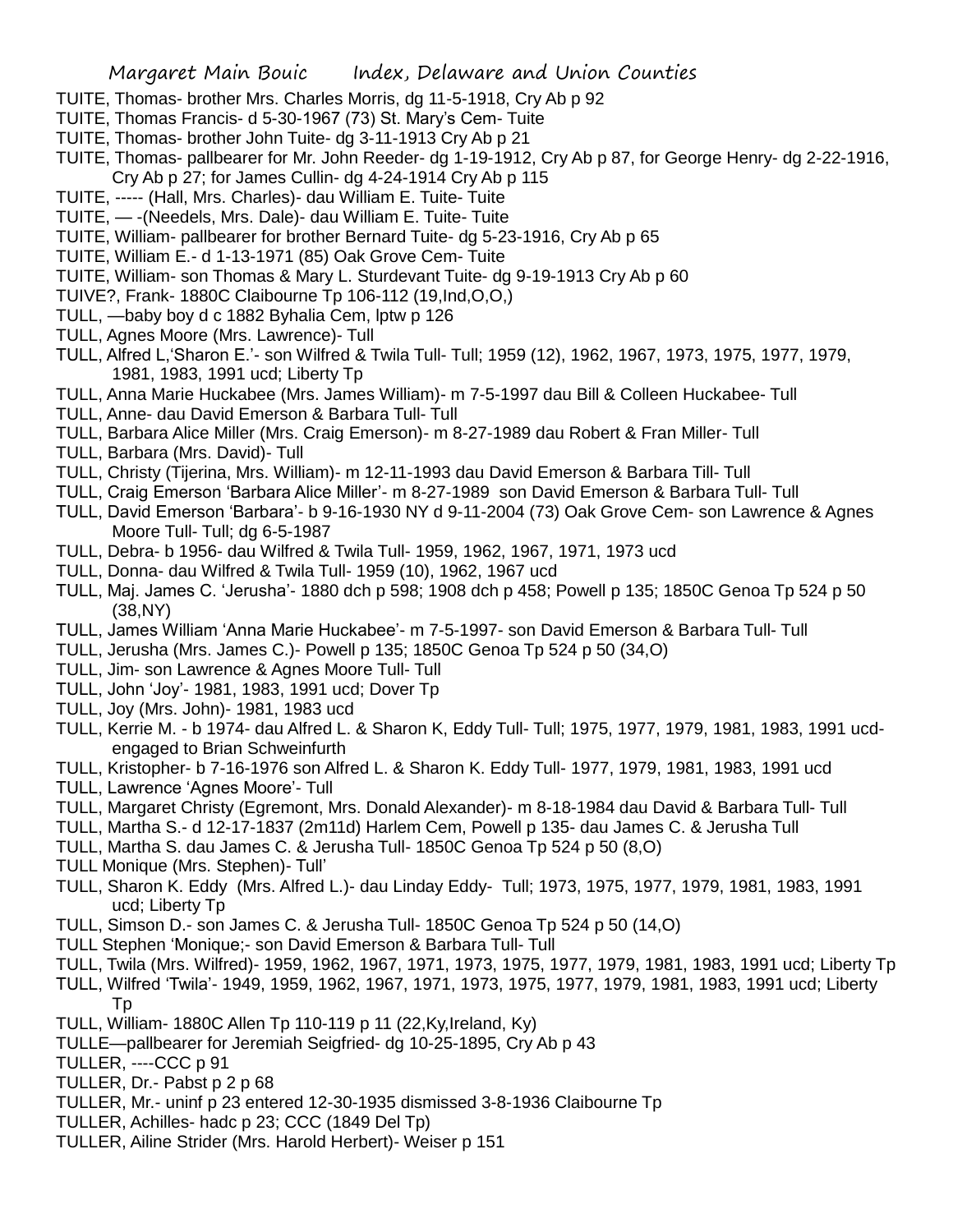- TULLER, Amy Hart (Smart, Mrs. William Perry)- b 7-29-1868 m 11-29-1893 d 11-2-1948 Newhouse Cem p 12; Newhouse p 62 (13251); dau John & Mary Caroline Shipman Tuller- dcc Edith Smart Mitchell 3; ; opc 418; Richey 5m6; mt 1-8-109 p4c1 Abs p 71; I. Smart (131
- TULLER, Ann- b 1965 dau Clarence E. & Lillian Tuller- 1969, 1971, 1980 dcd
- TULLER, Ann (Mrs. Terry)- Tuller
- TULLER, Anna- sister Emerson Tuller- dg 6-9-1948 obit Emerson
- TULLER, Austin- 1835 men p 36 49 p 64 Liberty Tp
- TULLER, Barbara (Mrs. Larry)- Tuller
- TULLER, Beatrice Opal (Abbey, Mrs. Norman)- b 2-22-1920 d 4-6-1994 dau Lee & Nora Bishop Tuller- Tuller
- TULLER, Bela M.- d 4-23-1821 Perry Tp, dcga p 145 Franklin Chronicle
- TULLER, Bertha (Adams, Mrs. John B.)- m 3-31-1898 ucm (Hearl)- dau John Tuller- mt 12-8-1909 p4c1 Abs p 71, 72
- TULLER, Beth- b 1959 dau Clarence E. & Lillian Tuller- 1969, 1971, 1980 dcd
- TULLER, Betty Jean (Kingery, Mrs. William Ernest)- b 7-20-1925 m 3-28-1948 dau Walter Huff & Jilda L. Cole Tuller- Weiser p 250
- TULLER, Beverly- ch Clarence Erwin & Clara Pritchard Tuller- Weiser p 251
- TULLER, Caroline (Mrs. Leonard F.)- d 6-1978- Tuller
- TULLER, Carrie (Rodgers, Mrs. James C. )- m 1885 dau John Tuller- dg 12-8-1909 p4c1; Cry Ab p 71, 72, 76; Pabst Pion II p 219
- TULLER, Casandra- dau Doug & Ist wife Tuller- 1985 uch p 60
- TULLER, Catherine Joice- dau Orville & Francis Tuller- Pabst p 2 p 36
- TULLER, C. E.- son Ely W. Tuller- dg 4-19-1912, Cry Ab p 114
- TULLER, Cellar- b 8-1882 sister-in-law of Will & Cora Coder; 1900C Allen Tp 12-4-128 p 6A (17,O,O,O)
- TULLER, Charles H.- son Hiram C. & Zelia A. Tuller- 1850C Berkshire Tp 207 p 21 (2,O)
- TULLER, Charles Raymond 'Margaret'- b 6-27-1927 d 9-14-1998 971) Forest Lawn Cem, Cols.- son Earnest & Della Baker Tuller- WWII Army Air Corps- Tuller
- TULLER, Charles Willis 'Loureign Fisher'- b 1-16-1889 m 3-2-1916 d 9-6-1936 son Erwin & Cora Verlindia Reynolds Tuller- Weiser p 248'
- TULLER, Clara Bell- b 5-3-1899 Delaware Tp dau Irwin & Cora Reynolds Tuller- dcbirths
- TULLER, Clara Pritchard (Mrs. Clarence Erwin)- Weiser p 251
- TULLER, Clarence- b 1958 son Clarence E. & Lillian Tuller- 1969, 1971 dcd
- TULLER, Clarence E. "Lillian'-son Earnest C. & Della Baker Tuller- Tuller; 1969, 1971, 1980 dcd
- TULLER, Clarence Erwin 'Clara Pritchard''Elsie'- b 8-24-1906 son Erwin & Cora Verlindia Reynolds Tuller-Weiser p 243
- TULLER, Claribel (Grove, Mrs. Henry)- b 5-3-1899 m 11-28-1917 dau Erwin & Cora Berlindia Reynolds Tuller-Weiser p 250
- TULLER, Cora Raynolds (Mrs. Orville)- Tuller
- TULLER, Cora Verlindia Reynolds (Mrs. Erwin)- b 1-1-1866 m 1-27-1886 d 11-5-1943- Weiser p 248; Pabst p 55, 65; dcc Marjorie Brookens Tuller 7
- TULLER, Cora Verlinda ( Norris, Mrs. William)- b 10-31-1891 m 12-23-1910 dau Erwin & Cora Verlindia Reynolds Tuller- Weiser p 249; dcbirths
- TULLER, Cynthia (Case, Mrs. Augustus)- m 10-13-1839 dcm; 1880 dch p 658; 1908 dch p 597, 800- dau Roswell & Nancy Thompson Tuller- Tuller
- TULLER, Cynthia M. (Parks, Mrs. )- dau Roswell Tuller- dcw Bk 4 p 234
- TULLER, Daniel- Pabst p 7 p 1
- TULLER, Daniel- 1850C Liberty Tp Del, Co 1555 p 105 (16,O)
- TULLER, David- son Emerson & Ruth Tuller- dg 6-9-1948 obit Emerson
- TULLER, Darwin- b 1-1838 d 3-24-1904, brother Irvin Tuller, Sr.- dg 1-13-1901, Cry Ab p 56; dg 3-29-1904, Cry Ab p 236, 237; 1908 dch p 407, 20th O.V.I.
- TULLER, Della Baker (Mrs. Earnest C,.)- d 3-1-1961 (62) bur Dublin- Tuller
- TULLER, Donald- 1964 dcd, Liberty Tp, works at zoo
- TULLER, Donald E- son Earnest & Della Baker Tuller- Tuller
- TULLER, Donald 'Effie M.'- 1969, 1980 dcd
- TULLER, Donald- b 1970 son Donald & Effie M. Tuller- 1980 dcd
- TULLER, Donna- b 1968 dau Donald & Effie M. Tuller- 1969, 1980 dcd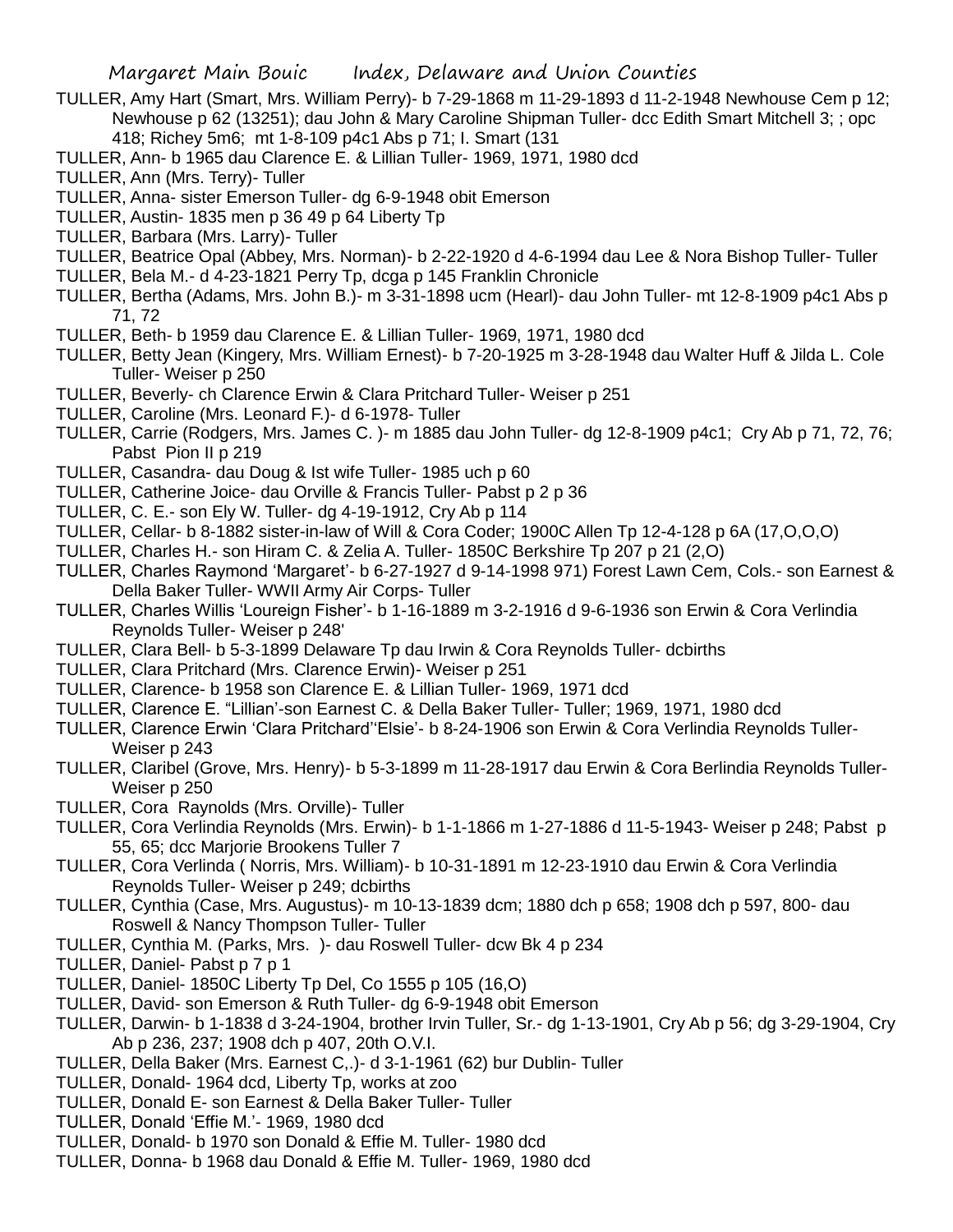- TULLER, Donna J.(Crooks, Mrs. LaVerne)- d 1982 dau Orville & Frances Irene Brookins Tuller- Tuller; Weiser p 250
- TULLER, Dorothy M. Ebright (Mrs. )- b 8-24-1923 d 3-16-1992 (68) Oakdale Cem-dau Luther M. & Carrie Rogers Ebright- Tuller
- TULLER, Dorothy M. (Mrs. Ronald)- 1959, 1967, 1971 ucd
- TULLER, Doug 'Peggy Sue Goldsberry'- m 1984; 1985 uch p 60
- TULLER, Douglas- son Richard "Mickey" & Jonnie Page Tuller- Tuller
- TULLER, Earnest A.- 1964 dcd, liberty Tp, works at zoo
- TULLER, Earnest 'Della Baker'- Tuller
- TULLER, Earnest- son Earnest & Della Baker Tuller- Tuller
- TULLER, Earnest Weiser- b 8-22-1876 d 6-26-1920 not m son Erwin & Lucretia L. Weiser Tuller- Weiser p 252 TULLER, Eber T.- d Sunday (47) Dublin- son Ely W. Tuller- dg 4-19-1912
- TULLER, Edgar P. 'Rachel Bishop'- m 4-4-1863 dcm; 1908 dch p 407; dcw Bk 4 p 234 (26) son Roswell Tuller
- TULLER, Effie M. (Mrs. Donald)- 1969, 1980 dcd
- TULLER, Eli T.- Ohio legislater- relative of Irving Tuller, Sr.- dg 1-13-1901 Cry Ab p 56
- TULLER, Elizabeth 1870C Delaware Tp p 270 (62\*)
- TULLER, Elizabeth- d 3-30-1893 (82-8-12) Stratford- dcdeaths
- TULLER, Elizabeth Case(Mrs. John)- b ca 1658 d 10-9-1718-dcc Marjorie Brookens Humes 385
- TULLER, Elizabeth (Mrs. Owen)- d Monday, interment Worthington, d at home of sister, Mrs. Stiles Frey- dg 10-19-1906, Cry Ab p 126
- TULLER, Elizabeth Rogers (Mrs. Lester)- b 7-18-1810 m 5-12-1825 d 3-30-1893 dcc Marjorie Brookens Humes 25
- TULLER, Elsie (Mrs. Clarence Erwin)- Weiser p 251
- TULLER, Elsie May (Master, Mrs. Lee)- b 3-10-1890 m 3-18-1908 d 12-4-1944 dau Erwin & Cora Verlindia Reynolds Tuller- Weiser p 249; dcbirths
- TULLER, Ely W.- parents of Eber T.- dg 4-19-1912, Cry Ab p 114
- TULLER, Emerson (Jack) 'Ruth'- d Wednesday (41) Dublin Cem- dg 6-9-1948
- TULLER, Emily- Pabst p 6 p 83
- TULLER, Erastus (or Orestes?)- son of E. d 8-1-1844 Powell p 162
- TULLER, Ernest A.- son Ernest C. & Della Baker Tuller- 1961, 1969, 1971 dcd; 1975, 1979, 1981, 1983 ucd
- TULLER, Ernest C. 'Della Baker'- d 6-9-1970 (82) Dublin Cem- 1961, 1969 dcd
- TULLER, Ernest- son John Tuller- mt 12-8-1909, p4c1 Abs p 72
- TULLER, Erwin 'Cora Verlindia Reynolds'- b 5-1-1860 m 1-27-1886 d 8-1-1919 son Erwin Lester & Lucretia L. Weiser Tuller- Weiser p 248; dcc Marjorie Brookens Humes 6; Pabst p 8 p 56
- TULLER, Erwin Lester 'Lucretia L. Weiser'- b 5-21-1830 m 9-2-1855 d 1-19-1891 or 1-10-1901- son Lester & Elizabeth Rogers Tuller- dcc Marjorie Brookens Humes 12; Weiser p 248; 1908 dch p 407; parents of infant 3-3-1874 dcbirths
- TULLER, Erwin W. 'Frances Brookens' -b Worthington d 1-10-1901 (70-7-19) son Lester & Betsy Rogers Tuller- dcdeaths; 1870C Delaware Tp p 269 (40\*)
- TULLER, Erwin 1870C Delaware Tp p 269 (10)
- TULLER, Esther- dau John Tuller- mt 12-8-1909 p4c1 Abs p 72
- TULLER, Ethel Ruth (Welch, Ms. Arthur Clarence)- b 3-5-1917 m 9-9-1933 dau Charles Willis & Loureign Fisher Tuller- Tuller; Weiser p 249
- TULLER, Eva Anderson (Mrs. Theodore Lester)- b 5-16-1883 m 2-8-1921 d 10-11-1949- Weiser p 251
- TULLER, Faith (Cordier, Mrs. Duke)- son Charles Raymond & Margaret Tuller- Tuller
- TULLER, Fay- b 6-17-1892 dau Milo & Ida Phinney Tuller- dcbirths
- TULLER, Flavel- d Saturday (75) Worthington- dg 2-17-1881 Cry Ab p 52
- TULLER, Flora (Moore, Mrs. Zopher T.)- m 7-1822 dcga p 5 Del Pat & Frank. Chron.
- TULLER, Flora (Seeley, Mrs. Luther)- m 7-23-1865 dcm d 1-13-1901, Cry Ab p 56l sister Irving Tuller, Sr,- dg 3- 29-1904 Cry Ab p 236
- TULLER, Florence 1870C Delaware Tp p 269 (7)
- TULLER, Frances Irene Brookens/Brookman (Mrs. Richard Orville)- b 8-9-1902 m 12-24-1924 d 3-8-1970(67)- Tuller ; Weiser p 250; Pabst p 2 p 36; 1961, 1964, 1969, 1971 dcd
- TULLER, Frank- b 1- 24-1863 d 3-1930 bur Grimes, Iowa, not m. son Erwin & Lucretia L. Weiser Tuller- Weiser p 151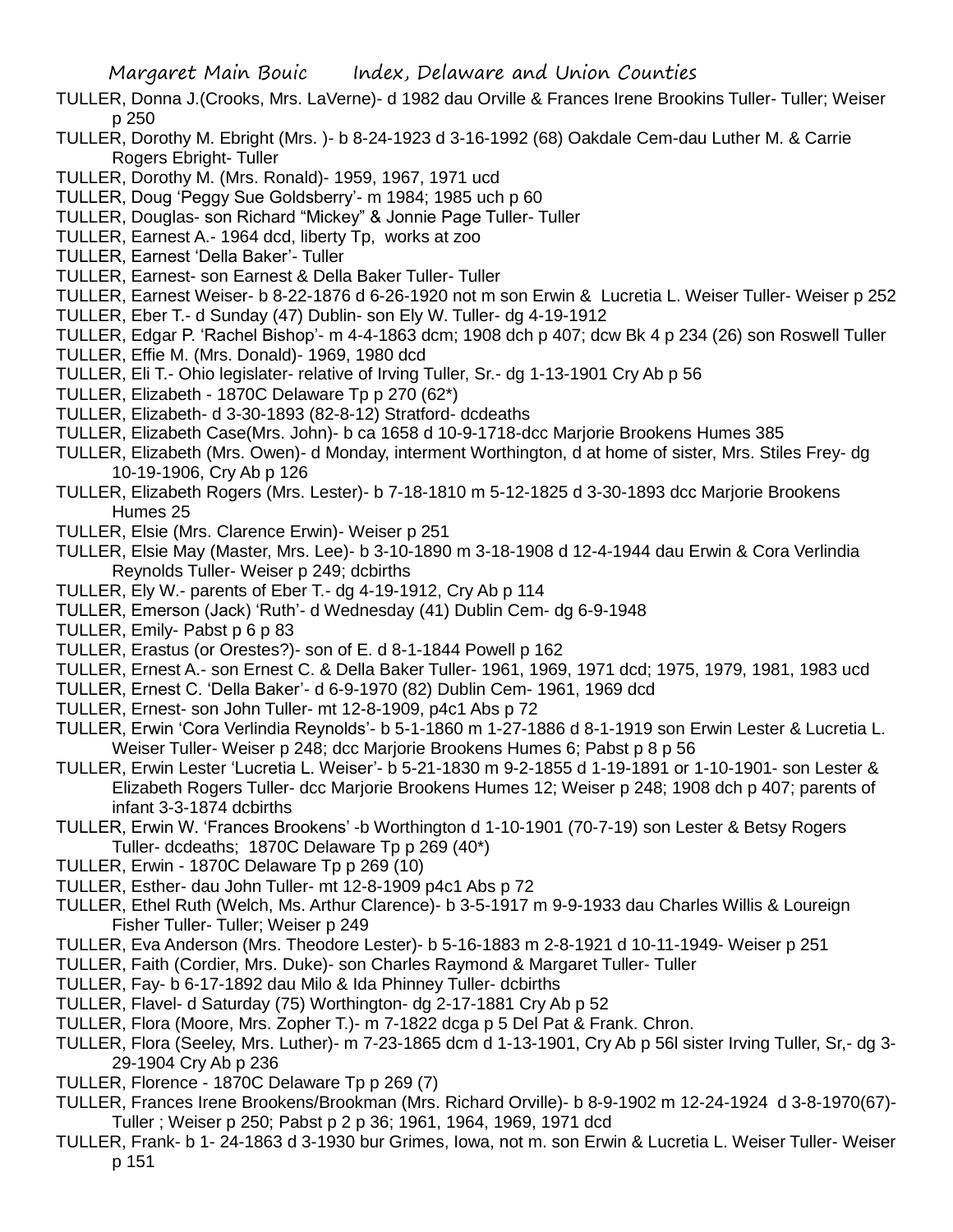- TULLER, Frank- son John Tuller- mt 12-8-1909 p4c1 Abs p 72
- TULLER, Georgia- granddau Roswell Tuller- dcw Bk 4 p 234
- TULLER, Hallie- engaged to W. A. Long at his death- dg 3-4-1902, Cry Ab p 129
- TULLER, Harold Herbert 'Ailine Strider'- b 1-27-1908 son Erwin & Cora Verlindia Reynolds Tuller- Weiser p 251
- TULLER, Hazel Marie (Smith, Mrs. Francis L.)- b 5-11-1922 m 4-7-1942 dau Theodore Lester & Eva Anderson Tuller- Weiser p 252
- TULLER, Henry- son Hiram C. & Zelia A. Tuller- 1850C Berkshire Tp 207 p 21 (8/12,)
- TULLER, Hilda L. Cole (Mrs.Walter Huff)- b 11-6-1902 m 8-30-1924- Weiser p 250; 1969, 1971 dcd
- TULLER, Hiram C. 'Zelia A.'- 1850C Berkshire Tp 207 p 21 (25,O)
- TULLER, Homer 'Louisa High"- m 12-19-1857 dcm; hadc p 223; CCC (1849 DelTp) ; dcga p 15- Franklin **Chronicle**
- TULLER, Ida Minerva (Slack, Mrs. Charles S.)- 12-23-1866 m 10-25-1885 d 2-16-1931 dau Erwin & Lucretia L. Weiser Tuller- Weiser p 251
- TULLER, Ida Phinney (Mrs. Milo)- parents of Fay Tuller- dcbirths (Fay)
- TULLER, Iona (Hull, Mrs. )- dau Lee & Nora Bishop Tuller- Tuller
- TULLER, Irving, Sr.- d 1-10-1901, Civil war 145th Reg. O.V.I. dg 1-13-1901 Cry Ab p 56; dg 3-29-1904 Cry Ab p 236
- TULLER, —(Hack, Mrs. )- dau Irving Tuller, Sr.- Dg 1-13-1901 Cry Ab p 56
- TULLER, Jacob 'Mary Moses'- b 5-22-1684 m 1-27-1721/2 d 6-15-1746 son John & Elizabeth Case Tuller- dcc Marjorie Brookens Humes 192
- TULLER, Jacob 'Mary Tuller'- b 10-2-1734 d 10-6-1818- son Jacob & Mary Moses Tuller- dcc Marjorie Brookens Humes 96
- TULLER, James Victor- b 8-12-1856 d 12-2-1859 son Erwin & Lucretia L. Weiser Tuller- Weiser p 248
- TULLER, Janet Carol- b 9-1-1939 dau Walter Huff & Hilda L. Cole Tuller- Weiser p 250
- TULLER, Jay Willis'Mable Genevieve Summerville'- b 1-25-1919 m 9-17-1942 son Charles Willis & Loureign Fisher Tuller- Weiser p 249
- TULLER, Jean- b 1964 dau Clarence E. & Lillian Tuller- 1969, 1971 dcd
- TULLER, Jeffrey- son Lee E. & Nancy Tuller- Tuller; 1961 (5) dcd
- TULLER, Jeremiah- d 10-1820 (18) son Roswell Tuller- dcga p 13 Franklin Chronicle
- TULLER, Jeremy- son Doug Tuller by 1st wife- 1985 uch p 60
- TULLER, John- 1883 uch IV p 474
- TULLER, John- d (68) mt 12-8-1909 p4c1 Abs p 71, 72
- TULLER, John 'Elizabeth Case'- m ca 1684 d before 1-28-1741/2 dcc Marjorie Brookens Humes 384
- TULLER, John- brother Emerson Tuller- dg 6-9-1948
- TULLER, John 'Mary Caroline Shipman- d Wednesday (69) father of Mrs. W. P. Smart & Mrs. Carrie Rodgersdg 12-3-1909,. Cry Ab p 76; dcc Edith Smart Mitchell 6
- TULLER, —(Smart, Mrs. W. P.)- dau John Tuller- dg 12-3-1909. Cry Ab p 76
- TULLER, Jonathan- 1835 men p 36 # 20 p 63 Liberty Tp
- TULLER, Jonnie Page (Mrs. Richard)- m 6-27-1946- Tuller
- TULLER, Joseph Milo- d 1-21-1851 (18-2-28) Powell Cem, Powell p 162
- TULLER, Josephine Vance (Mrs. Orren R.)- m 12-3-1855 dcm
- TULLER, Joyce (Seitz, Mrs. Robert E.)- b 11-20-1925 m 12-30-1995 dau Richard Orville & Frances Irene Brookens/Brookman Tuller- Tuller; Weiser p 250
- TULLER, Julie (Toops, Mrs. )- du Richard "Mickey"& Jonnie Page Tuller- Tuller
- TULLER, Larry 'Barbara'- son Charles Raymond & Margaret Tuller- Tuller
- TULLER, Laura 1870C Delaware Tp p 269 (4)
- TULLER, Lee- brother Emmerson Tuller- dg 6-9-1948
- TULLER, Lee 'Nora Bishop'- Tuller
- TULLER, Lee E.'Nancy'- d 10-14-1983 Mich- son Lee & Nora Bishop Tuller- Tuller; 1961 dcd
- TULLER, Lena Ellen (Serles, Mrs. Henry)- b 4-4-1887 m 1-10-1906 d 3-31-1969 bur Berkshire Tp- dau Erwin & Cora Verlinda Reynolds Tuller- Tuller; Weiser p 248
- TULLER, Lena Elsie (Gibson, Mrs. Alan Willard)- b 12-20-1923 m 10-20-1946 dau Charles Willis & Louring Fisher Tuller- Weiser p 249
- TULLER, Leonard- d 10-28-1976 (46) son Leonard F. & Caroline Tuller- Tuller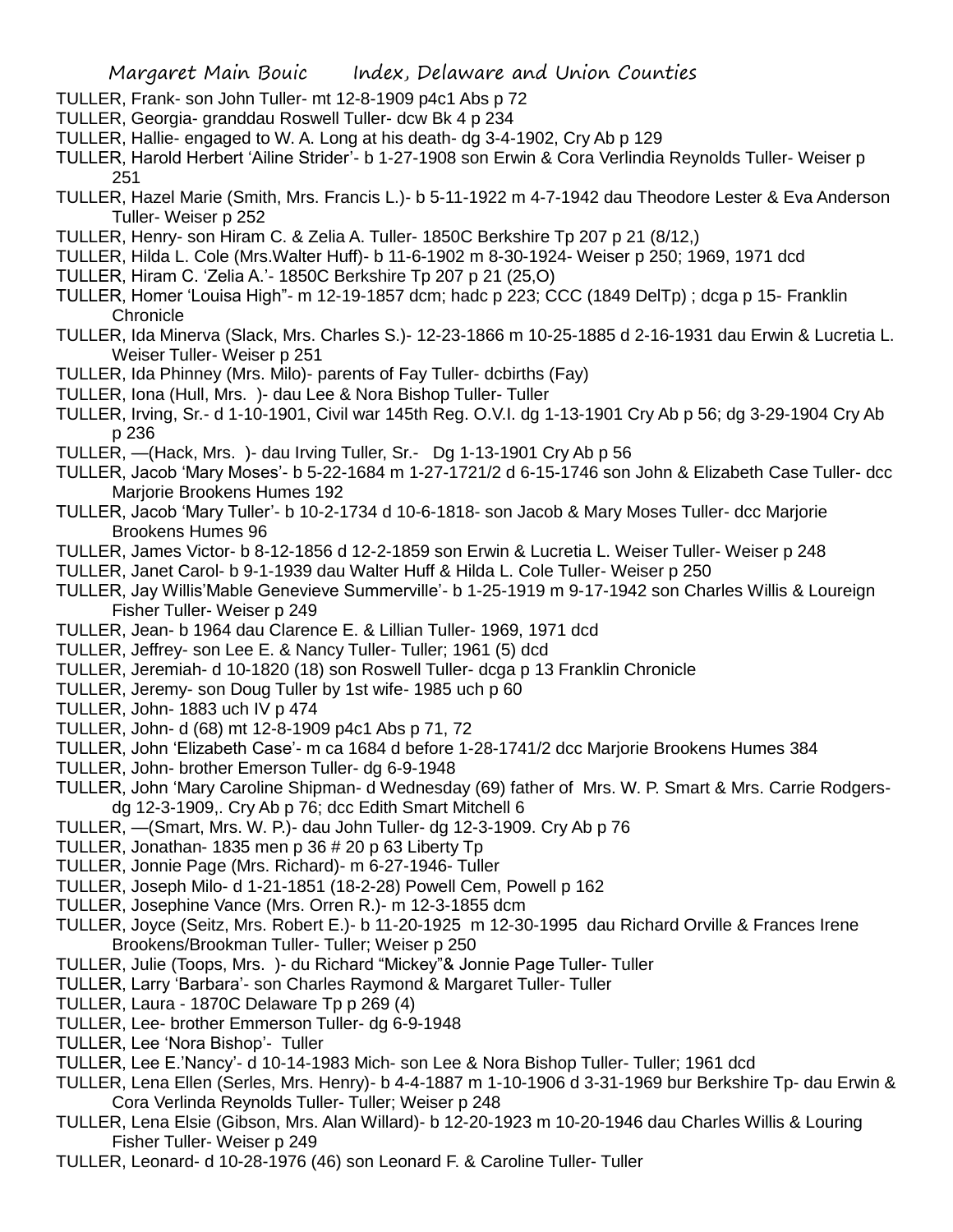- TULLER, Leonard F (Tim) 'Caroline'- d 10-28-1979 (84) Dublin Cem- Tuller
- TULLER, Lester 'Elizabeth Rogers'- b 1802 m 5-12-1825 son Roswell & Louisa Case Tuller- dcc Marjorie Brookens Humes 24
- TULLER, Lester Reynolds- b 9-26-1897 d 11-12-1924 son Erwin & Cora Verlinia Reynolds Tuller- Weiser p 250; dcbirths
- TULLER, Lillian (Mrs. Clarence E.)- 1969, 1971, 1980 dcd
- TULLER, Lois W. Jaynes (Mrs. Wilbur Ray)- b 8-23-1899 m 9-8-1923 d 11-22-1970 Cheshire Cem- Tuller; Weiser p 250; 1961, 1964, 1969 dcd
- TULLER, Loma Ilo (Brookens, Mrs. Ernest Lloyd)- b 8-3-1904 m 2-11-1922 dau Erwin & Cora Verlindia Reynolds Tuller- dcc Marjorie Brookens Humes 3
- TULLER, Lorna (Brookens, Mrs. Lloyd)- Tuller
- TULLER, Louisa Case (Mrs. Roswell)- dau Reuben & Lydia Pinnery Case- dcc Marjorie Brookens Humes 49
- TULLER, Louisa High (Mrs. Homer)- m 12-19-1857 dcm
- TULLER, Loueign Fisher (Ms. Charles Willis)- b 6-7-1894 m 3-2-1916- Weiser p 248
- TULLER, Lucretia L. Weiser (Mrs. Erwin Lester)- b 4-20-1837 m 9-2-1855 d 7-17-1927 dau Peter & Elizabeth Kline Weiser- dcc Marjorie Brookens Humes 13; Weiser p p 243, 248; parents of infant 3-30-1874 dcbirths
- TULLER, Lydia Lorena (Freshwater, Mrs. Archibald) b 6-8-1826 m 2/8-8-1844 dcm; d 5-9-1885 Oak Grove Cem- dau Roswell, Jr. & Nancy Thompson Tuller- bpt p 11; Freshwater p 78, 96, 105; dcq Ernest Blaine Freshwater 5; Mabel Freshwater Patton 5; Miriam Freshwater Williams 5 1870C Delaware Tp p 269 (33); dcw Bk 4 p 234(26)
- TULLER, Mable Genevieve Summerville (Mrs. Jay Willis)- b 3-19-1908 m 9-17-1942 d 8-31-1976, Tuller; Weiser p 249
- TULLER, Maple Esther (Morrison, Mrs. William Edward)- b 10-2-1921 m 10-24-1940 dau Charles Willis & Loureign Fisher Tuller- Weiser p 249
- TULLER, Margaret (Mrs. Charles Raymond)- Tuller
- TULLER, Marilyn- b 7-14-1932 dau Harold Herbert & Ailine Strider Tuller- Weiser p 251
- TULLER, Marlene- dau Emerson & Ruth Tuller- obit Emerson- dg 6-9-1948
- TULLER, Martha E. Smith (Mrs. A. D.)- d 1-17-1869 (23-9-20) Old Liberty Chyd- dau B. F. & A. Smith- Powell p 148
- TULLER, Martha S. (Standish, Mrs. John M.)- m 2-8-1844 dcm; dcw Bk 4 p 234(26) dau Roswell Tuller
- TULLER, Marvin 1870C Delaware Town p 306 (13)
- TULLER, Mary (Bishop, Mrs. )- sister Emerson Tuller- dg 6-9-1948
- TULLER, Mary Blanche (Rogers, Mrs. Leo Clayton)- b 4-8-1893 m 10-8-1911, dau E. & Cora Reynolds Tuller, dcbirths; Weiser p 249; Pabst p 8 p 57
- TULLER, Mary Caroline Shipman (Mrs, John)- dcc Edith Smart Mitchell 7
- TULLER, Mary Donna Marston (Mrs. Patrick Allen)- m 9-20 dau Donald Marston Tuller- Tuller
- TULLER, Mary Griffiths- dau John Griffiths- dcw Bk 2 p 69
- TULLER, Mary Moses (Mrs. Jacob)- b 9-1-1702 m 1-27-1721/2 d 6-6-1748 dau John & Deborah Thrall Mosesdcc Marjorie Brookens Humes 193
- TULLER, Mary Segar (Tuller, Mrs. Samuel)- dcc Marjorie Brookens Humes 195
- TULLER, Mary Tuller (Mrs. Jacob)- b 3-8-1742/3 d 11-17-1813 dau Samuel & Mary Segar Tuller- dcc Marjorie Brookens Humes 97
- TULLER, Maud (Bower, Mrs. ) dau John Tuller- mt 1-8-1909 p4c1 Abs p 71
- TULLER, Michael son Richard "Mickey" & Jonnie Page Tuller- Tuller
- TULLER, Milo 'Ida Phinney'- parents of Fay Tuller, dcbirths
- TULLER, Nancy (Mrs. Lee)- 1961 dcd
- TULLER, Nancy Thompson (Mrs. Roswell)- d 1874 bur Powell- dcq Mabel Freshwater Patton 11; Miriam Freshwater Williams 11; 1908 dch p 597; Pabst p 8 p 5
- TULLER, Nanie (Herdman, Mrs. )- dg 4-19-1912- Cry Ab p 114
- TULLER, Ney- son John Tuller- mt 1-8-1909 p4c1 Abs p 71, 72
- TULLER, Nora Bishop (Mrs. Lee)(Smith, Mrs. )- sister Carl Bishop- Carlson Tuller
- TULLER, Nora Lee (Clark, , Mrs. )- dau Lee E. & Nancy Tuller- Tuller; 1961 (7) dcd
- TULLER, Oliver- son John Tuller- mt 1-8-1909 p4c1 Abs p 71, 72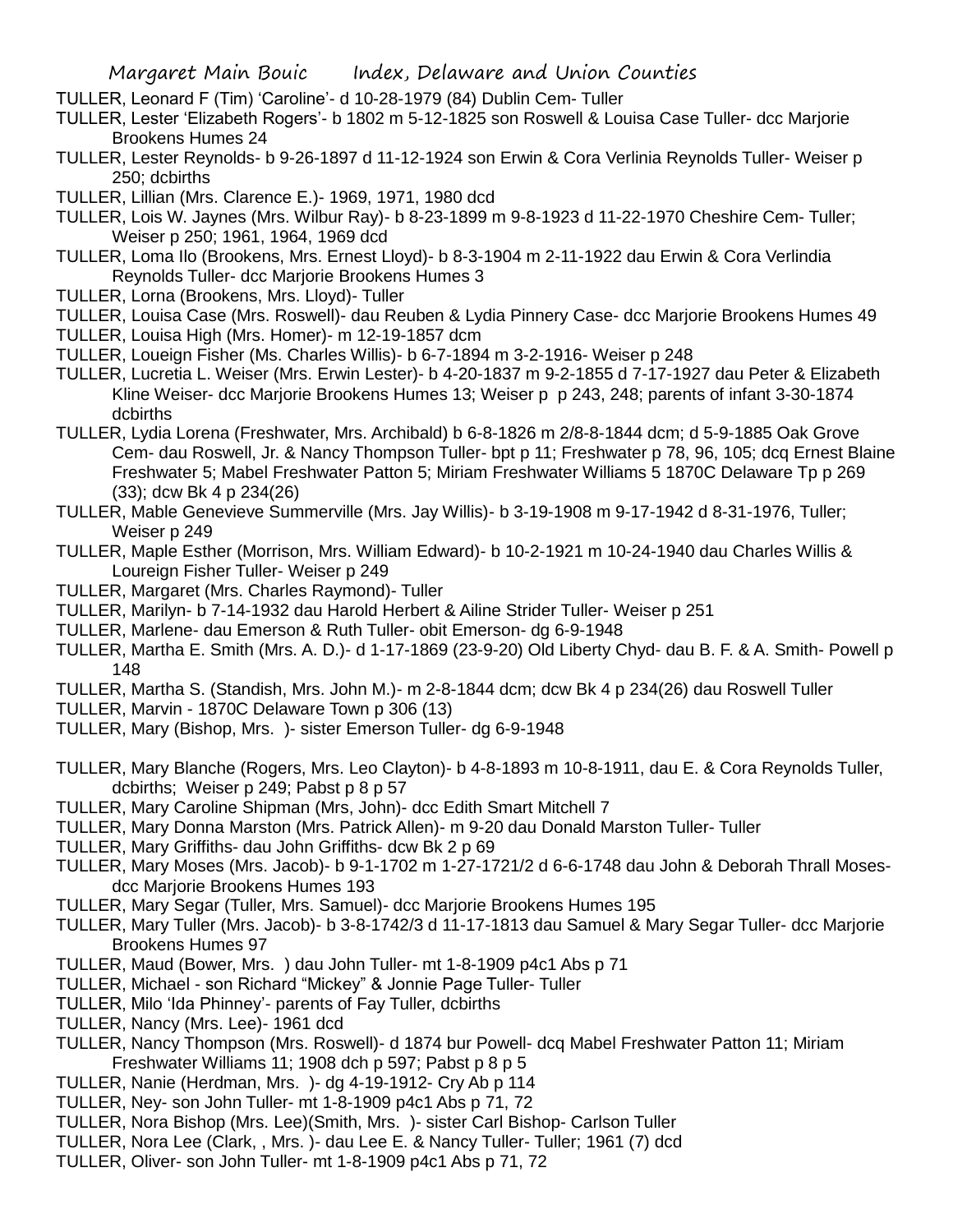- TULLER, Orren R. 'Josephine Vance'- m 12-3-1855 dcm
- TULLER, Orson 1820C 5; 1850C Liberty Tp Del Co 1555 p 105 (54,Conn);1870C Delaware Town p 306 (73\*)
- TULLER, Richard Orville 'Frances I, Brookens'- b 8-21-1902 Genoa Tp m 12-24-1924 d 1-11-1995 (92) Sunbury Memorial Pk- son Erwin W. & Cora Verlinda Reynolds Tuller- Waldron 2; Weiser p 248; 1961, 1964, 1969, 1971, 1980 dcd; dcbirths
- TULLER, Owen- d Thursday (72) dg 8-18-1903, Cry Ab p 196
- TULLER, Owen 'Elizabeth'- dg 10-19-1906, Cry Ab p 126
- TULLER, Lt. Patrick Allen 'Mary Donna'- m 9-20 son Lee E. & Nancy Tuller- Tuller; 1961 (9) dcd
- TULLER, Peggy Sue Goldsberry (Mrs. Doug)- b 1965 m 1984 dau William Walter & Calleen Flint Goldsberry-1985 uch p 60
- TULLER, Percy (Holcomb, Mrs. Salmon)- d 12–6-1865 (65-11-8) Thomas Graveyard- Powell p 169
- TULLER, Philander- d 1-15 1836 (14-6-3) Powell Cem, Powell p 162 son R. & N.
- TULLER, Poly N.- d 5-25-1875 (31y) Thompson Tp, dcdeaths
- TULLER, Rachel Bishop (Mrs. Edgar F. )- m 4-4-1863 dcm- dau John Bishop- dg 11-4-1910, Cry Ab p 169
- TULLER, Richard "Mickey"'Jonnie Page'- b 6-27-1922 Dublin m 6-27-1946 d 5-2-1990 (67) Forest Grove Cem
- TULLER, Richard Dean- brother Ronald D. Tuller; son Lee & Nora Bishop Tuller- Tuller
- TULLER, Robert- brother Emerson Tuller- dg 6-9-1948
- TULLER, Robert- b 6-1-1936 son Harold Herbert & Ailine Strider Tuller- Weiser p 251
- TULLER, Ronald 'Dorothy'- 1959 ucd
- TULLER, Ronald E d 1-17-1987 (55) Fairview Memorial Pk- son Lee & Nora Bishop Tuller- Tuller
- TULLER, Rosella- 1850C Liberty Tp Del Co 1555 p 105 (–,O)
- TULLER, Roswell 'Louise Cse'- b ca 1769 d 1824 son Jacob & Mary Tuller Tuller- dcc Marjorie Brookens Humes 48
- TULLER, Roswell- d 2-2-1866 (71-1-5) War of 1812; Powell p 162
- TULLER, Roswell, Jr. 'Nancy Thompson'- d 1855 Powell Cem; 1820C 6; dcq Mabel Freshwater Patton 10; Miriam Freshwater Williams 10; 1908 dch p 597; Powers Pat p 177, 321; Pabst p 7 p 1; hadc p 34; Pabst p 8 p 5; Powell p 281; dcw Bk 4 p 234 (26) will
- TULLER, Capt. Roswell 'Mrs. Sarah Harrington'- m 4-2-1820 dcga p 10,13 Franklin Chronicle; adm notice 1825, dcga p 31, Del Patriot & Franklin Chron
- TULLER, Ruth (Mrs. Emerson)- obit Emerson- dg 6-9-1948
- TULLER, Safrona (Gorey, Mrs. John)- m 12-25-1856 dcm
- TULLER, Samuel 'Sarah Mills'- b ca 16 89 m 1-6-1714 d 1-13-1719/20 dcc Marjorie Brookens Humes 388
- TULLER, Samuel 'Mary Segar'- b ca 1714/ son Samuel & Sarah Mills Tuller- dcc Marjorie Brookens Humes 194
- TULLER, Sandra Kay- b 5-19-1943 dau Jay Wuillis & Mable Genevieve Summerville Tuller- Weiser p 249
- TULLER, Sapphronia- 1850C Liberty Tp Del Co 1555 p 105 (12,O)
- TULLER, Sarah (Harrington, Mrs. )(Mrs. Roswell)- m 4-2-1820 dcga p 10 Fran Chron
- TULLER, Sarah Mills (Mrs. Samuel)- b 11-5-1696 m 1-6-1714 d 11-8-1797 dcc Marjorie Brookens Humes 389
- TULLER, Terry 'Ann'- son Charles Raymond & Margaret Tuller- Tuller
- TULLER, Theodore Lester 'Eva Anderson'- b 3-30-1874 m 2-8-1921 d 12-15-1947 son Erwin & Lucretia L. Weiser Tuller- Weiser p 251
- TULLER, Thomas- son Roswell Tuller- dcw Bk 4 p 234
- TULLER, Tonya (Bowling, Mrs. )- dau Richard "Mickey" & Jonnie Page Tuller- Tuller
- TULLER, Walter Huff 'Hilda L. Cole'- b 12-3-1900 m 8-30-1924 son Erwin & Cora Verlindia Reynolds Tuller-Weiser p 250; dcbirths
- TULLER, Wilbur Ray 'Lois W. Jaynes'- b 4-4-1896 m 9-8-1923 d 2-14-1967 Cheshire Cem- son Erwin & Cora Verlindia Reynolds Tuller- Weiser p 250; 1961, 1964 dcd; b 4-11-1896 dcbirths
- TULLER, William H.- 1850C Scioto Tp 2381-2393 p 145 (20,O)
- TULLER, Zelia A. (Mrs. Hiram C.)- 1850C Berkshire Tp 207 p 21 (23,NY)
- TULLEY, Charles Dissinger- b 5-25-1952 son Capt. Robert Busill & Mary Patricia Dissinger Tulley- Weiser p 567
- TULLEY, Elizabeth Rust- b 8-5-1957 dau Capt. Robert Busill & Mary patricia Dissinger Tulley- Weiser p 567
- TULLEY, Mary Patricia Dissinger (Ms. Capt. Robert Busill)- b 10-15-1922 m 5-21-1949 dau Charles Edward & Helen Ambrose Ellenberger Dissinger- Weiser p 567
- TULLEY, Michael Merit- b 1-31-1955 son Capt. Robert Busill & Mary Patridia Dissinger Tulley- Weiser p 567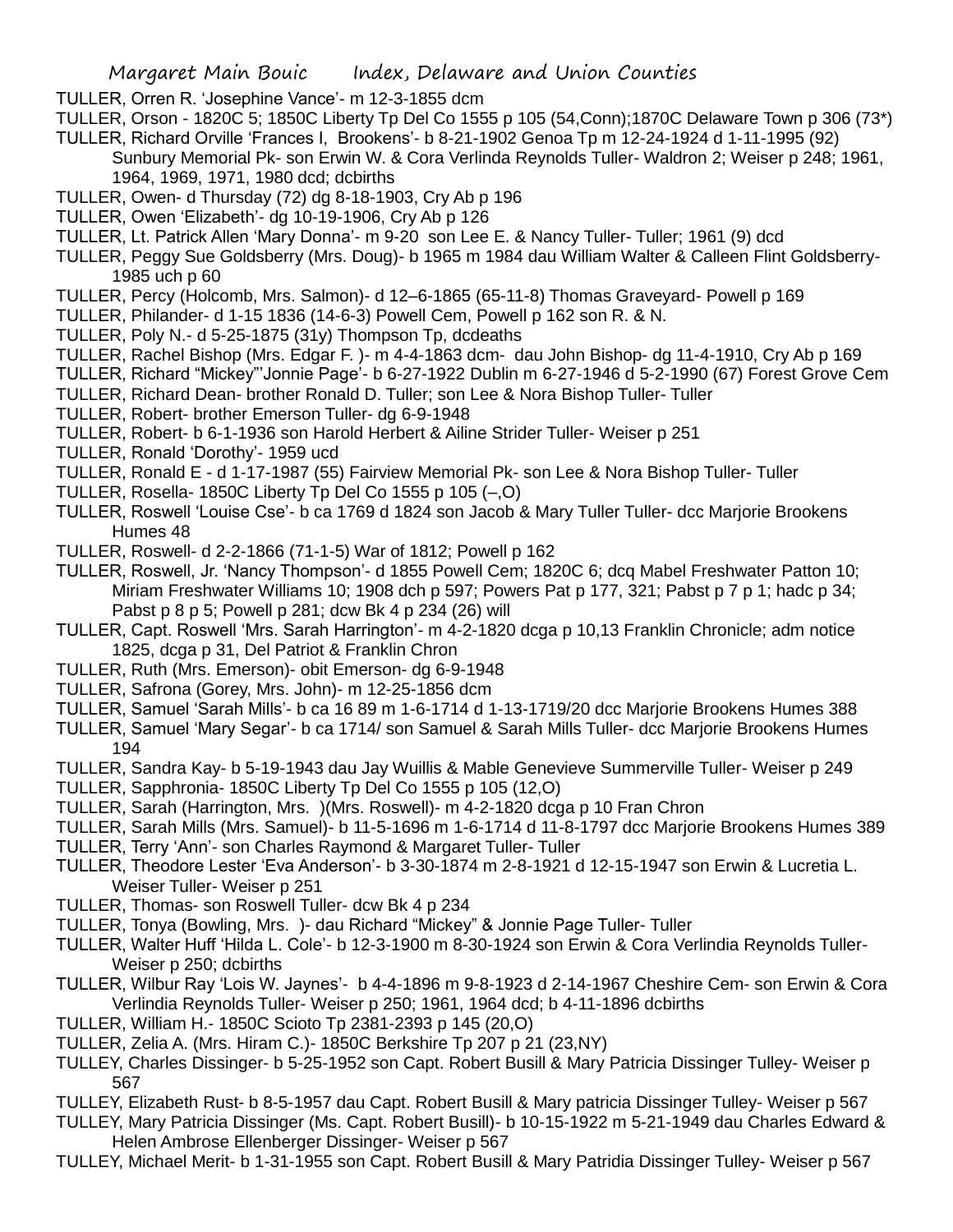- TULLEY, Pamelia (Rittenhouse, Mrs. Tighlann)- m 11-25-1819- Ross Co marriages
- TULLEY, Capt. Robert Busill 'Mary Patricia Dissinger'- b 11-12-1923 m 5-21-1949- Weiser p 567

TULLEY, Robert Busill, Jr.- b 7-15-1950 son Capt. Robert Busill & Mary Patricia Dissinger Tulley- Weiser p 567 TULLIDGE, E. K. 'Elizabeth Muhlenberg Irwin'- Weiser p 187

- TULLIDGE, Elizabeth Muhlenberg Irwin (Mrs. E. K.)- dau John Hiester & Margaret Baldwin Irwin- Weiser p 187 TULLINGTON- see Fullington
- TULLIS, Anita Dreckmann (Mrs. Richard C.)- Tullis
- TULLIS, Rev. Benjamin- conducted funeral of Mrs. Margaret Cox- dg 7-13-1888 Cry Ab p 197; of Peter Osborn- dg 9-22-1905, Cry Ab p 52; of Cornelius Main- dg 5-29-1908, Cry Ab p 137
- TULLIS, ----(Mrs. John)- d 9-12-1911 p3c1 Abs p 81; mt 9-20-1911
- TULLIS, Bert- son Mr. and Mrs. John Tullis- mt 9-20-1911 p3c1 Abs p 81
- TULLIS, --(Owen, Mrs. Fred)- dau Mr. and Mrs. John Tullis- mt 9-20-1911 p3c1 Abs p 81
- TULLIS, Elizabeth (Fisher, Mrs. Charles)- Weiser p 297
- TULLIS, Florence- dau Mr. and Mrs. John Tullis- mt 9-20-1911 p3c1 Abs p 81
- TULLIS, Kent A.- son Richard C. & Anita Dreckmann Tullis– Tullis
- TULLIS, Mildred (James, Mrs. )- dau Pearl & Mayrta Legge Tullis- Tullis
- TULLIS, Richard C. "Dick' Anita Dreckmann'- b 6-25-1912 d 9-27-1986 (74) Maple Grove Cem- son Pearl & Myrta Legge Tullis- Tullis
- TULLIS, Ruth (Carrard, Mrs. )- dau Pearl & Myrta Legge Tullis- Tullis
- TULLIS, Wake- dau Mr. and Mrs. John Tullis- mt 9-20-1911 p3c1 Abs p 81
- TULLOS, Rev.- conducted funeral of Samuel Lewis- dg 2-26-1901, Cry Ab p 67
- TULLY, Charles ' Margaret Dennis'- m 10-8-1884 ucm (Hearl)
- TULLY, Elizabeth (Miller, Mrs. Michael)- Nash p 396
- TULLY, Lawrence J. 'Marianne I.'- 1961, 1964, 1969, 1971, 1980 dcd
- TULLY, Margaret Dennis (Mrs. Charles)- m 10-8-1884 ucm (Hearl)
- TULLY, Marianne I. (Mrs. Lawrence J.)- 1961, 1964, 1969, 1971, 1980 dcd
- TULY, Marley (Ross, Mrs. James)- m 1-22-1835 Kingston Tp; Ohio St. Gaz, dcga p 65
- TUMA, Martin 1870C Brown Tp p 245 (69\*)
- TUMBLESON, Ann- dau Thomas & Mary Tumbleson- 1850C Dover Tp 848-854 (12,O)
- TUMBLESON, Elizabeth- dau Thomas & Mary Tumbleson- 1850C Dover Tp 848-854 (10,O)
- TUMBLESON, George 'Mary Ann Fitzgerald'- b 3-3-1830 m 9-20-1852 d 12-21-1898- dcc Gerald Phillips 28
- TUMBLESON, John- son Thomas & Mary Tumbleson- 1850C Dover Tp 848-854 (14,O)
- TUMBLESON, Mary Ann Fitzgerald (Mrs. George)- b 8-20-1830 m 9-20-1852 d 10-6-1893 dcc Gerald Phillips 29
- TUMBLESON Mary Etta Miler (Mrs. William Edward)- b 8-2-1858 m 12-8-1880 d 3-31-1953 dau Simon & Susannah Wyland Miller- dcc Gerald Phillips 15
- TUMBLESON, Mary (Mrs. Thomas)- 1850C Dover Tp 848-854 (42.England)
- TUMBLESON, Mary (Winget, Mrs. William)- 1883 uch V p 216
- TUMBLESON,- Robert- son Thomas & Mary Tumbleson- 1850C Dover Tp 848- 854 (7,O)
- TUMBLESON, Sarah- dau Thomas & Mary Tumbleson- 1850C Dover Tp 848-854 (6,O)
- TUMBLESON, Susannah (Rose, Mrs. Virgil Curtis;- b 1-7-1891 m 3-16-1909 dau William Edward & Mary Etta Miller Tumbleson- dcc Gerald Phillips 7
- TUMBLESON, Thomas 'Mary'- 1850C Dover Tp 848-854 (48,England)
- TUMBLESON, Thomas- son Thomas & Mary Tumbleson- 1850C Dover Tp 848-854 (16,O)
- TUMBLESON, William Edward 'Mary Etta Miller'- b 10-19-1858 m 12-8-1880 d 4-19-1925- dcc Gerald Phillips 14
- TUMBLESON, William- son Thomas & Mary Tumbleson- 1850C Dover Tp 848-854 (8,O)
- TUMBLESON, William- 1840C Washington Tp 525 (30-40)
- TUMBLISON, William- 1969 dcd
- TUMEO, Christopher- b 1975 son Oscar & Rosa M. Tumeo- 1991 ucd
- TUMEO, Anthony 'Mary'- 1961, 1964, 1969 dcd
- TUMEO, Anthony R. 'Gay B.'- 1969 dcd
- TUMEO, Christopher- b 1975 son Oscar H. & Rosa M. Tumeo- 1981, 1983 ucd
- TUMEO, Donald- b 1965 son Oxcar H. & Rosa M. Tumeo- 1981, 1983 ucd
- TUMEO, Elizabeth- b 1976 dau George J. & Monica Tumero- 1980 dcd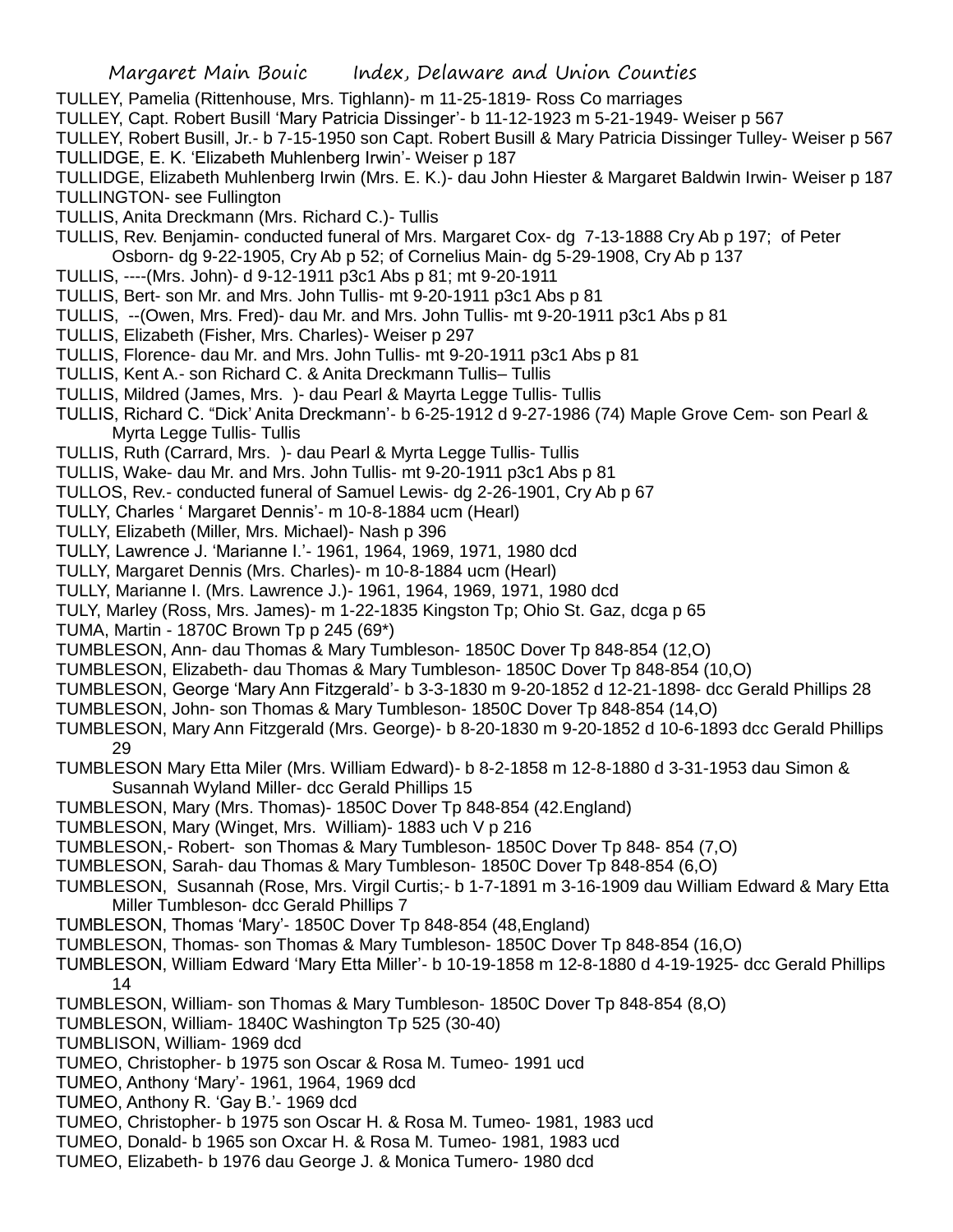TUMEO, Faith- b 1962 dau Anthony B. & Gay B. Tumeo- 1969 dcd TUMEO, Gay B. (Mrs. Anthony R.)- 1969 dcd TUMEO, George J. 'Monica'- 1980 dcd TUMEO, Joseph- b 1968 son Oscar H. & Rosa M. Tumeo- 1981, 1983 ucd TUMEO, Maria- b 1979 dau George J. & Monica Tumeo- 1980 dcd TUMEO, Mary (Mrs. Anthony)- 1961, 1964, 1969 dcd TUMEO, Michael- b 1964 son Oscar H. & Rosa M. Tumeo- 1981, 1983 ucd TUMEO, Miriam- b 1977 dau George J. & Monica Tumeo- 1980 dcd TUMEO, Monica (Mrs. George J.)- 1980 dcd TUMEO, Oscar H. 'Rosa M.'- 1977, 1979, 1981, 1983, 1991 ucd; York Tp TUMEO, Patrick- b 1964 son Anthony R. & Gay B. Tumeo- 1969 dcd TUMEO, Ray- b 1961 son Anthony R. & Gay B. Tumeo- 1969 dcd TUMEO, Rosa M. (Mrs. Oscar H.)- 1981, 1983, 1991 ucd, York Tp TUMEO, S.- 1979 ucd TUMEO, Steve- b 1965 son Anthony R. & Gay B. Tumeo- 1969 dcd TUMERO, Joseph O.'Tina R. Nicol'- m 12-31-1989 - Tumero TUMERO, Tina R. Nicol (Mrs. Joseph O.)- Tumero TUNER, Amelia (Robb, Mrs. William H.)- m 10-23-1855 ucm 2348 TUNEY, W. H.- Pvt Co B. 48th Reg. Sept. 1864-Aug. 1865 uca p 107 TUNGERET/TANGERER. Maria- d 2-4-1866 (78-11-26) St. John's Cem, DJ p 63 TUNGET, Elizabeth (Mount, Mrs. Thompson)- m 8-23-1857 ucm 2592, mt 9-2-1857 TUNGET, Helen Gregory (Mrs. Nathaniel)- m 2-8-1857 ucm 2521 (Hearl) TUNGET, John 'Mary R. Robertson'- m 1-17-1885 ucm (Hearl) TUNGET, Lucinda (Adams, Mrs. Alpheus)- lic m 10-6-1855 ucm 2340 (Hearl) TUNGET, Mary R. Robertson (Mrs. John)- m 1-17-1885 ucm (Hearl) TUNGET, Nathaniel 'Helen Gregory'- m 2-8-1857 2521 ucm (Hearl) TUNGETT, Frank- uninf p 19 entered 11-4-1927 d 12-28-1937 Claibourne Tp TUNIS, Elisha B. 'Eliza Ann Said'- m 12-8-1840 ucm (Hearl) TUNIS, Eliza Ann Said (Mrs. Elisha B.)- m 12-8-1840 ucm (Hearl) TUNIS, Jared 'Mary E. Ridgeway'- m 5-29-1853 dcm TUNIS, Mary E. Ridgeway (Mrs. Jared)- m 6-29-1853 dcm TUNISON, Eugene E. 'Jean Eliot'- d 10-20-1985- Tunison TUNISON, Jean Eliot (Mrs. Eugene)- b 10-27-1905 d 3-19-1997 (91) Kirkersville Cem- dau Herbert & Clara Cring Eliot- Tunison TUNISON, John 'Pat'- Tunison TUNISON, Nancy (Rittenhouse, Mrs. )- dau Eugene & Jean Eliot Tunison- Tunison TUNISON, Olney F.- d 10-12-1839 (8-7-2) Radnor Cem- son J. G. & M. - Powell p 226 TUNISON, Pat (Mrs. John)- Tunison TUNISON, Sarah M.- d 10-12-1839 (2y7m) Radnor Cem, Powell p 226 dau J. G. & M. TUNISON, Virginia (Norton, Mrs. Brad)- dau Eugene & Jean Eliot Tunison- Tunison TUNKS, A.- uca p 57 TUNKS, Albert- 1850C Leesburg Tp 263-264 p 41 (22,O) TUNKS, Allen G. 'Elizabeth Cork'- m 4-13-1861 ucm (Hearl); 1850C Leesburg Tp 263-264 p 41 (39,O) TUNKS, Allen- son Thomas & Ann Wallingsford Tunks- 1883 uch V p 421

- TUNKS, Ann Wallingsford (Mrs. Thomas)- d 9-12-1848 (64-6-20) Maple Dell Cem- Powell p 261, 262; 1883 uch V p 421; 1830C Leesburg Tp 501 p 298 (40-50)
- TUNKS, Benjamin- son Thomas J. & Mary A. Tunks- 1850C Leesburg Tp 263-265 p 41 (9,O)
- TUNKS, Elizabeth Cork (Mrs. Allen G.)- m 4-13-1861 ucm (Hearl)
- TUNKS, Florence (Lovesilla- d 11-29-1853 (3m11d) Maple Dell Cem, Powell p 261 dau E. A. & S. A.
- TUNKS, Genieve (Stamats, Mrs. John O.)- dau Malchus F. & Mary Bouthard Stamats- 1915 uch p 1032
- TUNKS, Genevive- dau Samuel Albert & Sarah Ann Elliott Tunks- 1880c Taylor Tp 28-29 p 2 (9,O,O,O)
- TUNKS, Jane (McAlister, Mrs. William)- m 2-17-1839 ucm 537 (Hearl) dau Thomas & Ann Wallingsford Tunks-Powell p 262; 1883 uch V p 421
- TUNKS, Levi- son Thomas & Ann Wallingsford Tunks- 1883 uch V p 421; 1840C Leesburg Tp 93 (20-30)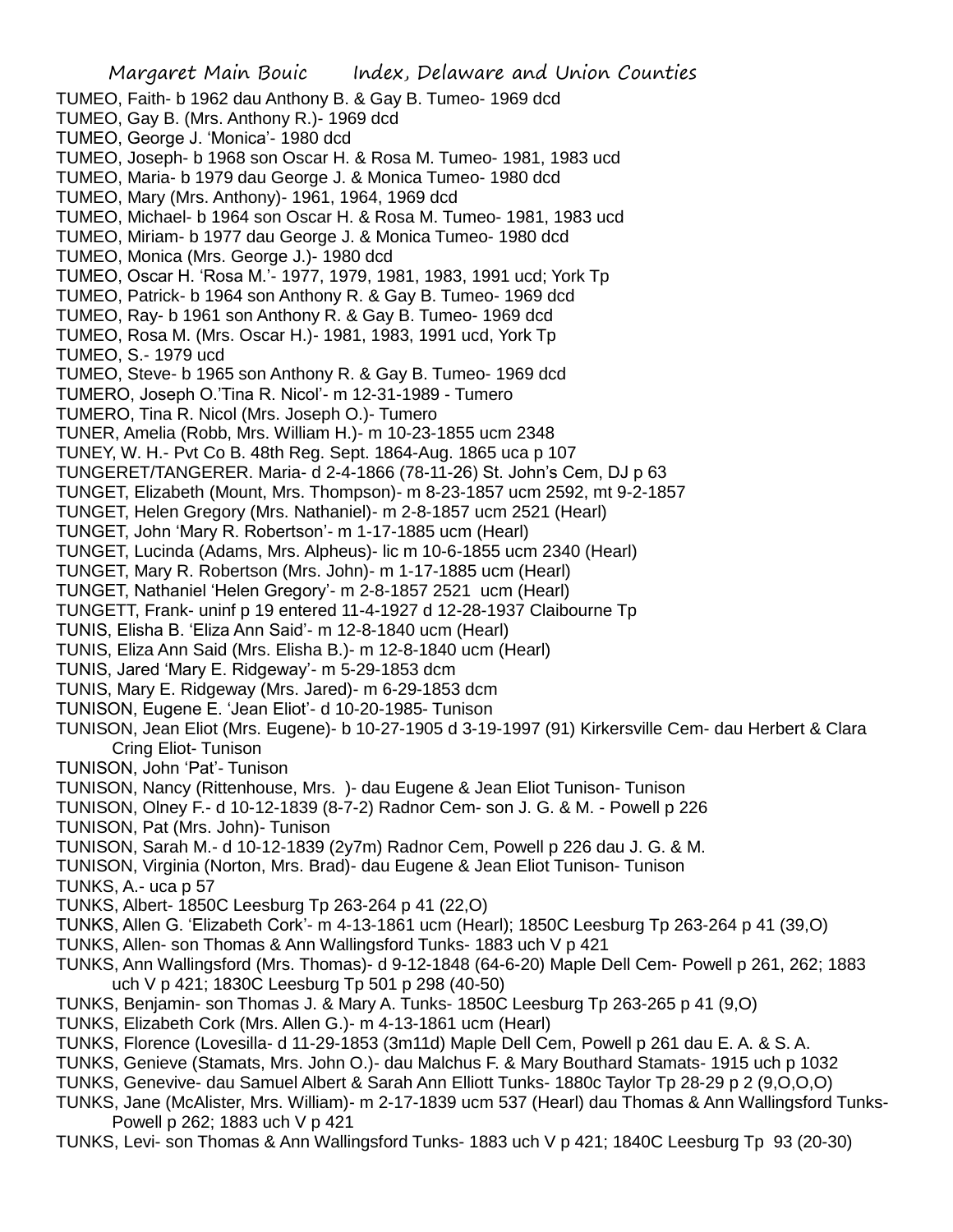- TUNKS, Lydia D.- dau Thomas J. & Mary A. Jones Tunks- 1840C Leesburg 99 (-5); 1850C Leesburg Tp 263- 265 p 41 (9,O)
- TUNKS, Mary Ann Jones (Mrs. Thomas J.)- m 11-11-1838 ucm 516 (Hearl); 1840C Leesburg Tp (15-20); 1850C Leesburg Tp 263-265 p 41 (30,O)
- TUNKS, Perlina Winchester (Mrs. William Z.)- m 10-2-1843 ucm 910 (Hearl)
- TUNKS, Rachel E. (Spencer, Mrs. Levi)- m 2-28-1833 ucm 289 (Hearl) dau Thomas & Ann Wallingsford Tunks-Powell p 262; 1883 uch V p 421
- TUNKS,Ranson-son Thomas J. & Mary A. Jones Tunks-1850C Leesburg Tp 263-265 p 41 (2,O)
- TUNKS, Richard- son Thomas J. & Mary A. Jones Tunks- 1850C Leesburg Tp 263-265 p 41 (4,O)
- TUNKS, S. A.- 1915 uch p 458; 1883 uch V p 427; mt 12-16-1868 Abs 2-4
- TUNKS, Samuel Albert 'Sarah Ann Elliott'- b 1-24-1826 m 5-20-1852 ucm 1808 (Hearl) d 3-7-1897- mt 3-18- 1896- Tunks; 1880C Taylor Tp 28-29 p 2 (54,O,Ky,KY) laborer
- TUNKS, Samuel- son Thomas & Ann Wallingsford Tunks- 1883 uch V p 421
- TUNKS, Sarah Ann Elliott (Mrs. Samuel A.)- m 5-20-1852 ucm 1808 (Hearl)- Tunks; 1883 uch V p 683, 684; 1870C Taylor Tp 84-81 p 10 (37,O); 1880C Taylor Tp 28-29 p 2 (47,O, Va,Va)
- TUNKS, Thomas- 1883 uch IV p 415, 433. 434; Brannan Cem.
- TUNKS, Thomas J. 'Amm Wallingsford'- d 1-20-1857 (79-9-13) Maple Dell Cem, Powell p 261, 262; 1915 uch p 1883 uch V p 415, 418, 421; uca p 18; 1830C Leesburg Tp 501 p 298 (50-60); 1840C Leesburg Tp 90 (50-60); 1850C Leesburg Tp 263-264 p 41 (74,Va)
- TUNKS, Thomas J. 'Mary Ann Jones'- m 11-11-1838 ucm 516 (Hearl)- son Thomas & Ann Wallingsford Tunks-1883 uch V p 421; 1915 uch p 273, 449, 452; 1840C Leesburg Tp 99 (20-30); 1850C Lessburg Tp 263-264 p 41 (31,O)
- TUNKS, William Z. 'Perline Winchester'- m 10-2-1843 ucm 910 (Hearl)
- TUNNELL, Elizabeth (Ball, Mrs. George Sr.)- dcc Lucy Jackson, 93, 369
- TUNNING, ----Hess (Mrs. Frank)- dau Christina Hess- dg 2-12-1904 Cry Ab p 224
- TUNQUETTE, Cyrus, uninf p 18 enter 5-16-1921 d 6-26-1932 (68) Claibourne Tp
- TUNSTALL, Mildred Todd (Mrs. Thomas)- dau Richard & Elizabeth Richards Tunks- Maugans Anc p 199
- TUNSTALL, Thomas 'Mildred Todd'- Maugans Anc p 199
- TUPE, George F. 'Olive R'- 1969 dcd
- TUPE, Olive R. (Mrs. George F.)- 1969 dcd
- TUPPER, Gen.- Powers p 298
- TUPPER, Annie- dau Myron & Melissa Maine Tupper- Asp 1541
- TUPPER. Charles- son Myron & Melissa Maine Tupper- Asp 1537
- TUPPER, Hattie- dau Myron & Melissa Maine Tupper- Asp 1540
- TUPPER, Ira- son Myron & Melissa Maine Tupper- Asp 1538
- TUPPER, Martin- son Myron & Melissa Maine Tupper- Asp 1539
- TUPPER, Melissa Maine (Mrs. Myron)- b 10-1-1820 m 11-1839 d 12-26-1860 dau Samuel & Susannah Palmer Maine- Asp 704
- TUPPER, Myron 'Meliisa Maine'- m 1839- Asp 704
- TURBAN, Rev. Nelson- 1908 dch p 254
- TURBERVILLE, Delois (White, Mrs. )- dau William T. & Halga Turberville- Turberville
- TURBERVILLE, Dolly (Hall, Mrs. )- dau William T. & Halga Turberville- Turberville
- TURBERVILLE, Donald- son William T. & Halga Turberville- Turberville
- TURBERVILLE, Elvin- son William T. & Halga Turberville- Turberville
- TURBERVILLE, Halga (Mrs. William T.)- d 1984 Turberville
- TURBERVILLE, Lois- dau William T. & Halga Turberville- Turberville
- TURBERVILLE, Maxine (Parker, Mrs. )- dau William T. & Halga Turberville- Turberville
- TURBERVILLE, Velma (Shaw, Mrs. )- dau William T. & Halga Turberville- Turberville
- TURBERVILLE, William T. d 12-18-1986 (85) Glen Rest Cem, Reynoldsburg- Turberville Lived with stepdau Dorothy Shirk
- TURBERVILLE, Bill- son William T. & Halga Turberville- Turberville
- TURBEY, Amanda E. (Doty, Mrs. John)- b 9-23-1852 Knox Co m 4-20-1880 d 9-23-1896 (44)- dg 10–16-1896, Cry Ab p 88
- TURCOTTE, Adam- b 1971 son Edwin R. & Carol J. Turcotte- 1980 dcd
- TURCOTTE, Amber- b 1973 ch Edwin R. & Carol J. Turcotte- 1980 dcd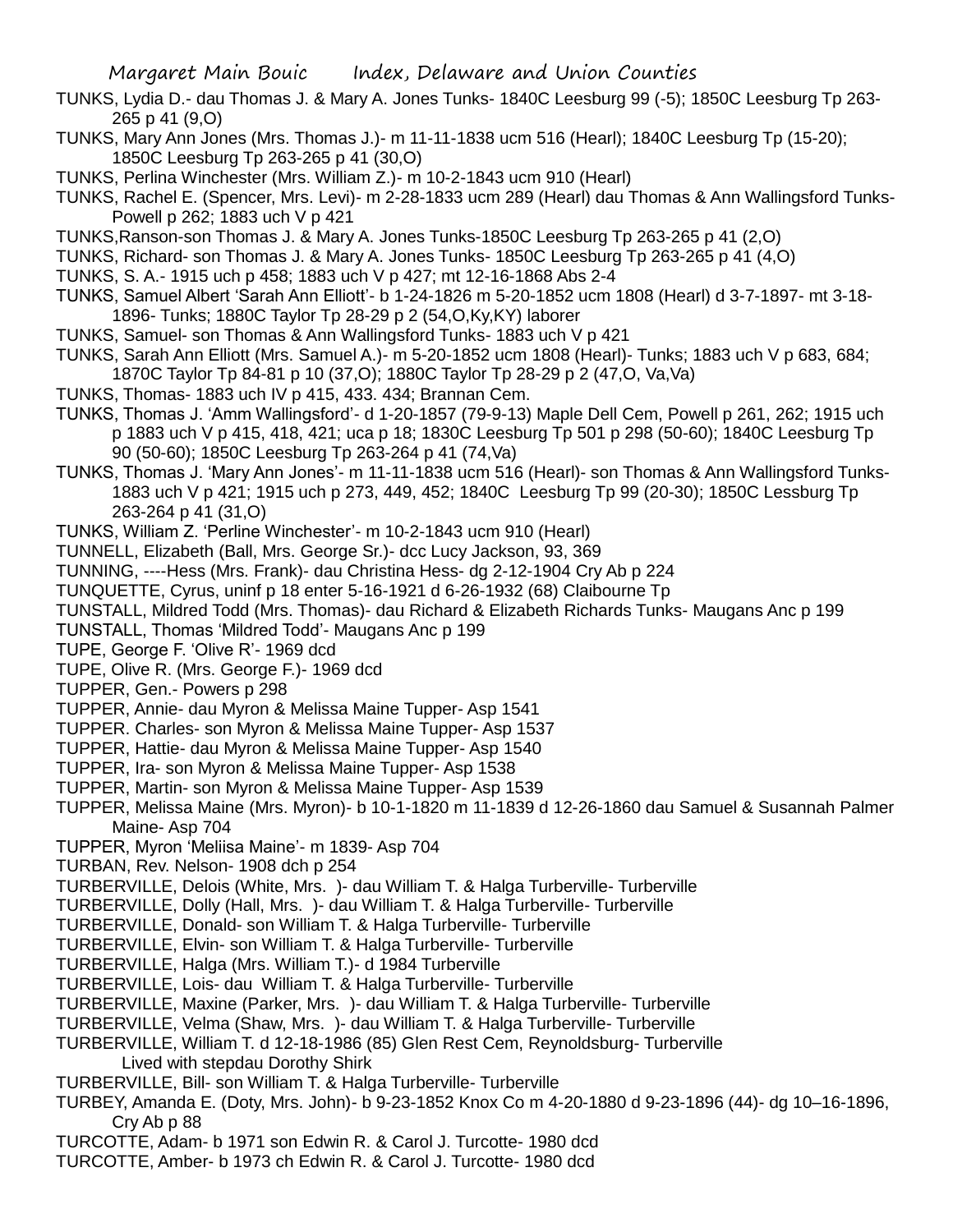Margaret Main Bouic Index, Delaware and Union Counties TURCOTTE, Carol J. (Mrs. Edwin R.)- 1980 dcd TURCOTTE, Edwin R. 'Carol J.'- 1980 dcd TURCOTTE, Pam- b 1969 dau Edwin R. & Carol J. Turcotte- 1980 dcd TURCOTTE, Richard- b 1966 son Edwin R. & Carol J. Turcotte- 1980 dcd TURDBULL, Edith- 1961 dcd TURER, David M.- 1979 ucd TURFEY, James- son Shadrack & Jane Nash Turfey- Nash p 253 TURFEY, Jane Nash (Mrs.Shadrack)(Johnson, Mrs. )- dau Andrew & Jane Nash Conult- Nash p 253 TURFEY, Shadrack 'Jane Nash Comult'- Nash p 253 TURGES, — Powers Pat p 46 TURGUID, Emma (Maine, Mrs. Lorain)- Asp (1312z) TURING, Merrick- Pabst p 1 p 42 TURK, Elizabeth (May, Mrs. Hosea Moon)- b 9-15-1830 Eng. m 5-23-1853 d 6-5-1898 (68-8-20) to America 1854- dg 6-10-1898, Cry Ab p 157 TURK, Louisa (Broge, Mrs. Frederick)- dcc Linda Congrove Lesley 25 TURK, Nathan M. - 1870C Delaware Town p 338 (35\*) TURK, N. M.- 1880C Rchwood 365-384 p 34 (40,O,O,O), carpenter TURKETT, Eva (Shettel, Mrs. George Edward)- b 11-10-1910- Weiser p 452 TURKHAM, Melissa Jane (McCloud, Mrs. James Cahrles)- d 1897;mt 2-23-1911 p1c5 Abs p 54 TURL /TERRILL, Ann Jne (Cossett, Mrs. Milo)- m 1844, 1985 uch p 145 TURLEY, Mr. conducted funeral of Mrs. Amos Hall- dg 2-13-1914, Cry Ab p 93 TURLEY, Rev.- conducted funeral of Albert Church, mt 12-9-1904, Cry Ab p 275, of Miss Edna Mary Sleitz- dg 1-4-1916, Cry Ab p 2 TURLEY, Adolphus 'Mary A. Butler'- parents of Everett A. Turley - dcbirths TURLEY, Barbara Ann Leibold (Mrs. Dennis Turley)- b 8-24-1952 m 1-20-1976 dau Dean Ellsworth & Ardith P.. Waters Leibold- dcc Dean Leibold 1; Ardith Waters Leibold 1 TURLEY, Barbara (Mrs. Gail D.)- Turley TURLEY, Barbara (Purvis, Mrs. David)- dau John & Opal Hart Turley- Turley TURLEY, Beatrica A. (Carroll, Mrs. )- sister Gail D. Turley-Turley TURLEY, Bertha Edna- d infancy- dau John B. R. & Elzea Turley- dg 4-3-1906 Cry Ab p 124 TURLEY, infant- d 10-23-1901 (1d) ch Cornelius Oscar & Bertie Gross Turley- dcbirths, dcdeaths, Del Tp. TUR(R)LEY, Bertie Cross (Mrs. Cornelius Oscar)- d 1940 m 1896 undated paper; parents of Mary B. Turrleydcbirths 1898 TURLEY, Carolyn (Mrs.Gail D.)- Turley TURLEY, Rev. Charles E.- son J. B. R. & Eliza M. Turley- dg 3-31-1908 Cry Ab p 123, 124; 1908 dch p 263; conducted funeral of Mrs. David Perry- dg 12-20-1905, Cry Ab p 5; of infant son of Mr. and Mrs. Fred Best- dg 2-3-1905, Cry Ab p 7; of Mrs. Margaret Feller- dg 12-22-1905, Cry Ab p 70; o f Miss Anna Best- dg 2-9-1906, Cry Ab p 79; of Mrs. Catherine Baker- dg 5-1-1906, Cry Ab p 96, of William Steitzdg 7-2-1918 Cry Ab p 44 TUR(R)LEY, Cornelius. Oscar.'Bertie Cross'- b 12-28-1874 m 1896 d 1-18-1947 (72y21d)- son John B. R. & Eliza M. Turley- dg 3-31-1908 Cry Ab p 123, 124; parents of Mary B. Turrley- dcbirths 1898 TURLEY, Dennis 'Barbara Ann Leibold'- m 1-20-1976 dcc Dean Leibold, 1; Ardith Waters Leibold 1 TURLEY, Dorothy (Mrs. John Wesley)- Turley TURLEY, Rev. E. E.- funeral of Georgette Webster Hughes- dg 7-19-1907, Cry Ab p 56 TURLEY, Eliza M. Elzea (Mrs. John B. R.)- b NY 2-5-1841 d 3-27-1908(67-1-22) dau James & Sara A. Elzea dg 4-3-1908 Cry Ab p 123, 124 TURLEY, Everett A.- b 3-22-1877 Kingston Tp- son Adolphus & Mary A. Butler Turley- dcbirths TURLEY, Forothy Louise- sister Gail D. Turley-Turley TURLEY, Felicia (Mrs. Mark)- Turley TURLEY, Gail D. 'Carolyn''Barbara'- d 7-8-1997 (64) - Turley TURLEY, Gerald L.- brother Gaild D. Turley- Turley TURLEY, Imogene- pallbearer for Beulah May Easterday- dg 11-10-1916, Cry Ab p 105 TURLEY Imogene (Sautter, Mrs. )- dau Cornelius Oscar & Bertie Cross Turley- undated paper TURLEY, Jana (Chapin, Mrs. )- dau Gail D. Turley- Turley TURLEY, Jodi- dau Gail D. Turley- Turley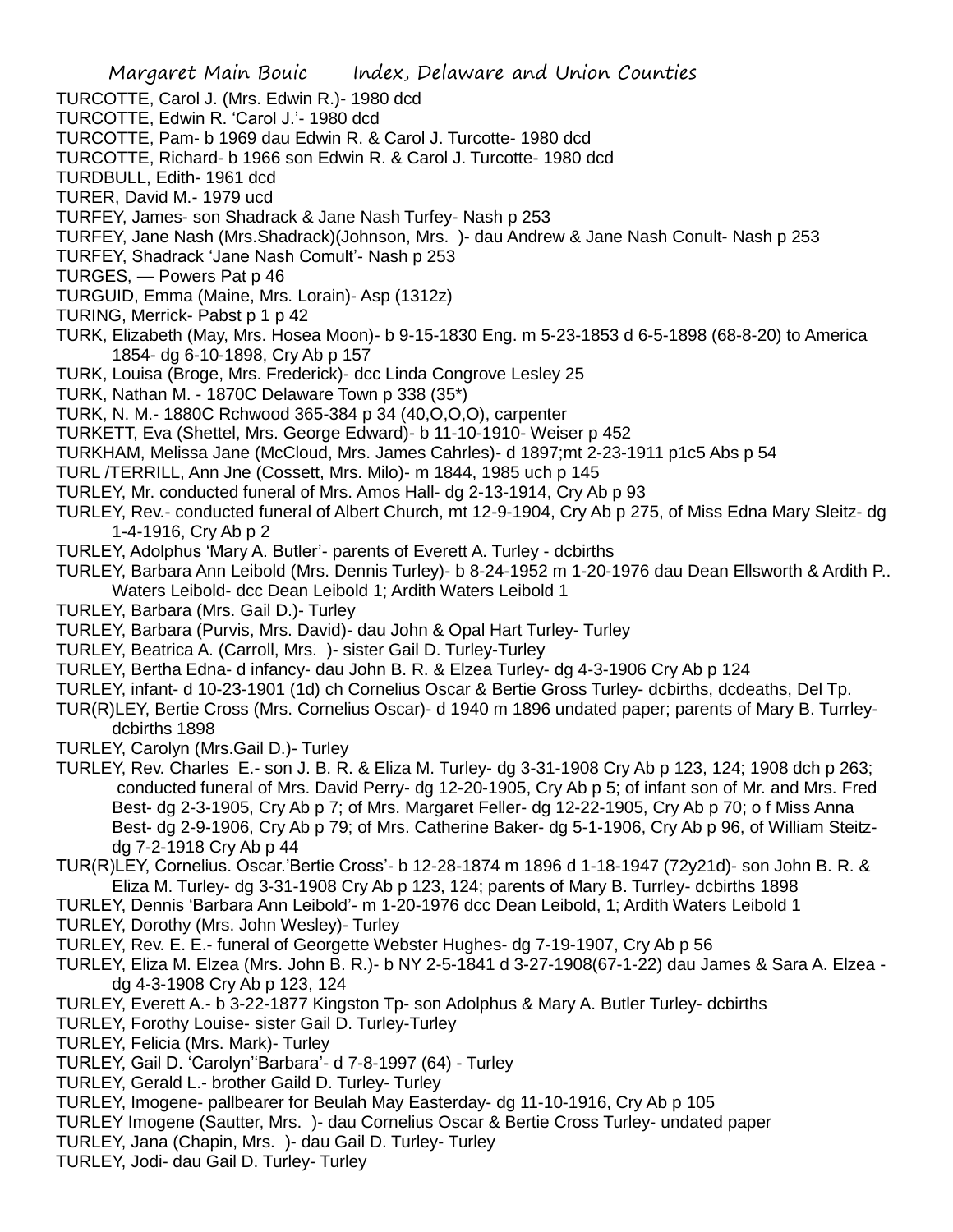- TURLEY, John B. R. 'Eliza M. Elzea'- m 3-24-1864- dg 4-3-1908 Cry Ab p 123, 124
- TURLEY, John O. 'Opal E. Hart'- d 7-21-1977 (64) bur Dayton- Turley
- TURLEY, John O.- son Cornelius Oscar & Bertie Cross Turley- undated paper
- TURLEY, John Wesley 'Dorothy'. d 9-23-1972 (35) bur Sidney- son John O. & Opal E. Hart Turley- Turley
- TURLEY, Judi (Nagode, Mrs. )- dau Gail D. Turley- Turley
- TURLEY, Laurel G.- brother Gail D. Turley- Turley
- TURLEY, Rev. . M.- funeral of Edith May Wood (16) dg 2-28-1905, Cry Ab p 12; of Mrs. Simon L. Landacre'- dg 3-17-1905, Cry Ab p 15; of Mrs. Catherine Baker- dg 5-1-1906, Cry Ab p 96; of Frank Hall- dg 1-24- 1908, Cry Ab p 101
- TURLEY, Mark 'Felicia'- son Gail D. Turley- Turley
- TURLEY, Mary A. Butler (Mrs. Adolphus)- parents of Everett A. Turley- dcbirths
- TURLEY, Mary (Smith, Mrs. )- dau Cornelius Oscar & Bertie Cross Turley- Turley
- TURLEY, Nany (Sheshan, Mrs. Michael)- dau John O. & Opal E. Hart Turley- Turley
- TURLEY, Opal E. (Mrs. John O.)- b 1-31-1912 d 6-18-1999 (87) bur Xenia- Turley
- TURLEY, Oscar- son John B. R. & Eliza M. Elzea Turley, dg 3-31-1908, Cry Ab p 122; pallbearer for Jesse Zimmerman- dg 7-4-1911, Cry Ab p 45
- TURLEY, Rita (Hustava, Mrs. Paul)- sister Gail D. Turley- Turley
- TURLEY, Ron- son Gail D. Turley- Turley
- TURLEY, Vera (Crow, Mrs. Robert)- sister Gail D. Turley- Turley
- TURMOIR, —1820C 48
- TURNBILL, Hester (Mrs. Sherman)- 1964 dcd
- TURNBILL, Kevin- son Sherman & Hester Turnbill- 1964 (9) dcd
- TURNBILL, Randall- son Sherman & Hester Turnbill- 1964 (12) dcd
- TURNBILL, Sandra dau Sherman & Hester Turnbill- 1964 dcd (10)
- TURNBILL, Sherman 'Hester'- 1964 dcd
- TURNBULL, Alexander 'Christina Oakley'- m 6-24-1901- Weiser p 207
- TURNBULL, Alexander Joseph- b 8-15-1995 son Thomas & Claire Turnbull- Turnbull
- TURNBULL, Rev. A. R.- 1915 uch p 231
- TURNBULL, Christina Oakley (Mrs. Alexander)- b 12-25-1761 m 6-24-1901 dau Daniel Lorillard & Mary Camilla Mills Oakley- Weiser p 207
- TURNBULL, Claire (Mrs. Thomas)- dau Joseph & Renee Jiminez- Turnbull
- TURNBULL, Mrs. E. A. mother of Eudora Moody Brock- dg 3-27-1914 Cry Ab p 106
- TURNBULL, Elizabeth Rose- b 11-28-1997 dau Thomas & Claire Turnbull- Turnbull
- TURNBULL, Margaret- Turnbull
- TURNBULL,Mary Oakley- b 5-8-1902 dau Alexander & Christina Oakley Turnbull- Weiser p 207
- TURNBULL, Mary R.- 1961, 1964, 1969dcd
- TURNBULL, Ruth H. Ravens- d 1-28-1971 (76) bur Blacklick- Turley
- TURNBULL, Samuel Parish-b 1-3-1905 son Alexnder & Christian Oakley Turnbull- Weiser p 207
- TURNBULL, Thomas 'Claire'- son Margaret Turnbull- Turnbull
- TURNEAU, Jena Estella (McKitrick, Mrs. Myron Scott) b 10-23-1923. McKitrick 115
- TURNER GENEALOGY BY KUCKELMAN IS IN MARYSVILLE LIBRARY
- TURNER, ----hmp p 88
- TURNER MILLS- uca p 59
- TURNER, Mrs.- colored- d 1-25-1900- dg 1-26-1900 Cry Ab p 4, her grandson d Tuesday
- TURNER, Mrs.- foster of Harry Dennan- dg 6-19-1900 Cry Ab p 25
- TURNER, Rev.- funeral of Wm. Hoyes- dg 4-19-1895 Cry Ab p 18, of Mr. Price at Sunburh dg 4-19-1895 Cry Ab p 18
- TURNER, A.- uca p 60, 65, 71, 79; Co G,. 94th O.V.I.; mt 3-10-1909 p 2c1 Abs p 41
- TURNER, A----- son William B. & Carrie Providence Jaggers Turner- 1910C Paris tp 146=148 p 8A (7,O,O,O) TURNER, Aaron Sewell 'Naomi Turner- b Clark Co 8-2-1832 m 1856 Clark Co d 5-25-1907 (74y8m) Oakdale 2034 (152C) son Samuel Turner; Marysville p 50 51 mt 5-25/29 1907 c3 Abs p 46; mt 3-10-1909 p2c1 Abs p 41; mt 12-27-1905 p1c3, Abs p 31; brother Abigail Turner Wilson; Oakdale I p 171; carriage maker; Kuckelman p 32, 100, 158; Scott 11144 p 8, 38; 1880C Marysville 374-412 p 27 (48,O,Md,O); 1900C Marysville 108-108 p 5B (67,O,Md,O) m 42y
- TURNER, ----(Mrs. Aaron)- half sister of Valorus Turner- mt 4-27-1904 p1c8, Abs p 12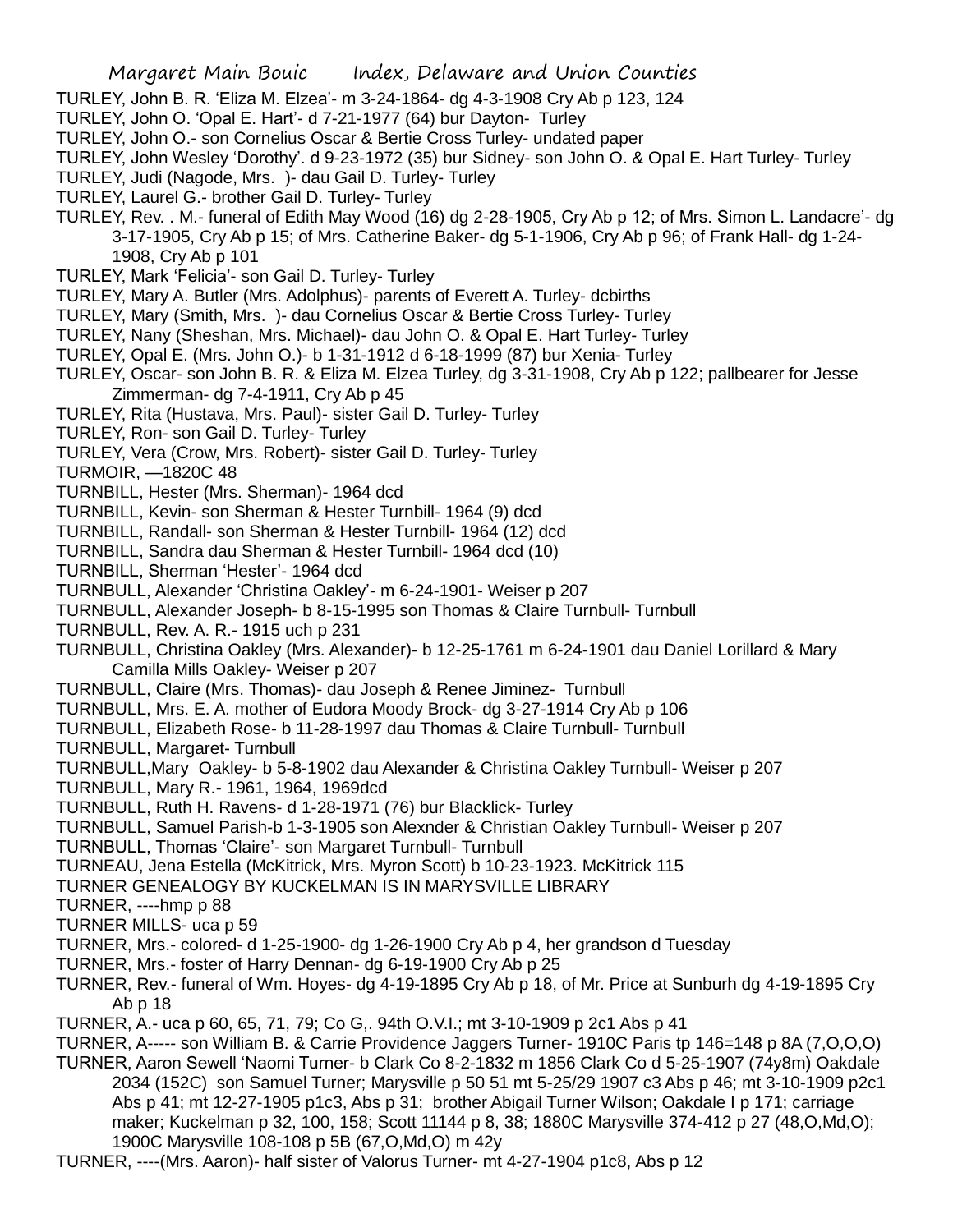TURNER, Abel- Maugans Anc p 102

- TURNER, Abigail Jane (Wilson, Mrs. James)- b 1842 d 1889 Clark Co- dau Samuel, Jr & Jane Sewell Turnersister Aaron Turner- mt 12-27-1905 Abs p 31; Kuckelman p ; Scott 1183 p 39
- TURNER, Abigail Church (Mrs. William)- b 3-22-1701 dau Nathaniel & Judith Bosworth Church- ped Dorothy Turner Lowe 65
- TURNER, Abner- son Daniel & Hannah Randall Turner- Maugans Anc p 112
- TURNER, Ada Fisher (Mrs. Smith)- Turner Bible
- TURNER, Ada Havens (Mrs. N. E.)- parents of Effie Turner- dcbirths, Delaware Town, 1880
- TURNER, Addie Havens (Mrs. Merriman E.)- parents of Ollie Turner- dcbirths, Del. Town 1872
- TURNER, Ada Rickson, Mrs. )- sister Harvey Turner- Turner
- TURNER, Ada S. 1870C Delaware Town p 287 (28)
- TURNER, Ada C.- dau Willis & Sarah J. Turner- 1910C Lelesburg Tp 32-33 p 1B (3,O,O,O)
- TURNER, Adah M.- b 1888 d 1964 Raymond Cem, lptw p 44
- TURNER, Adaline May (Clark, Mrs. George Thomas)- b 3-8-1876 m 5-8-1901 d 3-17-1916 dau Emery & Charlotte Elanor Liming- Kuckelman p 174, 235; Scott 111533 p 15
- TURNER, Addie Erle Skidmore (Mrs. Herbert L.)- m 6-23-1897 ucm (Hearl); Kuckelman p 193; 1900C York Tp 169-169 p 8A ((23,O,O,O) m 3y, 1 ch
- TURNER, Addie M. (Bowers/Bosses (Mrs. Leroy)- m 11-12-1879 ucm (Hearl) 6583; 1915 uch p 1019; Scott p 7 (111411); 1880C Marysville 197-213 p 10 (20,O,O,VT)
- TURNER, Addison 'Susan Dixon'- b 3-8-1829/7 m 3-16-1850 ucm (Hearl) d 1-3-1917 Oakdale I p 29; mt 11-29- 1905 p2c2 Abs p 28; uca p 83; Kuckelman p 65, 138, 139; Scott 11113 p 2; 1850C Liberty Tp Un Co 910-927 p 136 (24,O); 1870C Lib Tp 106 p 13 (44,O); 1880C Lib Tp 125-129 p 13 (53,O,–,-)1900C Lib Tp 247-252 p 11B (73,O,Md,Ky) wid- 1910C Lib Tp 287 p 12A (83,O,Md,KY) wid own income
- TURNER, Adeline Havens (Mrs. Newman E.)- m 4-22-1861 dcm
- TURNER, Adrian C.'Della Blue'-b 9-5-1872 m 12-10-1893 ucm 1513 (Hearl)- son John & Roxanna Jane Myers Turner- 1915 uch p 728, 729, 858; Kuckelman, p 190; Scott p 26 113152; 1880C Liberty Tp Un C0 97- 98 p 11 (7,O,O,O); 1900C Lib Tp 218-222 (27,O,O,O) m 6y
- TURNER, Adriana (Burnham, Mrs. Lucius)- m 7-23-1863 ucm 3457
- TURNER, Alan Joy-son Raymond Alfred & Lois Becvar Turner- Kuckelman p 235
- TURNER, Alan Richard- b 1952 d 11-15-1974 bur Obetz- son Clifford & Millenna Turner- Turner
- TURNER, Alan R.- son Walter T. & Elsie Cubes Turner- Turner
- TURNER, Albert 'Charlotte Jane Warrington'- m 10-27-1854 dcm
- TURNER, Albert- son Joseph & Phebe A. Turner- 1850C Concord Tp 2264 p 132 (2,O)
- TURNER, Albert Laura Mayel'- parents Albertie, dcbirths
- TURNER, Albert- b NY d 7-3-1899 (53-0-20) dcdeaths son Leonard & Harriett Turner- dg 3-11-1886, Cry Ab p 126; 1850C Delaware Tp 1270 p 93 (15,O)
- TURNER, Albertie- b 9-25-1880 Delaware Town- dau Albert & Laura Mayel Turner- dcbirths
- TURNER, Alexander 'Sarah Crichton'- parents of Andrew C. Turner- Turner
- TURNER, Alexander II- son Alexander & Sarah Crichton Turner- Turner
- TURNER, Alfred- b ca 1853 son William Turner- Kuckelman p 85; Scott 113472/9
- TURNER, Alford- son William & Elizabeth Turner- 1860C Paris Tp 1264 (7,O)
- TURNER, Alford, brother Archibald Tuner- 1880C Taylor Tp 213-215 p 21 (50,O,Md,Md)
- TURNER, Alfred 'Cynthia Louisa Maine;- Asp (432)
- TURNER, Alice- 1870C Claibourne Tp 71-69 p 9 (13,O)
- TURNER, Alice A.- 1850C Berkshire Tp 274 p 28 (12,Pa)
- TURNER, Alice Amelia (Kidd, Mrs. Bickmore Brighjam)- b 8-6-1901 m 6-28-1922 dau Robert John & Lucy Cramp Turner- McKitrick p 169, 170
- TURNER, Alice (Blake, Mrs. George)- dau Charles H. Turner Ruth Phillips Turner- Turner
- TURNER, Alice Brundige (Mrs. )- da 4-2-1970 (73) bur E. Liberty Cem- dau William & Mary Price Brundige-**Turner**
- TURNER, Alice "Allie" Bertha (Parnell, Mrs., ) div.- b 1876 d 11-13-1924 , Oakdale 2683 (R158) p 30-dau Edwin Byron . & Mary C. Sevirn Turner- dumch p 95; Kuckelman p 185; Scott p 24, 111551; 1880C Dover Tp 13-16 p 38 (4,O,O,O)
- TURNER, Alice- dau Luther & Deborah Hamilton Turner- 1880C Taylor tp 275-257 p 26 (17,O,O,O)
- TURNER, Alice Mae- dau Ralph Benjamin & RuthMarie Miller Turner- Kuckelman p 233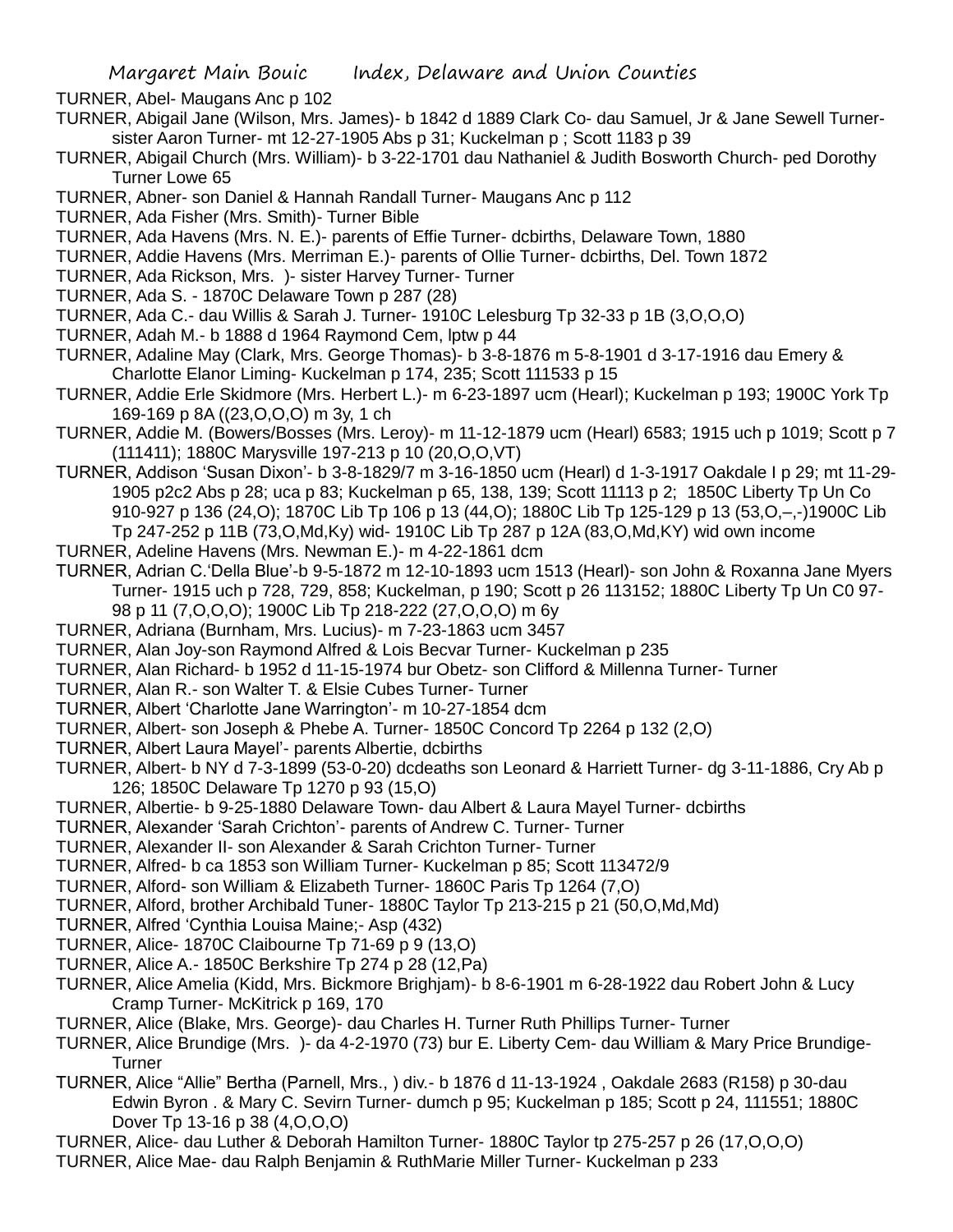TURNER, Alice M. (Hedges, Mrs. John A.)- m 10-2-1879 ucm 6547 (Hearl)

TURNER, Alice May (Shelby, Mrs. )- dau Lester & Blanche L. Dunkle Turner- Turner

TURNER, Alice Tonguet (Mrs. Joseph Ross)- m 4-4-1889 ucm (Hearl)

TURNER, Alice Thompson (Mrs. Houston,Sr.)- Turner

TURNER, Allan- b 1953 son Clifford Turner- 1964, 1969 dcd

TURNER, Allen Clay- son Luther James & Eliza Jane Zinn Turner- Kuckelman p 99; Scott 116343

TURNER, Allen- son James & Elizabeth Turner- mt 6-30-1975; mt 3 p 13, 23; 1860C Marysville 1335-1324 p 177 (10,O)

TURNER, Allen M. Pvt Co B. 187th O.V.I. Feb 1865-Jan 1866; uca p 107

TURNER, Allen McClure 'Lydia Weaver'- b 6-9-1850 m 7-2-1871 ucm 4940, d 9-13-1909 (59-3-9) Okla.; mt 9- 22-1909 p1c6 Abs p 65- son James & Elizabeth Givson Turner- Kuckelman p 81, 180, 182; Scott p 23,11156

TURNER, Allen- brother Emery & J. B. Turner- mt 6-7-1892 p3c2 Abs p 38

TURNER, Almeda (Said, Mrs. Harvey)- m 4-15-1855 dcm dau Leonard & Harriett Cowles Turner- 1850C Delaware Tp 1270 p 93 (12,O)

TURNER, Alonzo K/W.'Huldah Jewell'- b 1851 m 12-25-1872 ucm 5198 (Hearl) d 1-7-1930 (79) Oakdale I p 30, 4202(E153)-son Addison & Susan Dixon Turner- mt 9-6-1899 p1c1 Abs p 61; R 408; Kuckelman p 138, 226; Scott p 2 111131; 1870C Liberty Tp Un Co 106 p 13 (19,O); 1880C Lib Tp 82-83 p 7 (29,O,O,O); 1900C Lib Tp 221-225 p 10B (49,O,O,Va) m 25y, farmer; 1910C Lib Tp 358 p 154A (57,O,US,US) m 37y, farmer

TURNER, Alpheus- b 9-5-1831 Clark Co d 5-22-1892 (61-8-17) Un Christian Ch Cem, lptw p 90- son John & Leah Turner- ; mt 5-25-1892 p4c 6 Abs p 25, Alfred c3; 1883 uch V p 68(?); Kuckelman p 147; Scott p 5

11123; 1850C Taylor Tp 1114-1132 p 165 (19,O); 1860C Taylor Tp 894 (29,O); 1870C Taylor Tp 210-201 p 25 (35,O)

TURNER, Alzina Thompson (Mrs. Andrew)- b 1825 d `1887 Scott p 34 (1183)

- TURNER, A. M.- 1883 uch IV p 501, 522; Co K. 96th 1862-1865; uca p 107
- TURNER, Amanda- 1860C Paris Tp 1284 (8,O)
- TURNER, Amanda- dau Aquilla & Frances Judy Turner- 1850C Paris Tp 630-644 p 96 (11,O)
- TURNER, Amanda (Borns, Mrs. Alexander)- b 5-14-1832 m 6-10-1857 ucm 2569 (Hearl) d 7-14-1902 Oakdale I p 38; Kuckelman p 66, 140, 141; Scott p3, 11115
- TURNER, Amanda (Mrs. Matthew)- 1860C Paris Tp 1592 p 209 (42,Pa)
- TURNER, Amanda- b 8-1-1926 d 10-1-1826, dau William & Lydia Jones Turner- Kuckelman p 45; Scott p 32 1166
- TURNER, Amasa- son Daniel & Hannah Randal Turner- Maugans Anc p 112
- TURNER, Amelia (Judy, Mrs. Amaziah)- lic 10-15-1859 ucm 2937 (Hearl)
- TURNER, Amelia Josephine . (Robb, Mrs. William Hillis)- b 12-8-1831 m 10-23-1855 ucm (Hearl) d 3-4-1910- Kuckelman p 8, 42, 85, 88; Scott. P 27 1135; 1883 uch V p 133; mt 10-31-1855
- TURNER, America (Mrs. Andrew)- Kuckelman p 101, 102
- TURNER, America (Mrs. William)- Kuckelman p 84 ; Scott (1134) ??? 2nd wife, mt 7-12-1899 p1c3 Abs p 57
- TURNER, Amos 'Mary S. Chambers'- m 9-11-1884 ucm (Hearl)
- TURNER, ----Anderson (Mrs. J. W.)- dau Wm. Anderson- dg 5-10-1910. Cry Ab p 122
- TURNER, Andrew 'Alzina Thompson'- b 12-29-1825 m 8-30-1849 d 2-8-1861 son Samuel, Jr. & Leah Jones Turner-Kuckelman p 52, 98, 99; Scott 1183
- TURNER, Andrew 'America'- Kuckelman p 102
- TURNER, Andrew 'Ann McDonald''Elizabeth Gray'- b 3-10-1751 m(1) 3-27-1780 (2) d 12-7-1840 Md son Thomas & Martha Turner- Kuckelman p 3, 8, 9, 10, 16, 22, 23, 24, 27, 28; Scott p 39 12; Lt. Col.

TURNER, Andrew C. 'Dorothy H. Vermillion'- b 5-3-1919 Scotland m 10-4-1941 d 7-26-2002 (83) son Alexander & Sarah Crichton Turner- Turner

- TURNER, Andrew son Eli & Eleanor Beatty Turner- Scott p 40 1242
- TURNER, Andrew 'Christine'- b 10-17-1791 d 10-14-1823 son Samuel & Jane Vance Turner- Turner Kuckelman p 22, 48, 49, 50; Scott p 34 117
- TURNER, Andrew 'maybe 'Lydia Kidd'- b 1797 d 1850 Md- Scott p 40 125
- TURNER, Andrew- b 1797 Md m 1859 Md0 son Thomas & Margaret Turner- Turner Kuckelman p 22, 28; Scott p 40 125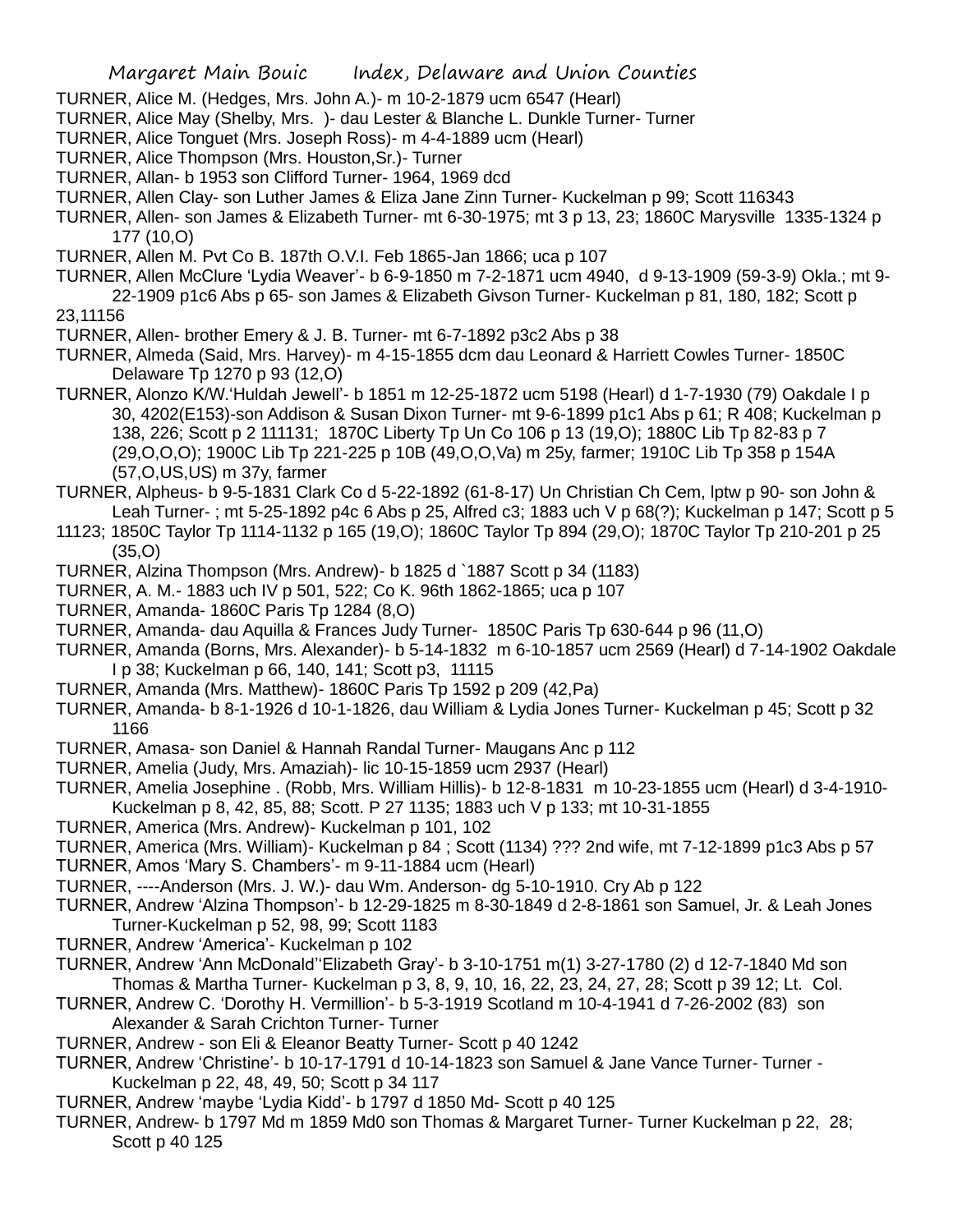- TURNER, Angella (Longbrake, Mrs. John M.)-b 1853 m 12-28-1871 ucm 5030 (Hearl)- d 11-4-1886 (33y2m) Oakdale I p 169- dau James & Elizabeth Turner; Longbrake 2,3; Dodge 7, 8; mt 6-30-1875; mt 3 p 13; Kuckelman p 81, 185; Scott p 24, 11158; 1860C Marysville 1324 (7,O)
- TURNER, Angella Maria "Tot" (Bond, Mrs. William Lawrence)(Styles, Mrs. Nora)- b 9-29-1877 m 9-4-1894 d 5- 28-1966 dau Cyrus Harford & Samantha Evaline Woodburn Turner- Kuckelman p 180, 246, 247; Scott p 19 111554
- TURNER, Angella Steere (Mrs. Judge James)- d 8-22-1840 (26) Oakdale I p 175 565(170C); 1883 uch V p 63, 118, 215; mt 8-12-1908 p6c3 Abs p 21; Kuckelman p 75
- TURNER, Ann- 1870C Claibourne Tp 71-69 p 9 (12,Illinois)
- TURNER, Ann Long (Mrs. R. B.)- Turner
- TURNER, Ann W. (Mrs. Aquilla)- d 8-10-1876 (57-9-9) Un Christian Ch Cem, lptw p 96; Kuckelman p 65; Scott p 4 (1111) 2nd wifel 1860C Paris Tp 1281-1272 p 169 (42,O)
- TURNER, Ann McDonald (Mrs. Andrew)- b 1758 m 3-27-1780 d 4-9-1805 dau Cornelius McDonald-Kuckelman p 27; -Turner p 23; Scott p 39 (12)
- TURNER, Ann- b 2-26-1824 d 10-31-1834 dau William & Lydia Jones Turner- Kuckelman p 48; Scott 1165
- TURNER, Anna- d1-18-1930 (74) Oakdale (B160)
- TURNER, Anna- d 10-10-1923 Oakdale 3584B (E24)
- TURNER, Anna C. (Maxwell, Mrs. Robert G.)- b 10-22-1875- dau Allen McClure & Lydia Weaver Turner-Kuckelman p 183; Scott p 23 111563
- TURNER, Anna E. Howe (Mrs. Charles Willis Merrill)- b 6-16-1866 d 12-21-1855 NJ.- dau John & Charlotte Able Smith Howe- ped Dorothy Tuner Lowe 3
- TURNER, Anna Florence (Baldwin, Mrs. Harley)- b 7-15-1884 m 5-8-1908 d 6-5-1940 dau Arthur Herbert & Rebecca Jane Guthrie Turner- Kuckelman p 197; Scott p 39 115364
- TURNER, Anna- dau George Turner- b 6-1856 1900C Paris Tp 194-198 p 11A (43,O,O,O)
- TURNER, Anna Jessie Rose (Mrs. Archie Weaver)- b 7-7-1902 m 7-4-1910- Kuckelman p 237
- TURNER, Anna (Knox, Mrs. William A.)- m 7-6-1878 ucm 6288 (Hearl)
- TUENER, Anna Mason (Mrs. Homer Franklin)- Scott p 38 (118365)
- TURNER, Anna May (Mrs. William W)- b 2-1859 d 1937 Byhalia Cem, lptw p 128; 1900C York Tp 66-66 p 3B (40,O,O,O) m 18ym 4 ch, 1 living
- TURNER, Anna M. Baker (Mrs. William)- m 2-16-1882 ucm (Hearl) 7131; 1910C Washington Tp 212-214 p 9A (50,O,O,O) m 28y, 4 ch, 3 living
- TURNER, Anna M. Warner (Mrs. Joseph)- m 8-31-1887 ucm (Hearl)
- TURNER, Anna (Muse, Mrs. James)- b 1878 dau Sylvester Taylor & Lydia Hill Turner-Kuckelman p 177; Scott p 17 111545
- TURNER, Anna (Mrs. Ralph S.)- 1967 ucd
- TURNER, Annis (Wood, Mrs. William)(Bean, Mrs. Michael Carr)- b 5-2-1824 m 1-7-1841 dcm m(2) 6-11-1844 d 10-10-1913 New Millcreek Cem p 4- dau Leonard & Diantha Blakeman Turner- Turner Bible; Bean (1121); Maugans Anc p 99;1850C Scioto Tp 2372
- TURNER, Annite (Morse, Mrs. )- dau Charles A. & Katherine Ann Haniter Turner- dg 9-14-1897, Cry Ab p 127 TURNER, Ann Streevy (Mrs. John)- Turner
- TURNER, Anouble?- son John & Leah Turner- 1850C Taylor Tp 1114-1132 p 165 (15,O)
- TURNER, Anthony- son Houston,Sr. & Alice Thompson Turner- Turner
- TURNER, Aquilla- d 8-22-1840 (26y) Oakdale 565 (170C)
- TURNER, Aquilla- b 8-2-1832 d 5-24-1909 son Samuel & Jane Sewell Turner- father of Mrs. Orton P. Leeper; mt 6-13-1906 p1c4 Abs p 13
- 'TURNER, -----(Leeper, Mrs. Orton P.)- dau Aquilla Turjner- mt 6-13-1906 p1c4 Abs p 13
- TURNER, Aquilla 'Ann W.'- d 1-30-1871 (69y10d) Union Christian Ch Cem , lptw p 90
- TURNER, Aquilla 'Ellen'- son James & Angela Steere Turner- b 1-11-1833 d 1863 Civil war; Scott p 11 11151; 1850C Marysville-Paris Tp 518-527 p 79 (18,O); 1860C Marysville 1515 (28,0); Kuckelman p 80, 163
- TURNER, Aquilla 'Frances Judy''Ann'- b Md 1-20-1802 m(1) 11-29-1821 (2) 5-10-1854 d 1-1871 son Thomas & Jemima Turner- 1883 uch III p 373, V p 128, 147, 554; 1915 uch p 137, 1018; MT-DAR p 10; mt 11- 29-1905 p2c2 Abs p 28; Kuckelman p 39, 63, 65, 66, 101; Scott p1, 1111; 1840 Paris Tp 891 -1m (30- 40) 1f (30-40), 1 1m (15-20), 1m (10-15) 1f (10-15) 2f (5-10), 2m (-5); 1850C Paris Tp 630-444 p 96 (48,O); 1860C Paris Tp 1272 (57,Md)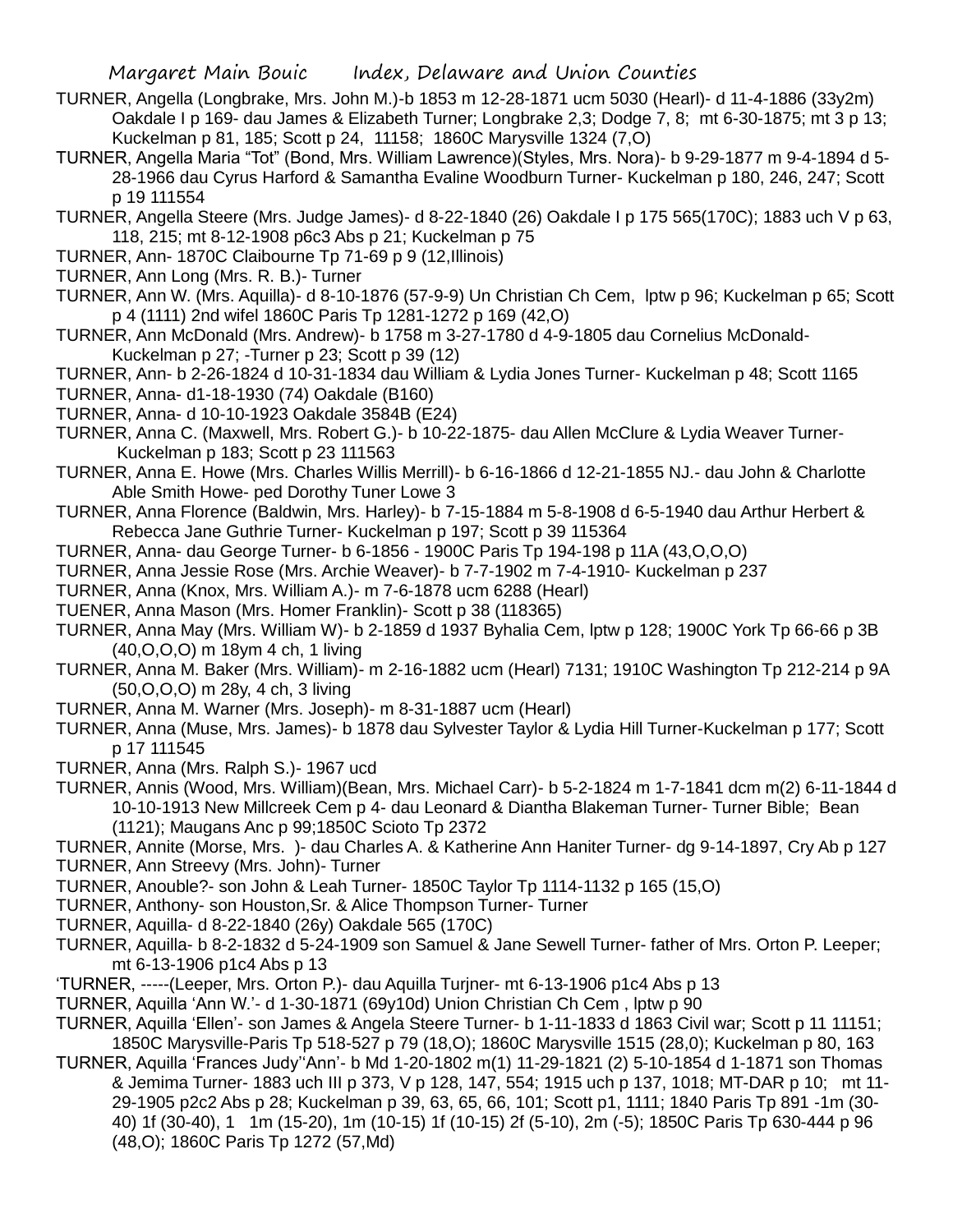- TURNER, Aquilla H.'Mary E. Horney'- b 9-30-1839 m 8-30-1868 ucm 4427 (Hearl) d 2-2-1935 Oakdale Cem p 76; mt 9-2-1868 Abs p 2-2; mt 7-15-1902 p1c3 brother Mrs. Alexander Burns p1c3 Abs p 13;- Scott p 3 11115; Kuckelman p 66, 142,144; Turner; mt 4-29-1891 p1c3 Abs p 11; mt 9-11-1901, abs p 10; mt 10- 20-1909 p1c6 Abs p 67 ; 1850C Paris Tp 630-644 p 96 (11,O); 1860C Paris Tp 1272 (20,O); 1870C Taylor Tp 212-203 p 26 (30,O); 1900C Marysville 4th ward 366-376 p 15A (60,O,Eng,Eng) m 31y farm laborer; 1910C Marysville 4th ward 34-37 (70,O,US,US) gardener
- TURNER, Arabella (Bay, Mrs. John)- dau Thomas Turner- Kuckelman p 2, 10; Scott p 40 17
- TURNER, Aramantha Amrine (Mrs. Solomon)- b 1853 m 3-23-1871 ucm 4900 (Hearl) d 8- 24-1879 ( 26-10-9)- Amrine Cem, lptw p 60- dau Smith & Elizabeth Westlake Amrine- 1915 uch p 887, 988, 1002; Tunrer Bible; 1860C Paris Tp 1255 1246 p 165 (8,O); Amrine 1381 p 195, 196
- TURNER, Archibald 'Effy Jane Dildine'- b 2-4-1836 m 4-14-1860 ucm 3020 (Hearl) d 3-16-1886- son John & Leah Creamer Turner- ; 1883 uch IV p 436; Kuckelman p 68, 148, 149; Scott p 5 11125 1860C Paris Tp 1262 (24,O); 1870C Taylor Tp 223-214 p 27 (34,O); 1880C Taylor Tp 213-215 p 21 (44,O,Md,Md) laborer
- TURNER, Archie R., Sr. 'Edith' d 11-28-1986 (84) Sunset Cem, Cols.- Turner
- TURNER, Arch R. Jr.- son Archie R., Sr. & Edith Turner-Turner
- TURNER, Archie Weaver 'Anna Jessie Rose'- b 3-18-1885 m 7-4-1910 d 3-5-1966 son Emery Marlin & Charlotte Eleanor Lining- Kuckelman p 174, 237; Scott p 15, 111536
- TURNER, Archimedes- b 1836 d 9-25-1856 (20y3m) Oakdale 861 ((C152) I p 171- twin son Thomas & Diana McMillin Turner- 1915 uch p 1018; Kuckelman p 73, 76; Scott p 9 11145; 1850C Marysville -Paris Tp 516-525 p 79 (14,O)
- TURNER, Armenia- 1850C Paris Tp 629-643 p 96 (18,O)
- TURNER, Arthur 'Clara Mae Moxley'- Turner
- TURNER, Arthur Herbert 'Rebecca Jane Guthrie'- b 12-28-1859 m 1-2-1881 d 6-19-1931 Scott p 37 11835, Kuckelman p 99, 197
- TURNER, A. S.- Cpl Co G 94th Reg 1862-1865- uca p 65; 127; 1883 uch IV p 495, 534, V p 56
- TURNER, Asa 'C/Katherine B. Crider- b 10-1872; m 9-15-1895 (HearL) d 1-10-1931 Oakdale I p 41 4306 (E234)son Thomas & Mary Mills Turner- mt 3-4-1903, Abs p 6; Scott p 6 111271; Kuckelman p 150; 1880C Taylor Tp 224-226 p 22 (7,O,O,O); 1900C Paris Tp 93-96 p 6B (28,O,O,O) m 4y, laborer
- TURNER, Asberry/Asbury- b ca 1844 d 7-10-1863, Missippi, Civil War- son John & Leah Creamer Turner-Scott p 7 11129; Kuckelman p 68, 151;1883 uch IV p 501; 1850C Taylor Tp 1114-1132 p 166 (6,o); 1860C Taylor Tp 874 (17,O)
- TURNER, ----Deaver (Mrs. Asa)- dau Eizabeth Z. Deaver- mt 2-12-1902 p5c3 Abs p 4
- TURNER, A. T.- 1883 uch IV p 432
- TURNER, A. Toland 'E. H, Kerrison'- m 11-15-1856 mt 12-3-1856
- TURNER, Audrey- dau Archie R., Sr & Edith Turner- Turner
- TURNER, Augustus- d 6-4-1862 (31y6m) Oakdale Cem 846 (B101) mt 6-11-1862 Abs p 5
- TURNER, Augustus "Gus:'Elizabeth Ashdel'- lic 12-27-1856 ucm 2499; 1915 uch p 329- son Thomas & Diana Mcmillan Turner- 1915 uch p 1018; 1883 uch V p 51; ; 1860C Leesburg Tp 359 (29,O)
- TURNER, Augustus 'Elizabeth Dynes'- b 12-13-1831 m 12-25-1856 ucm (Hearl) d 6-4-1862 moved here 5-25- 1893 Oakdale I p 84. mt 1–7-1857; mt 5-10-1893 p6c3 Abs p 37; Kuckelman p 70,73, 151; Scott p 7 11141; 1850C Paris Tp Marysville 522-531 p 80 (19,O)
- TURNER, Aurel- b 1877 d 11-22-1920 I p 30
- TURNER,Aurella-ch Leonard & Harriettt Cowles Turner-1850C Delaware Tp 127 p 93 (10/12,O)
- TURNER, B.- uca p 65, 71
- TURNER, Barbara Ann- dau Robert Lawrence & Olga Hanson Turner- Kuckelman p 234
- TURNER, Barbara A. (Forsythe, Mrs. Samuel E.)- b 3-30-1923 m 1941 d 11-28-1984 Woodstock Cem- dau Floyd & Bertha Lee Turner-Turner
- TURNER, Barbara R. (Mrs. Robert L.)- 1969, 1971, 1980 dcd
- TURNER, Benajmin 'Ellizabeth Hawkins'- b 3-5-1660 m 4-16-1692 son John & Mary Brewster Turner- ped Dorothy Turner Lowe 128
- TURNER, Benjamin- d 2-28-1892 (73-3-28) Ostrander- son Joseph & Rachel Turner- dc deaths (should this be Turney); dg 2-9-1872 Cry Ab p 94
- TURNER, Benajmin F. 'Martha Imogene McKitrick McKitrick p 286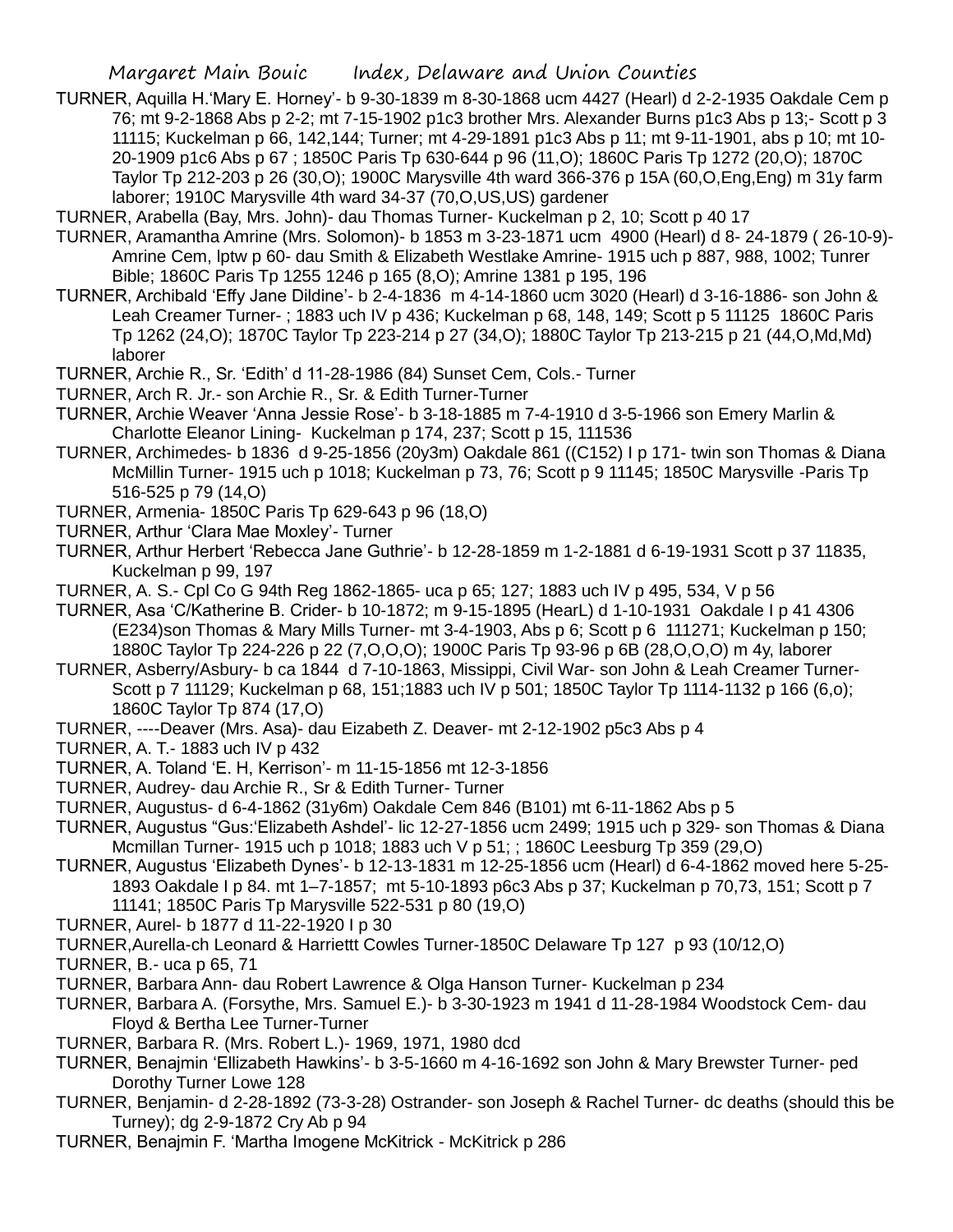- TURNER, Benjamin Harrison 'Florence Hoover'- b 9-15-1888 d 7-3-1965 Oakdale Cem p 90- son Solomon & Julia Staley Turner- Turner; Turner Bible; 1915 uch p 614, 887, 1003; 1900C Paris Tp 214-220 p 12 A (10,O,Eng,O); 1910C Paris Tp 112-114 p 7A (21)
- TURNER, Ben 'Vivian'- son Arthur & Clara Mae Moxley Turner-Turner
- TURNER, Bernice (Wood, Mrs. William)- b 8-23-1875 m 11-28-1894 ucm (Hearl) d 3-10-1900 (24-7-17) Oakdale mt 4-14-1900 p1c4, 3-28-1900 p 3c4, Abs p 3, 4- dau John & Romana/Roxanna Jane Myers Turner- 1915 uch p 728; Scott p 26 113153; Kuckelman p 190; 1880C Liberty Tp un Co 97. 98 p 11 (4,O,O,O)
- TURNER, Bernice Young (Ms. Scott)- dau William & Susie Belle McIntire Young- McIntire 17342
- TURNER, Bertha Ellen (Schoenlab, Mrs. John Paul) b 10-11-1881 m 9-2-1902 d 7-31-1972 Oakdale dau Aquilla & Mary Elizabeth Horney Turner- Scott p 3 111186; Kuckelman p 144, 226; 1900C Marysville 4th ward 366-376 p 15A (18,O,O,O)
- TURNER, Bertha- colored, d(18) Oak Grove, niece of Mrs. Johnson, dg 9-24-1907, Cry Ab p 71
- TURNER, Bertha Imogene McKitrick (Mrs. Benjamin F.)- b 8-28-1922 dau Daniel Pearl & Edith H. Bailey McKitrick - McKitrick p 286
- TURNER, Bertha (Forsythe, Mrs. Floyd)- Turner
- TURNER, Bertie- Resolution of Respect by Oak Leaf Hive 128 LOTM
- TURNER, Bessie Bishop (Mrs. John)- b 10-7-1898 m 8-1-1917 d 8-4-1966 Ks. dau Willis Emet & Anna Donovan Bishop- ped Mary Jean Turner Kuckelman Turner 3, mlib
- TURNER, Betsy Jane (Reichart, Mrs. Raymond Eugene)- b 10-12-1934 m 9-11-1953 d 6-15-1992- dau John & Bessie Bishop Turner- Kuckelman p p 259
- TURNER, Betsey M.- b ca 1853 dau John & Leah Creamer Turner- Kuckelman p 69; Scott p 7, 1112(12); 1860C Taylor Tp 874 (7,O)
- TURNER, Betsy (Mrs. Thomas)- 1870C Taylor Tp 210-201 p 25 (26,O)
- TURNER, Bettie (Gosnell, Mrs. Fletcher C.)- m 11-28-1878 ucm 6376 (Hearl)
- TURNER, Betty (Beasecker, Mrs. Gerald F.)- Turner
- TURNER, Betty Nadine (Rohn, Mrs. Musser James)- b 8-8-1922 m 11-18-1950- Weiser p 595
- TURNER, Betty (Scott, Mrs. )- dau Charles H. & Margaret Turner- Turner
- TURNER, Beulah (Wahl, Mrs. )- dau Lester & Blanche L. Dunkel Turner- Turner
- TURNER, Billy J.- son Harriet L. Turner- Turner
- TURNER, Blanche L. Dunkle (Mrs. Lester)- d 4-20-1962 (56) bur W. Va.)- dau Vivian Dunkle- Turner; 1961 dcd
- TURNER, Bonita- b 1962 dau Ralph S. Turner- 1967, 1971 ucd
- TURNER, Bonita Ann (Ballsinger, Mrs, Stanley)- dau Fred Henry & Maybelle Witham Turner- Kuckelman p 234
- TURNER, Bonnie (Mrs. Robert)- Turner
- TURNER, Brenda (Dillard, Mrs. John)- dau Charles H. & Ruth Phillips Turner- Turner
- TURNER, Brian 'Tammy'- parents of Brianna Gwendolyn- Turner
- TURNER, Brianna Gwendolyn- b 6-15-2002 dau Brian & Tammy Turner- Turner
- TURNER, Brittany Paige b 6-21-1988 dau Hurley & Chandra Turner- Turner
- TURNER, Bruse E.- son Walter T. & Elsie Cubes Turner- Turner
- TURNER, Burl Okley- b 5-27-1902 d 3-17-1963 Oakdale II p 99- son William B. & Carrie Providence Jaggers Turner- Turner
- TURNER, Burt- d (53) dg 9-23-1889, Cry Ab p 236, 237
- TURNER, Byron- 1915 uch p 123; mt 6-50-1875; mt 3 p 13
- TURNER, E, Byron, Supt. I.o.O.F. Home, Springfield- brother Allen Turner- mt 9-22- 1909 p 166, Abs p 38
- TURNER, C.- 1883 uch V p 33
- TURNER, Carmel- brother Harvey Turner- Turner
- TURNER, Carmen Sue- dau Clinton Arthur Turner- Kuckelman p 235
- TURNER, Caroline Gunnette (Mrs. H. D.)- Turner
- TURNER, Carolyn (Nowlin, Mrs. )- dau Charles H., Sr. & Ruth Phillips Turner Turner
- TURNER, Carrie Alene- b 4-1883 dau dau Allen McClure & Lydia Weaver Turner- Kuckelman p 183
- TURNER, Carrie Dell Elliott (Mrs. Lester T)- m 10-3-1882 ucm (Hearl); 1915 uch p 1019
- TURNER, Carrie E. (Amrine, Mrs. William E.)- m 11-18-1887 ucm (Hearl); Kuckelman p 147
- TURNER, Carrie H. (Drayer, Mrs. Max T.)- m 10-31-1919; Hutchisson p 51; Turney 5
- TURNER, Carrie- dau Luther & Deborah Hamlton Turner- 1883 uch V p 692; Hamilton 111; 1870C Taylor Tp 211-202 p 26 (3,O); 1880C Taylor Tp 275-278 p 26 (14,O,O,O)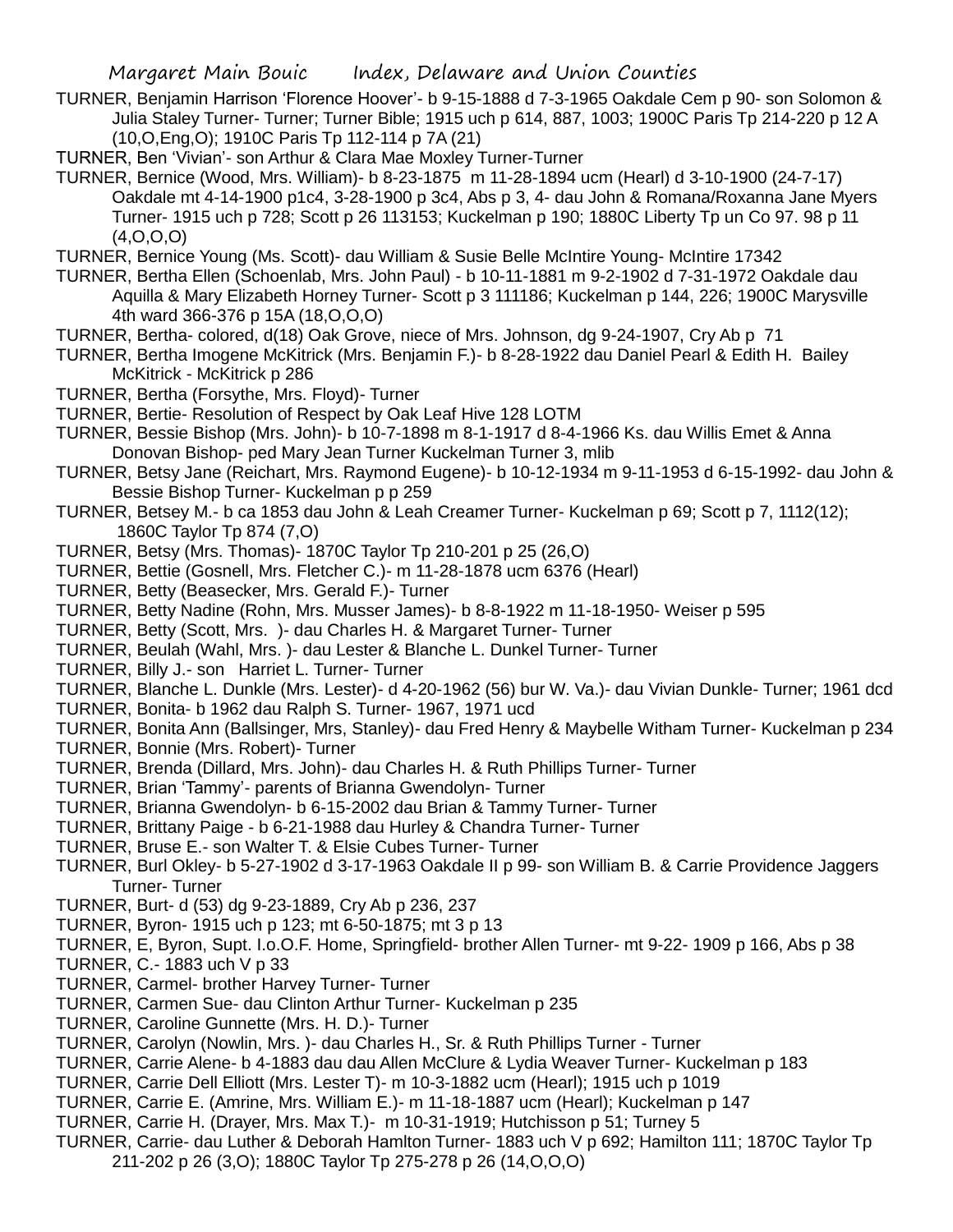- TURNER, Carrie Providence Jaggers (Mrs. William B.)- b 2-5-1875 m 4-18-1894 ucm (Hearl) d age 83 Oakdale II p 99 dau William & Emma Carpenter Jaggers- Turner; mt 11-19-1909 p3c3 Abs p 21; 1900C Marysville 104-104 p 5A (25,O,O,NY) m 6y 3 ch 1910C Paris Tp 146-148 p 8A (54,O,O,O)
- TURNER, Carrie (Mrs. William)- mt 2-10-1909 p 106 Abs p 38
- TURNER, Carrie- b 4-20-1886 Delaware Town dau W. H. & Nellie Anderson Turner- dcbirths
- TURNER, Carroll R. 'Lillian E. Shaw'- b 4-20-1922 d 8-27-1956 Oakdale II p 81, pvt Co d 170 Inf BN WWII
- TURNER, Catharine B. Crider (Mrs. Asa)- m 9-15-1895 ucm (Hearl); 1900C Paris Tp 93-96 p 6B (34,O,Va,O) m 4 yr, no ch
- TURNER, Catherine A. Honeter (Mrs. Charles A.)- m 1-27-1853 dcm
- TURNER, Catherine (Johnson, Mrs. John)- m 11-14-1780 dau Thomas & Martha Turner- Kuckelman p 10
- TURNER, Catherine S.- dau Thomas & Margaret Turner- Turner. Kuckelman p 28
- TURNER, Cathy Ann- dau Curtis & Florence Spain Turner- Turner
- TURNER, C. B.- Freshwater p 57
- TURNER, Cecil- b 1-1878 dau Alonzo K. & Hulda Turner- Scott 1111312; 1880C Liberty Tp Un Co 82-83 p 7 (4,O,O,O)' 1900C Lib Tp 221-225 p 10B (22,O,O,O); 1910C Lib Tp 287 p 12A (31,O,O,O)
- TURNER, Cecil (Miller, Mrs. Herbert)- parents of Carl R. Miller- Turner
- TURNER, Celestia- dau Leonard & Harriett Cowles Turner- 1850c Delaware Tp 1270 p 93 (6,O)
- TURNER, Celia L. Moore (Mrs. George M.)- m 4-16-1872 ucm 5067 (Hearl)
- TURNER, Celinda F- dau James & Angela Turner- 1883 uch V p 118
- TURNER, Celinda- b 5-1868 dau George Turner- 1900C paris Tp 194-198 p 11 A (32,O,O,O)
- TURNER, Celinda (Lawrence, Mrs. Marsenus. C.)- b 1-25-1835 m 5-3-1865 ucm 3726 (Hearl) d 11-28-1915 (80y10m) Oakdale I p 168; mt 5-17-1865 m Abs p 20, Kuckeman p 80, 164, 166; 1915 uch p 538; mt 10-26-1887
- TURNER, Celinda (Poling, Mrs. Jeremiah)- b 1-20-1862 m 3-31-1880 ucm 6695 (Hearl) d 9-29-1904 (42) Oakdale Cem p I p 70- dau George Turner ; 1915 uch p 619; mt 9-21-1904 p5c2 Abs p 22
- TURNER, C. F.- 1883 uch V p 61
- TURNER, Chandra (Mrs. Hurley)- Turner
- TURNER, Chanette J.- dau Hurley J. & Chandra Turner- Turner
- TURNER, Charlene- dau Donald H. & Patricia Turner- 1961 (2), 1964 dcd
- TURNER, Charles- hmp p 105; 1915 uch p 328
- TURNER, Charles- Nash p 141
- TURNER, Charles Allen' Marjorie Marie Valentine'- b 8-16-1918 m 7-2-1946- Kuckelman p 252
- TURNER, Charles Allen, Jr.-son Charles Allen & Marjorie Marie Valentine Turner0 Kuckelman p 252
- TURNER, Charles "Cap"Allen'Cora Agnes Bond'- b 4-14-1875 d 3-20-1852Ks. -son Cyrus Harford & Samantha Evaline Woodburn Turner- Kuckelman p 180, 245
- TURNER, Charles Clifford 'Florence Benson'- b 3-13-1886 m 3-8 -1908 d 11-21-1942 son Arthur Herbert & Rebecca Jane Turner- Kuckelman p 198
- TURNER, Charles F. 'Hattie'- dg 2-13-1912 dg 2-20-1912, Cry Ab p 98, 101
- TURNER, Charles A. 'Rebecca Haniter''Katherine Ann Honeter'- b 10-10-1820 NY m (1)1844 (2) 1-27-1853
	- dcm d 8-25-1897 Bellevue, Mich- Riverside Cem- dg 9-14-1897 Cry Ab p 127l hadc p 50 (1849 Scioto Tp) 1850C Scioto Tp 2426 p 147 (29,NJ)
- TURNER, Charles- son Charles A. & Katherine Ann Haniter Turner- dg 9-14-1897, Cry Ab p 127
- TURNER, Charles, b ca 1870 son David & Margaret Ann Wilson Turner- Kuckelman p 93
- TURNER, Charles F. 'Ella Ford;- son Ephraim & Frances V. Showalter Turner- 1908 dch p 513, 514
- TURNER, Charles,"Freddie T."Jr. 'Dianne Banks'- b 1-21-1932 d 3-3-1996 (64) son Charles H. Sr., & Ruth Phillips Turner- Turner
- TURNER, Charles Jr. 'Peggy Ann Merchant'- Turner
- TURNER, Charles Henry Black- Nash p 84
- TURNER, Charles H. 'Margaret' d 9-24-1976 son Cyrus H. & Edna May Finch Turner- Turner
- TURNER, Charles- son James & Elizabeth Turner- mt 6-30-1875; mt 3 p 13- son James & Elizabeth Turner-Kuckelman p 309; 1860C Marysville 1335-1324 p 177 (6/12,O)
- TURNER, Charles L. 'Minnie Fisher'- b 5-31-1936 d 11-3-1997 (62) Oak Grove Cem- adoptive son of Dutch & Eva Drake Hollifield- Turner
- TURNER, Charles M.'Margaret Boulger'- b 11-6-1877 m 10-24-1905 d 12-3-1963 (87) son Solomon & Armintha Amrine Turner- Turner; 1915 uch p 887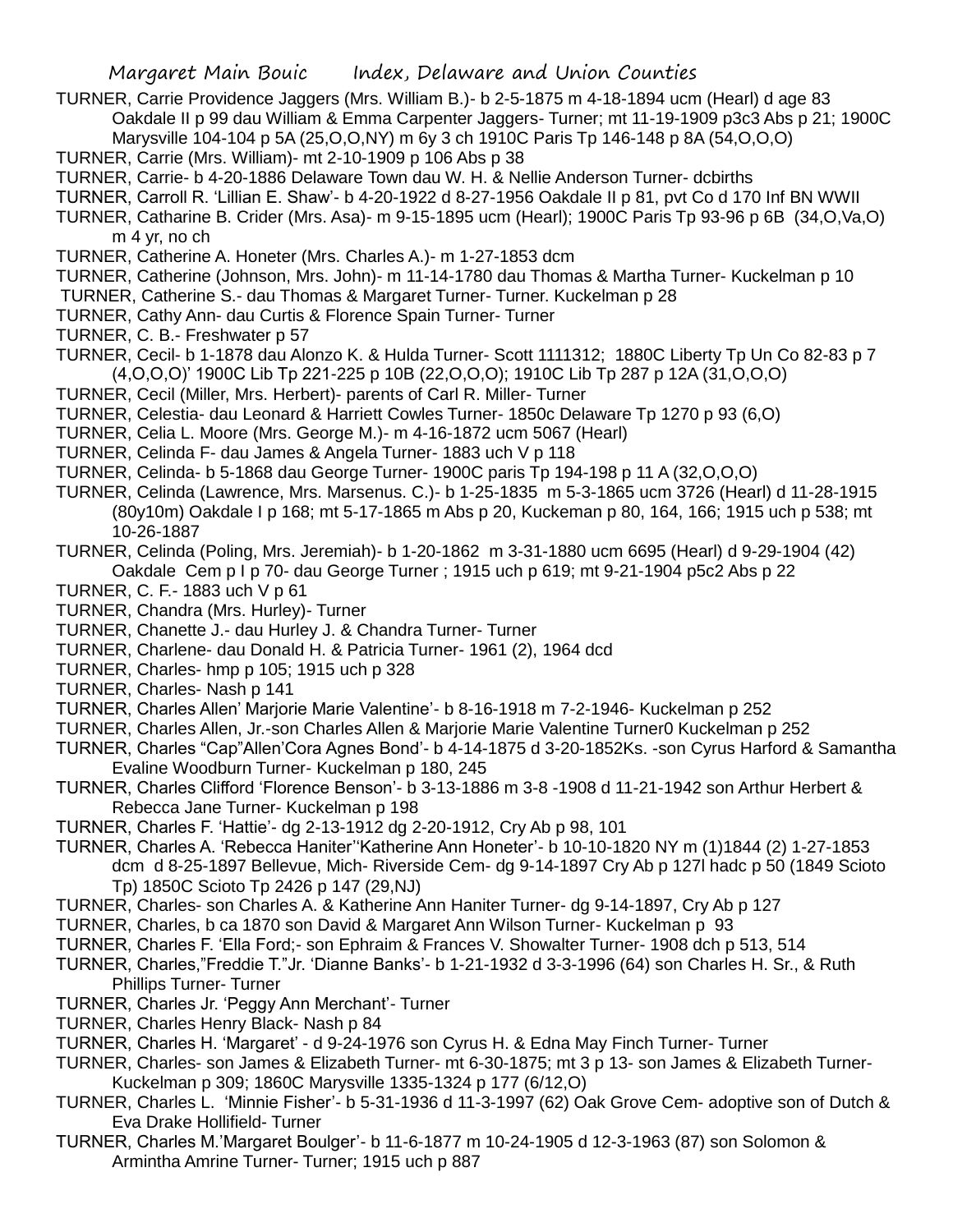- TURNER, Charles Oscar- b 1-12-1860 d 1-2-1867 or 2-18-1867 (7y) Oakdale 569 I p 175- son James & Elizabeth Gibson Turner- Kuckelman p 81
- TURNER, Charles M.- b 11-1874 son Solomon Turner- 1900C Paris Tp 214-220 p 12A (25,O,Eng,O); school teacher

TURNER, Charles W.- son Archie R.,Sr. & Edith Turner- Turner

- TURNER, Charles W.- b 5-1894 son Henderson & Maria Turner- Kuckelman p 225; 1900C Paris Tp 196-202 p 11A (6,O,O,O)
- TURNER, Charles- son William & Elizabeth Turner- 1860C Paris Tp 1264 (15,O); Kuckelman p p 84
- TURNER, Charles Willie Merrill 'Anne E. Howe'- son George A. & Maria P. Whiting Turner- ped Dorothy Turner Lowe 2
- TURNER, Charlotte Eleanor Liming (Mrs. Emery Marlin)- m 11-15-1870, Kuckelman p 81
- TURNER, Charlotte Eva (Penny. Mrs. John)- b 8-11-1906 dau Jesse Byron & Fanny Laura Crowe Turner-Kuckelman p p 235
- TURNER, Charlotte Jane Warrington (Mrs. Albert)- m 10-27-1854 dcm
- TURNER, Charlotte Lucetta (Noffsinger, Mrs. Charles Wesley)- b 4-10-1890 m 12-2-1908 d 3-14-1932- dau Emery Marlin & Lizzie M. Storms Turner- Kuckelman p 175, 237, 238
- TURNER, Chester Finley- b 4-1859 son Aaron S. & Naomi Turner Turner- mt 6-5-1907 p2c5 Abs p 46; Kuckelman p 102, 158;1880C Marysville 374-412 p 27 (21,O,O,O); 1900C Marysville 108-108 p 5B (40,O,O,O) carriage trimmer
- TURNER, Chester Llewellyn- son Martin Albert & Gertrude Eva Smith Turner- Kuckelman p 196
- TURNER, Chris- son Bob & Robin Turner- Turner- engaged to Tracy Schnees
- TURNER, Christina (Hamilton, Mrs. Silas)(Shirk, Mrs. Silas)- b 1840 m 1-12-1862 ucm 3278 (Hearl); 1883 uch V p 677; Hamilton (1(11)- dau Samuel & Nancy Scott Turner- Kuckelman p p 83; 1850C Liberty Tp Un Co 896-913 p 134 (9,O); 1860C lib Tp 902-912 p 124 (19,O)
- TURNER, Christine (Mrs. Andrew)- Kuckelman p 22. 48, 50,
- TURNER, Christine Judy (Mrs. Robert)- m (2) before Aug 1844
- TURNER, Cindy (Mrs. Ed)- parents of Johnathon Edward- Turner
- TURNER, Clara Hicks (Mrs. Lewis E.)- Turner
- TURNER, Clara (Keller, Mrs. )- dau John & Ann Streevy Turner- Turner
- TURNER, Clara Mae Moxley (Mrs. Arthur)- Turner
- TURNER, Clara O,. (Mrs. Lewis)- b 1883 d 1928 Byhalia Cem, lptw p 128; 1910C Washington Tp 247-249 p 10B (27,O,O,O) m 7 y1 ch
- TURNER, Clara (Sheets, Mrs. Ernest)- 1976 dch p 387
- TURNER, Clarence- pallbearer for Clyde B. Long- dg 4-24-1908 Cry Ab p 129
- TURNER, Clarence- son Curtis & Florence Spain Turner- Turner
- TURNER, Clarence Gilbert, b 7-7-1891 d 1892 son Arthur Herbert & Rebecca Jane Guthrie Turner- Kuckelman p p 198
- TURNER, Dr. Clarence L.- d 3-19-1969 (78) Oak Grove Cem- on M. B. Turner, brother Rev. Virgil E. Turner-Turner
- TURNER, Clarence- b 4-23-1908 d 1-30-1909 Oakdale 2164 (10D) I p 76, whooping cough (9mos7d) son William Turner- mt 2-3-1909 p3c1, mt 2-10-1909 p1c6 p 37
- TURNER, Clifford- b 1954 son Clifford & Willenna Turner- 1961, 1965, 1969, 1971 dcd
- TURNER, Clifford 'Willenna'- 1964, 1969, 1971 dcd
- TURNER, Clinton Arthur ' ''Juanita'- b 8-7-1914, Kuckelman p 235
- TURNER, Colin Foster- son Rolland Dale & Ilo Henning Turner- Kuckelman p 237
- TURNER, Cora (Berberick, Mrs. John)- d ca 1877 dau Archibald & Effie J. Dildine Turner- Kuckelman p 149; 1880C Taylor Tp 213-215 p 21 (3,O,O,O)
- TURNER, Cora (Reams, Mrs. )- dau Charles A. & Katherine Ann Haniter Turner- dg 9-14-1897 Cry Ab p 127
- TURNER, Craton B.- b 3-25-1865 d 5-16-1888 son Robert & Melissa Turner- Union Christian Ch Cem, lptw p 90
- TURNER, Craton V. -ch William & Elizabeth Turner- Kuckelman p p 85; 1860C Paris Tp 1264 (1,O)
- TURNER, Cynthia Votaw Elliott (Mrs. Edward)- m 5-26-1989- dau Rickey & Norma Votaw- Turner
- TURNER, Cynthia Louise Maine (Mrs. Alfred)- b 6-23-1804 dau Jabish Breed & Freelove Edwards Turner- Asp 432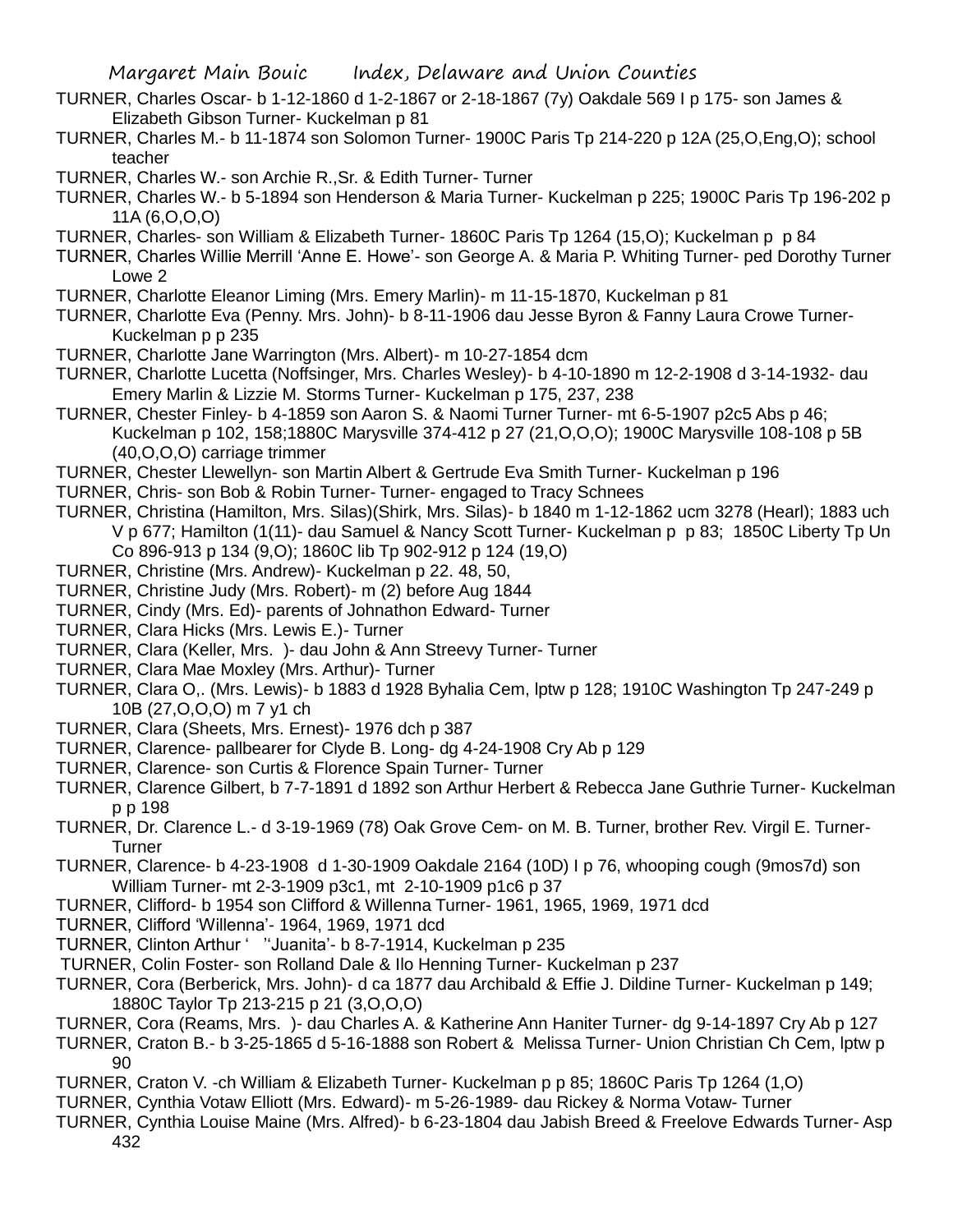- TURNER, Cyrus Harford 'Samantha Evaline Woodborn'- b 12-1-1848 m 10-3-1871 ucm 4969 (Hearl) d 10-31- 1923 Kan. son James & Elizabeth Gibson Turner- Kuckelman p 81, 177, 180. 202, 253; mt 6-30-1875; 1850C Marysville , Paris Tp 516-27 p 79 (2,O); 1870C Marysville 1324 (12,O); mt 3 p 13
- TURNER, Cyrus Owen 'Edna Finch'- b 8-14-1895 m 6-18-1918 d 3-25-1968 interment 3-24-1968 Unionville Cem, DJ p 43, 48, 50- son Cyrus &; Nina Van Horn Turner; 1967 ucd; 1900C Jerome Tp 349-361 (4,O,O,O)
- TURNER, Cyrus S. "'Nannie" Nina Van Horn'- b 2-1862- Turner; 1900C Jerome Tp 349-361 (38,O,O,O) m 15y, farmer
- TURNER, Daisy Iona Smelser (Mrs. James Leroy)- b 6-4-1898 m 12-25-1913 d 1-16-1985- Kuckelman p 251, 252, 253
- TURNER, Daisy M. Jackson (Mrs. Richard L.) b 7-11-1900 d 11-15-1985 Raymond Cem, lptw p 34; dau Joseph & Mary Rafferty Jackson- Turner; 1967, 1971, 1973, 1975, 1977 ucd
- TURNER, Dale- b 1953 son Floyd D. & Frances Turner- 1964, 1969, 1971 dcd
- TURNER, Dana (Smith, Mrs. Dana)- dau John & Minnie E. Blue Turner- Turner
- TURNER, Daniel Brian- son Donald Turner- Turner- engaged to Stephanie Church
- TURNER, Daniel 'Hannah Randall'- m 6-20-1665 son Humphrey & Lydia Gamer Turner- Maugans Anc p 112
- TURNER, Darlene (Nelson, Mrs. )- dau Robert & Gwendolyn Sylvia Turner- Turner
- TURNER, Darlene (Walker, Mrs. Donald)- dau Cyrus O. & Edna Finch Turner- Turner
- TURNER, Daryl- son Raymond Alfred & Lois Becvar Turner- Kuckelman p 235
- TURNER, David- son Charles H., Sr. & Ruth Phillips Turner- Turner
- TURNER, David b 3-16-1814 d 9-20-1826 Clark Co- son Robert & Mary Turner-Kuckelman p 42
- TURNER, David 'Temperance Judy'- b ca 1796 m 12-20-1827 son Samuel & Jane Vance Turner- Kuckelman p 22, 52, 53
- TURNER, David- son William & Elizabeth Turner- Kuckelman p p 85;1860C Paris Tp 1264 (5,O)
- TURNER, David 'Margaret Ann Wilson'- b 10-1-1827 m 4-30-1851 d 1-23-1897- Kuckelman p 48, 93
- TURNER, Deborah 'Debbie'Hamilton (Mrs. Luther)- b 12-19-1840 m 1-15-1860 ucm (Hearl) d 11-19-1905 (63y11m) Oakdale I p 10, 2007 (49E)- dau James & Maria Blue Hamilton- Hamilton 111; 1883 uch V p 692; mt 8-12-1903 Abs p 15; mt 11-22-1905 p1c- Abs p 27; mt 4-23-1913 p1c6 Abs p 62; Scott (11121) 1850C Taylor Tp 1073-1090 p 159 (9,O); 1860C Taylor Tp 877 (19,O); 1880C Taylor Tp 275-278 p 26 (40,O,O,O) ; 1900C Taylor Tp 42- 43 p 2B (60,O,O,O) 5 ch 4 living
- TURNER, Della Blue (Mrs. Adrian C.)- b 12-1872 m 12-10-1893 ucm (Hearl)- dau Josiah & Susannah Wells Blue- 1915 uch p 729; mt 4-21-1909 p1c3 Abs p 46; mt 8-4-1909 p 7c1 Abs p 58; 1900C Liberty Tp Un Co 218-222 (27, O,O,O)
- TURNER, Della (Pitzer, Mrs. John)- b 7-25-1895 m 2-15-1916- dau Arthur Herbert & Rebecca Jane Guthrie Turner; Kuckelman p 198
- TURNER, Della (Shirk, Mrs. Elmer E.)- m 7-3-1884 ucm (Hearl)
- TURNER, Delmer W.- son William W. & Anna M. Turner- 1910C Washington Tp 212-214 p 9A (16,O,O,O)
- TURNER, Denise (Mrs. Rick)- Turner
- TURNER, Denise- dau Charles, Jr. & Peggy Ann Merchant Turner- Turner
- TURNER, Diana McMillan (Mrs,. Thomas)- b 4-3-1810 m 4-8-1830 d 8-15-1838 dau Samuel & Elizabeth Chatfield McMillan- 1915 uch p 1018; 1883 uch V p 220; Kuckelman p 70
- TURNER, Diantha Blakeman (Mrs. Leonard)- b 5-7-1791 d 10-12-1874; Turner Bible; 1850C Scioto Tp 2374 p 143 (59,Va)
- TURNER, Dianne Banks (Mrs. Charles "Freddie T."'- Turner
- TURNER, Donald Richard- son James Richard & Marian Scholl Turner- Kuckelman p 234
- TURNER, Donald R. 'Patricia'- Turner; 1961, 1964 dcd
- TURNER, Donna- infant 1922 with Merritt & Adah M. Turner- Raymond Cem, lptw p 44
- TURNER, Donnie Ray- son Houston,Sr. & Alice Thompson Turner- Turner
- TURNER, Doris Evelyn (Brandt, Mrs. Alonzo)(Sullivant, Mrs.Milton)- b 2-6-1926 m(1) 7-15-1945- dau Louis Emery & Grace Rosetta Taylor Turner- Kuckelman p 266
- TURNER, Dorothy E. (Lowe, Mrs. Orville Raymond, 3rd) b 12-21-1895 m 6-15-1916 dau Charles Willie Merrill & Anne E. Howe Turner- pedigree Dorothy Turner Lowe 1
- TURNER, Dorothy Evelyn "Sally"- b 2-3-1920 d 4-3-1990, Ks- dau John & Bessie Bishop Turner- Kuckelman p 258, 259
- TURNER, Dorothy H. Vermillion (Mrs. Andrew C.)- n 10-4-1941 Turner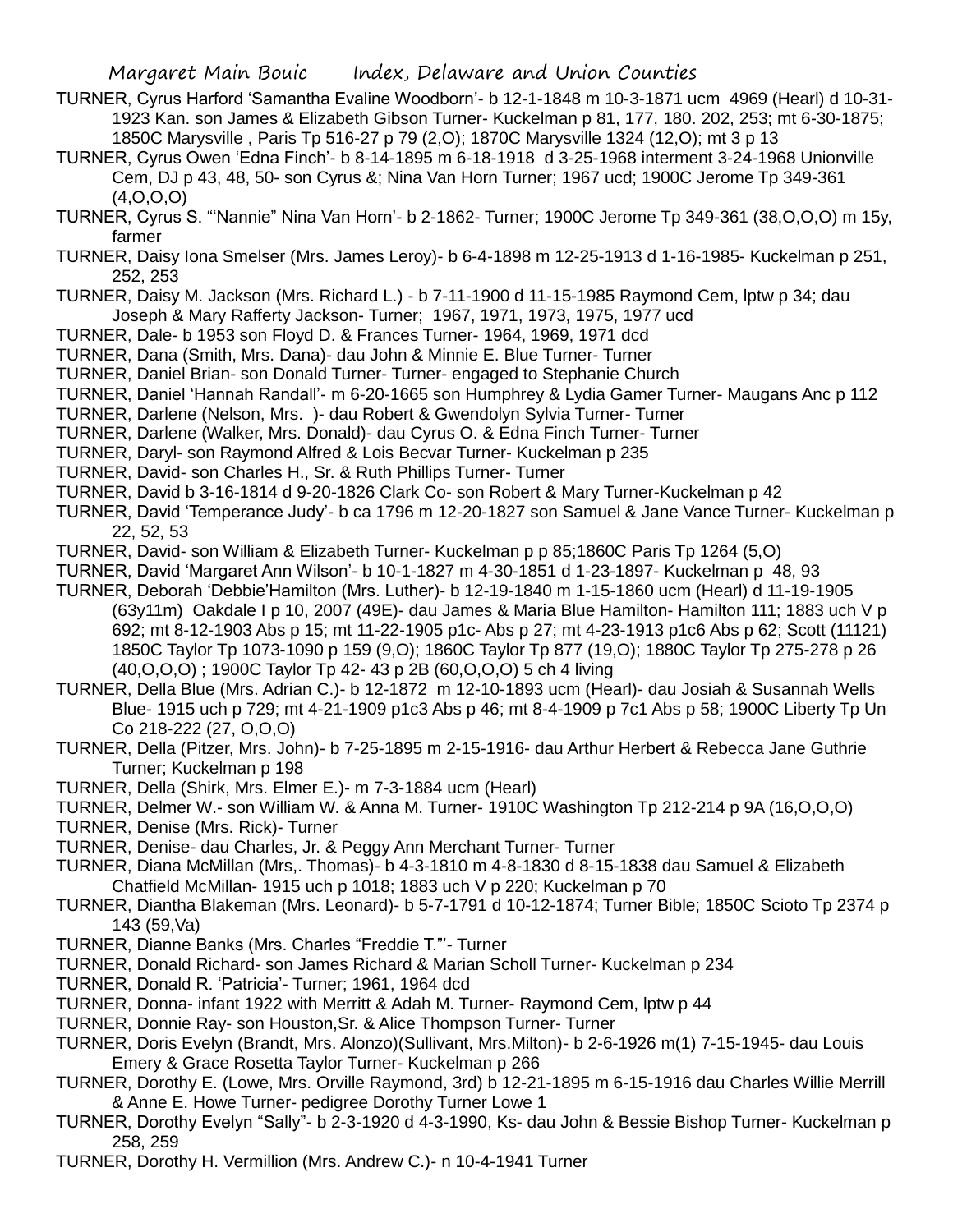- TURNER, Dorothy Mae Gould (Mrs. James Emery)- Kuckelman p 266
- TURNER, Douglas- infant 1927 with Merritt & Adah M. Turner- Raymond Cem, lptw p 44
- TURNER, Dorcas Corcoran (Becker, Ms. )(Ms. James, Jr.)- Kuckelman p 252
- TURNER, Dora (Browne, Mrs. )- dau Arthur & Clara Mae Moxley Turner- Turner
- TURNER, Dora S. (Mrs. Lester E.)- 1964 dcd
- TURNER, Doyle Dean- son Harry Lewis & Neva Gertrude Scott Turner- Kuckelman p 197
- TURNER, E.- 1883 uch IV p 486
- TURNER, E. B.- Mr. and Mrs. Supt. & Matron of Children's Home- mt 5-30-1900 Abs p 9; 1883 uch V p 58; gifts, 50th wedding anniv. mt 1-7-1880 Abs p 8
- TURNER, Eboni K.- b 6-22- dau Hurley J. & Chandra Turner- Turner
- TURNER, Ed 'Cindy'- parents of Johnathon Edward- Turner
- TURNER, Eddie (8-1973) son Myron Edward & Vickie Lynn Trigg Turner- Turner
- TURNER, Edith (Mrs. Archie R., Sr.)- Turner
- TURNER, Edith D. Hornbeck (Mrs,. Luther Martin)- b 9-10-1894 m 4-20-1920 d 1-31-1987 (92)-Oakdale Cem-H,.-234-S1/2, II p 99 dau William W. & Mary Wise Hornbeck- Turner
- TURNER, Edith Wenonah (Thomas, Mrs. Warren V.)- b 1-15-1901 m 11-26-1919 d 10-7-1961 dau Herbert Lester & Addie Eerle Skidmore Turner- Kuckelman p p 193
- TURNER, Edman 'Frances Lee'- m 2-16-1879 ucm 6430 (Hearl), mt 2-26-1879, Abs p 4
- TURNER, Edmund B.- son William & Elizabeth Turner- uca p 23, 59; Kuckelman p 85;1860C Marysville 1324 p 177 B35 (9,O)
- TURNER, Edmund'Martha Brooks' 'Elizabeth Ferris'- b 1811 m 8-16-1857 ucm 2584 (Hearl) d 9-12-1890 (79y11m) Oakdale 562 (23F) I p 68; mt 8-28-1878, Abs p 1; mt 3-30-1904 p1c3 Abs p 8; Marysville p 29; 1915 uch p 1002; 1883 uch V p 78; 1860C Paris Tp 1284 (50,Eng)
- TURNER, Edmund 'Mary Neville'- m 8-18-1889 ucm (Hearl)
- TURNER, Edmund 'Maude E.'- son Solomon Turner- 1900C Paris tp 214-220 p 12A (28,O,Eng,O); 1910C Paris Tp 23-24 p 1B (38,O,Eng,O) m 1y, house painter
- TURNER, Edna Finch (Mrs. Cyrus)(George, Mrs. Wilbur)- b 6-15-1896 d 4-13-1986 (89) Unionville Cem, DJ p 43; dau Barnett & Minnie Holycross Finch- Turner; 1967 ucd
- TURNER, Edna Edith Knachel (Mrs. Richard E.)- b 8-7-1908 m 8-23-1929/8 d 12-2-1991 (83) Turner- dau Levi & Lena pearl Russell Knachel- Turner;; 1971, 1973, 1975, 1977, 1979, 1981, 1983 ucd
- TURNER, Edson- son William & Elizabeth Turner- 1860C Paris Tp 1264 (9,O)
- TURNER, Edward- Co F. 13th Reg. O.V.I. 1861-1864, uca p 107; 1883 uch IV p 457
- TURNER, Edward 'Cynthia Votaw Elliott'- m 5-26- 1989 son Myron & Vickie Turner- Turner
- TURNER, Edward Dean- son Benjamin F. & Bertha Imogene McKitrick Turner- McKitrick p 286
- TURNER, Edward 'Maude Woodard'- b 7-3-1871 d 12-1-1962 son Solomon & Aramintha Amrine Turner-Turner Bible; 1915 uch p 887
- TURNER, Edward 'Sarah A. Parthemore'- m 2-25-1865 ucm 3688 (Hearl)- son Edmond & Martha Brooks Turner- 1915 uch p 887, 1001; 1860C Paris Tp 1284 (19,Eng); 1870C Union Tp 5 p 1 (29,Eng)
- TURNER, Edward- son William W. & Rebecca Turner- 1860C Jackson Tp 1169 (2,O)
- TURNER, Edwin- b 1861 d 9-24-1868 (7y4m) Oakdale 860 (C152) I p 171- son Aaron S. & Naomi Turner-Kuckelman p p 102, 159
- TURNER, Edwin Byron E. 'Mary C. Severin'- b 11-25-1851 m 12-29-1874 ucm 5610 (Hearl) d 1-3- 1917 Oakdale I p 30- son James & Elizabeth Gibson Turner- Kuckelman p 81, 183, 185; dumch p p 95; mt 3 p 5, 6; 1880C Dover Tp 13-16 p 38 (28,O,O,Va)
- TURNER, Edwin- to procure body of Ransom Reed, mt10-9-1861 Abs p 3
- TURNER, Edwin Spain'Xenia Frances Yoder'- b 5-7-1902 m 9-4-1937 d 10-19-1966 son Herbert Lester & Addie Ere Skidmore Turner- Kuckelman p 193
- TURNER, Effa Jane Dildine (Mrs. Archibald)- b 8-26-1837 m 4-14-1860 ucm 3020 (Hearl) d 8-1-1913 Iowa (75) - dau Richard & Phebe Barnes- Kuckelman p 148; 1860C Paris Tp 1262 (21,O); 1870C Taylor Tp 233-
	- 214 p 27 (30,O); 1880C Taylor Tp 213-215 p 21 (36,O,O,O)
- TURNER, Effie C. Osborn (Mrs. Harry L.)- d 12-26-1964 (69) Turner; 1961, 1964, 1969 dcd
- TURNER, Effie- b 10-20-1880 Delaware Town- dau N. E. & Ada Havens Turner- dcbirths
- TURNER, E. H. Kerrison (Mrs. A. Toland)- m 11-15-1856; mt 12-3-1856
- TURNER, Eleanor Beatty (Mrs. Eli)- b 1796 d 1885- Kuckelman p 28
- TURNER, Eleanor (Hollister, Mrs. Robert)- dau Rev. Virgil Turner- Turner; bur Waldo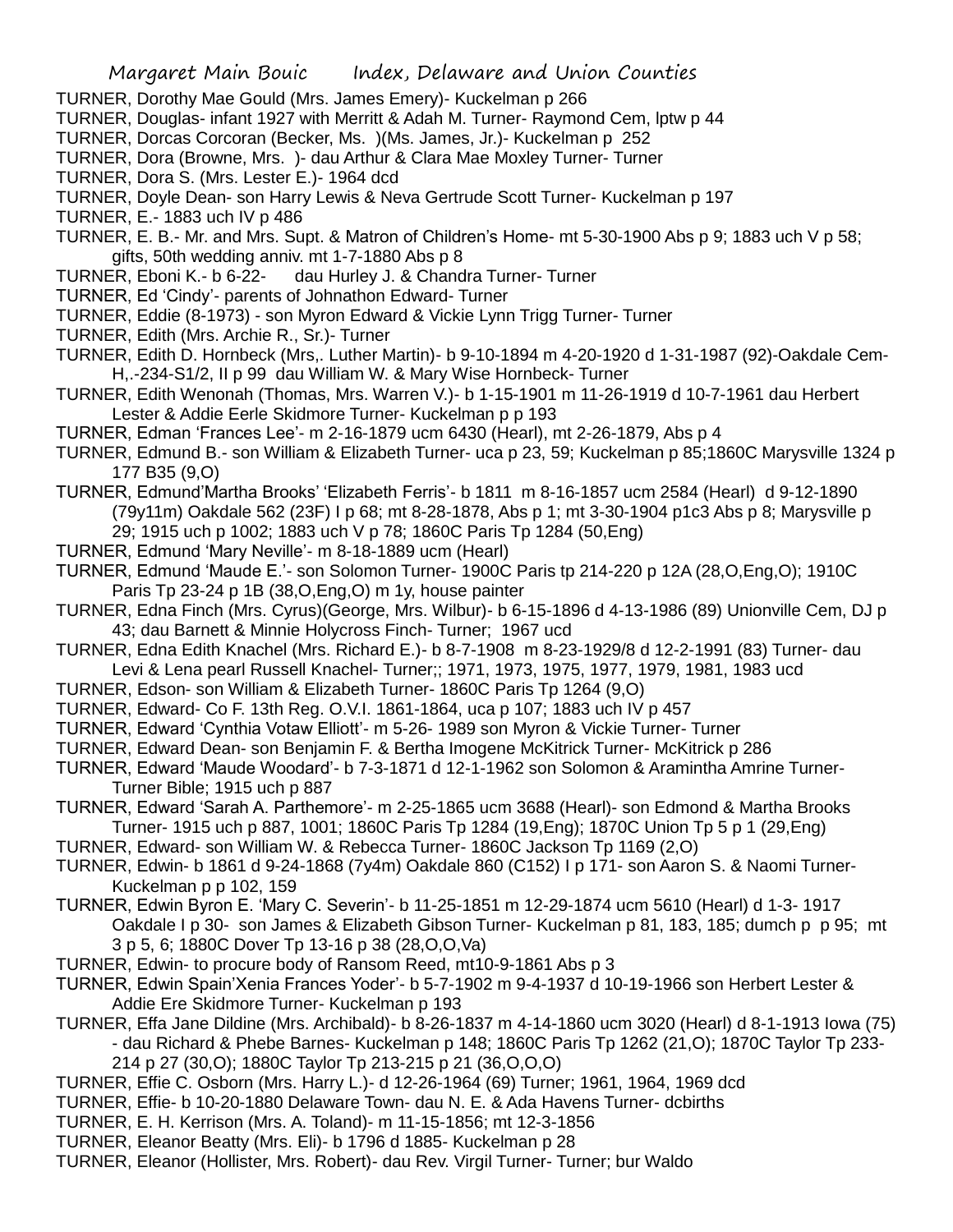- TURNER, Eleanor (Irwin, Mrs. John D)- m 10-14-1841 ucm 746 (Hearl)
- TURNER, Eleanor- dau James & Sarah Calder Turner- Kuckelman p 28
- TURNER, Elenor Jones (Mrs. John More)- m 9-7-1876- Kuckelman p p 99
- TURNER, Eli 'Eleanor Beatty'- b ca 1794 d 9-28-1863 son Andrew & Anna McDonald Turner- Kuckelman p 28
- TURNER, Elihab- son Daniel & Hannah Randall Turner- Maugans Anc p 112
- TURNER, Rev. Elisha B 'Eliza Ann Said'.- b 3-23-1813 m 11-12-1840 ucm 674 d 12-18-1903 (91)- brother Mrs.
	- A. Bean- dg 12-29-1903 Cry Ab p 212; son Leonard & Diantha Blakeman Turner- Turner
- TURNER, Eliza- d 12-31-1921 (63y11m) Oakdale 2508 (E-9)
- TURNER, Eliza Ann Said (Mrs. Rev. Elisha B.)- m 11-12-1840 ucm 674
- TURNER, Eliza Hill (Mrs. Sylvester)- m 11-3-1869 ucm (Hearl); mt 1-5-1869 Abs p 2, 17; Kuckelman p 81
- TURNER, Eliza Horney (Mrs. Joshua) b 1-1882 m 4-3-1869 ucm (Hearl) (4530; mt 5-5-1869 Abs 1- 8,9; Kuckelman p 145;1870C Allen Tp 12 p 1 (21,O); 1900C Paris Tp 134-137 p 8B (51,O,O,O) m 31y 2 ch, 1 living
- TURNER, Eliza J,.- b ca 1859 dau David & Margaret Ann Wilson Turner- Kuckelman p 92, 93
- TURNER, Eliza Mills (Horney, Mrs. Jethro, Jr.)(Mrs. Joshua)- m(2) 1869 d Monday (63) Oakdale -dau Thomas Mills- mt 1-1-1913 p1c4 Abs p 45; Scott (11119)
- TURNER, Eliza (Mrs. William)- 2nd wife- Kuckelman p 22, 48
- TURNER, Eliza- b 1849 d 12-31-1912 (63y11m) Oakdale I p 7
- TURNER, ----infant 4-1-1854 Oakdale I p 7
- TURNER, Elizabeth Ashdel (Mrs. Augustus)- lic 12-27-1856 ucm 2499; Kuckelman p 151
- TURNER, Elizabeth Bean (Mrs. Moses)- ped Dorothy Turner Lowe 17
- TURNER, Elizabeth (Bonham, Mrs. E. H.)- MR-DAR p 12
- TURNER, Elizabeth Burns "Bet" (Gardner, Mrs. Harvey Shelton)- b 8-10-1872 m 2-22-1892 d 8-5-1941- Kuckelman p 180, 241, 242
- TURNER, Elizabeth- dau Daniel & Hannah Randall Turner- Maugans Anc p 112
- TURNER, Elizabeth Dynes (Mrs. Augustus)- m 12-25-1856 ucm 2499 (Hearl); mt 1-7-1857; Kuckelman p 73
- TUCKER, Elizabeth Ferris (Mrs. Edmund)- m 8-16-1857 ucm 2584 (Hearl) d Friday, mt 8-28-1878 Abs p 1; 1860C Paris tp 1284 (37,O)
- TURNER, Elizabeth Gibson (Mrs. Judge James)- b 5-19-1822 m 12-29-1840 ucm 687 (Hearl) d 9-26-1864 dau Alexander & Elizabeth McClure Gibson- 1985 uch p 144; dumch p 95; ped Mary Jean Turner Kuckelman 9; mt 10-50-1864, Abs p 18????; Kuckelman p 74, 79 d 9-15-1864 (38) b Va Oakdale 568 (170C)????
- TURNER, Elizabeth Gray (Mrs. Andrew)- 2nd wife, b ca 1778 d 8-16-1830 (52) Kuckelman p 23
- TURNER, Elizabeth (Mrs. Gus)- 1860C Leesburg Tp 359 (21,O)
- TURNER, Elizabeth (Hartley, Mrs. Samuel)- m 6-26-1856 ucm 2433 (Hearl)
- TURNER, Elizabeth H.- b 2-24-1837 d 1-4-1858 Baughan Cem lptw p 10- dau Samuel & Nancy Scott Turner; Kuckelman p 83; 1840C Liberty Tp Un Co 500 (-5); 1850C Lib Tp 896-913 p 134 (3,O)
- TURNER, Elizabeth Hawkins (Mrs. Benjamin)- ped Dorothy Turner Lowe 129
- TURNER, Elizabeth- dau Henry & Mary Turner- 1850C Troy Tp 133 p 2505 (9,O)
- TURNER, Elizabeth l. (Hunter, Mrs. )- b 3-27-1924 d 1-4-1986 (61) dau Harry E. & Frances Brown Turner-Turner
- TURNER, Elizabeth "Betsey" (Ingman, Mrs. Otho .W. R.) b 11-30-1821 m 12-30-1852 d 1-1-10-3 Oakdale Cem- dau William & Lydia Jones Turner- Kuckelman p 48, 91
- TURNER, Elizabeth Jackson (Mrs. Harvey)- dau William & Catherine McKitrick Jackson- 1880 dch p 744; 1908 dch p 883; McKitrick p 277
- TURNER, Elizabeth (Mrs. James)- 1850C Paris Tp-Marysville 518-527 p 79 (28,Va); 1860C Marysville 1324 (38,Va)
- TURNER, Elizabeth (Mrs. Augustus)(Lee, Mrs. Jacob C.)- b 11-15-1835 m 9-1-1863 ucm 3465 (Hearl) d 5-3- 1893 (55-5-18) Oakdale. Mt 5-10-1893 p6c3 Abs p 37
- TURNER, Elizabeth June- b 5-13-1989 d 9-17-1999 (10) bur Defiance- car accident dau Richard & Denise Speiser Turner- Turner
- TURNER, Elizabeth L.- b 8-1878- dau Richard & Mary L. Turner- 1900C Paris Tp 215-221 p 12A (21,O,O,O) dressmaker
- TURNER, Elizabeth (McGee, Mrs. )- sister James Turner- Turner
- TURNER, Elizabeth Mary (Baldwin, Mrs. Michael Rodney)- m 7-22-1967 dau Charles W. Turner- Turner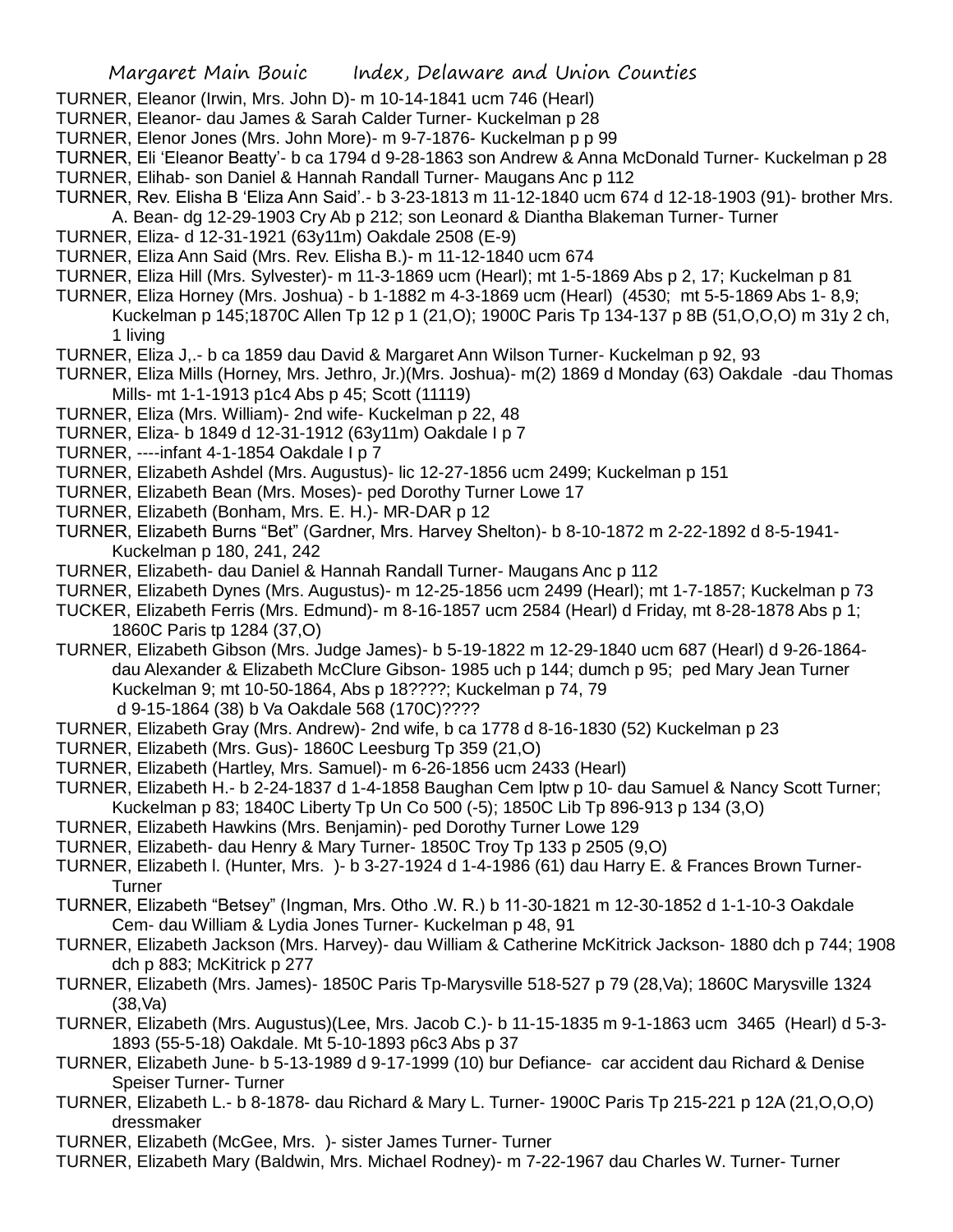- TURNER, Elizabeth (Rathburn, Mrs. John)- m 7-5-1853 ucm 1974(Hearl) d 12-25-1879; dau Thomas & Diana McMillan Turner- 1915 uch p 1018; 1883 uch V p 132; Kuckelman p 70, 73;, 157 mt 10-18-1893 Abs p 43; 1850C Marysville , Paris Tp 516-525 p 79 (16,O);
- TURNER, Elizabeth (Mrs. William)- 1860C Paris Tp 1264 (41,O)
- TURNER, Ella- b ca 1878 dau Allen McClure & Lydia Weaver Turner- Kuckelman p Delaware p 183
- TURNER, Ella Ford (Mrs. Charles F.)- 1908 dch p 514
- TURNER, Ella Gleam Smith (Mrs. Rolland Earl)- m 11-25-1932- Kuckelman p 237
- TURNER, Ella Isabel (Clem, Mrs. William Albert)- b 2-14-1895 m 12-1-1915 d 4–7-1983 dau Emery Marlin & Lizzie M. Storms Turner Kuckelman p 175, 239, 240
- TURNER, Ella Mae(Olsen, Mrs. George)- b 12-13-1908 dau Jesse Byron & Maybelle Witham Turner-Kuckelman p 235
- TURNER, Ella Myrtle dau John Moore & Elenor Jones Turner- Kuckelman p 99
- TURNER, Ellen- mt 9-14-1881 p3c3 Abs p 6, 40 years in Union County
- TURNER, Ellen Ashdel (Mrs. Augustus)- lic 12-27-1856 ucm 2499
- TURNER, Ellen (Mrs.Aquilla)- Kuckelman p 80; 1860C Marysville 1515 (28,Eng)
- TURNER, Ellen (Irwin, Mrs. John D.)- b 5-14-1806 Md d 3-26-1879 Oakdale dau Thomas & Jemima Hughes Turner- ; Kuckelman p 40, 69, 70; 1915 uch p 1018
- TURNER, Ellen (Powers, Mrs. Joseph)- m 2-13-1848 ucm 1297 (Hearl); Kuckelman p 65, 137, 138; Scott 11112
- TURNER, Ellen Rose- dau John Moore & Elenor Jones Turner- Kuckelman p 99
- TURNER, Ellie Amanda- b 9-20-1881 d 3-24-1959 not m dau William & Lucinda Jane McCall Turner-Kuckelman p p 97; 1900C York Tp 104-104 p 5A (18,O,O,O), teacher
- TURNER, Rev. Elmer- brother M. C. Turner- funeral Tuesday- dg 5-20-1913, Cry Ab p 37
- TURNER, Elmore- son Edward & Sarah Parthemore Turner- 1870C Union Tp 5 p 1 (2,O)
- TURNER, Elsie- 1949, 1959 ucd
- TURNER, Elsie Cubes (Mrs.Walter J.)- m 8-2-1930 d 1-14-1978- Turner
- TURNER, Elsie F. (Mrs. Harry M.)- b 1887 d 1978 Byhalia Cem- lptw p 124
- TURNER, E. M.- 1883 uch IV p 493
- TURNER, Emasiah- son James & Sina Turner- 1850C liberty Tp un Cp 897-914 p 134 (6,O)
- TURNER, Emery Marlin 'Charlotte Eleanor Liming''Lizzie M. Storms'- son James & Eizabeth Gibson Turner-Kuckelman p 81, 171, 174, 175, 234, 236; 1850C Marysville , Paris Tp 518-527 p 79 (6,O); mt 6-30- 1875; mt 3 p 13; mt 6-7-1892 p3c2 Abs p 38; 1883 uch IV p p 494
- TURNER, Emil- pallbearer for Irene Baker- dg 4-13-1909, Cry Ab p 24
- TURNER, Emil Benner- b 7-21-1893 Delaware Town son Marion B. & Ida M. Benner Turner- dcbirths
- TURNER, Emily- dau James & Elizabeth Turner- 1860C Marysville 1335-1324 p 177 (14,O)
- TURNER, Emily- niece of Louisa C. Shaw- dcw Bk 2 p 437
- TURNER, Emily (Weaver V, Mrs. John)- b 4-23-1846 m 12-2-1862 ucm (Hearl) d 1-23-1919, ; 1985 uch p 3380; Kuckelman p 74, 160, 162
- TURNER, Emily (Wenner, Mrs. John)- dau Thomas & Jane Teas Turner- 1915 uch p 1018; 1860C Marysville 1581 (13,O)
- TURNER, Emma Frisbey (Mrs. L. H.)- Turner
- TURNER, Emory- Pvt Co B. 32nd O.V.I. enlisted Aug 1861; uca p 107
- TURNER, Emory- son Judge James Turner- mt 10-26-1887
- TURNER, Emory- b 1967 son Ralph S. Turner- 1971 ucd
- TURNER, Enid- b 12-23-1899 (4-11-27) dau M. B. & Ida Benner Turner- dcdeaths
- TURNER, Ephraim 'Frances Showalter'- 1908 dch p 513
- TURNER, Erik Christian- son Rolland Dale & Ilo Hemming Turner- Kuckelman p 237
- TURNER, Erma (Bradfor, Mrs. )- sister Harvey Turner- Turner
- TURNER, Erma- dau Curtis & Florence Spain Turner- Turner
- TURNER, Erma Estella- dau Luther James & Eliza jane Zinne Turner- Kuckelman p 99
- TURNER, Ernestine Halley (Saunders, Mrs. Heber) (Freeman, Mrs. Edgar)(Mrs. Louis)- b 9-8-1895 d 3-22- 1986 (90) Hopewell Cem- dau Lafayette & Mary M. Harshburger Halley- Turner; 1975, 1977, 1979, 1981 ucd
- TURNER, Ervin 'Lucinda E.'- lptw p 90
- TURNER, Estella (Herd, Mrs. Clayton)- b 9-6-1874 d 9-29-1954 Oakdale I p 30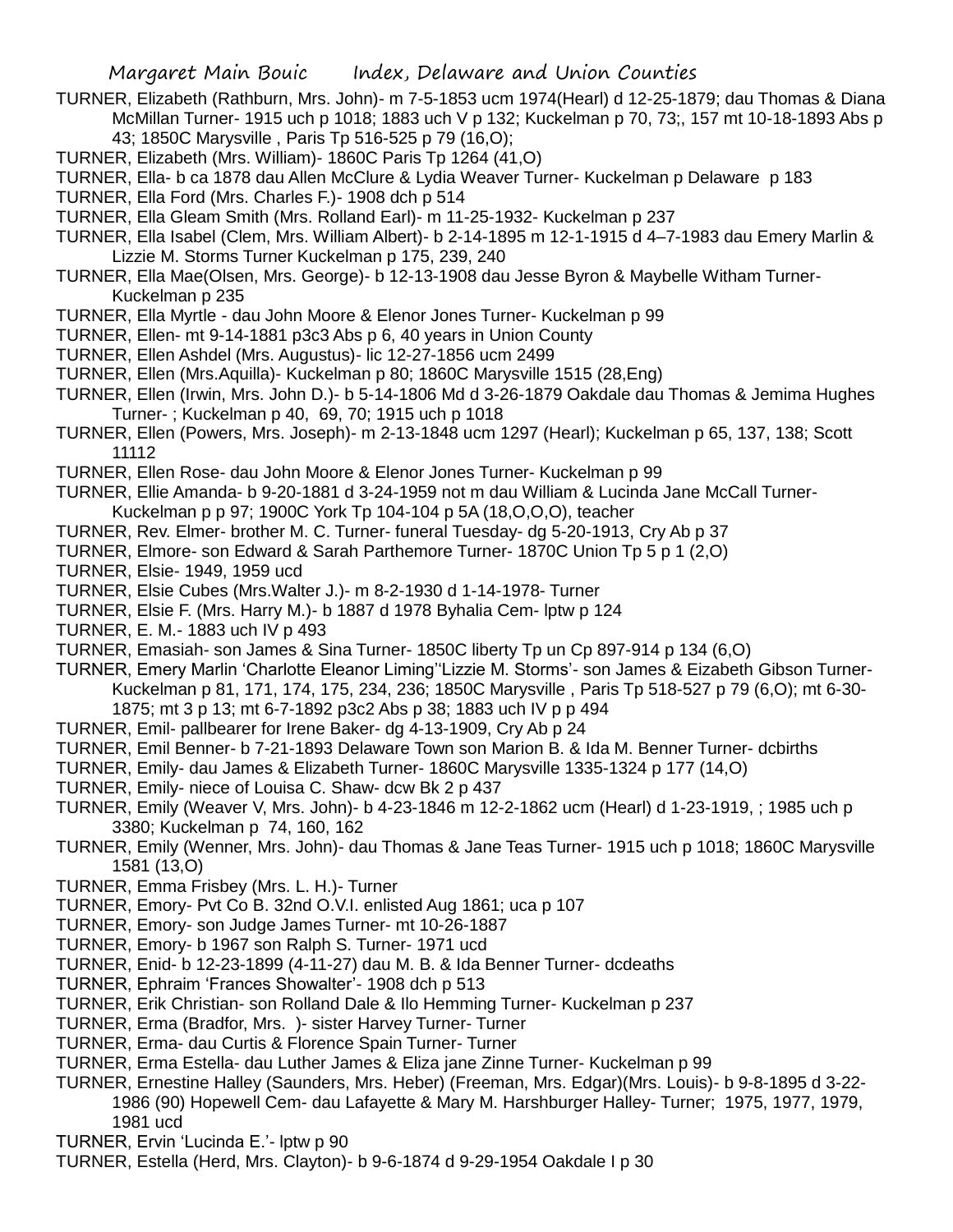- TURNER, Esther Darlene- unvmec p 30
- TURNER, Esther (Evilsimer, Mrs. Kenneth)- dau John & Minnie E. Blue Turner- Turner
- TURNER, Esther (George, Mrs. Thomas)- dau Cyrus O. & Edna Finch Turner- Turner
- TURNER, Ethel- b 6-1889 dau Alonzo & Huldah Jewell Turner- Kuckelman p 226; Scott 1111317; 1900C Liberty Tp Un Cp 221-225 p 10B (11,O,O,O); 1910C Lib. Tp 358 (19,O,O,O) teacher Bible school
- TURNER, Ethel Williams (Mrs. Ralph Williams- m 5-15-1918 Turner Bible
- TURNER, Etitelle Ervin (Mrs. William)- m 7-13-1834 ucm (Hearl)
- TURNER, Eugene Donald 'Ruth Eveln Spain'- b 9-18-1914 d 3-27-1974 Oakdale II p 112; Pvt U. S. Army, WWII; son Benjamin & Florence Hoover Turner- Turner; 1915 uch p 614
- TURNER, Eugene 'Geraldine Pyles'- b 8-22-1937 d 9-12-1993 (56) bur City Cem, Palmetto- son R. B. & Ann LongTurner- Turner
- TURNER, Eugene Robert son Robert Lawrence Gould & Olga Hanson Turner-Kuckelman p 234
- TURNER, Eugene- son William & Lucinda J. McCall Turner-1870C Taylor Tp 136-126 p 16 (3,O)
- TURNER, Eunice (Flener, Mrs. )- sister Harvey Turner- Turner
- TURNER, Euphemia Beech ( Mrs. John)- m 8-22-1870 ucm 4762 (Hearl); 1880C Irwin, Union Tp p 17 (73,Va,Va,Va)
- TURNER, Eva Kate (Swenson, Mrs. Harry Stoneman)- b 2-4-1881 m 5-1-1906 d 12-21-1969- Kuckelman p 174, 236
- TURNER, Eva Keeran (Mrs. William)- m 2-1-1898 ucm (Hearl)
- TURNER, Evaline (Kimble, Mrs. Giles)- b ca 1822 m 10-24-1939 dau Samurl Jr., & Leah Jones Turner-Kuckelman p 51, 97
- TURNER, Evelee (Rugley Mrs. )- sister Harvey Turner- Turner
- TURNER, Fannie M.- d 12-29-1881 (17d) Oakdale 402 I p 68
- TURNER, Fanny- b 5-1887 dau Alonzo & Hannah Jewell Turner- Kuckelman p p 226; Scott 1111316; 1900C Liberty Tp 221-225 p 10B (13,O,O,O)
- TURNER, Fanny Laura Crowe (Mrs. Jesse Byron)- b b 8-8-1875 m 9-7-1897 d d 1-5-1847- Kuckelman p 234
- TURNER, Fay L.- b 9-1888- son Richard & Mary L. Turner- 1915 uch p 318; 1900C Paris Tp 215-221 p 12A (11,O,O,O); 1910C Paris Tp 79-81 p 5A (21,O,O,O)
- TURNER, Fern William- son Harry Lewis & Neva Gertrude Stout Turner- Kuckelman p 197
- TURNER, Finley- uninf p 27, Paris Tp d 3-10-1945
- TURNER, Flandy? Son Samuel & Nancy Turner- 1880c Liberty Tp Un Co 108-109 p 12 (22,O,Pa,O)
- TURNER, Flora G.- b 1-11-1883 d 4-25-1884 dau Arthur Herbert & Rebecca Jane Guthrie Turner- Kuckelman p 197
- TURNER, Florence Ethel dau John Mmoore & Elenor Jones Turner- Delaware Kuckelman p 99
- TURNER, Florence Hoover (Mrs. Benjamin M.)- b 1890 d 1970 Oakdale II p 90- dau George Frank & Lucy Pollitt Hoover- 1915 uch p 614, 888; Turner; Turner Bible; 1910C Paris Tp 112-114 p 7A (21)
- TURNER, Florence May- b ca 1878 dau David & Margaret Ann Wilson Turner- Kuckelman p 93
- TURNER, Florence Shuler (Mrs. Curtis)- b 12-5-1935 m 1955 d 5-23-1973 dau Clarence & Erma Underhill Shuler- Turner
- TURNER, Floyd D. 'Frances'- Turner; 1964, 1969, 1971, 1980 dcd
- TURNER, Floyd- son Josiah & Rose Gates Turner- 1915 uch p 1002
- TURNER, Forest- b 6-1912- son Jesse Byron & Fanny Laura Crowe Turner- Kuckelman p 235
- TURNER, Frances A.- d11-10-1845 (3y3m) Oakdale I p 7
- TURNER, Frances Brown (Mrs. Harry E.)- Turner
- TURNER, Frances Charlotte b 6-7-1904 (Jambura, Mrs. John)- div- dau Jesse Byron & Fanny Laura Crowe Turner- Kuckelman p 235
- TURNER, Frances (Mrs. Floyd D.)- 1964, 1969, 1971, 1980 dcd
- TURNER, Frances- dau George H. & Mercy Barker Turner- 1883 uch V p 147
- TURNER, Frances Judy (Mrs. Aquilla)- b Md d 5-10-1854 (53y7m) Oakdale 679 (9E) lptw p 96; 1883 uch V p 147, 554; 1850C Paris Tp 630-644 p 96 (49,O); mt 11-29-1905 p2c2 Abs p 28
- TURNER, Frances (Lee, Mrs. ) (Mrs. Edman)- m 2-16-1879 ucm 6430 (Hearl) ; mt 2-26-1879, Abs p 4
- TURNER, Frances L.- dau William & Carrie Jaggers Turner- 1910C Paris Tp 146-148 p 8A (11,O,O,O)
- TURNER, Frances M.- b 1868/5 d 1950 Oakdale I Section d. Row 9-12- dau George Henderson & Mercy Barker Turner- Kuckelman p 137; Scott 111116
- TURNER, Frances Marie- dau Orvis Hubert & Inez Pearl Huls Turneer- Kuckelman p 233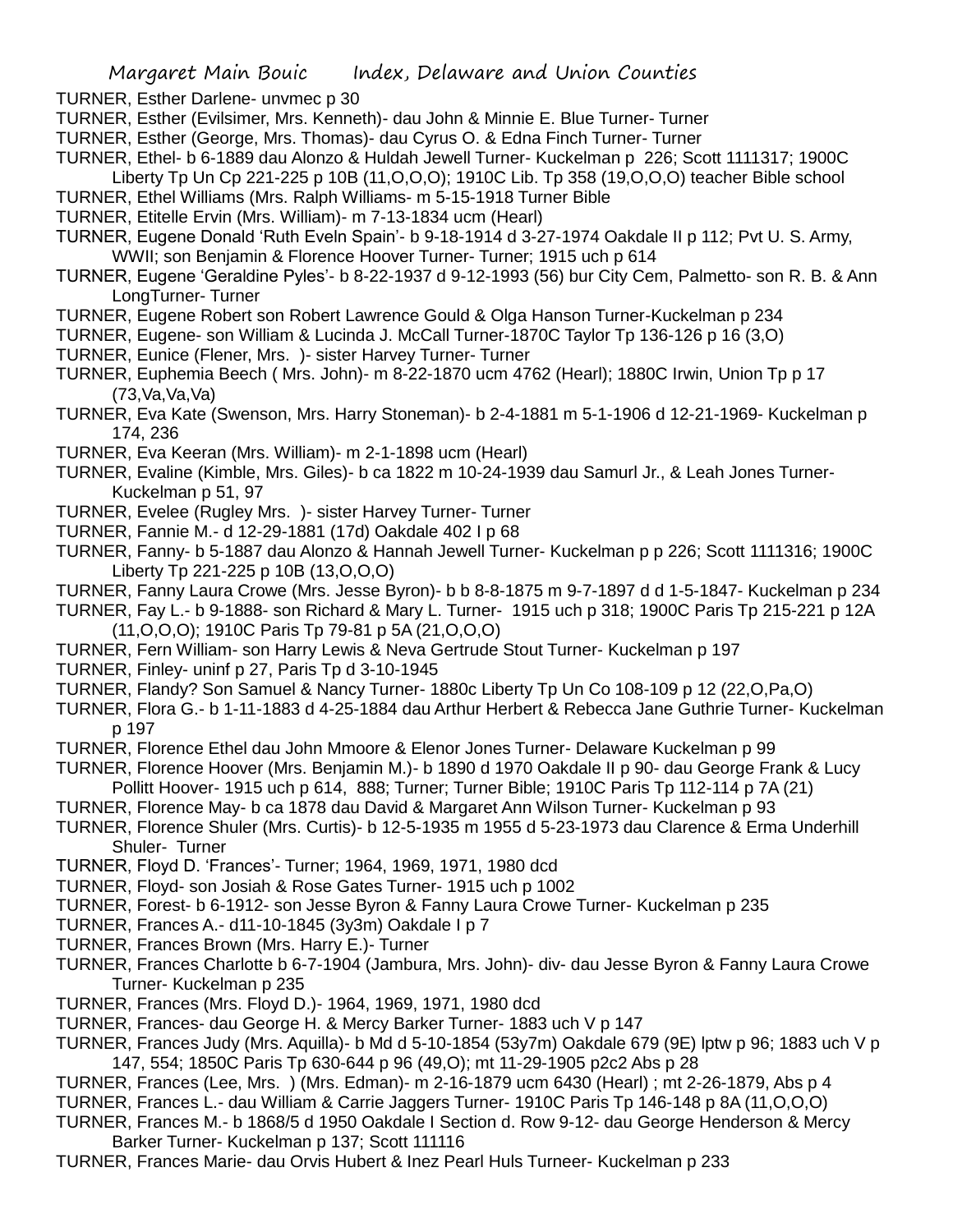- TURNER, Frances V. Showalter (Mrs. Ephraim)- 1908 dch p 513
- TURNER, Francis b 1801 Md d 5-10-1854 (53) Oakdale I p 7
- TURNER, Francis A.- d 11-14-1845 (3y3m) Oakdale 680 (9e)
- TURNER, Francis Eugene- son Rolland Earl & Ella Gleam Smith Turner- Kuckelman p 237
- TURNER, Francis H.- ch Henry & Mary Turner- 1850C Troy Tp 2502 p 133 (7,O)
- TURNER,Francis-b 7-1898- dau Wm. & Carrie Turner-1900C Marysville 104-104 p 5A (1,O,O,O)
- TURNER, Frank- b 1873 ILL d 4-24-1891 Oakdale I p 105
- TURNER, Frank-b Illinois d 4-24-1891 (18y) Oakdale 647 (F10); mt 4-29-1891 p1c3 Abs p 11
- TURNER, Frank- new house, mt 3-20-1907 p5c2 Abs p 40
- TURNER, Frank- 1870C Claibourne tp 71-69 p 9 (9), Indiana)
- TURNER, Frank- b 2-1845 1900C Liberty Tp Un Co 247-252 p 11B (55,O,Pa,O) wid, farmer; 1910C Lib Tp 194 p 8A (65,O,Pa,KY) asst postmaster, boarder
- TURNER, Frank A.- son Harry L. Turner- Turner
- TURNER, Frank- son Curtis & Florence Spain Turner- Turner
- TURNER, Frank O. 'Mabelle Connor'- b 6-1872 m 9-8-1897 ucm (Hearl); 1900C Marysville 4th ward 396-410 p 16A (27,O,O,O) m 3y day laborer; 1910C Marysville 4th ward 75-82 p 3B (37,O,O,O) m 12y; machinist foundry
- TURNER, (Mrs. Frank)- grandmother of Robert Liggett- mt 9-4-1912 p1c4 Abs p 30
- TURNER, Frank 'Rosa'- 1910C Marysville 137-151 p 5B (56,O,Eng,O) m 12y retail merchant, vehicle TURNER, Franklin- Poe p 23
- TURNER, Franklin- 1883 uch IV p p 512; pension, mt 5-18-1900 p5c3 Abs p 8;
- TURNER, Franklin B. 'Nancy Harbert'- b ca 1836 son Samuel, Jr. & Jane Sewell Turner- Kuckelman p 52, 102, 103
- TURNER, Franklin 'Samantha Shirk'- b 2-15-1845 m 12-25-1875 ucm (Hearl) d 7-7-1927 Oakdale I p 33. 3935 )E177)- son Samuel & Nancy Scott Turner- 1915 uch p 728; 1883 uch V p 413; mt 3 p 20; mt 2-8-1899 p1c4, mt 2-15-1899 p5c3, Abs p 48, 49; Marysville p 22; Kuckelman p 83; 1850C Liberty Tp Un Co 896-913 p 134 (5,O); 1860C Lib Tp 902-912 p 124 (15,O); 1880C Lib Tp 108. 109 (35,O Pa.O)
- TURNER, Fred Henry 'Maybelle Witham' div- b 6-27-1898 son Jesse Byron & Fanny Laura Crowe Turner-Kuckelman p 234
- TURNER, Gale Carlson- ch Louis Eldon & Virginia Lee Carlson Turner- Kuckelman p 267
- TURNER, Gayle- dau Donald R. & Patricia Turner- 1961 (6), 164 dcd
- TURNER, Gene- son Lester & Blanche L. Dunkle Turner- Turner
- TURNER, Geneva Bell (Moore, Mrs. )- dau Benjamin & Florence Hoover Turner- 1915 uch p 604, 888; Turner
- TURNER, Genevieve Erma-dau Martin Albert & Gertrude Eva Smith Turner- Kuckelman p p 196
- TURNER, d 1-21-1922 Oakdale I p 80 infant of George
- TURNER, ----(Mrs. George)- d Saturday- mt 12-30-1891 Abs p 17
- TURNER, George A. 'Maria p. Whiting'- b NH 3-14-1835 m 9-18-1860 d 2-14-1901 son William Harrison & Mary Jane Robison Turner- ped Dorothy Turner Lowe 4
- TURNER, George Anthony- d 2-11-1981 (24) Oak Grove Cem- son James & Lillie Belle Turner- adopted parents George & Lillie Eisbre- Turner
- TURNER, George B.- mt 11-29-1905 p 2c2 Abs p 28
- TURNER, George- father of Celinda Poling- mt 9-21-1908 p5c2 Abs p 11
- TURNER, George C.- d 10-25-1942 (4m16d); Old Millcreek Cem p 3; Powell 77- son Leonard & Harriet Cowles Turner- Cowles
- TURNER, George Edgar son Andrew & Alzina Thompson Turner- Kuckelman p p 99
- TURNER, George C.- son Frank & Rosa Turner- 1910C Marysville 137-151 p 5B (9,O,O,O)
- TURNER, George- Mrs. William Haven d at his home- dg 2-27-1917, Cry Ab p 22
- TURNER, George H.- son George H. Turner- 1860C Paris Tp 1287-1278 p 171 (6,O)
- TURNER, George Henderson 'Mercy Barker''Olive A.'- b 1-20-1822 m 10-18-1849 1465 ucm d 11-17-1905 (83y9m28d) Oakdale I p 99 2006 (160D) son Aquilla & Frances Judy Turner- lptw p 64;; Kuckelman p 64, 65, 135, 137; Scott (11111); 1850C Paris Tp 631-645 p 96 (25,O); 1860C Paris Tp 1287-1278 p 170 (38,O); 1900C Paris Tp 194-198 p 11A (78, O, Md,O) widow
- TURNER, George- son Josiah & Rose Gates Turner- 1915 uch p 1002
- TURNER, George L.- son Charles A. & Rebecca Turner- d 10-28-1854 (8y3m) New Millcreek p 10; 1850C Scioto Tp 2426 p 147 (4,O)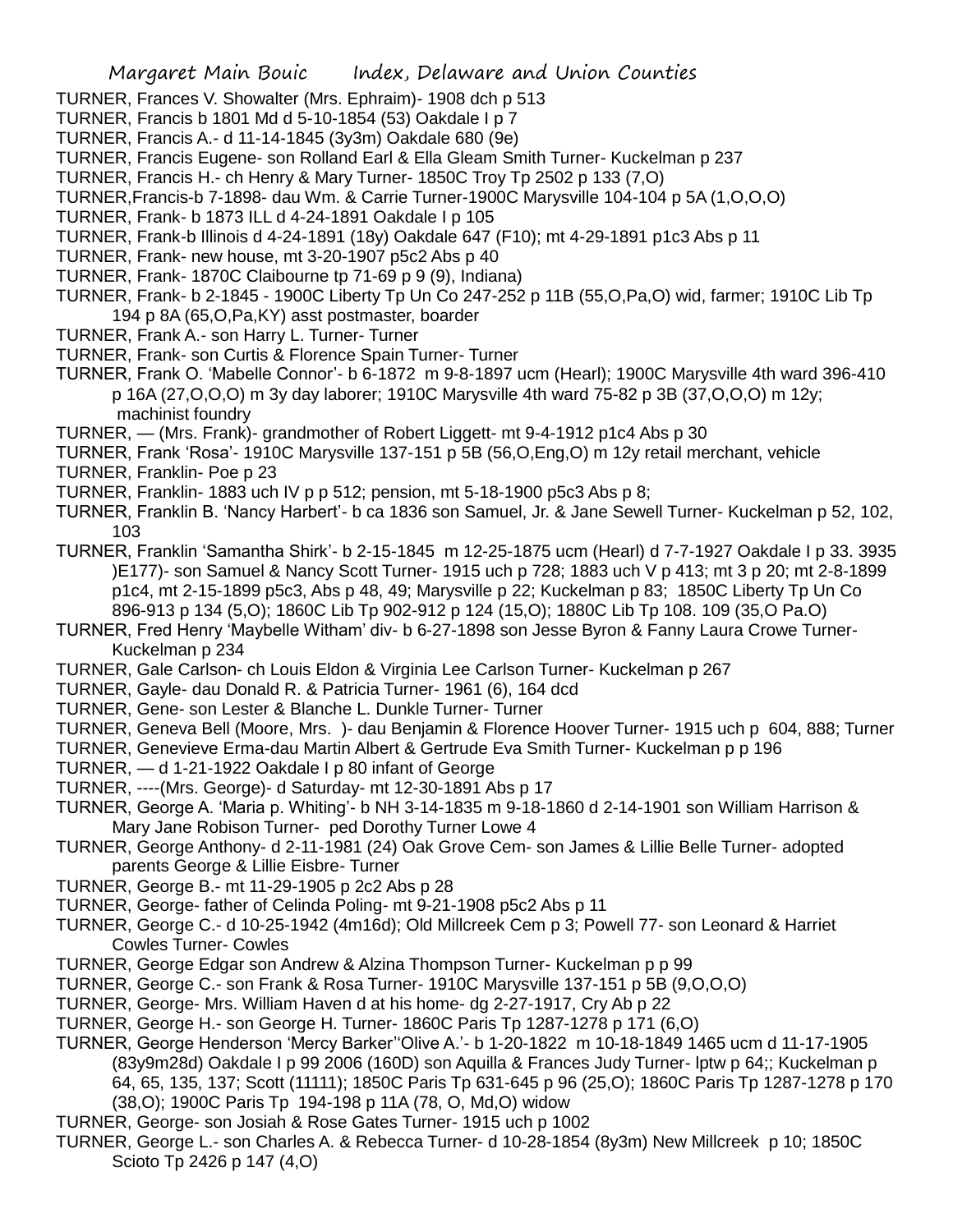- TURNER, George M. 'Celia L. Moore'- m 4-16-1872 ucm 5067 (Hearl)
- TURNER, Hon. George R. 'Sarah R. Johnson'- m 9-27-1849 dcm; OWU student- death 8-27-1885 Cry Ab p 116; 1883 uch III p 359
- TURNER, Geraldine Pyles (Mrs. Eugene)- m 34y- Turner
- TURNER, G. H,- uca p 23, 58
- TURNER, Gina- dau Donald R. & Patricia Turner- 1964 (2) dcd
- TURNER, Gladys Winifred (Wall, Mrs. Ernest Howard)- b 6-18-1897 m 4-19-1916 d 12-4-1969 dau Emery Marlin & Lizzie M. Storms Turner- Kuckelman p 175, 240
- TURNER, Glen- son Sarah Ellen Dixon Turner- Freshwater p 248
- TURNER, Gregory Gale son Norbert Gale & Joyce Evelyn Beck Turner- Kuckelman p 234
- TURNER, Gwendolyn (Adkew, Mrs. )- dau Wilbert Franklin Turner- Turner
- TURNER, Gwendolyn Marie (Albright, Mrs. )- dau Eugene & Geraldine Pyles Turner- Turner
- TURNER, Gwendolyn Sylvia (Mrs. Roger) b 6-25-1907 d 6-17-1990 (82) dau Fred Singrey & Mina Belle (Mix)- Turner
- TURNER, H.- 1915 uch p 266; uca p 83
- TURNER, H A.- son Aquilla & Ellen Turner- 1860C Marysville 1515 (2,Florida)
- TURNER, Hallie Jane- b 9-19-1872 d 1-13-1974 (101) cremated, Oakdale II p 35; Turner Bible- dau Solomon & Armintha Amrine Turner, sister Hazel Turner- Turner; 1915 uch p 887 ; 1900C Paris Tp 214-220 p 12A (27,O,Eng,O) dressmaker; 1910C Paris Tp 88-90 p 6A (18,O,Eng,O)
- TURNER, Hanley- 1883 uch V p 362
- TURNER, Hannah- dau Daniel & Hannah Randall Turner- Maugans Anc p 112
- TURNER, Hannah (Dix, Mrs. John)- MR-DAR
- TURNER, Hannah G. dau Andrew & Elizabeth Gray Turner- Kuckelman p 24, 29
- TURNER, Hannah Randall (Mrs. Daniel)- b 3-1644 m 6-20-1665 d 8-23-1714 dau William & Elizabeth Barstow Randall- Maugans Anc p 112
- TURNER, Harold H. son John H, & Minnie E. Blue Turner- Turner; 1910C Paris Tp 126-128 p 7A (31,O,O,O) m 7y, farmer
- TURNER, Rev. Harold L.Sr. 'Vera M. Payne'- Turner
- TURNER, Harold Larry,Jr.- son Rev. Harold L. Sr. & Vera M. Payne Turner- Turner
- TURNER, Harriet- d 3-11-1886 (71) Delaware , b NY- dcdeaths
- TURNER, Harriet Cowles (Mrs. Leonard)- b 1816 d 3-10-1886, Oak Grove Cem, Powell p 442- dau Jabez & Elizabeth Chamberlain Cowles- Cowles 2,3; dg 3-11-1886, Cry Ab p 122; 1850C Delaware Tp 1270 p 93 (36,NY)
- TURNER, Harriet F. (Barker, Mrs. )- m 10-29-1857 ucm 2626, Oakdale I p 94- dau Edmund & Martha Brooks Turner- 1883 uch V p 78; 1915 uch p 887, 1002; mt 11-4-1857; mt 3-30-1904 p1c3 Abs p 8; mt 4-27- 1904 p8c4 Abs p 13
- TURNER, Harriet Louisa "Hattie" (Smith, Mrs. William Arthur)- b 11-21-1889 m 6-3-1908 d 7-11-1987- dau Samuel Reid & Rhoda Elizabeth Truman Tuner- Kuckelman p 196
- TURNER, Harrison Aquilla- b ca 1853/8 son Aquilla & Ellen Turner- Kuckelman p 163
- TURNER, Harrison E.'Julia Ann Orahood'- b 10-2-1837/8 m 3-22-1862 ucm (Hearl) d 9-10-1914 York Cem p 48- son John & Leah Creamer Turner- Kuckelman p 68, 149; 1850C Taylor Tp 1114-1142 p 165 (13,O); 1860C Paris Tp; mt 7-31-1901 p8c4 Abs p 7; mt 3-4-1903, Abs p 6; uca p 60;; 1850C Taylor Tp 1114- 1132 p 165 (13,O); 1860C Paris Tp 1262 (22,O); 1870C Liberty Tp 100 p 12 (33,); 1900C Lib Tp 252- 258 (61, O,Md,O) m 38y, farmer ; 1910C Lib Tp 377 p 15B (72,O,Md,Md) wid, own income
- TURNER, Harry- d in state Hospital Monday (43) dg 4-15-1904 Cry Ab p 246
- TURNER, Harry L. 'Effie G. Osborn''Rose Mogan'- d 9-16-1972 (83) bur Mayfield Cem, Turner- 1961, 1964, 1969, 1971 dcd
- TURNER, Harry L.- b 12-28-1874 son Sylvester & Lyde Hill Turner- Kuckelman p 177
- TURNER, Harry Lewis 'Neva Gertrude Scott'- b 3-28-1893 m 6-9-1920 d 8-4-1946 son Samuel Reid & Rhoda Eizabeth Truman Turner- Kuckelman p 196
- TURNER, Harry M. 'Elsie F.'- b 1882 d 1923 Byhalia Cem, lptw p 124
- TURNER, Harry- son William W. & Anna M. Turner- 1900C York Tp 66-66 p 3B (17,O,O,O); 1910C Washington Tp 212-214 p 9A (27,O,O,O) laborer, home farm
- TURNER, H. Victoria 1870C Delaware Town p 345 (18)
- TURNER, H. William 1870C Delaware Town p 345 (11)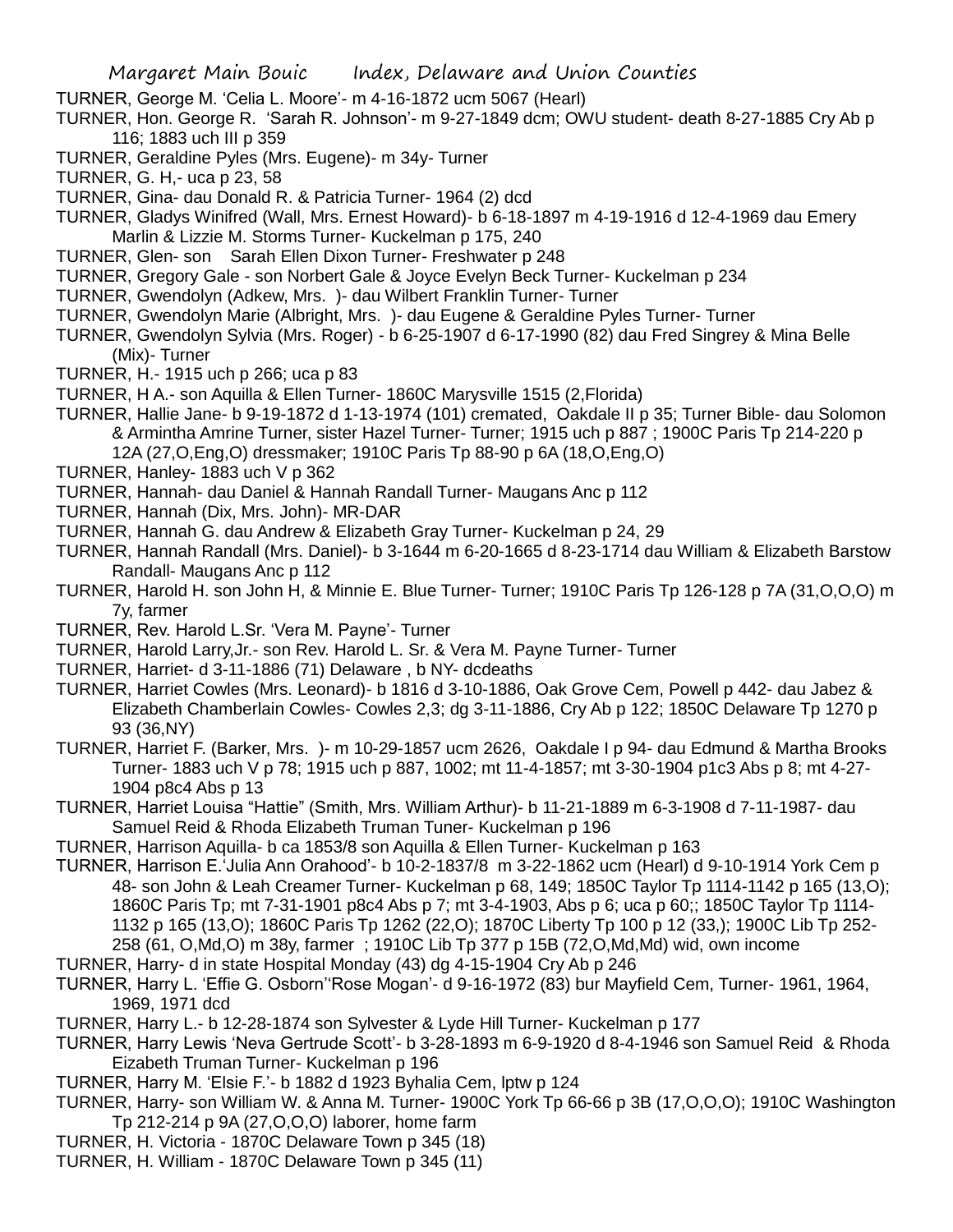TURNER, Harriet - 1870C Delaware Town p 345 (56)

- TURNER, Harriet Frances (Barker, Mrs. John)- m 10-29-1857 ucm (Hearl)
- TURNER, Hattie (Mrs. Charles)- d 2-9-1912 (35) cancer of throat, Friday, bur Bremen, Faifield Co- dg 2-13- 1912 Cry Ab p 97
- TURNER, Hattie (Easly, Mrs. Henry)(Freshwater, Mrs. Fred Henderson)- dau Sarah Ellen Dixon Turner-Freshwater p 248
- TURNER, Hattie E.- dau Edward & Sarah Parthemore Turner- 1870C Union Tp 5 p 1 (4,O)
- TURNER, Harry E. 'Frances Brown'- Turner
- TURNER, Harvey 'Elizabeth Jackson'- 1908 dch p 883; McKitrick p 277
- TURNER, Harvey (Pop) 'Verna May'- d 12-9-1965 (76) Ashely Union Cem- Turner
- TURNER, Hattie (Mrs. C. F.)- d 2-9-1912; dg 2-13-1912, dg 2-20-1912, Cry Ab p 98, 101
- TURNER, Hazel- b 7-1893 dau Cyrus S. & Nina Van Horn Turner- 1900Cc Jerome Tp 349-361 (6,O,O,O)
- TURNER, Hazel M.(Smith, Mrs. Dana T.)- b 9-10-1906 m 9-18-1926 d 6-5-1994 (87) Oakdale Cem-- dau John H. & Minnie E. Blue Turner- 1910C Paris Tp 126-128 p 7A (3,O,O,O)
- TURNER, Hazel Marene- b 5-5-1890 d 4-7-1977 Oakdale II p 35- dau Solomon & Julia Staley Turner-1915 uch p 807, 1003; Turner Bible; 1900C Paris Tp 214-220 p 12A (8,O,Eng,O); 1910C Paris Tp 88-90 p 6A (19,O,Eng,O); 1949, 1959, 1962, 1967, 1971, 1973, 1975 ucd
- TURNER, H. B. 'Caroline Gunnette'- Turner
- TURNER, Helen Annabelle (Loy, Mrs. Harold Wayne) b 112-23-1924 dau Archie Weaver & Anna Jessie Rose Turner- Kuckelman p 237
- TURNER, Helen Annette Mae (West, Mrs. Elmer Stewart)- b 8-13-1909 m 11-29-1929 dau James Emery & Dorothy Mae Gould Turner- Kuckelman p 234
- TURNER, Helen- dau Benjamin H. & Julia Staley Turner- b 5-5-1890 d 11-13-1977 Oakdale Cem- Turner

TURNER, Helen Marie Smith (Mrs. Richard Fay)- b 6-13-1894 m 1928 d 8-26-1871 or 7-18-1871 Oakdale Cem II p 166- dau L. H. & Emma Freshey Smith- MR-DAR p 8; Turner; 1949, 1959, 1962, 1967, 1971 ucd

- TURNER, Helen (Powers, Mrs. Joseph)- dau Aquilla Turner- 1883 uch V p 128
- TURNER, Helen Marie (Ropp, Mrs. Walter A.)- b 4-3-1917 d 3-22-1998 (80) bur West Liberty- dau Cyrus O. & Edna May Finch Turner- Turner
- TURNER, Henderson 'Maria Paver'- b 3-16-1855/4 m 4-13-1878 ucm 6249 (Hearl) d 9-20-1938 Oakdale I p 113- son George Henderson. & Mercy Barker Turner- 1883 uch V p 147-478; mt 6-17-1903, Abs p 11; mt 11-22-1905 p3c6, Abs p 28; Kuckelman p 137, 225;Scott 111111; 1900C Paris Tp 196-202 p 11A (45,O,O,O) m 22y
- TURNER, Henry- 1860C Liberty Tp 1062-1072 (17,O) farm hand
- TURNER, Henry- b 3-1848/7 d 5-29-1929 (81) Oakdale (E177) I p 33 buried with Franklin & Samantha Shirk Turner; 1900C Liberty Tp Un Co 284-290 (53,O,Pa,O) day laborer
- TURNER, Henry Franklin- b 7-29-1857 d 1866 kicked by horse- son Andrew & Alzina Thompson Turner-Kuckelman p 99
- TURNER, Dr. Henry- brother-in-law of Louisa C. Shaw- dcw Bk 2 p 437
- TURNER, Henry J.- son Leonard & Harriett Turner- 1850C Delaware Tp 1270 p 93 (16,NY)
- TURNER, Henry 'Mary'- 1850C Troy Tp 2502 p 133 (44,Germany)
- TURNER, Henry Patterson- b 11-26-1910 ch childhood- son Jesse Byron & Fanny Laura Crowe Turner-Kuckelman p 235
- TURNER, Henry- son Samuel & Mary Scott Turner- 1850C Liberty Tp 896-913 p 134 Un Co (3,O); 1860C Liberty Tp 902-912 p 124 (13,O); 1870C Liberty Tp 108 p 13 (23,O); 1910C Lib Tp 194 p 8A (63,O,Pa,Ky) own income
- TURNER, Henry W.- Turner
- TURNER, Henry- b ca 1842 son William & America Turner- Kuckelman p 84
- TURNER, Herbert Lester 'Addie Erle Skidmore'- b 3-11-1872 m 6-23-1897 ucm (Hearl) d 3-13-1922- son William & Lucinda McCall Turner- Kuckelman p 97; 191, 193;1880C Washington Tp 135-140 p 15 (8,O,O,O); 1900C York Tp 169-169 p 8A (28,O,O,O) m 3y, teacher, school
- TURNER, Herbert L.- son Luther James & Eliza Jane Zinn Turner- Kuckelman p 99
- TURNER, Herman 'Loriane Genevie Clopper'- Maugans Anc p 62
- TURNER, Hezekia- son James & Sina Turner- 1850C Liberty Tp Un Co 897-914 p 134 (14,O)
- TURNER, Holley- 1883 uch V p 368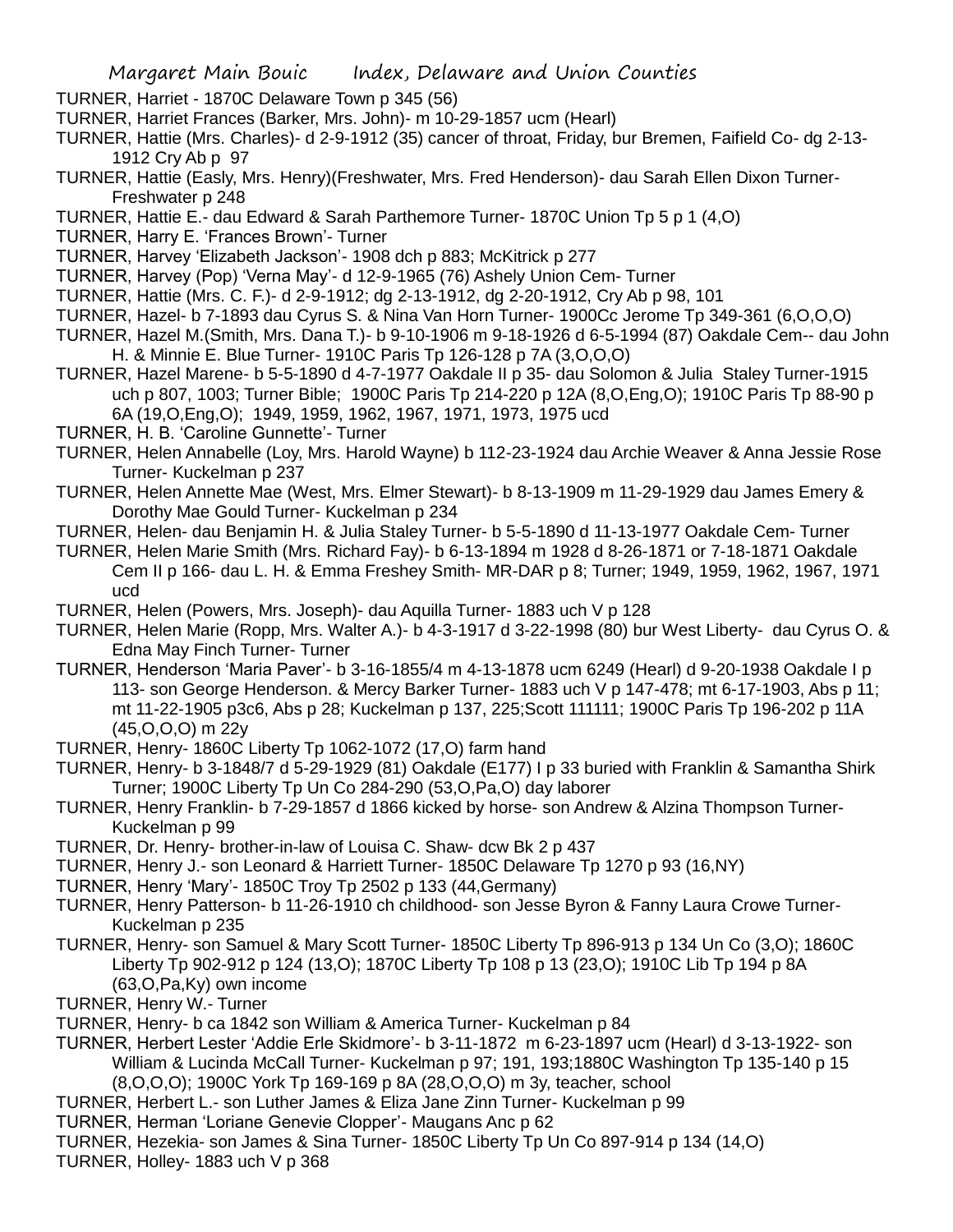TURNER, Homer Franklin 'Anna Mason'- b 4-9-1888 d 9-12-1948 son Arthur Herbert & Rebecca Jane Guthrie Turner- Kuckelman p 198

- TURNER, Houston,Sr. 'Alice Thompson'- Turner
- TURNER, Houston,Jr. son Houston,Sr. & Alice Thompson Turner- Turner

TURNER, Huldah Jewell (Mrs. Alonzo)- b 1853 or 10-1859 m 12-25-1872 ucm 5198 (Hearl) d 7-6-1931 Oakdale I p 30 U4261 (E-153) dau Samuel S. & Roxana A. Jewell- 1883 uch V p 408; Scott (111131); 1880C Liberty Tp Un Co 82-83 p 7 (27,O,Pa,Vt); 1900C Liberty Tp 221-225 p 10B (40,O,O,Va) m 25y, 8 ch, 7 living; 1910C Lib Tp 358 p 15A (58,O,Pa,Vt) m 37y, 9 ch, 8 living

- TURNER, Hull- son Samuel & Septt Turner- 1915 uch p 729
- TURNER, Humphrey 'Lydia Gamer'- Maugans Anc p 112
- TURNER, Humphrey 'Ludia Garmer'- ped Dorothy Turner Lowe-512
- TURNER, Hurley J. 'Chandra'- b 4-17-1956 d 11-7-1992 (36) bur Tucson- son Houston,Sr. & Alice Thompson Turner- Turner
- TURNER, H. W.- at his home Mrs. Jessie Freher- dg 6-25-1912 Cry Ab p 137
- TURNER, ----Anderson (Mrs. H. W.)- dau Sarah A. Anderson- dg 5-10-1918, Cry Ab p 35
- TURNER, I.- 1883 uch IV p 501
- TURNER, Ida (Henderson, Mrs. Dr. Graily)- m 6-20-1894 ucm (Hearl)- dau Valores & Louise Richey Turner ; dumch p 9; Richey 5,6; Longbrake 3,4; Henderson 3,4; mt 6-10-1903 Abs p 11; mt 4-27-1904 p1c5 Abs p 12; Kuckelman p 160;1880C Marysville 512-560 p 40 (8,O,O,O); 1910C Marysville 219-220 p 9A (38,O,O,O) wid, 1 ch
- TURNER, Ida May (Pollock, Mrs. William Anderson)- b 11-10-1873 m 12-20-1892 d 5-4-1941- dau Cyrus Harford & Samantha Evaline Woodburn Turner- Kuckelman p 180, 243,244, 26
- TURNER, Ida M. Benner (Mrs. Marion B.)- parents of Emil Benner Turner- dcbirths 1893, of Mabel Iris, b 1892; of Rotha Turner, 1902, dcbirths
- TURNER, Imo Gene (Kezerta, Mrs. Julius)- b 4-15-1886/5 d 1969 Oakdale II p 134; Kuckelman p 226- Scott IIII315-dau Alonzo & Hulda Jewell Turner- 1900C Liberty Tp Un Co 221-225 p 10B (15,O O,O); 1910C Lib Tp 287 p 12A (34,O,O,O)
- TURNER, Ina- dau Leonidas & Lucy Emily Alexander Turner- mt 3-18-1908 p1c4 Abs p 6
- TURNER, Inez Pearl Hulse (Mrs. Orvin Hubert)- b 8-1880 m 4-7-1924- dau Allen McClure & Lydia Weaver Turner- Kuckelman p 182
- TURNER, Iras (Flenner, Mrs. )- dau M. E. Turner, sister Rev. Virgil Turner- Turner
- TURNER, Irena (Farnum, Mrs. William H.)- m 12-24–1889 ucm (Hearl)
- TURNER, Irene (Stange, Mrs. )- dau Harry L. & Rosella Morgan Turner- Turner
- TURNER, Irene (Wottring, Mrs. William H.)-m 1889- Powell p 309
- TURNER, Irving- father of Mrs. E. E. Shirk- mt 11-17-1909 p1c6 Abs p 70
- TURNER, Irwin H.- b 9-17-1844 d 6-5-1845 (9m) Oakdale 563(170C) I p 175; son James & Elizabeth Gibson Turner- 1883 uch V p 403; Kuckelman p p 81
- TURNER, Irwin- 7-5-1917 son James & Elizabeth Turner- Oakdale I p 123
- TYRRELL, Irwin- b ca 1838 son William & America Turner- Kuckelman p 84
- TURNER, Isiah 'Mary Richey'- m 6-14-1870 ucm 4734 (Hearl)
- TURNER, Iva (Rust, Mrs. )- sister Harvey Turner- Turner
- TURNER, J.- 1860C Paris Tp 1592 p 209 (24,O); uca p 65
- TURNER, Jackson Eugene- son John William & Edna Kurth Turner- Kuckelman p 234
- TURNER, (Mrs. Jacob L.)- d, buried Kenton- mt 3-10-1897 p5c2
- TURNER, Jacob- son Edmond & Martha Brooks Turner- 1860C Paris Tp 1293-1284 p 171 (8,O)
- TURNER, Jacob- brother Richard Turner- mt 3-10-1897 p5c2
- TURNER, Jacob'Sara H. Merrick'- m 2-25-1847 dcm
- TURNER, James- Marysville p 35
- TURNER, James- Pabst p 6 p 67
- TURNER, James- uccp p 39, security JB4 p194; uccp p 38 security JB 4 p 157
- TURNER, James- b 1860 d 3-3-1933 Oakdale I p 99
- TURNER, James- Nash p 32
- TURNER, James- son Alexander & Sarah Crichton Turner- Turner
- TURNER, James- brother Allen Turner- mt 9-22-1909 p1c6 Abs p 65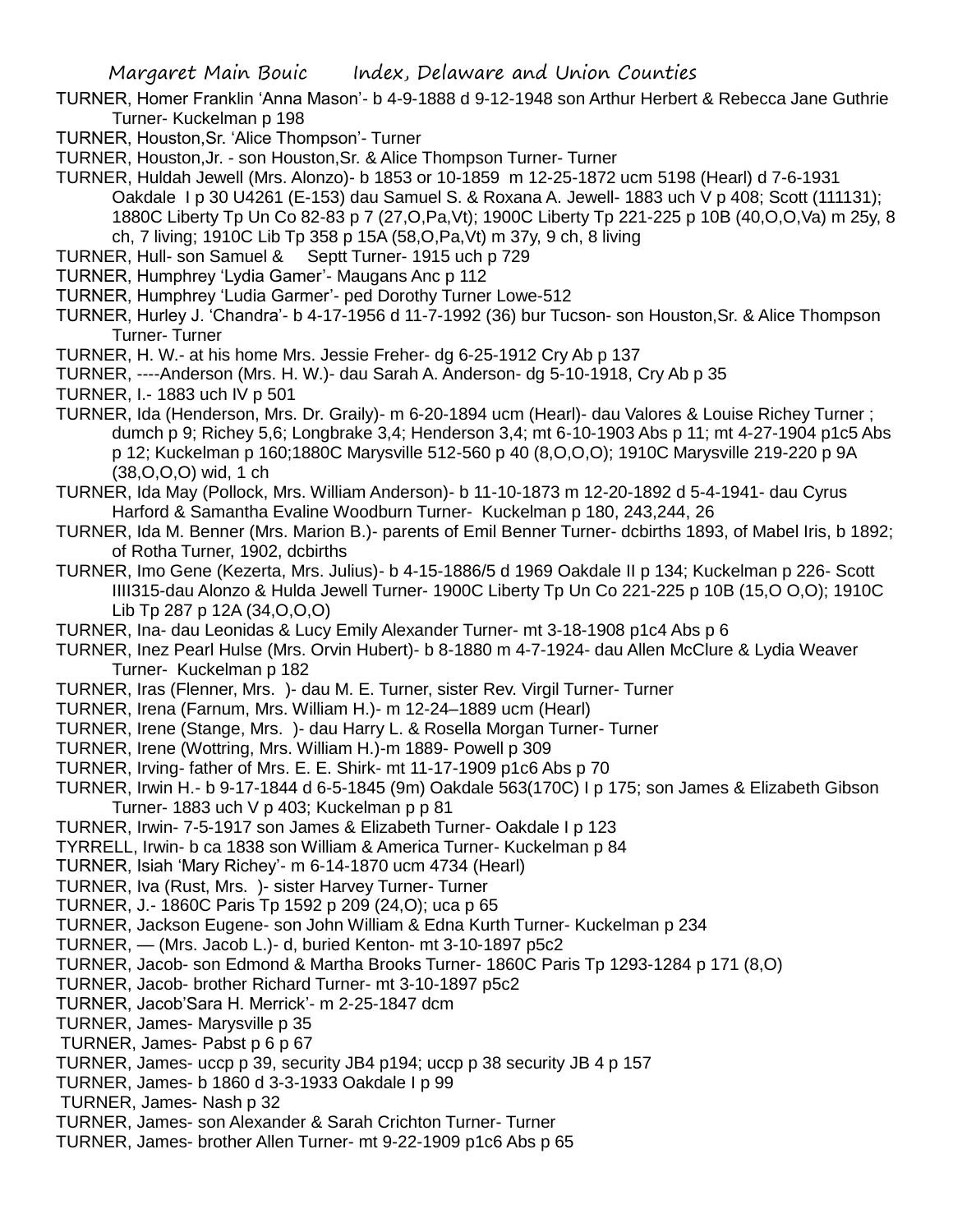- TURNER, Judge James 'Angela Steere''Elizabeth Gibson'- b 5-29-1811 Pa m (1) 1-26-1832, (2) 12-29-1840 ucm 687 (Hearl) d 12-26-1859 Oakdale 566 (40y) (170C) I p 175- son Thomas & Jemima Hughes Turner; typhoid, 1883 uch III p 370, 372, 373 Vp 21, 63, 74, 118, 215, 342; 1985 uch p p 139, 140, 144; dumch p p 95; mt 11-23-1859 , mt 12-26-1859 mt 10-5-1861 Abs p 18; mt 8-12-1908 p6c3 Abs p 21; Kuckelman p 32, 40, 80; ped Mary Jean Turner Kuckelman 8 ; 1840C Paris Tp 860 - 1m (20-30), 1f (20-30) 1m (5-10) 1f (5-10) 3m (-5); 1850C Marysville -Paris Tp 518-527 p 79 (39,Pa)
- TURNER, --Baker, (Mrs. James)- d Sunday, sister Henry H. Baker- mt 2-5-1913 p7c2 Abs p 51
- TURNER, James Calder- son James & Sarah Calder Turner- Kuckelman p 28
- TURNER, James, Rev.- funeral of Dr. Jasper S. Miles, pastor of U. B. church, Cardington- dg 10-14-1910, Cry Ab p 164
- TURNER, James Dale- son Benjamin F. & Martha Imogene McKitrick Turner- McKitrick p 286
- TURNER, Dr. James E.- son Dr. Clarence L. Turner- Turner
- TURNER, James- b 1958 son Floyd D. & Frances Turner- 1964, 1969, 1971 dcd
- TURNER, James Lamont- his dau by Andrea Roberta Hill- stillborn 7-18-1989- Turner
- TURNER, James Lawrence 'Louisa Coon'- b 3-14-1857 m 1-13-1886 d 2-25-1939 Kansas son James & Elizabeth Turner- Kuckelman p 81, 390; 1860C Marysville 1335-1324 p 177 (3,O); mt 6-30-1875; mt 3 p 13
- TURNER, James Leroy "Jim" 'Daisy Iona Smelser'- b 9-13-1893 m 12-25-1913 d 3-24-1964 son Cyrus Harford & Samantha Evaline Woodburn Turner- Kuckelman p 180, 251, 252
- TURNER, James Leroy, Jr. 'Mrs. Dorcas Corcoran Becker- b 11-19-1923 d 5-21-1980 Missouri, no ch, Kuckelman p 233, 252
- TURNER, James M.-b 7-1860 son George Henderson & Mercy Barker Turner- 1883 uch V p 147; Kuckelman p 137; Scott 111114; 1900C Paris Tp 194-198 p 11A(39,O,O,O)
- TURNER, James M.Jr. d 7-18-1840 (11) or 17y1m- Oakdale 566 170C) I p 175- son James & Angella Turner-Kuckelman p p 75
- TURNER, James- son Matthew & Amanda Turner- 1860C Paris Tp 1592 p 209 (4,O)
- TURNER, James 'Rebecca Harner- son Jerisha & Sarah Wimpie Turner- dcc James Fathbruckner 462
- TURNER, James Richard 'Marian Scholl'- b 1917 son James Emory & Dorothy Gould Turner- Kuckelman p 234
- TURNER, James- b ca 1808 son Robert & Mary Turner- Kuckelman p 42
- TURNER, James Robert- son Charles Allen & Marjorie Marie Valentine Turner- Kuckelman p 252
- TURNER, James R.- son Richard L. Turner- Turner
- TURNER, James 'Sarah Calder'- b 11-7-1783 m 1811 d 3-28-1861- son Andrew & Ann McDonald Turner-Kuckelman p 24, 27
- TURNER, James 'Sinia'- 1850C Liberty Tp un Co 897-914 p 134 (48,Pa)
- TURNER, James 'Temperance (Judy) Wilson- b 5-1-1786 m 12-22-1816 d 8-19-1839 son Samuel & Jane Vance Turner- Kuckelman p 21, 22
- TURNER, James- son Thomas & Jemima Hughes Turner- 1985 uch p 139
- TURNER, James- son William & Margaret Turner- mt 12-25-1912 p8c3 Abs p 45
- TURNER, James W. 'Lillie Belle'- d 4-28-1984 (82) Oak Grove Cem- Turner
- TURNER, Jamie- Marysville p 66
- TURNER, Jane- b 3-1848- 1900c Liberty Tp 2470252 p 11B (52,O,O,O) wid, no ch
- TURNER, Jane- b ca 1812 d ca 1-17-1823/4 dau Andrew & Christine Turner- Kuckelman p 50
- TURNER, Jane- dau Josiah & Rose Gates Turner- 1915 uch p 1002
- TURNER, Jane (Ramsey, Mrs. Archibald)(Cobaugh, Mrs. Lewis)- b 7-23-1814 m (1) 3-14-1833 (2) 4-27-1837 d 7-16-1838- dau William & Lydia Jones Turner- Kuckelman p 47, 48. 89, 90
- TURNER, Jane (Rolfe, Mrs. )- dau Charles A. & Katherine Ann Haniter Turner- dg 9-14-1897 Cry Ab p 127
- TURNER, Jane Sewell (Mrs. Samuel)- 2nd wife- m 6-16-1830- Kuckelman p 22, 100; mt 6-5-1907 p2c5 Abs p 46
- TURNER, Jane Teas (Mrs. Thomas)- b 9-19-1818 Green Co m 11-18-1840 ucm (Hearl) 676 d 1-6-1885
- Oakdale I p 84- dau Samuel Teas- Kuckelman p 70; 1883 uch V p 22; 1915 uch p 1018; mt 3-30-1870 Abs p 2-20; 1850C ParisTp-Marysville 516-525 p 79 (33,O); 1860C Marysville 1581 p 208 (42,O); 1880C Marysville 431-476 p 33 (61, O, N Scotia, N Scotia)
- TURNER, ---- d 3-14-1849 Oakdale 1667 (25E), infant son of Thomas & Jane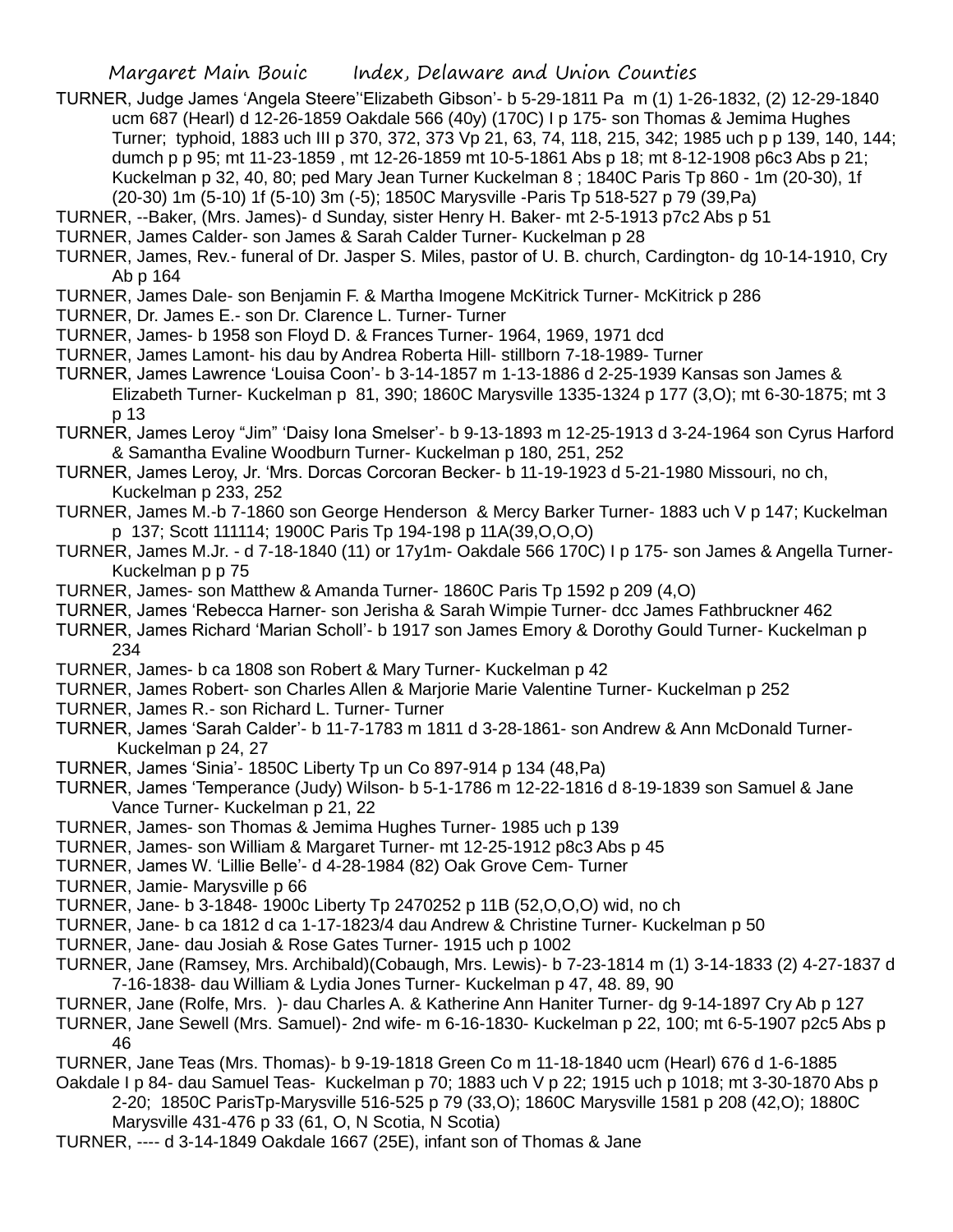- TURNER, Jane Vance (Mrs. Samuel S.)- b 1754 d 8-24-1823 (69) dau John & Agnes Mitchell Vance Kuckelman p 17, 18, 22, 37, 40, 45, 48, 50, 52; 1985 uch p 139
- TURNER, Janet- d 1-6-1885 (66y) b Green Co, O.- Oakdale 200
- TURNER, Janet Lou- dau Lawrence Howard & Alice Pat Brundage Turner- Kuckelman p 103
- TURNER, Janet (Powell, Mrs. Robert)- dau Alice Brundige Turner- Turner
- TURNER, Jay R.- 1915 uch p 327
- TURNER, J. B.- Supt. Odd Fellows Home, Springfield; mt 11-18-1900 p4c4 Abs p 19
- TURNER, J. B.- brother Emery & Allen Turner- mt 6-7-1892 m 3c2 Abs p 38; Turner
- TURNER, J. E. 'Lula Lawrence'- parents of Lilly Turner- b 1890- dcbirths
- TURNER, Jean Ewalda (Gossman, Mrs. Kennety)- dau Walter Crowe & Eunice Lundt Turner- Kuckelman p 235
- TURNER, Jean (Reed, Mrs. )- dau Dr. Clarence L. Turner- Turner
- TURNER, Jean (Mrs. Samuel)- Kuckelman p 19
- TURNER, Jeannette (Cochran, Mrs. Lawrence)- dau Charles H.,Sr. & Ruth Phillips Turner-Turner
- TURNER, Jeannie (Price, Mrs. )- sister Joanna McAfee, dau Robert Turner- Turner
- TURNER, Jefferson G. ''Mary or Mollie Louise Alexander'- b 9-7-1838 m 3-31-1878 ucm 6239 (Hearl) d 8-7- 1908 (69y11m) Oakdale 2132 (29B)- II p 14- son Judge James & Angela Steere Turner- 1883 uch IV p 456, 457, 464, V p 194, 196, 198, 215; Kuckelman p 80, 167, 168; 1915 uch p 134, 398; mt 8-12-1908 p6c3 Abs p 21; 1850C Paris Tp Marysville 518-527 p 79 (12,O); 1880C Milford Center 104 (41,O,O,O); 1900C Marysville 4th ward 391-404 p 15B (61,O,O,O) m 23y
- TURNER, Jemima Hughes (Mrs. Thomas)- b 1771 Md. m 3-31-1801 d 10-22-1854 (83y) Oakdale 687(1700) I p 175- dau Nasson & Margaret Hughes- 1883 uch V p 147; 1985 uch p 139; Kuckelman p 22, 37, 39,
	- 63, 69 ; 1850C Paris Tp 629-643 p 96 (78,MD)
- TURNER, Jemima (Wilber, Mrs. George)- m 5-3-1863 ucm 3439 (Hearl)- dau Aquilla & Frances Judy Turner-Scott 111161850C Paris tp 630-644 p 96 (16,O); 1870C Allen Tp 11 (34,O)
- TURNER, Jenette- dau Luther & Deborah Hamilton Turner- 1870C Taylor Tp 211-202 p 26 (9,O)
- TURNER, Jennifer Lynn- dau Norbert Gale & Joyce Evelyn Beck- Turner p 234
- TURNER, Jenny- dau Matthew & Amanda Turner- 1860C Paris Tp 1592 p 209 (7,O)
- TURNER, Jeremiah- 1860C Paris Tp 1342-1331 p 178 (23,O)
- TURNER, Jeremiah- son James & Sina Turner- 1883 uch IV p 471, 536l 1850C Liberty Tp Un Co 897-914 p 134 (9,O)
- TURNER, Jesse (Sonny)- d 4-27-1972 (53) bur Texas- Turner
- TURNER, infant of Jesse- Oakdale I p 16, charity
- TURNER, Jessie- uninf p 17 admitted 11-10-1919 d 11-19-1919 Paris Tp (42) colored
- TURNER, Jessie Frances (Schmidt, Mrs. Fred)- b 10-1-1899 dau Jesse Byron & Fanny Laura Crowe Turner-Kuckelman p 234
- TURNER, Jessie Trumen 'Fredricka "Freda" Reed'- b 2-9-1876 son Samuel Reed & Rhoda Elizabeth Truman Turner- Kuckelman p 196
- TURNER, J. G.- Ord. Sge. Co F 13th O.V.I. 1861-1864 uca p 107
- TURNER, —(Mrs. J. G.) sister w. Scott Alexander- mt 9-9-1903 mt 9-23-1903 Abs p 17, 18
- TURNER, Rev. J. G.- funeral of Mrs. Inez Falsum, dg 5-31-1912, Cry Ab p 129
- TURNER, Joan (Cardwell, Mrs. )- dau Joseph C. & Viola Upchurch Turner- Turner
- TURNER, Joanne "J.W." (Arnold, Mrs. James)(Warrick, Mrs. Verl)(McAfee, Mrs. Connie)- b 5-2-1931 m(3) 3- 17-1995 d 12-5-1996 (65) York Cem- dau Robert Turner & Martha Sceva Larason- Turner
- TURNER, Jo Lea- ch Louis Eldon & Virginia Lee Carlson Turner- Kuckelman p 266
- TURNER, Joe C. 'Viola- 1962, 1967, 1971, 1973, 1975, 1977, 1979, 1981, 1983 ucd
- TURNER, Joel B.- will, dcw Bk 4 p 34 (5) brother Laura A. Turner
- TURNER, Joel E.- b 11-24-1832 d 5-2-18 60 (27-3-22) New Millcreek Cem p 6; Powell p 257- son Leonard & Diantha Blakeman Turner- 1850C Scioto Tp 2374 p 143 (17,NY)
- TURNER, John- uca p 83, 107 Co E. 3d R3g. 1861-1865
- TURNER, John- 1883 uch IV p 453, 471, 536
- TURNER, John- donated land 1836 to Union Christina Ch Cem- lptw p 87
- TURNER, John- mt 5-22-1901 Abs p 4 works for \$52 per month
- TURNER, John- 1860C Allen Tp 888-898 p 121 (22,O)
- TURNER, John- 1870 C Union Tp 45 p 7 (60,Va)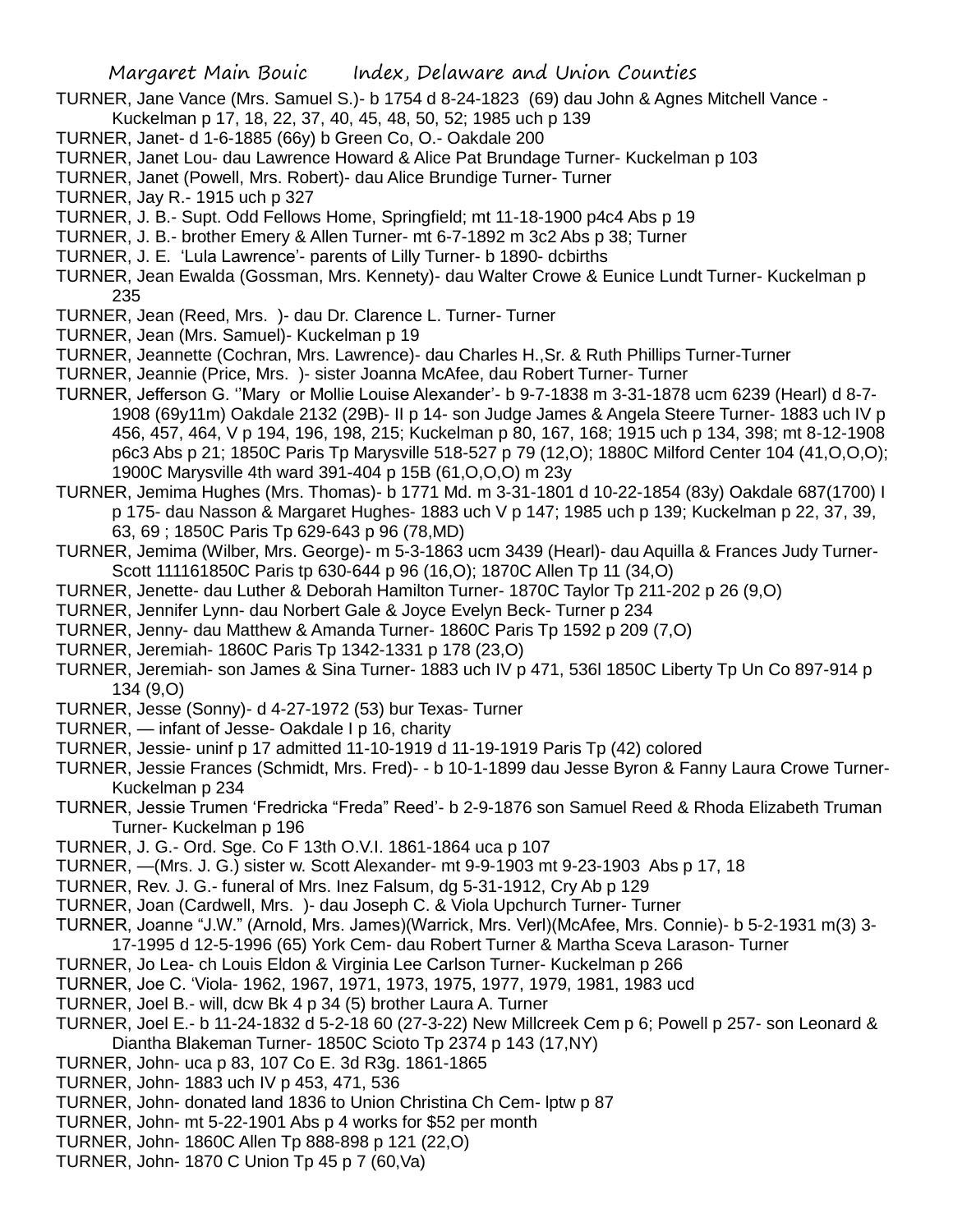TURNER, John d (58) mt 1-5-1898 p5c3, also 1-12-1898, Abs p 30

TURNER, John- b 9-26-1878 d 1952 son Aquilla & Mary Elizabeth Horney Turner- mt 10-20-1909 p1c6 Abs p 67; Kuckelman p 144; not m. Scott 111185; 1900C Marysville 4th ward 366-376 p 15A (21,O,O,O) day laborer

TURNER, ----(Schalip, Mrs. John)- dau Aquilla & Mary Turner- mt 10-20-1909 p1c6 Abs p 67

TURNER, John- son Aquilla & Frances Judy Turner- Kuckelman p 66, 142; 1850C Paris Tp 630-644 p 96  $(12,0)$ 

- TURNER, John- son A. & F. d 12-4-1861 (24-7-26) Union Christian Ch Cem lptw p 90
- TURNER, John- b 188? Son Archibald & Effie Dedline Turner- Kuckelman p 140
- TURNER, John- murdered Saturday on C. E. & M. 5 miles south of Marion- dg 5-2-19056 p 24
- TURNER, John- pallbearer for Mrs. David Shultz- dg 6-29-1917, Cry Ab p 63
- TURNER, John 'Ann Streevy'- Turner
- TURNER, John- son Archibald & Effie J. Dildine Turner- Kuckelman p 149
- TURNER, John Barr- son Thomas & Margaret Turner- Kuckelman p 28

TURNER, John 'Bessie Bishop'- b 1-22-1895 m 8-1-1917 m 8-1-1917 d 11-20-1962 Ks- son Cyrus Harford & Samantha Evaline Woodburn Turner- ped Mary Jean Kuckelman 2; Kuckelman p 180, 253, 256, 258, 259, 271, 273, 275

- TURNER, John Bishop II 'Janice Melinda August'- b 10-1-1957 m 8-12-1978 div- Kuckelman p 277
- TURNER, John 'Euphemia Beech- m 8-22-1870 ucm (Hearl); 1880C Irwin, Union Tp p 17 (73,Va,Va,Va)
- TURNER, John- son Frank O. & Mable Turner- 1910C Marysville 4th ward 75-82 p 3B (11,O ,O,O)

TURNER, John- son George Henderson & Mercy Barker Turner- d 1860 (1y3m) Amrine Cem, lptw p 64; Kuckelman p 137; Scott 111113

- TURNER, John Henderson.- b 4-1879- son Henderson & Maria Paver Turner- Kuckelman p 225; 1900 Paris Tp 196-202 p 11A (21,O,O,O)
- TURNER, John- son John H. & Euphemia Beech Turner- 1880C Irwin, Union Tp (6,O,Va,O)
- TURNER, John L.- d 4-6-1880 (5-7-26) son Alpheus & D. Turner- Union Christian Ch Cem, lptw p 90
- TURNER, John 'Leah Creamer'- b 1800 m 3-11-1827 d 6-9-1879 son Thomas & Jemima Hughes Turner; 1883 uch V p 679, 681, 692; mt 3-4-1903 Abs p 6; Kuckelman p 39, 66, 68. 148; Scott 1112; 1840C Paris Tp 906- 1m (30-40) 1f (20-30), 1m (10-15) 2m (5-10), 1f (5-10) 3m (-5); 1850C Taylor Tp 1114-1132 p 165 (46,Md); 1860C Taylor 874 (56.MD); 1870C Taylor Tp 210-201 p 25 (65,Md); 1880C Taylor Tp 289- 291 (76, Md,Md,Md)
- TURNER, John- son John & Leah Creamer Turner- 1850C Taylor Tp 1114-1132 p 165 (8,O)
- TURNER, John L.- b 8-11-1874 d 4-6-1880 scarlet fever- son Luther & Deborah Hamilton- Kuckelman p 147
- TURNER, John Liming 'Lynn Towne 'Sally Rainey Perry '- b 4-21-1878 Iowa m(1) 1-25-1905 son Emery & Charlotte Eleanor Liming Turner- Kuckelman p 174
- TURNER, John- pallbearer for Louis Sherwood- dg 1-14-1913, Cry Ab p 7
- TURNER, John 'Lydia Gillett'- m 9-19-1850 dcm; Turner Bible- son Leonard & Diantha Turner- 1850C Scioto Tp 2374 p 143 (20,NY)
- TURNER, John M.- b 1903 d 1923 Oakdale I p 132
- TURNER, John M.- d 8-4-1918 (20y) Oakdale 3570 (F148)
- TURNER, John 'Margaret'- son Samuel & Jane Vance Turner- b ca 1779d after 11-1-1914; Kuckelman p 22, 28
- TURNER, John,Sr. 'Mary Brewster'- 11-12-1645 son Humphrey & Lydia Garner Turner- ped Dorothy Turner Lowe 256
- TURNER, John 'Minnie E. Blue'- m 1903 d 1957- Turner; 1910C Paris Tp 126-128 p 7A (31,O,O,O) m 7y, farmer
- TURNER, John Moore 'Elenor Jones'- b 5- 22-1853 son Andrew & Alzina Thompson Turner- Kuckelman p 99 TURNER, John P.- d 8-15-1892 (3m)- son Henry Turner- dcdeaths
- TURNER, John R. b 7- 1898 d 1918 Army Oakdale I p 132- son Frank & Mabel F. Turner ; 1900C Marysville 4th ward 396-410 p 16A (1,O,O,O)
- TURNER, John 'Roxanna Jane Myers'- b 1-14-1839 m 2-2-1868 ucm 4333 d 1-5-1898 (58-11-22) Oakdale I p 28- son Samuel & Nancy Scott Turner- 1915 uch p 72; Kuckelman p 83, 189 190; 1840C Liberty Tp 500 (-5); 1850C Liberty Tp un Co 896-913 p 134 (11,); 1870C Liberty Tp 109 p 13 (30,O); 1880C Liberty Tp 97-98 p 11 (40,O,O,O)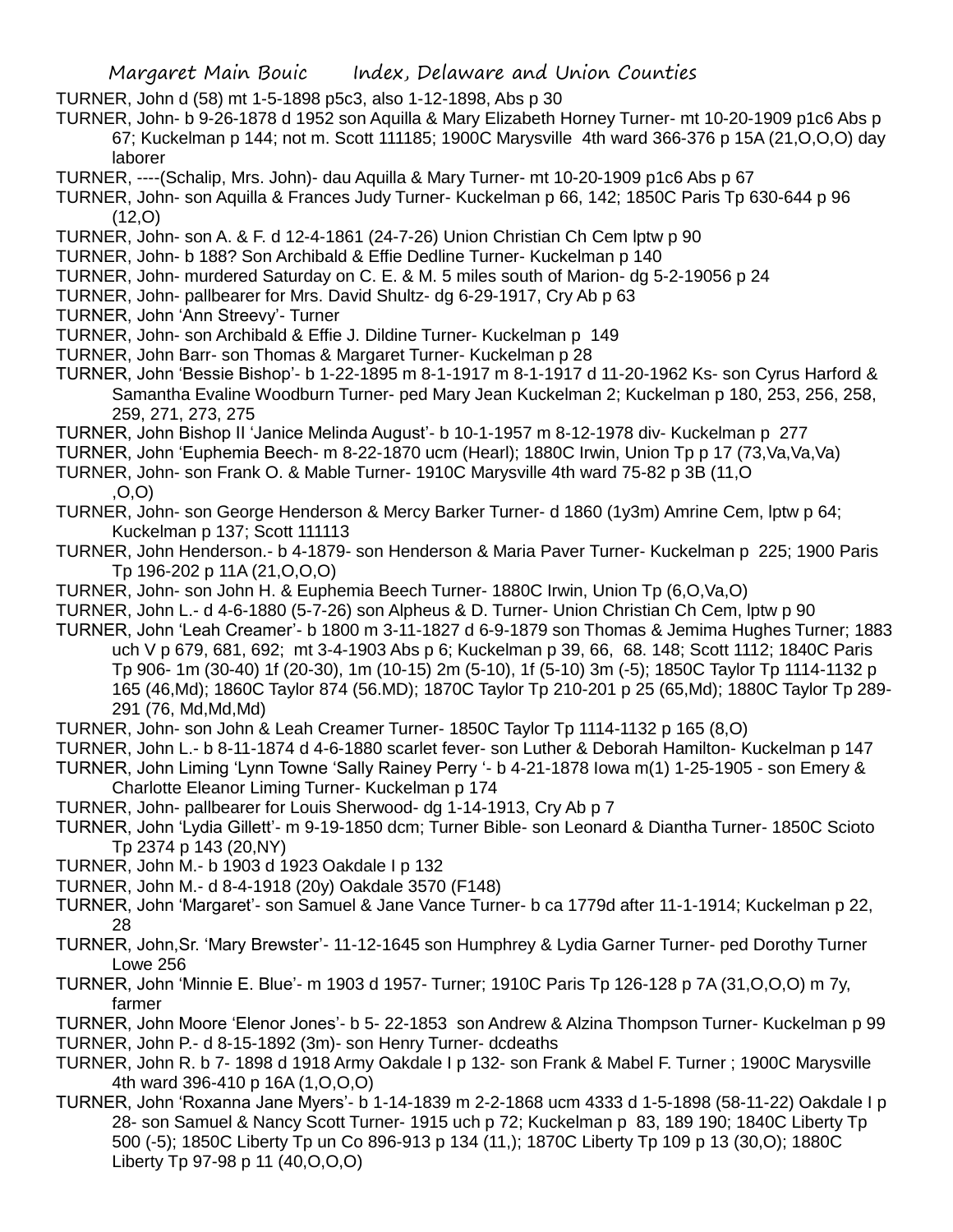- TURNER, John- son Thomas & Jemima Turner- 1915 uch p 1018
- TURNER, John W.- b ca 1856 son David & Margaret Ann Wilson Turner- Kuckelman p 93
- TURNER, John Weaver- ca 1872 son Allen McCure & Lydia Weaver Turneer- Kuckelman p 182
- TURNER, John William 'Edith Kurth'- b 5-31-1901 son Jesse Byron & Fanny Laura Crowe Turner- Kuckelman p 234
- TURNER, Jonathon Edward- b 11-3-1994 son Ed & Cindy Turner- Turner
- TURNER, Joseph- d 2-10-1872 (78-4-8) Ostrander, b Penn- dcdeaths
- TURNER, ----(Mrs. Joseph)- adopted dau of Mrs. Amanda M. F. Lockwood- mt 12-17-1902 p2c2 Abs p 25
- TURNER, —Bunsold (Mrs. Joseph)-sister Anna Huber, dau Wolfgang Bunsold- mt 7-30-1913 p1c2 Abs p 79
- TURNER, Joseph 'Anna M. Warner'- m 8-31-1887 ucm (Hearl)
- TURNER, Joseph A. 'Phoebe Ann Bakeman'- b 11-19-1818 d 1894 Turner Bible son Leonard & Diantha Blakeman Turner' 1850C Concord Tp 2264 p 132 (31,NY)
- TURNER, Joseph C. 'Viola Upchurch'- b 8-12-1907 m 1924 d 1-18-1983 (73) Woodstock Cem- son Arthur & Clara Mae Moxley Turner- Turner
- TURNER, Joseph E.- son ---- Rosella Morgan Turner- Turner
- TURNER, Joseph 'Mary Ann'- b 2-1856 d 11-3-1918 Oakdale I p 7 1900C Marysville 1st ward 335-351 p 14B (44,O.O,O) m 13y. Saloon keeper; 1910C Paris-Marysville 165-169 (63,O,Pa,Pa) m 23y, hackdriver livery stable
- TURNER, Joseph Owen Marlin- b 121-27-1906 d 3-14-1908- Ks.- daon Emery Marlin & Lizzie M. Storms Turner- Kuckelman p 175
- TURNER, Joseph 'Phebe A.'- 1850C Concord Tp 2264 p 132 (31NY)
- TURNER, Joseph (Josiah)'Rose B. Gates'- b 3-13-1874 m 7-21-1898 ucm (Hearl) d 8-13-1961 son Solomon & Aramintha Amrine Turner- 1915 uch p 887; Turner Bible; 1900C Marysville 4th ward 308-318 p 13A (26, O,Eng,O) m 2y, salesman
- TURNER, Joseph Ross 'Alice Tonguet'- m 4-4-1889 ucm (Hearl)
- TURNER, Joseph- son William & Margaret Turner- mt 12-25-1912 p8c3, Abs p 45
- TURNER, Mary Josephine dau Aquilla & Ann Turner- Kuckelman p 64, 66
- TURNER, Josephine (Jewell, Mrs. Charles)- mt 1-15-1913 p8c2 Abs p 48
- TURNER, Joshua- building new house- mt 12-28-1904 p3c3 Abs p 28
- TURNER, Joshua- uninf p 24 admitted 10-31-1938 Paris Tp; d 12-9-1938
- TURNER, Joshua 'Eliza Mills'- mt 1-1-1913 p1c4 Abs p 45
- TURNER, Joshua 'Eliza Horney'- b 2-1849 m 4-3-1869 ucm 4530 (Hearl)- son Aquilla & Frances Judy Turnermt 3-31-1869 , 5-5-1869, Abs 2-8, 2-9; mt 11-29-1905 p2c2 Abs p 28; uca p 24; Kuckelman p 66; 144, 145; Scott 11119); 1850C Paris Tp 630-644 p 96 (2,O); 1860C Paris Tp 1272 (10,O); 1870C Allen Tp 12 p 1 (21,O)
- TURNER, Joshua-adoptive father of Meda Ernestine Huffman- mt 7-2-1913 p3c3 Abs p 74
- TURNER, Josie Elnora Reed (Mrs. Otto Fay)- b 2-1872 m 9-20-1890 ucm (Hearl)- dau Alonzo & Martha Reedmt 7-27-1904 p5c3 Abs p 19; 1900C Liberty Tp Un Co 204-208 (28,O,O,O) m 10y, 3 ch; 1910C Lib Tp 355 p 15A (38,O,O,O) m 19y, 4 ch
- TURNER, Judith (Raines, Mrs. )- sister Joanne McAfee- dau Robert Turner- Turner
- TURNER, Judson- son Charles A. & Rebecca Haniter Turner- dg 9-14-1897, Cry Ab p 127; 1850C Scioto Tp 2426 p 147 (3,O); dg 9-14-1897 Cry Ab p 127
- TURNER, Judy Jaime- stillborn 7-18-1989 Oak Grove Cem- dau James Lamont & Andrea Roberta Hill Turner-**Turner**
- TURNER, Julia Ann Orahood (Mrs. Harrison)- b 2-25-1844 m 3-22-1862 ucm 3304 (Hearl) d 7-14-1901 (57-4- 19) York Cem, p 48; dau John & Mary Orahood- mt 7-17-1901; Abs p 6, 7; 1850C Liberty Tp 900-917 p 135 (6,O); 1870C Liberty Tp 100 p12 (30,O); 1880C Liberty Tp 108-110 p 12 (35,O,O,Va); 1900C Liberty Tp 247-252 p 11B (56,O,Va,Va) m 38y, no ch
- TURNER, Julia A. (Woodworth, Mrs. Allen)- m 11-15-1870 ucm 4822 (Hearl)
- TURNER, Julia Ann- b ca 1851 dau David & Margaret Ann Wilson Turner- Kuckelman p 93
- TURNER, Julia- dau John Turner- 1870C Union Tp 45 p 7 (19)
- TURNER, Julia B. Staley (Mrs. Solomon)- b 1856 d 1939 Oakdale II p 35; dau William & Mary J. Amrine Staley- dumch p p 433; 1915 uch p 879, 976, 1003
- TURNER, Julia, niece of Louisa C. Shaw- dcw Bk 2 p 437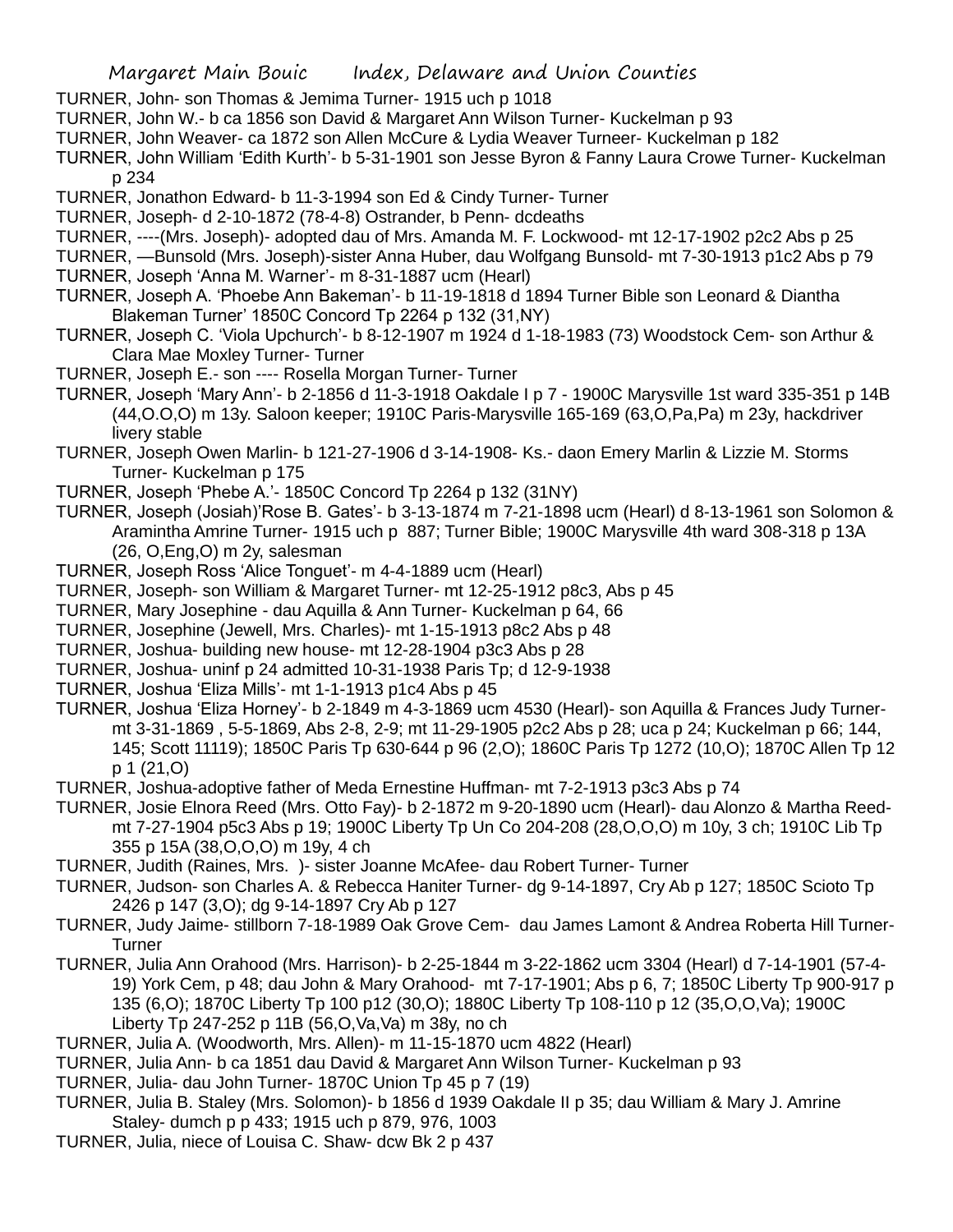TURNER, Julia Staley (Mrs. Solomon)- b 2-1856 m 11-8-1887 ucm (Hearl); 1900C Paris Tp 214-220 p 12A (43,O,O,O); 1910C Paris Tp 88-90 p 6A (54,O,O,O) m 22y, 3 ch

- TURNER, June Ann- dau Henry W. Turner- Turner
- TURNER, June Opal- dau Harry Lewis & Neva Gertrude Stout Turner- Kuckelman p 197
- TURNER, Karen Lois- dau Raymond Alfred & Lois Becvar Turner- Kuckelman p 235
- TURNER, Kate L. (Mrs. Lell D.)- d Monday (48) mt 4-3-1912 p1c4 Abs p 13
- TURNER, Katherine Ann Haniter (Mrs. Charles A.)- dg 9-14-1897, Cry Ab p 127
- TURNER, Katherine B.- b 1866 d 1944 Oakdale I p 41

TURNER, Katherine Elizabeth Weiser (Mrs. )- dau William Wesley & Sarah Jennie Bixler Weiser- Weiser p 821

- TURNER, Kathleen Dawn- dau Norbert Gale & Joyce Evelyn Beck Turner- Kuckelman p 234
- TURNER, Katie Everson (Mrs. Leonidas)- m 4-29-1890 mt 6-15-1892 Abs p 25
- TURNER, Kay (Parrott, Mrs. James)- dau Andrew C. Turner- Turner
- TURNER, Kayla Lynn (Mrs. ) (Spain, Mrs. Randy Eugene)- m 3-4-1984- dau Mr. and Mrs. Alon Buchanan-**Turner**
- TURNER, Keith- b 1951 son Joe C. & Iola Turner- 1969, 1971 ucd
- TURNER, Kenneth Erle- son Lawrence Howard & Alice Brundige Turner- Turner
- TURNER, Kermit- son Roger & Gwendolyn Turner- Turner
- TURNER, Kim Evelyn- dau Norbert Gale & Joyce Evelyn Beck Turner- Kuckelman p 234
- TURNER, Lam- Nash p 140
- TURNER, Lana- ch Benjamin F. & Bertha Imogene McKitrick Turner- McKitrick p 286
- TURNER, Lana Faye- dau Edwin Spain & Xenia Frances Yoder Turner- Kuckelman p 193
- TURNER, Laura Mayel (Mrs. Albert)- parents of Albertie- dcbirths
- TURNER, Le Tron (La Troune Brough)- b 1863 d 3-9-1908 (45y1m) Oakdale 2101(10B) II p 19- son Leonidas & Lucy Emily Alexander Turner- 1915 uch p 1019; mt 3-18-1908 p1c4 Abs p 8; Kuckelman p 157; 1880C Marysville 264-284 p 17 (15,O,O,O)
- TURNER, Laura A.- sister Joel B. Turner- dcw Bk 4 p 34 (5)
- TURNER, Laura (Douglas, Mrs. )- dau Arthur & Clara Mae Moxley Turner- Turner
- TURNER, Laura (Lewis, Mrs. Morgan)- b 10-12-1816 m 5-18-1862 dcm d 2-21-1901 dau Leonard & Diantha Blakeman Turner- Turner Bible; dumch p 306
- TURNER, Laura- dau Matthew & Amanda Turner- 1860C Paris Tp 1592 p 209 (9,O)
- TURNER, Laverne (McKitrick , Mrs. Clark Beach)- b 12-8-1905/4 m 1935 d 12-24-1994 (90) Byhalia Cem- dau Lewis & Lucille Parker Turner- McKitrick p 286- dau Lewis E. & Clara Turner- Turner; 1910C Washington Tp 247-249 p 10B (5,O,O,O)
- TURNER, Lawrence Edgar- b 6-30-1877 d 1-4-1893 not m son William & Lucinda Jane Mitchell Turner-Kuckelman p 97
- TURNER, Lawrence Howard 'Alice Pet Brundage'- b 12-25-1898 m 1-29-1923 d 7-28-1968 son Herbert Lester & Addie Erle Skidmore Turner- Kuckelman p 193; 1900C York Tp 169-169 p 8A (1,O,O,O)
- TURNER, Lazarus- son Daniel & Hannah Randall Turner- Maugans Anc p 112
- TURNER, Leah Creamer (Mrs. John)- d 10-10-1862 or 9-10-1861 (53) Un Christian Ch Cem, lptw p 90; mt 3- 4-1903 Abs p 6; Kuckelman p 68, 146; Scott (1112); 1883 uch V p 692; 1850C Taylor Tp 1114-1132 p 165 (44,Pa); 1860C Taylor Tp 874 (52,Pa)
- TURNER, Leah Jones (Mrs. Samuel)- m 3-14-1822 Kuckelman p 22
- TURNER, Lee Moon- ch Lester T. & Carrie Dell Elliott Turner- 1915 uch p 1019
- TURNER, Lena L.-b 1-6-1862 d 3-6-1901 dau Martin & Phebe A. Turner- Kuckelman p 105; 1880C Liberty Tp Un Cp 270-280 p 28 (18,O,O,O)
- TURNER, L. Eugene- son William & Lucinda McCall Turner- 1870C Leesburg Tp 15 p 2 (3,O); 1880C Washington Tp 135-140 p 15 (12,O)
- TURNER, Leonard 1870C Delaware Town p 345 (58\*)
- TURNER, Leonard 'Diantha Blakeman'- b 3-27-1791 d 4-16-1871 Turner Bible; hadc p 23; CCC 1849 Delaware Tp- 1850C Scioto Tp 2374 p 143 (59,Mass)
- TURNER, Leonard 'Harriet Cowles'- b 2-10-1812/4 d 8-27-1877 Oak Grove Cem, Powell p 442; Turner Bible-1840C Concord Tp 118 (30-40); 1850C Delaware Tp 1270 p 93 (38,NY)
- TURNER, -----Alexander (Mrs. Leonidas)- sister W. Scott Alexander- mt 9-9-1903 , mt 9-23-1903, Abs p 17, 18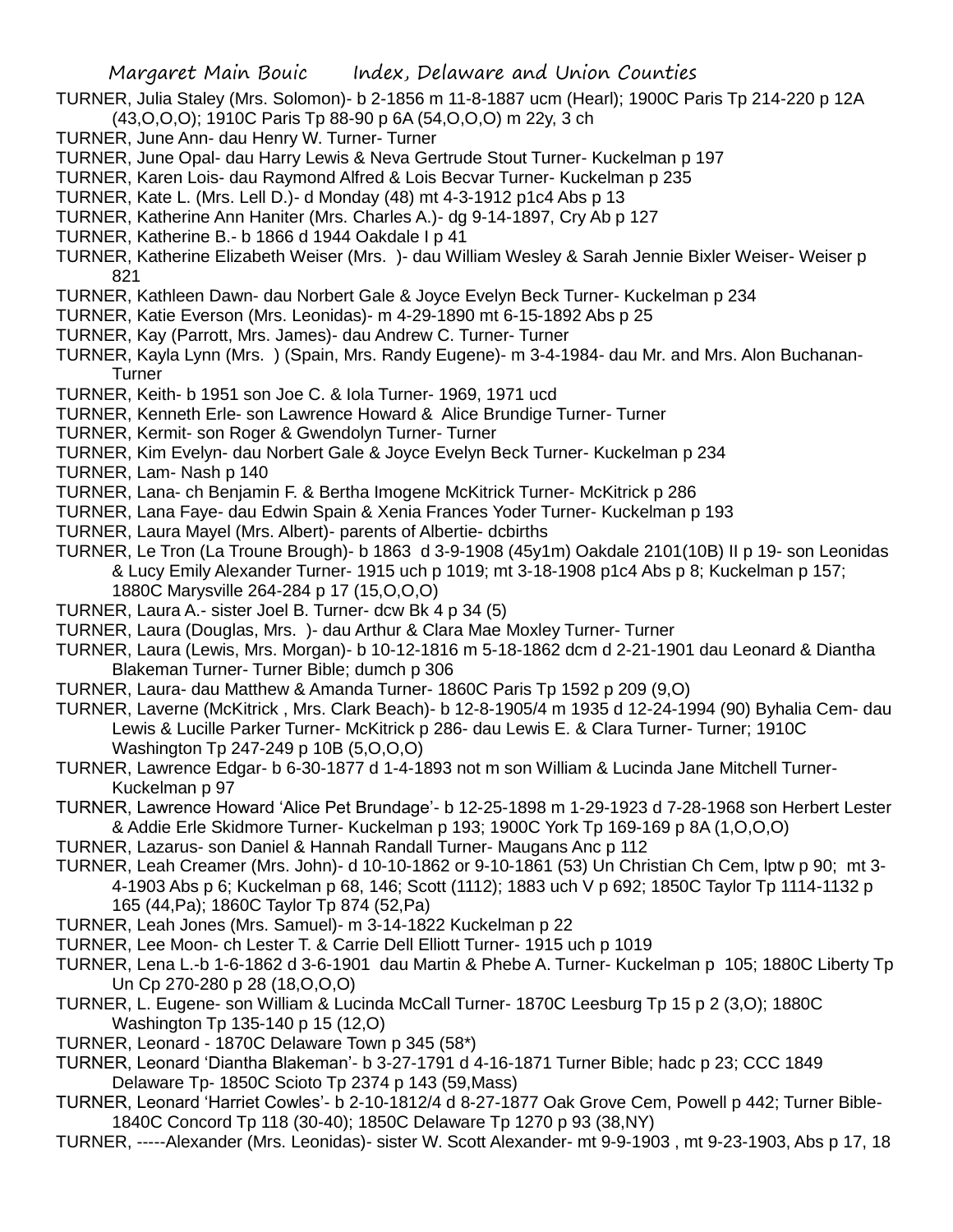- TURNER, Leonidas 'Lucy Emily Alexander'- b 2-24-1832 m 5-7-1857 ucm (Hearl) 2556 d 10-28-1925 (93) Oakdale 3765 (R10) II p 29- son Thomas & Diana McMillan Turner- 1915 uch p 1018, 1091, 1020; Kuckelman p 70, 73, 101, 152, 157; mt 4-27-1904 p1c5 Abs p 12; mt 3-18-1908 p3c4 Abs p 8; mt 4-3- 1912 p1c4 Abs p 13; 1850C Marysville -Paris Tp 516-525 p 79 (17,O); 1860C Marysville 1424 (28,O); 1880C Marysville 264-284 p 16 (48,O,Md,O) mt 5-13-1857; 1910C B 36-37 p 2A (78,O,Md.US) m 52y
- TURNER, Leonidas D.(L.). 'Katie Louisa Everson'- b 1864 m 4-29-1890 d 6-16-1892(25) Oakdale II p 19, 731 (10B)- son Leonidas & Lucy Emily Alexander Turner- 1915 uch p 1019; mt 6-15-1892 p4 Abs p 26; mt 4-3-1912 p1c4 Abs p 13; Kuckelman p 157; 1880C Marysville 264-284 p 17 (15,O,O,O)
- TURNER, Leroy 'Addie M. Bowers or Romses'- m 11-12-1879 ucm (Hearl) 6583- son Leonidas & Lucy E,mily Alexander Turner- 1915 uch p 317, 1019; 1883 uch IV p 557; mt 3-18-1908 p3c4 Abs p 8; Kuckelman p 157; 1860C Marysville 1424 (2,O); 1880C Marysville 197-213 p 10 (22,O,O,O)
- TURNER, LeRoy-- b 9-10-1882 d 8-9-1903 (20y11/4mos) Oakdale 1802 (79E) Oakdale I p 10. Also 31- son Luther & Deborah Hamilton Turner- mt 8-12-1903 p1 Abs p 15; mt 4-24-1901 Abs p 3; Kuckelman p 147; 1900C Taylor Tp 42-43 p 2B (17,O,O,O)
- TURNER, Leslie Ann (Jackson, Mrs. )- dau Eugene & Geraldine Pyles Turner- Turner
- TURNER, Leslie- b 7-1886 son Cyrus S. & Nina Van Horn Turner- 1900c Jerome Tp 349-361 (13,O)
- TURNER, Lester- 1915 uch p 317; 1883 uch IV p 557
- TURNER, Lester 'Blanche'- 1961 dcd
- TURNER, Lester E. 'Dora S.'- 1964 dcd
- TURNER, Lester H.- son Harry L. Turner- Turner
- TURNER, Lester T. 'Carrie Dell Elliott'- m 10-3-1882 ucm (Hearl)- son Leonidas & Lucy Emily Alexander Turner- 1915 uch p 1019; mt 3-18-1908 p3c4 Abs p 8; Kuckelman p 157; 1860C Marysville 1424 (1,O); 1880C Marysville 264-284 p 17 (20,O,O,O)
- TURNER, Letron- b 1-1864 son L. & Lucy Emily Turner- 1900C Marysville 1st ward 298-308 p 13B (36,O,O,O) traveling salesman
- TURNER, Lewes- Turner
- TURNER, Lewis E.'Lucille Parker'- b 9-27-1884 m 6-1952 d 3-25-1976 Byhalia Cem, lptw p 128
- TURNER, Lewis- son John & Leah Turner- 1850C Taylor Tp 1114-1132 p 166 (1,O); 1860C Taylor Tp 874  $(11, 0)$
- TURNER, Lewis Frank- b 11-9-1872 d 4-24-1891 (19-5-15) Oakdale I p 76 son Aquilla H., & Mary Elizabeth Horney Turner- Kuckelman p 144; Scott 111183
- TURNER, L. H.'Emma Frishey'- Turner
- TURNER, Lida (Glasco, Mrs. Benjamin F.)- b 9-1819 m 10-7-1841- 1883 uch V p 688
- TURNER, Lida (Mrs )-sister Mrs. Mary Loveless- dg 6-27-1911, , dg 7-14-1911, Cry Ab p 44. 49
- TURNER, "Lide: Louisa Richey (Mrs. Velorus P- m 11-8-1870 ucm (Hearl)
- TURNER, Lillian- b 8-1880- dau Allen McClure & Lydia Weaver Turner- Kuckelman p 183
- TURNER, Lillian E, Shaw (Mrs,. Carrol R.)- b 1925 Oakdale II p 81
- TURNER, Lillian- dau Wilbert Franklin & Mason Turner- Turner
- TURNER, Lillie Belle Bohanna (Mrs. James W.)- b 3-14-1927 d 6-1-1999 (72) Oak Grove Cem- dau Solomon & Minnie Bohanna Turner- Turner
- TURNER, Lillie May (Hanson, Mrs. George)- b 11-15-1881 d 6-9-1937 dau Arthur Herbert & Rebecca Jane Guthrie Turner- Kuckelman p 197
- TURNER, Lilly- b 11-18-1890 Delaware Town dau J. E. & Lula Lawrence Turner- dcbirths
- TURNER, Linda (Freeman, Mrs. Andy)- dau Charles L. & Minnie Fisher Turner- Turner
- TURNER, Linnie (Hollmer, Mrs. Fred)- d 1-17-1977 (77) bur Tuscon- sister Richard Turner- Turner
- TURNER, Lizzie M. Storm (Mrs. Emery Marlin)- m 8-27-1887 Kuckelman p 81
- TURNER, Lloyd- son John & Minnie E. Blue Turner- Turner
- TURNER, Lloyd S.- b 4-1899 son Joseph & Rosa B. Turner- 1900C Marysville 4th ward 308-318 p 13A  $(1, 0, 0, 0)$
- TURNER, L ' Lucy Emily;- b 2-1832- 1900C Marysville 1st ward 298-308 p 13B (68, O,Md,O) m 42y blacksmith TURNER, Lois (Hunt, Mrs. )- dau Charles H. & Margaret Turner- Turner
- TURNER, Lois Wilma (Cowan, Mrs. Ralph Stewart)- b 5-25-1878 m 8-29-1899 d 10-19-1952 dau Samuel Reid & Rhoda Elizabeth Truman Turner- Kuckelman p 196
- TURNER, Loraine Genevie Clopper (Mrs. Herman)- dau Welty & Lillian Gertrude Hause Clopper- Maugans Anc p 62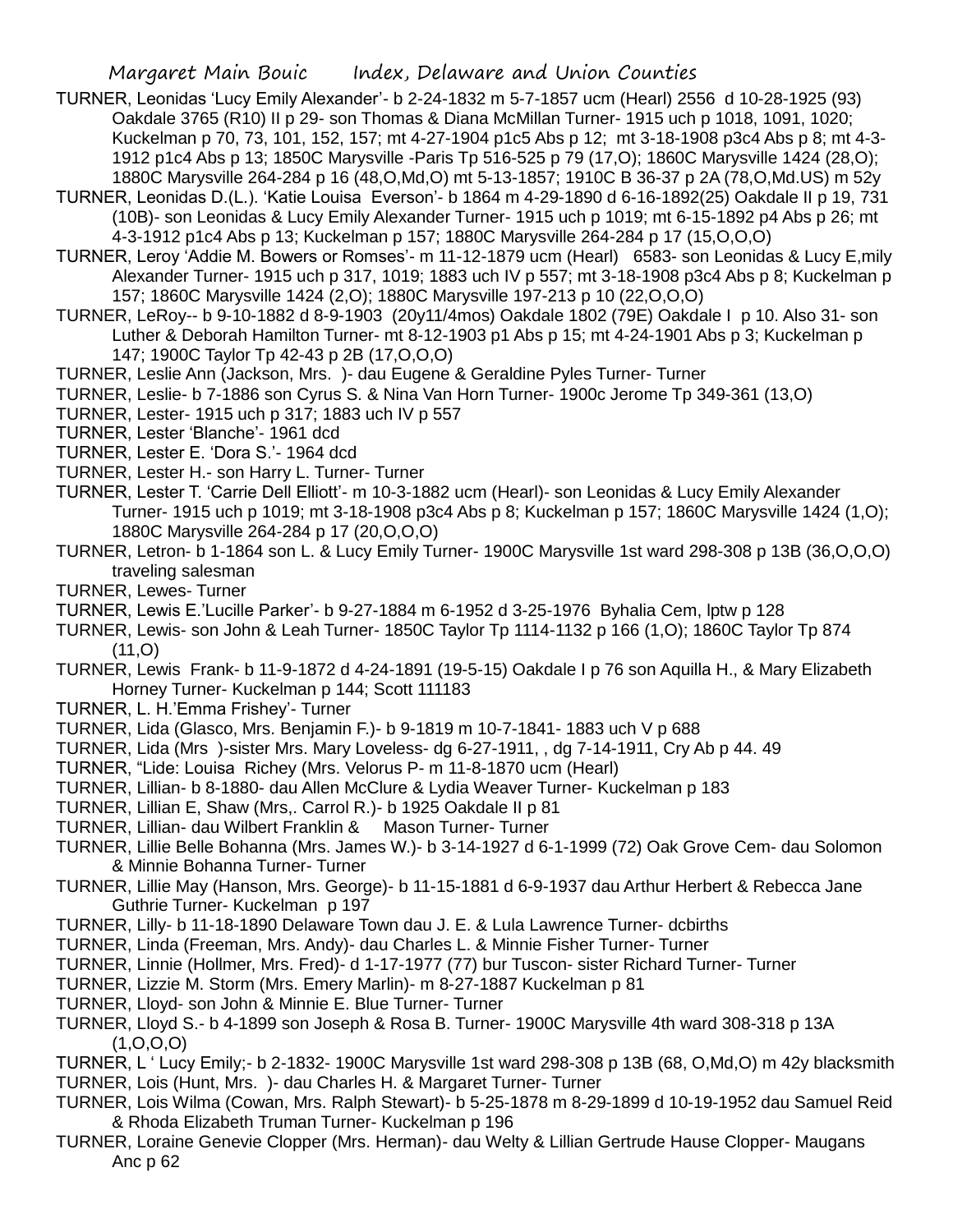- TURNER, Loren- son Raymond Alfred & Lois Becvar Turner- Kuckelman p 235
- TURNER, Lorenzo- d 11-5-1850 (6y, 8m)- mt 11-13-1850
- TURNER, Lorenzo b 3-5-1844 d 11-5-1850 (5y7m) Oakdale 1668 (25E, 3rd row); son Thomas, Jr. & Diana McMillin Turner- Kuckelman p 74; 1850C Paris Tp- Marysville 516-525 p 79 (5,O)
- TURNER, Loretta- dau Leonard & Harriet Cowles Turner- 1850C Delaware Tp 1270 p 93 (3,O)
- TURNER, Louie E.- b 9-1884 son William & Anna M. Turner- 1900C York Tp 66-66 p 3B (15,O,O,O)
- TURNER, Louis Eldon 'Virginia Lee Carlson'- b 5-13-1931 m 11-4-1955 son Louis Emery & Grace Rosetta Taylor Turner- Kuckelman p 266
- TURNER, Louis 'Ernestine Halley'- d 1972- Turner
- TURNER, Louis Emery 'Grace Rosetta Taylor- b 7-19-1901 d 2-28-1976 son James Emery & Dorothy Mae Gould Turner- Kuckelman p 233 265, 266
- TURNER, Louisa- niece of Louisa C. Shaw- dcw Bk 2 p 437
- TURNER, ----d 4-1-1884, 166
- TURNER, Louisa (Lide) Richey (Mrs. Valorus) b 11-7-1846/5 m 11-8-1870 ucm 4819 d 3-9-1932 Oakdale I p 84, dau Joseph Kane & Nancy Longbrake Richey- dumch p 9; 1915 uch p 997; 1883 uch V p 133; Rchey 4k5; Longbrake 2,3; mt 8-9-1906 p3c3 Abs p 18; mt 8-31-1910 p4c4 Abs p 28, mt 6-28-1911 p1c3 Abs p 71, mt 6-4-1913 p6c4 Abs p 69, mt 6-5-1912 Abs p 20; 1900C Marysville 58-88 p 3A (54,O,Pa,O) m 30y; 1910C Marysville 219-220 p 9A (66,O,O,O) wid, 2 ch
- TURNER, Louisa (Sanders, Mrs. Samuel R.)- b 2-26-1828 m 11-4-1847 dcm- dau Leonard & Diantha Blakeman Turner- Turner Bible
- TURNER, Louise "Lou" Allen- b 8-1891 dau Alen McClure & Lydia Weaver Turner- Kuckelman p 183
- TURNER, Louise Evelyn "Dude" b 2-13-1886 d 12-24-1969 not dau Cyrus Harford & Samantha Evaline Woodburn Turner- Kuckelman p 180, 2250, 251
- TURNER, Louise (Barton, —) dau H. E,. & Caroline Gunnette Turner- Turner
- TURNER, Louise- b 7-4-1930 dau Herman & Loraine Genevie Clopper Turner- Maugans Anc p 62
- TURNER, Louise Coon (Mrs. James Lawrence)- m 1-13-1886 d 10-20-1943, Kuckelman 81
- TURNER, Lovina- d 3-9-1932 (86) Oakdale 4418 (D-101)
- TURNER, Loyd, d 4-27-1925 (1d) Oakdale 3724 (G112) I p 50
- TURNER, Lucille Parker (Mrs. Lewis E.)- b 4-1-1903 m 6-1952 d 6-5-1992 Oakdale 218 dau Clarence & Myrtle McKitrick Parker- Turner
- TURNER, Lucille (Wilson, Mrs. Don)- dau John & Minnie Blue Turner- Turner
- TURNER, Lucinda E. (Mrs. Ervin)- d 4-7-1877 (33y2d) R11 Un Christian Ch Cem, lptw p 40
- TURNER, Lucinda J. McCall (Mrs. William)- b 1-1842 m 11-4-1862 or 10-30-1862 ucm (Hearl) 3370; 1870C Leesburg Tp 15 p 2 (26,O); 1870C Taylor Tp 134 -126 p 16 (27,O); 1880C Washington Tp 135-140 p 15 (38,O,O,Pa); 1900C York Tp 104-104 p 5A (58O,Pa,Md) wid, 7 ch, 5 living, housekeeper
- TURNER, Lucretia L. (Woodworth, Mrs. J. C. Freemont)- m 9-9-1874 ucm 5836 (Hearl) dau John Turner- mt 3 p 2; 1870C Union Tp 45 p 7 (17,Va)
- TURNER, Lucy Crum (Mrs. Robert John)- McKitrick p 169
- TURNER, Lucy- b 3-1899- dau Cyrus S. & Nina Van Horn Turner- 1900CJerome Tp 349-361 (1,O,O,O)
- TURNER, Lucy Early- dau Lester T. & Carrie Dell Elliott Turner- 1915 uch p 1019
- TURNER, Lucy Emily Alexander (Mrs. Leonidas)- b 12-6-1838 m 5-7-185 7 ucm (Hearl) 2556 d 11-15-1924 (86y) Oakdale 3685 (B10) II -dau James Smith & Nancy Couver Twiford Alexander- 1915 uch p 1019; mt 5-13-1857; mt 12-2-198 p6c1 Abs p 31; mt 8-14-1912 p5c2 Abs p 27; mt 9-3-1913 p3 Abs p 83; cousin of Pulaski H, Hughes; Kuckelman p 155, 156; 1860C Marysville 1424 (21,O); 1880C Marysville 264-284 p 17 (41,O,Md,O) 1900C Marysville 1st ward 298-308 p 13B (59,O,O,O) m 42y, 5 ch, 4 living; 1910C Marysville 36-37 p 2A (71,O,O,O) m 52y, 5 ch, 3 living
- TURNER, Lucy R. Reser (Mrs. Merrill M.)- b 3-17-1899 d 1-10-1989 (89) Oakdale Cem-M-250-NE 1/4- dau Samuel & Catherine Swagart Reser- Turner
- TURNER, Lula Lawrence (Mrs. J. E.)- parents of Lilly Turner- dcbirths 1890
- TURNER, Lurance E.- son William & Klucinda McCall Turner- 1880C Washington Tp 135-140 p 15 (2,O,O,O) TURNER, Luther- farm- mt 12-9-1908 p6c3 Abs p 32
- TURNER, Luther 'Deborah Hamilton'- b 2-20-1828 m 1-15-1860 ucm (Hearl) 2976 Oakdale I p 10; son John & Leah Creamer Turner-1883 uch III p 331, V p 209 picture, p 684 mt 1-18-1860; mt 11-22-1905 p1 Abs p 27; mt 4-23-1913 p1c6 Abs p 62; uca p 7 9; Kuckelman p 67, 68, 146, 147; Scott 11121;1850C Marysville -Paris Tp 516-525 p 79 (22,O); 1850C Taylor Tp 1114-1132 p 165 (23,O);1860C Taylor Tp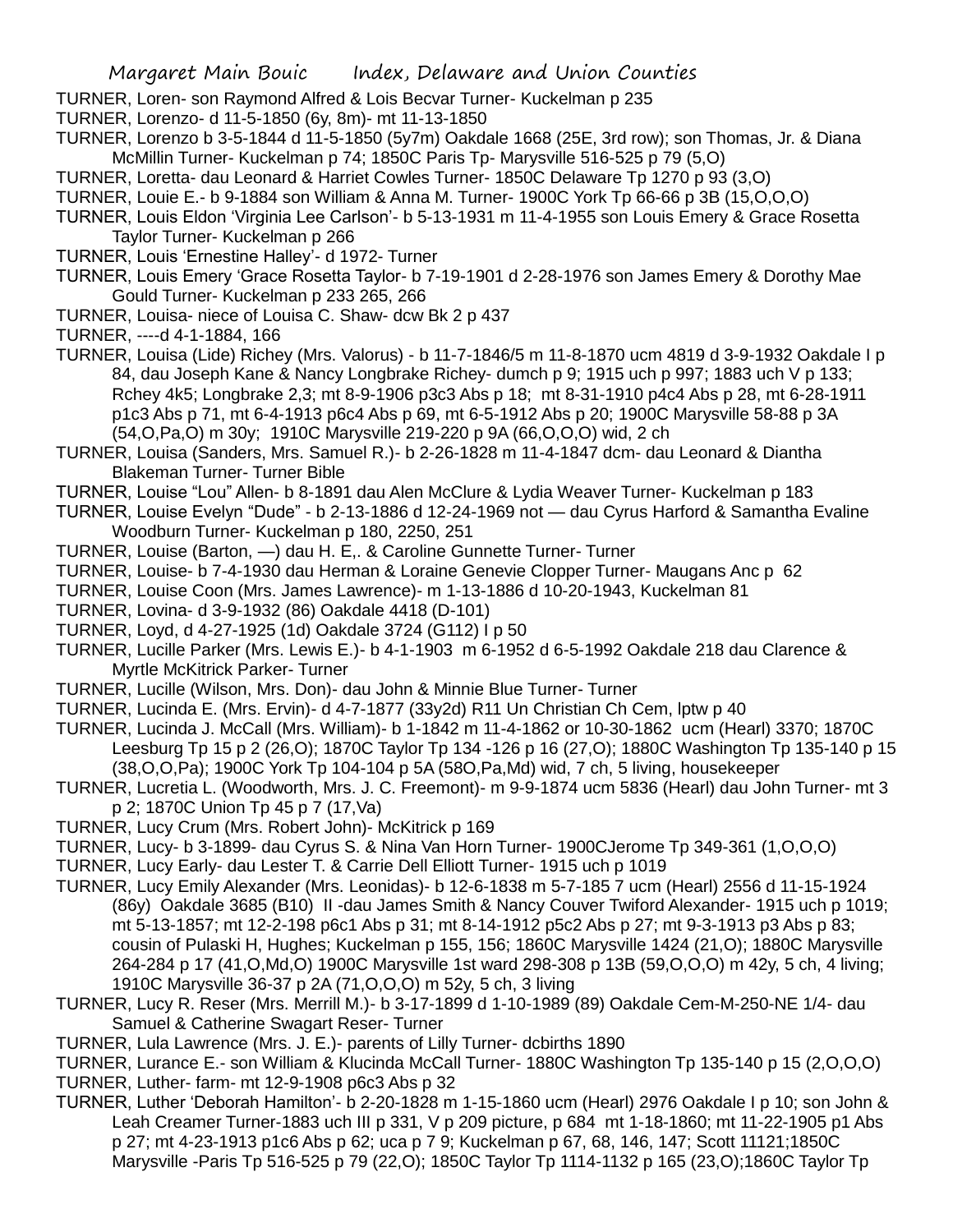877 (32,O); 1870C Taylor Tp 211-202 p 25 (42,O); 1880C Taylor Tp 275-278 p 26 (52,O,Md,Pa) 1900C Taylor Tp 42-43 p 2B (72,O,Md,Pa) m 40y, retired

- TURNER, Luther James 'Eliza Jane Zinn'- b 12-6-1854 m 9-27-1874 d 10-21-1922 son Andrew & Alzina Thompson Turner- Kuckelman p 99
- TURNER, Luther Martin 'Edith D. Hornbeck'- b 1-5-1895 m 4-20-1920 d 3/5-24-1968 Oakdale II p 99 son William & Carrie Jaggers Turner-- Turner; 1910C Paris Tp 146-148 p 8A (15,O,O,O)
- TURNER, Luther- d Friday (73) 4 ch- mt 4-24-1901, Abs p 3
- TURNER, ----(Shaffer, Mrs. Charles)- dau Luther Turner- mt 4-24-1901, Abs p 3
- TURNER, —(Amrine, Mrs. W. E.)- dau Luther Turner- mt 4-24-1901, Abs p 3
- TURNER, (Welsh, Mrs. J. C.)- dau Luther Turner- mt 4-24-1901, Abs p 3
- TURNER, Ly--- black 1910C Paris Tp 28-28 p 2A (2,O,O,O) In Edward Rogers home
- TURNER, Lyde Hill (Mrs. S. Taylor)- m 11-3-1869 mt 11-10-1869 Abs 2-16; mt 6-7-1892 p3c2 Abs p 38
- TURNER, Lydia (Mrs. )- d Monday, mt 12-19-1906 p8c2 Abs p 30; Woodstock
- TURNER, Lydia A. (Mills, Mrs. James)- m 4-12-1868 mt 4-15-1868 Abs p 31
- TURNER, Lydia- dau Charles A. & Rebecca Turner- d 2-5-1851 New Millcreek Cem p 10 (2y2m); 1850C Scioto Tp 2426 p 147 (2,O)
- TURNER, Lydia Garner or Camer (Mrs. Humphrey)- ped Dorothy Turner Lowe 513; Maugans Anc p 112
- TURNER, Lydia Gillett (Mrs. John)- m 9-19-1850 dcm
- TURNER, Lydia (Glasco, Mrs. Benjamin P.)- b 9-28-1819 m 10-28-1841 dau William & Lydia Jones Turner-Kuckelman p 48, 90, 91
- TURNER, Lydia- dau John & Leah Creamer Turner- Kuckelman p p 68- 1850C Taylor Tp 1114-1132 p 166 (4,O); 1860C Taylor Tp 874 (14,O)
- TURNER, Lydia Jones (Mrs. William)- 1st wife; Kuckelman p 221
- TURNER, Lydia Leota (Wooley, Mrs. Daniel Benjamin)- b 7-29-1865 m 1-15-1902 d 4-21-1930 dau William & Lucinda McCall Turner- Kuckelman p 97, 190, 191; 1870C Leesburg Tp 15 p 2 (4,O); 1870C Taylor Tp 134-126 p 16 (5,O); 1880C Washington Tp 135-140 p 15 (14,O,O,O)
- TURNER, Lydia Virginia b 10-1873 dau Allen McClure & Lydia Weaver Turner-Kuckelman p 183
- TURNER, Lydia Weaver (Mrs. Allen M.)- m 7-2-1871 ucm 4940 (Hearl)- sister George Weaver- mt 9-22-1909 p1c6 Abs p 65; mt 12-4-1913 p1c2 Abs p 96
- TURNER, Lyman Eugene- b 6-30-1867 d 3-13-1941 not m son William & Lucinda Jane McCall Turner-Kuckelman p 97; 1900C York Tp 104-104 p 5A (32,O,O,O) farmer
- TURNER, M.- pallbearer for Mrs. Partridge- dg 4-28-1916, Cry Ab p 57
- TURNER, M.- uca p 83
- TURNER, Mabel A. (Lewis Mrs. Ray H.)- b 1898 d 1981 Oakdale II p 111
- TURNER, Mabel Iris- b 1-13-1892 dau Marion B & Ida M. Benner- dcbirths
- TURNER, Mabel Mildred- b 6-24-1893 d 8-23-1894- dau Arthur Herbert & Rebecca Jane Guthrie Turner-Kuckelman p 198
- TURNER, Mabel- b 5-1895 dau Otto Frank & Josie Enora Reed Turner- Kuckelman p 190; 1910C Liberty Tp 355 p 15A (15,O,O ,O)
- TURNER, Mabelle Connor (Mrs. Frank O.)- m 9-8-1897 ucm (Hearl); 1910C Marysville 4th ward 75-82 p 3B (43,O,O O) m 12y, 3 ch
- TURNER, Mabel F. (Mrs. Frank)- b 12-1876- 1900C Marysville 4th ward 396-410 p 16A (23,O,O,O) m 3y 1 ch
- TURNER, Mable-b 5-1895 dau Otto & Josie Turner- 1900C Liberty Tp Un Co 204-208 (5,O,O,O)
- TURNER, Mary Mae (Coder, Mrs. Elmer)- b 8-15-1896 m 1916 d 8-1977 dau William B. & Carrie Providence Jaggers Turner- Turner
- TURNER, Mae (Wallace, Mrs. )- dau John & Minnie E. Blue Turner- Turner
- TURNER, Marrett- b 5-1891-son Otto & Josie Turner- 1900C Liberty Tp Un Co 204-208 (9,O,O,O)
- TURNER, Marcella J.- b 2-6-1826 dau Leonard & Diantha Blakeman Turner- Turner Bible
- TURNER, Margaret 1870C Delaware Town p 290 (20)
- TURNER, Margaret (Mrs. Andrew)- Kuckelman p 28
- TURNER, Margaret Ann- daughterJames Richard & Marian Scholl Turner- Kuckelman p 234
- TURNER, Margaret Boulger (Mrs. Charles)- m 10-24-1905, Turner Bible; 1915 uch p 1002
- TURNER, Margaret (Mrs. Charles H.)- Turner
- TURNER, Margaret (Davis, Mrs. Thomas E.)- m 1851 d Thursday- dg 4-13-1909,. Cry Ab p 24
- TURNER, Margaret- dau Frank O. & Mable Connor Turner- 1910C Marysville 4th ward 75-82 p 3B (9,O,O,O)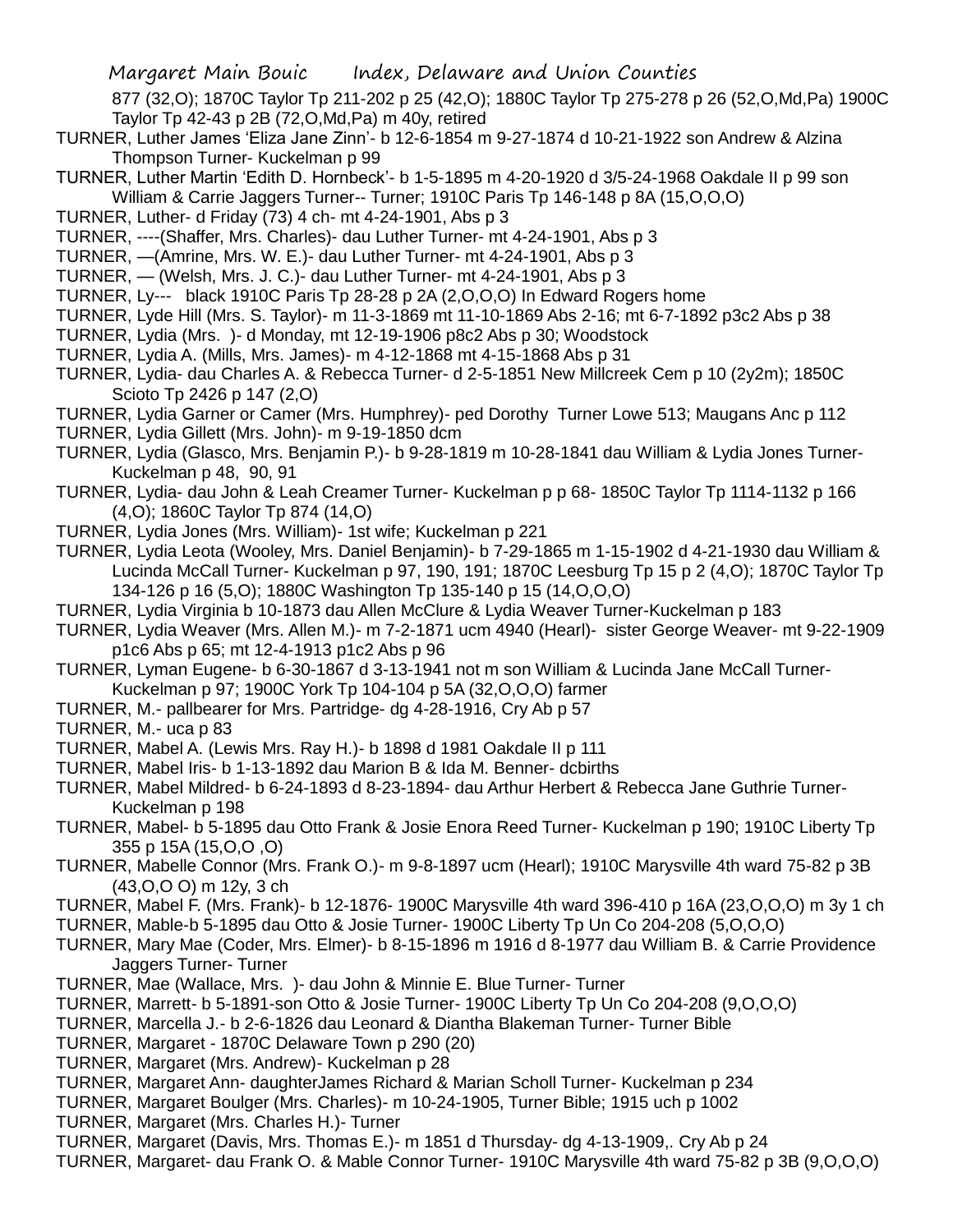- TURNER, Margaret- dau James & Sarah Calder Turner- Kuckelman p 28
- TURNER, Margaret (Mrs. John)- Kuckelman p 22
- TURNER, Margaret (Johnston, Mrs. Otho)- m 2-4-1811 onwq I
- TURNER, Margaret S. (David, Mrs. Thomas E.)- m 9-5-1850 ucm (Hearl)
- TURNER, Margaret (Wentz, Mrs. Levi C.)- m 10-23-1860 ucm 3090 (Hearl) dau Thomas & Jane Teas Turnermt 7-10-1901 p2c4 Abs p 6; 1850c Paris Tp Marysville 516-525 p 79 (9,O); 1860C Marysville 1581  $(18,0)$
- TURNER, Margaret- dau Thomas & Martha Turner- Kuckelman p 9. 10
- TURNER, Margaret (Wentz, Mrs. Levi)- b ca 1841 m 10-23-1860 dau Thomas & Jane Teas Turner- Kuckelman p 73, 159
- TURNER, Margaret (Mrs. William- d Sunday (80) mt 12-25-1912 p8c3 Abs p 45
- TURNER, Margaret- dau William & Margaret Turner- mt 12-25-1912 p8c3 Abs p 45
- TURNER, --(Wilson, Mrs. Frank)-dau William & Margaret Turner- mt 12-25-1912 p 8c3, Abs p 45
- TURNER,—(Anson, Mrs. Fred)- dau William & Margaret Turner- mt 12-25-1912 p 8c3 Abs p 45
- TURNER, Margia (Renner, Mrs. Norman)- m 8-27-1950 -dau Cyrus O. & Edna Finch Turner- Turner; 1985 uch p 115
- TURNER, Maria P. Whitina (Mrs. George A.)(Blanchard, Mrs. Charles)- b 2-8-1842 d 1913 dau Charles & Selina Blanchard Whiting- ped Dorothy Turner Lowe 5
- TURNER, Maria Paver (Mrs. Henderson)- b 5-7-1861 m 4-13-1878 ucm 6249 (Hearl) d 6-15-1903 (43y1m) Oakdale 1623 (67F) I p 11- dau John & Maria Poling Paver- 1883 uch V p 478; mt 6-17-1903 p5 Abs p 11; Scott (111111); 1900C Paris Tp 196-202 p 11A (39,O,O,O)
- TURNER, Mariana- dau Donald H, & Patricia Turner- 1961 (3), 1964 dcd
- TURNER, Marie- dau Curtis Turner- Turner
- TURNER, Marietta(Gunsaulies, Mrs. Frank)- b 3-19-1901 m 2-15-1921 dau Arthur Herbert & Rebecca Jane Guthrie Turner- Kuckelman p 198
- TURNER, Marion B. 'Ida M. Benner'- parents of Emil Benner Turner- dcbirths 1893, Mabel Iris dcbirths, b 1892; of Rotha Turner 1902 dcbirths
- TURNER, Marion- son Otto Frank & Josie F. Turner- 1910C Liberty Tp Un Co 355 p 15A (2,O,O,O)
- TURNER, Marium- dau Frank O. & Mable Connor Turner- 1910C Marysville 4th ward 75-82 p 3B (7,O,O,O)
- TURNER, Mark Bishop son John Bishop II & Janice Melinda August Turner- Kuckelman p 277
- TURNER, Marlbry- Pabst Pion p 78
- TURNER, Marsha- b 1961 dau Ralph S. Turner- 1969, 1971 dcd
- TURNER, Marta K.- dau Charles C. Turner- Turner
- TURNER, Martha- d 10-15-1855 (43y) Oakdale 689 (28F)
- TURNER, Martha- b 11-7-1780 d 5-24-1829-dau Andrew & Ann McDonald Turner- Kuckelman p 27
- TURNER, Martha Brooks (Mrs. Edmond)- 1915 uch p 1011; Marysville p 29
- TURNER, Martha (Mrs. Edmund)- b 1812 d 10-19-1854, here 11-224-1891 Oakdale I
- TURNER, Martha "Patsy"(Rittenhouse, Mrs. Henry)- b 1792 m 12-1807 dau Terrence Rittenhouse- dcc James Fathbruckner 231; 1908 dch p 688, 690; Maugans Anc p 93; Rittnehouse 1, 2; dcq Guy Anderson 15; Pauline Nash 13
- TURNER, Martha (Staley, Mrs. Peter)- b 3-20-1829 m 11-29-1850 ucm 1602 (Hearl) Oakdale I p 109- dau Aquilla & Frances Judy Turner- 1883 uch V p 554; mt 11-29-1905 p2c2 Abs p 28 mt 12-7-1910 p1c6 Abs p 44; mt 11-20-1916 p2 Abs p 40; Kuckelman p 66, 139, 140; Scott 11114; 1850C Paris Tp 630-644 p 96 (21,O)
- TURNER, Martin Albert "Mat" 'Gertrude Eva Smith'- b 3-15-1885 m 11-11-1908 d 3-19-1974 son Samuel Reid & Rhoda Elizabeth Truman Turner- Kuckelman p 196
- TURNER, Martin 'Phebe A. Orahood'- 5-31-1832 d 9-27-1899 Kuckelman p 52, 53, 104, 105; 1880C Liberty Tp Un Co 270-280 p 27 (46. O, Md,O)
- TURNER, Martha (Mrs. Thomas)- d 4-10-1810- 1985 uch p 139; Kuckelman p 9. 10, 23
- TURNER, Marty- son Charles l. & Minnie Fisher Turner- Turner
- TURNER, Mary- d 1-10-1892 (84y10m) b Vt. Oakdale 705 (54C)
- TURNER, Mary- 1880C Marysville 230-249 (73,MD,Md,Pa)
- TURNER, Mary- d 10-15-1909 (59y9m) Oakdale 2233 (10D)
- TURNER, Mary- d 6-2-1904 (59y5m) Oakdale 1876 (243E)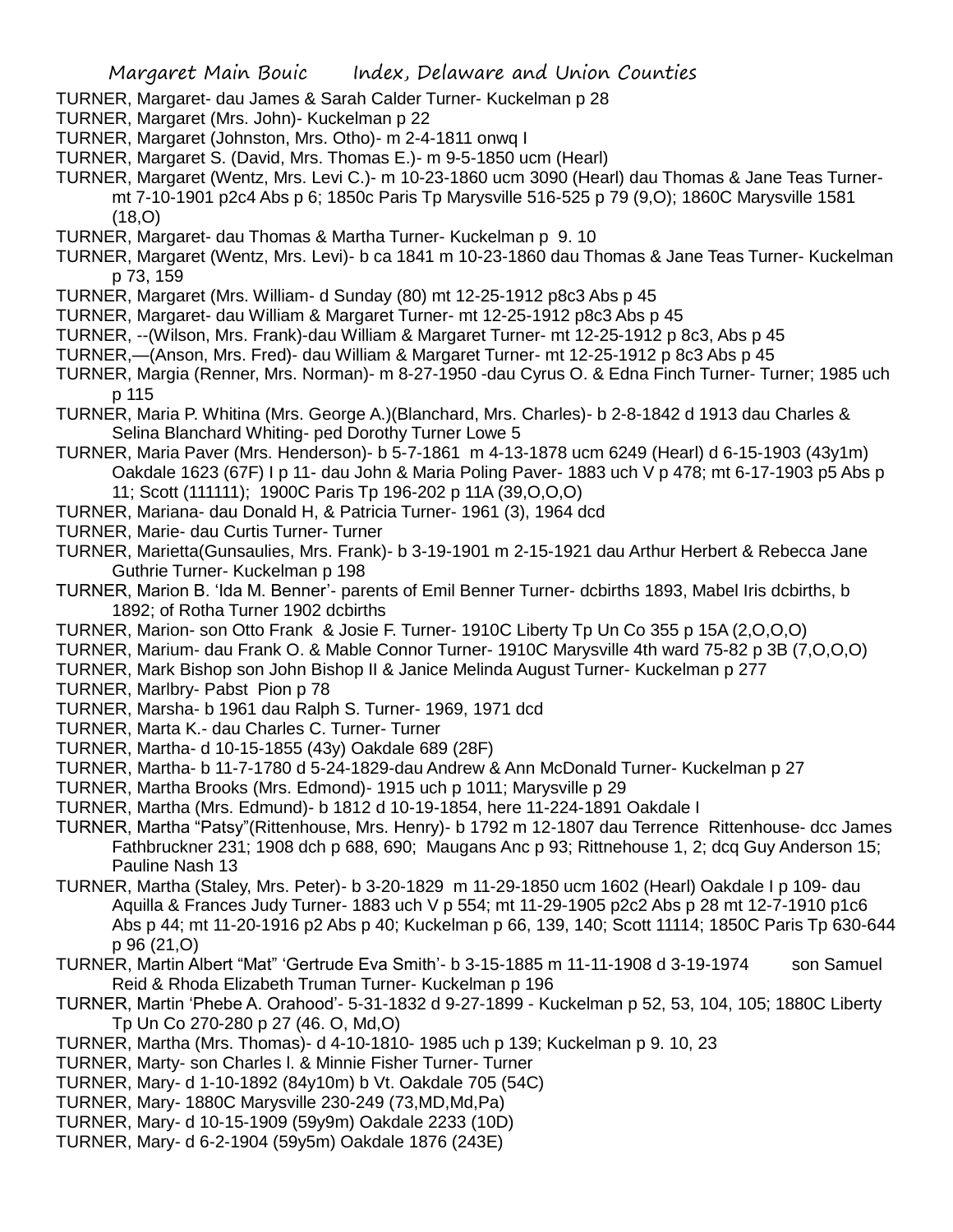TURNER, Mary C. Amrine (Mrs. Richard S.)- b 11-28-1858 m 10-10-1877 ucm (Hearl) d 10-17-1941 Oakdale I p 68

- TURNER, Mary Ann (Houtz, Mrs. John W.)- b 6-28-1850 m 11-29-1868 d 10-1906 dau Andrew & Alzina Thompson Turner- Kuckelman p 99, 194
- TURNER, Mary Ann (Jackson, Mrs. John McCoy)- b 5-1-1928 m 6-9-1945 d 9-27-1993- dau James Leroy & Daisy Iona Smelser Turner- Kuckelman p 253
- TURNER, Mary Ann- dau James & Sarah Calder Turner- Kuckelman p 28
- TURNER, Mary Ann (Mrs. Joseph)- b 3-1846 d 10-10-1923 Oakdale I Section E; 1900C Marysville 1st ward 335-351 p 14B (54,O,Ger,Ger) m 13y,1 ch; 1910C Paris-Marysville 165-169 (?3 (o,Ger,Ger) m 23y 2 ch, 1 living

TURNER, Mary Ann- b 7-23-1814 d 8-6-1833 dau William & Lydia J Turner- Kuckelman p 47

- TURNER, Mary (Mrs. Aquilla)- d Saturday (59-6-5) Oakdale ; mt 4-29-1891 p1c3 Abs p 11; mt 10-20-1909 p1c6 Abs p 67
- TURNER, Mary- dau Aquilla & Ann Turner- 1860C Paris Tp 1281-1272 p 169 (1,O)
- TURNER, Mary- dau Archibald & Effa Jane Dildine Turner- 1870C Taylor Tp 223-214 p 27, (8,O); 1880C Taylor Tp 213-215 p 21 (18,O,O,O)
- TURNER, Mary (Barnett, Mrs. Jesse L.)- m 6-6- 1881 ucm 6971 (Hearl)
- TURNER, Mary Beth- dau Richard Fay & Helen Marie Smith Turner- Turner; 1949 ucd
- TURNER, Mary Brewster- b 11-12-1645 dau Jonathan & Lucretia Oldham Brewster- ped Dorothy Turner Lowe 257
- TURNER, Mary C. Amrine (Mrs. Richard)- m 10-10-1877 ucm 6140 -dau Smith & Elizabeth Westlake Amrine-1915 uch p 988; MR-DAR p 7; 1910C Paris Tp 79-81 (57,O,O,O) m 32y, 5 ch, 3 living
- TURNER, Mary- dau Charles & Margaret Boulger Turner- 1915 uch p 1002
- TURNER, Mary C. Severin (Mrs. Edwin B.)- b 1853 m 12-29-1874 ucm 5610 d 3-3-1930 (76) Oakdale 1226 (E158) I p 30- dau James Sevirn- dumch p 95; mt 3 p 56; 1880C Dover Tp 13-16 p 38 (26,O,O,O)
- TURNER, Mary (Cuffie, Mrs. )- dau Arthur & Clara Mae Moxley Turner- Turner
- TURNER, Mary- dau Cyrus S. & Nina Van Horn Turner- 1900c Jerome Tp 349-361 (9,O,O,O)
- TURNER, Mary- dau Daniel & Hannah Randall Turner- Maugans Anc p 112
- TURNER, Mary (Dement, Mrs. William)- Maugans Anc p 167
- TURNER, Mary (Mrs. Edmund)- d Sat (93) Decker Cem mt 4-25-1900p 5 Abs p 6
- TURNER, Mary E. Harney ( Mrs. Aquilla)- b 4-11-1850 m 8-30-1868 ucm 4427 (Hearl) d 10-15-1909 Oakdale I p 76; mt 9-2-1868 Abs 2-2; 1870C Taylor Tp 212-203 p 26 (25,O); 1900C Marysville 4th ward 366-376 p 15A (50,O,O,O) m 31y 6 ch 4 living
- TURNER, Mary E. b ca 1847 dau William & America Turner- Kuckelman p 85
- TURNER, Mary Elizabeth Ludwig (Mrs. John "Jack" Bishop)- b 1-28-1930 m 1-13-1952 d 6-9-1993 Ks- dau Herbert Harrison & Viola Esther Meyer Ludwig- Kuckelman p 275, 276
- TURNER, Mary Elizabeth (Twigg, Mrs. Marvin)- m 9-1952 dau Richard Fay & Helen Marie Smith Turner-Turner; Twigg
- TURNER, Mary Ellen- b ca 1853 dau David & Margaret Ann Wilson Turner- Kuckelman p 93
- TURNER, Mary Estella (Lockhart, Mrs. David Henry)- b 3-21-1874 m 3-23-1892 d 4-15-1965 dau Samuel Reid & Rhoda Eizabeth Truman Turner- Kuckelman p 196
- TURNER, Mary Faye (Rabold, Mrs. Raymond Kenneth, Jr.)- b 10-5-1931 m 6-4-1953 Weiser p 710
- TURNER, Mary (Finley, Mrs. Robert D.)- m 1-2-1868 ucm 4312 (Hearl) Oakdale I p 119 d 8-2-1917- dau Samuel & Nancy Scott Turner- 1915 uch p 729; 1883 uch V p 405; Kuckelman p 83, 189 mt 1-8-1868 Abs p 30; 1840C Liberty Tp, Un Co 500 (-5); 1850C Lib Tp 896-913 p 134 (14,O); 1860C Lib Tp 902- 912 p 124 (24,O)
- TURNER, Mary Gertrude (Pearson, Mrs. Harold F.)- b 2-8-1908 m 7-2-1927 dau Herbert Lester & Addie Eere Skidmore Turner- Kuckelman p 193
- TURNER, Mary (Mrs. Henry)- 1850C Troy Tp 133 p 2502 (47,Germany)
- TURNER, Mary Higgins- dau Charles A. & Rebecca Haniter Turner- dg 9-14-1897 Cry Ab p 127
- TURNER, Mary I, Alexander (Mrs. Jefferson G.)- m 3-31-1878 ucm
- TURNER, Mary I.- dau James & Elizabeth Turner- 1860C Marysville 1333-1324 p 177 (2,O)
- TURNER, Mary J.- uca p 25
- TURNER, Mary Jane Robison (Mrs. William Harrison)- b 4-24-18– m 6-24-1835 d 3-4- ped Dorothy Turner Lowe 9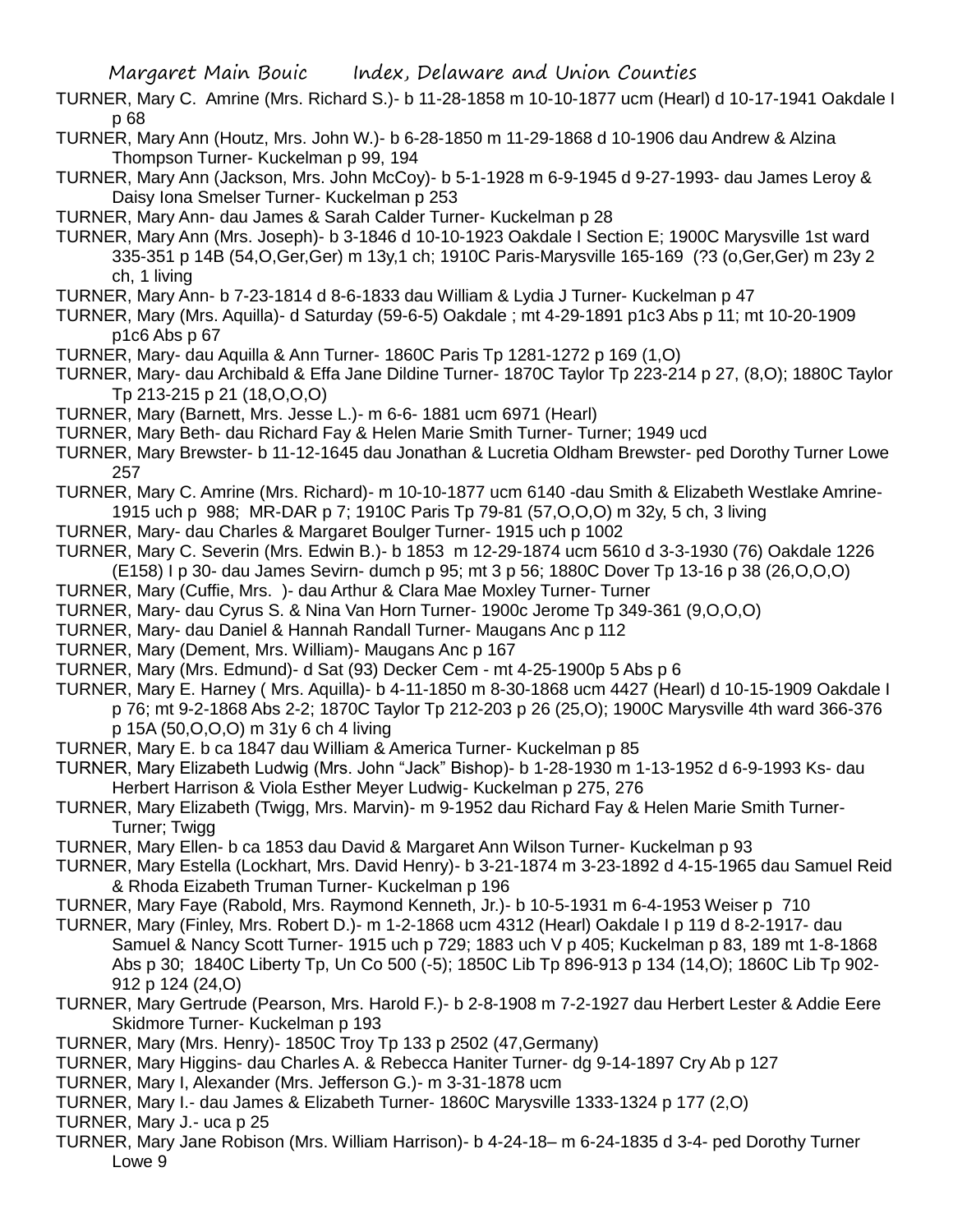- TURNER, Mary Jean (Kuckelman, Mrs. Karl Francis)- b 1-30-1922 Kans m 7-4-1946 dau John & Bessie Bishop Turner- ped 1; mlib; 1985 uch p 139 her A Turner Genealogy is listed in this Turner Index; copy in Marysville Library; Kuckelman p 259, 271,272
- TURNER, Mary Jennette- b 11-11-1858 d 3-20-1862 dau James & Elizabeth Gibson Turner- Kuckelman p 81
- TURNER, Mary J. (Jewell, Mrs. Charles)- m 10-2-1878 ucm 6323 (Hearl)
- TURNER, Mary Jo (Miller, Mrs. )- dau Lester & Blanche L. Dunkle Turner- Turner
- TURNER, Mary Josephine- b ca 1859 dau Aquilla T. & Ann W. Turner- Kuckelman p 66
- TURNER, Mary Louisa Alexander (Mrs. Jefferson G.)- b 4-1843 m 3-31-1878 ucm 6239 d 12-11-1915 Oakdale II p 14- dau ; Kuckelman p 80, 167, 168; 1880C Milford 104 (38,O,O,O); 1900C Marysville 4th ward 391-404 p 15B (57,O,O,O) m 23y, 1 ch
- TURNER, Mary Leah (Barnett, Mrs. Jessie L.)- b 10-8-1962 m 6-5-1881 d 4-28-1936 dau Archibald & Effie J. Dildine Turner- Kuckelman p 149, 227
- TURNER, Mary (Leasure, Mrs. Gail)- dau Cyrus & Edna May Finch Turner- Turner
- TURNER, Mary Lou (Mrs. Russell Eugene)- Turner
- TURNER, Mary Louise Alexander (Mrs. Jefferson G.)- Kuckelman p 167, 168
- TURNER, Mary Louise- dau Orvin Hubert & Inez Pearl Hulse Turner- Kuckelman p 233
- TURNER, Mary L. (Mrs. Richard)- b 3-1858- 1900C Paris Tp 215-221 p 12A (41,O,O,WVa) m 22y, 5 ch 3 living
- TURNER, Mary M.- dau William B. & Carrie Jaggers Turner- 1910C Paris Tp 146-148 p 8A (13,O,O,O)
- TURNER, Mary- dau Matthew & Amanda Turner- 1860C Paris Tp 1592 p 209 (11,O)
- TURNER, Mary May (Hickish, Mrs. Charles)- dau Leroy & Addie m. Bowers Turner- 1915 uch p 1019; Kuckelman p 157
- TURNER, Mary M.- dau Charles M. Turner- Turner
- TURNER, Mary M. (Coder, Mrs. Elmer W.)- b 1896 d 1977 Oakdale II p 99
- TURNER, Mary (Mills, Mrs. James)- lic 4-11-1868 ucm 4370 (Hearl)
- TURNER, Mary Mills (Mrs. Thomas)- m 1-1-1872 ucm (Hearl) 5039; mt 3-4-1903 Abs p 6; Kuckelman p 68; 1880C Taylor Tp 224-226 p 22 (35,O,O,O)
- TURNER, Mary Neville (Mrs. Edmund)- m 8-18-1889 ucm (Hearl)
- TURNER, Mary O,. (Berry, Mrs. Franklin C.)- m 8-19-1888 ucm (Hearl)
- TURNER, Mary (Pauch, Mrs. John)- m 1-11-1810 onwq I
- TURNER, Mary (Richcreek, Mrs. James)- m 6-8-1868 ucm 4392 (Hearl)
- TURNER, Mary Richey (Mrs. Isiah)- m 6-14-1870 ucm 4734 (Hearl); mt 6-22-1870 Abs 2- 22
- TURNER, Mary- dau? Robert Turner- 1860C Marysville 1498 (53,Md)
- TURNER, Mary (Mrs. Robert)- Kuckelman p 22
- TURNER, Mary S. Chambers (Mrs. Amos)- m 9-11-1884 ucm (Hearl)
- TURNER, Mary Smith (Mrs. Stephen)- m 4-9-1863 ucm 3430 (Hearl)
- TURNER, Mary (Steele, Mrs. )- dau Harry L. & Rosella Morgan Turner- Turner
- TURNER, Mary (Mrs. Thomas)- b 12-1844 d 6-2-1904 (59y5m) Oakdale I 39-4; 1900C Taylor Tp 66-69 p 3B (55,O,O,O) m 28y3 ch
- TURNER, Mary Van Brimmer (Mrs. )- b 1810 d 1900 Bokescreek Cem p 47; Powell p 241
- TURNER, Mary V. (Gardner, Mrs. Franklin E.)- m 2-12-1882 ucm 7129 (Hearl)
- TURNER, Mary Vance (Mrs. Robert, 3rd wife)- b 3-8-1807 Md m 11-18-1852 d 1-10-1892 Oakdale I p 151- dau Andrew & Mary Vance- Kuckelman p 22, 41; mt 1-13-1891, mt 1-20-1891 Abs p 19
- TURNER, Mary Viola (Gardner, Mrs. Franklin)- dau Martin & Phebe A. Orahood Turner- Kuckelman p 105; 1880C Liberty Tp Un Co 270-280 p 27 (22,O,O,O)
- TURNER, Mary- dau William & Elizabeth Turner- 1860C Paris Tp 1264 (14,O)
- TURNER, Matilda A. (Cahill, Mrs. David)- m 5-31-1870.1 ucm (Hearl) 4727; mt 7-13-1870 Abs 2-23
- TURNER, Matilda A. Sharp (Mrs. William, Jr.)- m 1-18/16-1855 ucm 2230 (Hearl), mt 1-24-1855
- TURNER, Matthew 'Amanda'- 1860C Paris Tp 1592 p 209 (41,Conn)
- TURNER, Matthew- son Andrew & Ann McDonald Turner- Kuckelman p 28
- TURNER, Mattie H. (Jolly, Mrs. Joel)- m 6-29-1882 ucm 7189 (Hearl)
- TURNER, Maude A.- b 7-5-1875 d 4-29-1963 (87) Oakdale I p 171- dau Aaron & Naomi Turner- mt 6-5-1907 p2c5 Abs p 46; Kuckelman p 102, 158; 1880C Marysville 374-412 p 27 (4,O,O,O); 1900C Marysville 108-108 p 5A (23,O,O,O)
- TURNER, Maude Beverly (Mrs. W. H.)- d Thursday tuberculosis (31) Union Cem. Columbus- dau G. G. **Beverly**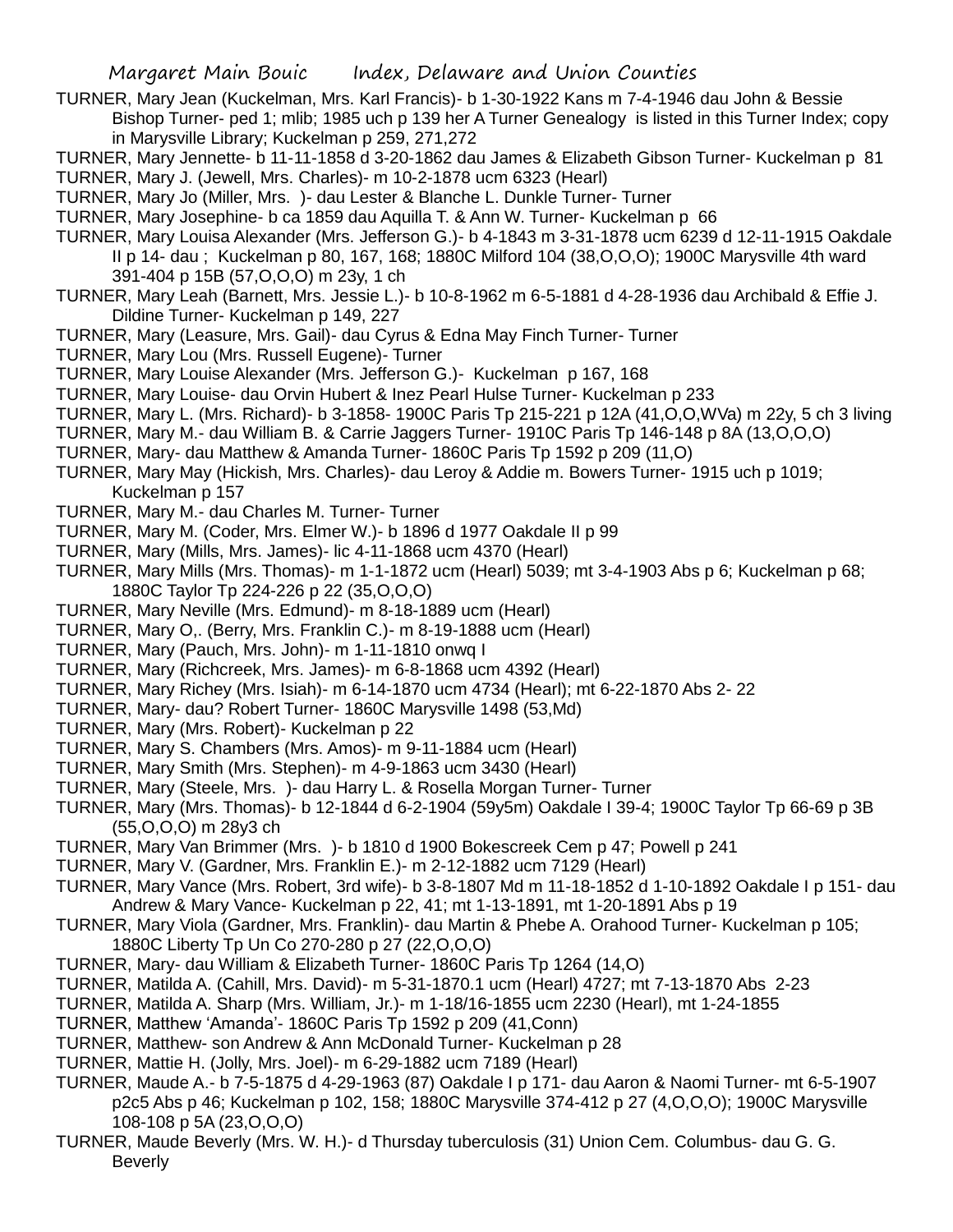- TURNER, Maude E. (Mrs. Edmund)- 1910C Paris Tp 23-24 p 1B (40,O,Pa,NJ) trained nurse
- TURNER, Maude (Woodard, Mrs )- aunt of Wade Wodward Baker- mt 6-4-1913 p 6 Abs p 69
- TURNER, Maude Woodard (Mrs. Edward)- 1915 uch p 1002; Turner Bible
- TURNER, May- b 8-1896 dau Wm. & Carrie Turner- 1900C Marysville 104-104 p 5A (3,O,O,O)
- TURNER, Anna May (Mrs. Harvey)- d 4-4-1968 (70) Ashley Cem.- Turner
- TURNER, M. B.- brother Rev. Elmer Turner- dg 5-20-1913 Cry Ab p 37
- TURNER, McKinley- b 11-1894 son Alonzo & Huldah Jewell Turner- Kuckelman p 226; Scott 11111318;1900C Liberty Tp 221-225 p 10B (5,O,O,O)
- TURNER, Mary Melissa Amrine (Mrs. Robert)- b 7-15-1842 m 2-24-1860 ucm 2995 (Hearl)-Un. Christian Ch, lptw p 90- dau Moses & Elizabeth Amrine- mt 10-15-1913 p12c3 Abs p 89; 1900C Leesburg Tp 283- 286 (57,O,O,O) m 40y, 2 ch, 1 living; 1910C Lees. Tp 32-33 p 1B (68,O,Pa,KY) wid 2 ch 1 living
- TURNER, Melinda (Querry, Mrs. Jeff)- dau Robert & Virginia Anne Graham Turner- Turner
- TURNER, Mercy Barker (Mrs. George H.)- b 1-7-1828 m 10-18-1849 ucm (Hearl) d 12-27-1891 (63) Oakdale 695 (16y) I p 99,. 109; Oakdale vault mt 1-13-1891 Abs p 19- lptw p 64- dau John & Polly Barker; 1883 uch V p 147; mt 11-29-1905 p2c2 Abs p 28; 1850C Paris Tp 631-645 p 96 (22,O)
- TURNER, Mercy Selinda.- dau George Henderson & Mercy Barker Turner- 1883 uch V p 147; Kuckelman p 137; Scott 111115
- TURNER, Merrill Marion 'Lucy R. Reser'-- b 4-1895 d 6-17-1989 Oakdale M-250-NE 1/4son Richard & Mary L. Turner- 1900C Paris Tp 215-221 p 12A (5,O,O,O); 1910C Paris Tp 79-81 p 5A (19,O,O,O); Turner; Marysville p 37
- TURNER, Merritt L.- b 5-1891 d 1962 Raymond Cem, lptw p 44 son Otto Frank & Josie Elnora Reed Turner-Kuckelman p 190 perhaps m Adah M; 1910C Liberty Tp Un Co 355 p 15A (18,O,O,O)
- TURNER, M. H.- Pct Bo k. 96th O.V.I. 1862-1865 uca p 109
- TURNER, Michael- adopted son of Rolland Dale & Ilo Henning Turner- Kuckelman p 237
- TURNER, Michael Gale son Norbert Gale & Joyce Evelyn Beck Turner- Kuckelman p 234
- TURNER, Mike- son Charles L. & Minnie Fisher Turner- Turner
- TURNER, Mildred C.- b 10-1887 dau Allen McClure & Lydia Weaver Turner- Kuckelman p 183
- TURNER, Mildred Cavin (Mrs. Ralph L.)- d 2-2-1960 (55) Turner
- TURNER, Mildred K. (Mrs. Rev. Virgil)- d 9-12-1967 (75) Oak Grove Cem- Turner
- TURNER, Mildred Leona (Berg, Mrs. Reuben)- b 4-19-1915 m 1-16-1946 dau James Leroy & Daisy Iona Smelser Turner- Kuckelman p 252
- TURNER, Mildred (Neibler, Mrs. )- dau Benjamin & Florence Hoover Turner- 1915 uch p 614, 888
- TURNER, Mildred (Tirk, Mrs. )- 1985 uch p 137
- TURNER, Millenna (Mrs. Clifford)- Turner
- TURNER, Minerva- b 1-7-1852 d 8-20-1852 dau Samuel & Nancy Turner- Baughan Cem, lptw p 10; Kuckelman p 84
- TURNER, Minnie E. Blue (Ms. John)- b 6-4-1882 m 1903 d 5-2-6-1976 Maple Grove Cem- dau W. W. & Clara D. Blye- Turner; 1910C Paris tp 126-128 p 7A (28,Oo,O,O) m 7y, 3 ch
- TURNER, Minnie- b ca 1860 dau Franklin B. & Nancy Harbert Turner- Kuckelman p 103
- TURNER, Minnie May (Southard, Mrs. Burle) b 11-27-1875 m 9-20-1899 d 1-31-1971 Oakdale I p 153- dau Solomon & Aramintha Amrine Turner- Turner Bible; 1915 uch p 887; MR-DAR p 7
- TURNER, Miranda- dau James & Sarah Calder Turner- Kuckelman p 28
- TURNER, Misty Nicole (3-1984)- dau Kayla Lynn Turner- Turner
- TURNER, Mitchell G.- son Robert & Virginia Anne Graham Turner- Turner
- TURNER, M. J., Miss- uca p 79
- TURNER, Mrs. sister ----Havens, (Mrs. )- dg 8–16-1883 sister of Lydia Havens Main
- TURNER, Mollie, Mrs. teacher- mt 3-29-1876 mt 3 p 23; mt 12-2-1908 p6c1 Abs p 31
- TURNER, Mollie L. Alexander (Mrs. Jefferson G.)- m 3-31-1878 ucm 6239; 1880C Milford 104 (38,O,O,O); mt 8-12-1908 p6c3 Abs p 21
- TURNER, Molly (Andrews, Mrs )- dau Richard F. & Helen Marie Smith Turner- Turner
- TURNER, Moses 'Elizabeth Bean'- b 1755 d 1844 son William, Jr. & Sarah Colby Turner- ped Dorothy Turner Lowe 16
- TURNER, Myrla (Longnecker, Mrs. John)- b 11-1897 d 8-21-1984- dau Otto Frank & Josie Elnora Reed Turner-; 1985 uch p 93; Kuckelman p 190; 1900C Liberty Tp Un Co 204-208 (2,O,O,O)
- 
- TURNER, Myron Ed 'Vickie Lynn Trigg'- m 6-17-1962 son Edith Turner- Turner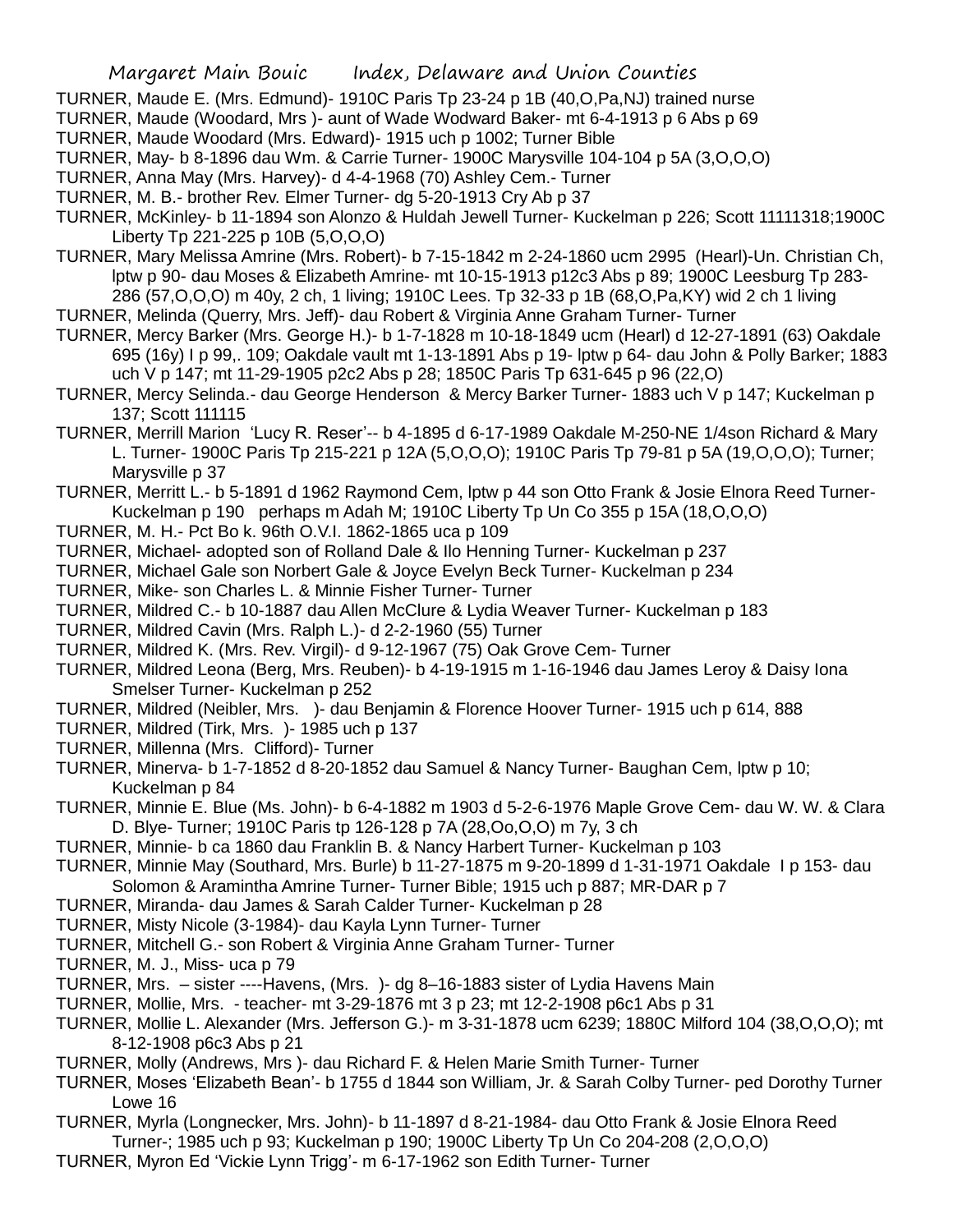- TURNER, Myrta- b 11-1897 dau Otto Frank & Josie Elnora Reed Turner- Kuckelman p 190; 1910C Liberty Tp Un Co 355 p 15A (12,O,O,O)
- TURNER, Myrtilla Elizabeth- dau Martin Albert & Gertrude Eva Smith Turner- Kuckelman p 196
- TURNER, Nancy Angella (Looker, Mrs. Reginal) b 10-1881 m ca 1914 d 2-5-1923- dau Jefferson & Mary Louisa Alexander Turner- mt 8-12-1908 p 6 c3 Abs p 22; Kuckelman p 168; 1900C Marysville 4th ward 391-404 p 15B (18,O,O,O)
- TURNER, Nancy(Bean, Mrs. Hiram)- b 12-3-1817 d 3-17-1845 dau Abel Turner- Maugans Anc p 102
- TURNER, Nancy Diana- dau Leonidas & Lucy Emily Alexander Turner- 1915 uch p 1019; Kuckelman p 157 1880C Marysville 264-284 p 17 (4,O,O,O)
- TURNER, Nancy (Funk, Mrs. )- dau Charles H. & Margaret Turner- Turner
- TURNER, Nancy Harbert (Mrs. Franklin B.)- m 4-27-1859 Kuckelman p 52
- TURNER, Nancy J. Clevenger (Mrs. Willis)- m 2-27-1896 ucm (Hearl)
- TURNER, Nancy Jo (Clark, Mrs. Thomas Patrick)- m 5-26-1973- Freshwater o 146
- TURNER, Nancy Scott (Mrs. Samuel)- b 7-11-1811 m 2-17-1831 d 12-1-1896 (86) Baughn Cem, Kuckelman p 42, 82, 83, 189; mt 12-9-1896 Abs p 13, 14; 1883 uch V p 405, 407; 1840C Liberty Tp 500 (20-30); 1850C Liberty Tp 896-913 p 134 (38,O);1860C Liberty Tp Un Co 902-12 p 124 (45,O); 1870C Liberty Tp 108 p 13 (59,O); 1880C Liberty Tp Un Co 108-109 p 12 (69,O,Ky, Md)
- TURNER, Nancy (Shaw, Mrs. Nicholas)- b ca 1784 Kuckelman p 22
- TURNER, Nancy (Wilson, Mrs. John)- b ca 1824 m 10-7-1841- dau Samuel Jr. & Leah Jones Turner-Kuckelman p 51, 98
- TURNER, Naomi (Mrs. Aaron S.,)- b Clark Co 5-1836- m 10-6-1856 d 4/5-8-1924 (87) Oakdale 3638 (G152) I p 171; Kuckelman p 52, 70. 73, 101, 102, 158; mt 6-5-1907 p1c3 Abs p 46; 1850C Marysville -Paris Tp 516-525 p 79 (16,O); 1900C Marysville 108-108 p 5B (64,O,O,O) m 42y 5 ch 2 living
- TURNER, Nathan E. 1870C Delaware Town p 287 (31\*)
- TURNER, N,. E.- son Leonard & Harriet Turner- dg 3-11-1886 Cry Ab p 126
- TURNER, N. E. 'Ada Havens'- parents of Effie Turner- dcbirths, Delaware Town 1880
- TURNER, Merriman E. 'Addie Havens'- parents of Ollie Turner- dcbirths, Delaware Town 1872
- TURNER, Nell- dau Sarah Ellen Diana Turner- Freshwater 248
- TURNER, Nelle Marion (Jones, Mrs. Benjamin Delos)- b 5-10-1884 m 3-12-1907 d 5-21-1956 dau Cyrus Harford & Samantha Evaline Woodburn Turner- Kuckelman p 180, 248, 249, 270
- TURNER, Nellie-b 8-1895 dau Adrian C. & Della Blue Turner- 1915 uch p 729; Kuckelman p 190- 1900C Liberty Tp Un C0 218-222 (4,O,O,O)
- TURNER, Nellie Anderson (Mrs. W. H.)- parents of Carrie Turner- dcbirths
- TURNER, Nellie Elinor (Poethkow, Mrs. William)- b 7-13-1915 dau Jesse Byron & Fanny Laura Crowe-Kuckelman p 235
- TURNER, Nellie (Leeper, Mrs. Orton)- b 7-16-1875 m 4-8-1896 ucm (Hearl)- dau Aquilla & Mary Turner- mt 10-20-1909 p1c6 Abs p 67; Kuckelman p 144; Scott 111184
- TURNER, Nettie- dau Aquilla & Mary E. Harney Turner- 1870C Taylor Tp 212-203 p 26 (1,O)
- TURNER, Nettie C. (Shaffer, Mrs. Charles W.)- b 1-1861 m 1-27-1881 ucm 6902 (Hearl) dau Luther & Debbie Hamilton Turner- Hamilton 111; mt 4-23-1913 p1 c6 Abs p 62; Greenlawn Cem, Columbus; Kuckelman p 147l 1880C Taylor Tp 275-278 p 26 (19,O,O,O) school teacher
- TURNER, Nettie- b 1870 d 5-10-1890 (20) Oakdale 519 (10D) I p 76- dau Aquilla H. & Mary Elizabeth Horney Turner- 1883 uch V p 692; Hamilton 111; Kuckelman p 144; Scott 111181
- TURNER, Newman E. 'Adeline Havens'- m 4-22-1861 dcm- son Leonard & Harriett Cowles Turner- 1850C Delaware Tp 1270 p 93 (10,O); 1908 dch p 407
- TURNER, Nils Henning- son Rolland Dale & Ilo Henning Turner- Kuckelman p 237
- TURNER, Nina Van Horn (Mrs. Cyrus)- b 6-1862- 1900C Jerome Tp 349-361 (37,Pa,O,O) m 15y, 5 ch
- TURNER, Norwood E. 1870C Delaware Town p 287 (8)
- TURNER, O. L.- guardian of Mabel Johnson- who d at Girls' Ind. School- dg 8-1-1911
- TURNER, Olive A. (Mrs. George H.)- 1860C Paris Tp 12887-1278 p 171 (32,O)
- TURNER, Olive Anna- b 1856 d 1-18-1930 Oakdale I p 99- dau George Henderson & Mercy Barker Turner-Kuckelman p 137; Scott 111112; 1860C Paris tp 1287-1278 p 171 (32,O)
- TURNER, Ollie M. (McCracken, Mrs. Charles F.)- Oakdale II p 45
- TURNER, Ollie- b 1-27-1872 Delaware Town dau Merriman E. & Addie Havens Turner- dcbirths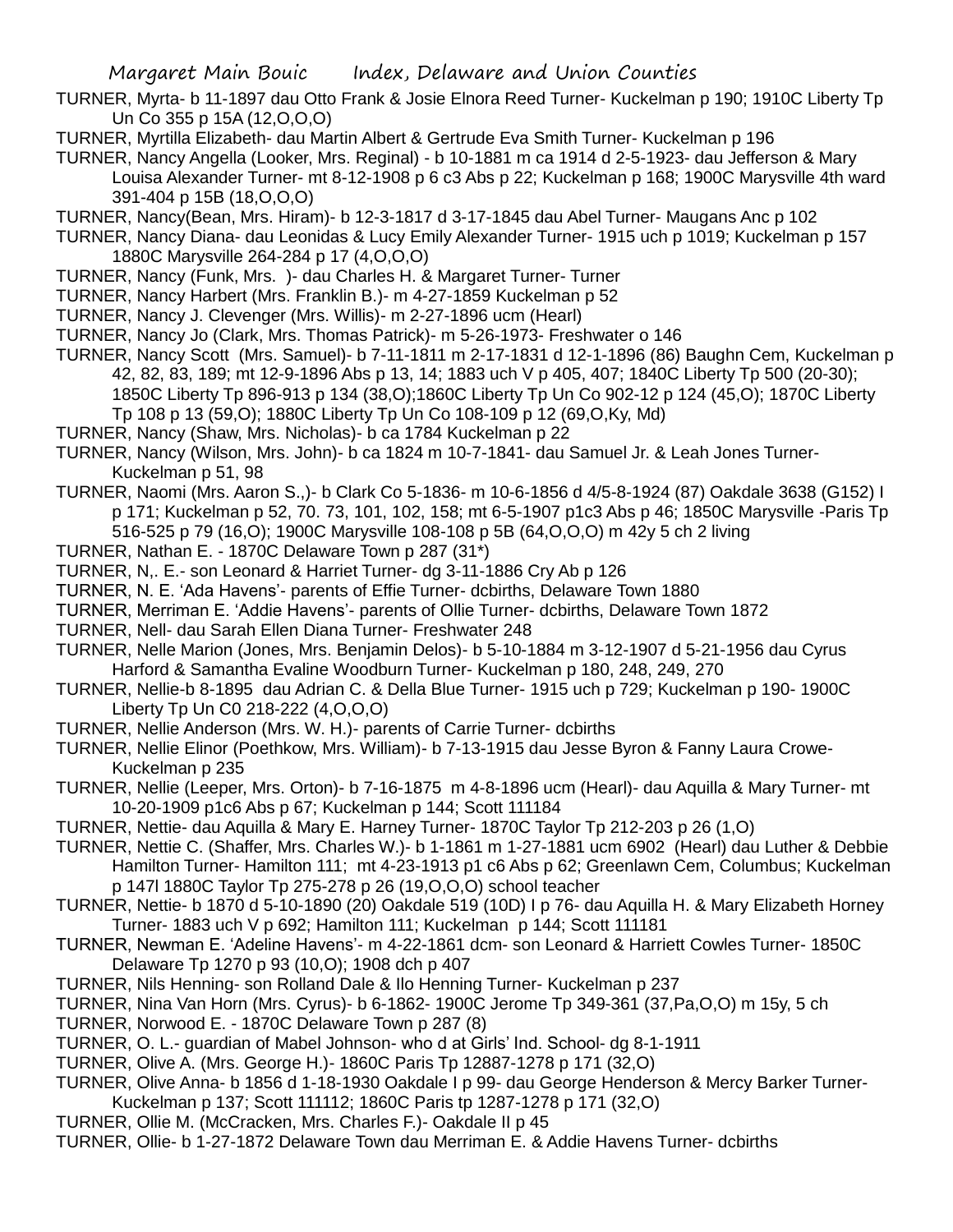TURNER, Orvin Hubert 'Inez Pearl Hulse'- b 6-15-1891 m 4-7-1924 d 6-11-1967 Spokane Wash.- Kuckelman p 233

- TURNER, Otho Henry- b 10-14-1869 d 8-15-1946 not son William & Lucinda Jane McCall Turner-Kuckelman p 97; 1870C Leesburg Tp 15 p 2 (7/12,O); 1870C Taylor Tp 134-126 p 16 (?); 1880C Washington Tp 135-140 p 15 (10,O,O,O); 1900C york Tp 104-104 p 5A (30,O,O,O)
- TURNER, Otto Frank/Fay 'Josie Elnora Reed'- b 3-1868 m 9-20-1890 ucm (Hearl)- son John & Roxana Jane Myers Turner- Kuckelman p 190; 1915 uch p 728; 1870C Liberty Tp Un Co 109 p 13 ((1,O); 1880C Lib Tp 97-98 p 11 (11,O,O,O); 1900C Liberty Tp 204-208 (32,O,O,Iowa) m 10y; 1910C Lib Tp 355 p 15A (40,O,O,O) m 19y, farmer
- TURNER, Otway- d 3-4-1884 (14-1-9) Un Co deaths- son Joshua & Eliza Harney Turner- Kuckelman p 145; Scott 111191; 1870C Allen Tp 12 p 1 (5/12,O)
- TURNER, Pam (Mrs. Thomas)- Turner
- TURNER, Patricia (Mrs. Donald R.)- 1961, 1964 dcd
- TURNER, Patricia Lynn- dau Charles Allen, Jr. & Marjorie Marie Valentine Turner- Kuckelman p 252
- TURNER, Patty- (9-1973) dau Myron Ed & Vickie Lynn Trigg Turner- Turner
- TURNER, Payla Jean- dau Jurtis & Florence Spain Turner- Turner
- TURNER, Pearl- d 3-1-1901 (18y) Delaware dcdeaths
- TURNER, Pearl Miriam (Nutt, Mrs. William Hardy)- b 7-29-1904 m 3-5-1926 d 1988 dau Emery Marlin & Lizzie M. Storms Turner- Kuckelman p 175, 241
- TURNER, Peggy Ann Merchant (Mrs. Charles, Jr.)- b 7-13-1934 d 4-1-1990 (55) Turner
- TURNER, Phebe A. (Mrs. Martin)- 1880C Liberty Tp Un Co 270-280 p 27 (45,O,Va,Va)
- TURNER, Phebe Randall (Mrs. William)- m 9-5-1852 ucm 1837 (Hearl)
- TURNER, Philip Harold- b 4-18-1904 Ks. D 3-30-1902 Ks. son Emery Marlin & Lizzie M. Stroms Turner-Kuckelman p 175, 241
- TURNER, Phillip- son James W. & Lillie Belle Bohanna Turner- Turner
- TURNER, Phoebe Ann Blakeman (Mrs. Joseph A.)- b 7-1836- 1900C Liberty Tp Un Co 103-104 p 5A (69,O,VA,Va) wid no ch
- TURNER, Polly B.- b 10-24-1814 d y dau Leonard & Diantha Blakeman Turner- Turner Bible
- TURNER, Rachel- dau Daniel & Hannah Randall Turner- Maugans Anc p 112
- TURNER, Rachel J.- dau James & Sarah Calder Turner- Kuckelman p 28
- TURNER, Rae Ann- dau Louis Eldon & Virginia Lee Carlson Turner- Kuckelman p 267
- TURNER, Ralph- son Curtis Turner- Turner
- TURNER, Ralph Benjamin 'Ruth Marie Miller'- b 5-22-1904 m 11-15-1925- d 5-19-1970 Ks; Kuckelman p 233
- TURNER, Ralph Lyle- son Ralph Benjamin & Marie Miller Turner- Kuckelman p 233
- TURNER, Ralph S. 'Anna'- 1967, 1971 ucd
- TURNER, Dr. Ralph- son Rev. Virgile E. & Mildred K. Turner- Turner
- TURNER, Ralph William 'Ethel Williams'- b 8-31-1896 m 5-15-1918 d 5-25-1920 Oakdale II p 35 son Solomon & Julia Staley Turner- 1915 uch p 887, 1003; Turner Bible; 1900C Paris Tp 214 220 p 12A (3,O,Eng,O); 1910C Paris Tp 88-90 p 6A (14,O,Eng,O)
- TURNER, Ray Allen- son Raymond Alford & Lois Becvar Turner- Kuckelman p 235
- TURNER, Ray Dean- Turner
- TURNER, Raymond Alfred 'Lois Becvar'- b 6-1918 son Jesse Byron & Fanny Laura Crowe Turner- Kuckelman p 235
- TURNER, Rebecca Hamner (Mrs. James)- d 1908 dau William & Mary Elizabeth Hendley Hamner- dcc James Fathbruckner 463
- TURNER, Rebecca Haniter (Mrs. Charles A.)- m 1844 d 6-31-1852 dg 9-14-1897, Cry Ab p 127; 1850C Scioto Tp 2426 p 147 (27,Pa)
- TURNER, Rebecca James (Mrs. William N.)- m 8-20-1857 ucm 2585 (Hearl); 1860C Jackson Tp 1169 (24,O)
- TURNER, Renee Elaine- b 6-22-1964 dau Ronald & Ruth Brush Turner- Turner
- TURNER, Retha Thelma- d 11-10-1971 (69) dau M. B. Turner, sister Virgil Turner- Turner
- TURNER, Reuben Barnett- b 8-15-1863 d 8-20-1897 not son William & Lucinda Jane McCall Turner-Kuckelman p 97; 1870C Leesburg Tp 15 p 2 (6,O); 1870C Taylor Tp 134-126 (6,O); 1880C Washington Tp 135-140 p 15 (17,O)
- TURNER, Rhoda Elizabeth Truman (Mrs. Samuel Reid)- b 6-15-1851 Clark Co m 1-10-1870 d 12-20-1918 Kas. dau Martin Lewis & Hannah Minser Truman- Kuckelman p 195. 196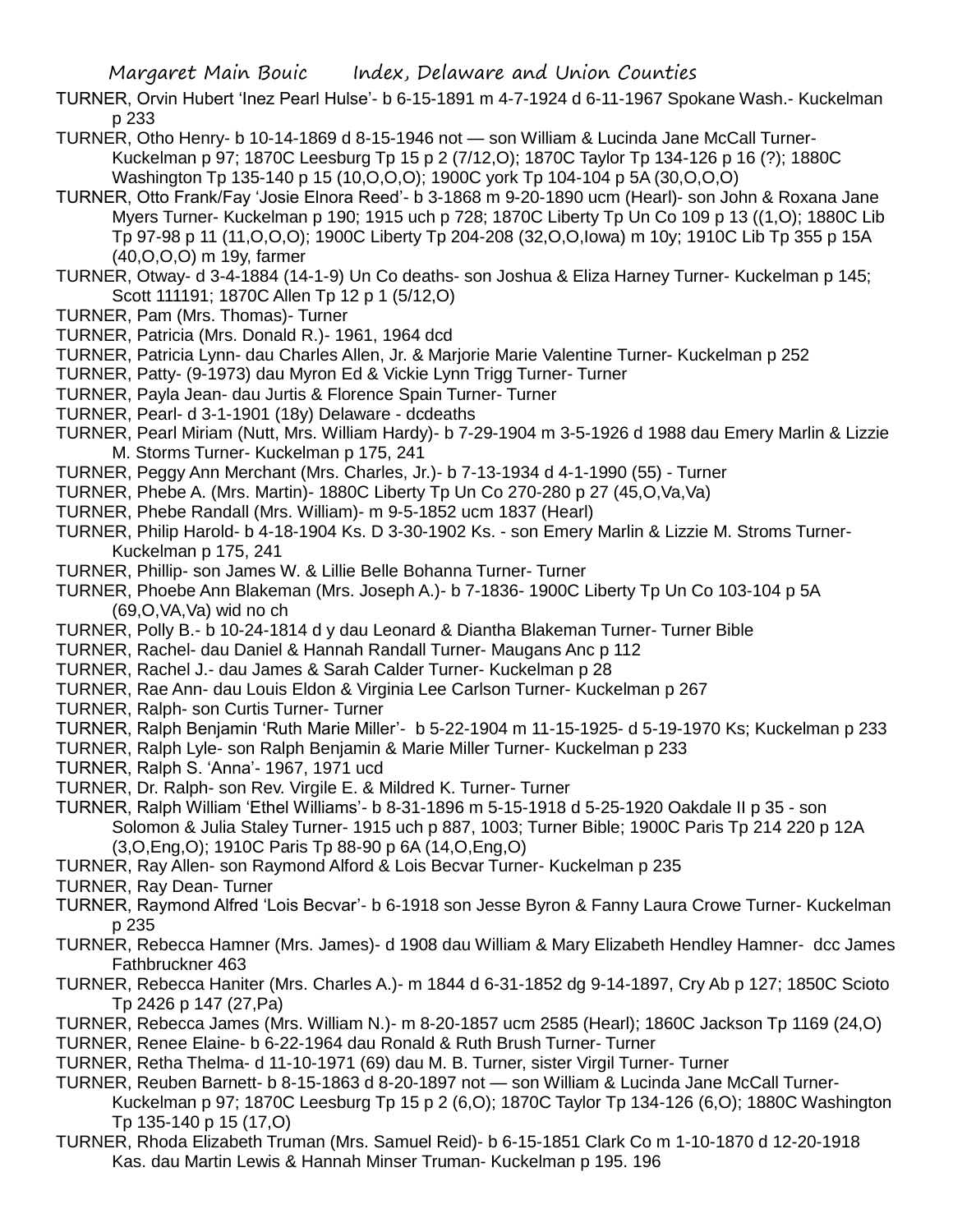TURNER, Rhonda- b 1954 dau Ralph B. Turner- 1967, 1971 ucd

TURNER, Richard L. -b 12-27-1930 d 11-3-2000 Oakdale H-209-W1/2- son Mildred Turner Neibler- Turner

- TURNER, Richard- machine shop- mt 9-24-1902 p 2c1 Abs p 18
- TURNER, Richard- b 11-1879 son Alonzo & Hulday Jewell Turner- Kuckelman p 226, 266; Scott 1111313: 1900C Liberty Tp Un Co 221-225 p 10B (20,O,O,O) farm laborer
- TURNER, Richard E.- retired, 1991 ucd; Claibourne Tp
- TURNER, Richard E. 'Edna Edith Knachel'- b 6-29-1902 m 8-23-1929/8 d 5-21-1981 (78) Prospect Cem,- son John & Ann Streevy Turner- Turner; 1971, 1973, 1975, 1977, 1979, 1981, 1983 ucd
- TURNER, Richard Fay(e) 'Helen Marie Smith;- b 9-10-1888 m 1928 d 7-18-1981 Oakdale II p 160- son Richard S. & Mary Amrine Turner- Turner; Marysville p 29, 52; MR-DAr P 8; 1949, 1959, 1962, 1967, 1971, 1973, 1975, 1977, 1979 ucd
- TURNER, d 10-9-1930 Oakdale 4288(D21) I p 68; son Richard F. Turner
- TURNER, Richard- brother Jacob L.- mt 3-10-1897 p5c2 Abs p 18
- TURNER, Richard- grandparents of Joseph Bonham- mt 4-30-1913 p1c6 Abs p 63
- TURNER, Richard L. 'Daisy M..'- b 1880 d 1963 Raymond Cem, lptw p 34- son Alonzo W. & Hulda Turner-1910C Liberty Tp un Cp 358 p 15A (29,O,O,O) farm hand, home farm
- TURNER, Richard 'Mary'- b 8-1850; 1900C Paris Tp 215-221 p 12A (49,O,Eng,Eng) m 22y
- TURNER, Richard- grandfather of Richard Butler- mt 4-26-1905 p 7 Abs p 12
- TURNER, Richard S. 'Sarah J.' 'Mary C. Amrine'- b 8-6-1850 m 10-10-1877 ucm 6140 (Hearl) d 4-18-1936 Oakdale I p 68; Turner; MD-DAR p 7; 1910C Paris Tp 79-81 p 5A (58,O,Eng,Eng)
- TURNER, Richard 'Sarah J. Amrine'-m 9-5-1871 ucm 4967 (Hearl); mt 11-1-1876 p3c65 Abs p 1
- TURNER, Richard Silas- son Edmund & Martha Turner- Marysville p 22-29; mt 4-25-1900 p 5 Abs p 66; 1860C Paris Tp 1284 (8,Eng)
- TURNER, Richey L.- b about 1874 son Valorus H. & Louisa Richey Turner- Kuckelman p 160; mt 4-27-1904 p1c5 Abs p 12; mt 8-31-1910 p4c4 Abs p 28; 1880C Marysville 512-560 p 40 (6,O,O,O)
- TURNER, Rick 'Denise'- son Charles L. & Minnie Fisher Turner- Turner
- TURNER, Rita- dau Ronald E. Turner- Turner
- TURNER, Robert- Nash p 160
- TURNER, Robert- 1908 dch p 407
- TURNER, Robert- Worthington- dcga p 14, Franklin Chronicle
- TURNER, Robert Alan 'Tamara Stygloer'- m 5-12-1972 son Ray Dean Turner- Turner
- TURNER, Robert b 9-2-1781/2 d 3-13-1869 (87y6m) Oakdale 803 (B37) I p 97, m(1) Mary (2) Christine Judy (Before 1814 (4) Mary Vance 11-18-1852 son Samuel & Jane Vance Turner- Kuckelman p 22, 39, 40, 41, 42; 1883 uch IV p 433, 458, 519 V p 63, 74; mt 10-8-1859 (78) Abs 2-8; mt 8-15-1860 (79) mt 1-20- 1891 Abs p 19; 1860C Marysville 1498 (79,Md)
- TURNER, Robert- adm of Andrew Turner- who d 1823 Kuckelman p 48, 49
- TURNER, Robert- b ca 1834 d in Civil War served 11th Ohio O.V.I. Co. F. Kuckelman p 83
- TURNER, Robert- Pvt Co G 174th Reg Sept. 64-July 65; uca p 107
- TURNER, Col. Robert- son Charles M. Turner- Turner
- TURNER, Robert- son Charles & Margaret Boulger Turner- 1915 uch p 1002
- TURNER, Robert b ca 1840 son William & America Turner- Kuckelman p 84
- TURNER, Robert Edward- son John William & Edna Kurth Turner- Kuckelman p 234
- TURNER, Robert John 'Lucy Crump'- McKitrick p 169
- TURNER, Robert Lawrence Gould- b 2-9-1913 d 7-23-1875 son James Emery & Dorothy "Dotti" Mae Gould Turner- Kuckelman p 234
- TURNER, Robert L. 'Barbara R.'- 1969, 1971, 1980 dcd
- TURNER, Robert 'Melissa Amrine'- b 1-18-1837/8 m 2-24-1860 ucm 2995 d 7-15-1901 Union Christian Cem lptw 90; mt 2-29-1860 mt 7-17-1901 p5c3 Abs p 6; Co C. 174th Ohio Inf; ; 1900C Leesburg Tp 283-286 (62,O,O,O) m 40y, day laborer
- TURNER, Robert- son Richard Fay & Helen Marie Smith Turner- Turner
- TURNER, Robert- b 1971 son Robert L. & Barbara R. Turner- 1971, 1980 dcd
- TURNER, Robert- son Samuel & Nancy Scott Turner- 1915 uch p 273, 722, 729; 1840C Liberty Tp Un Co 500 (5-10); 1860C Liberty Tp 901-912 p 124 (26,O)
- TURNER, Robert 'Virginia Anne Graham'- b 12-5-1927 m 2-11-1950 d 4-10-2003 bur Lancaster- son Richard F. & Helen Marie Smith Turner- Turner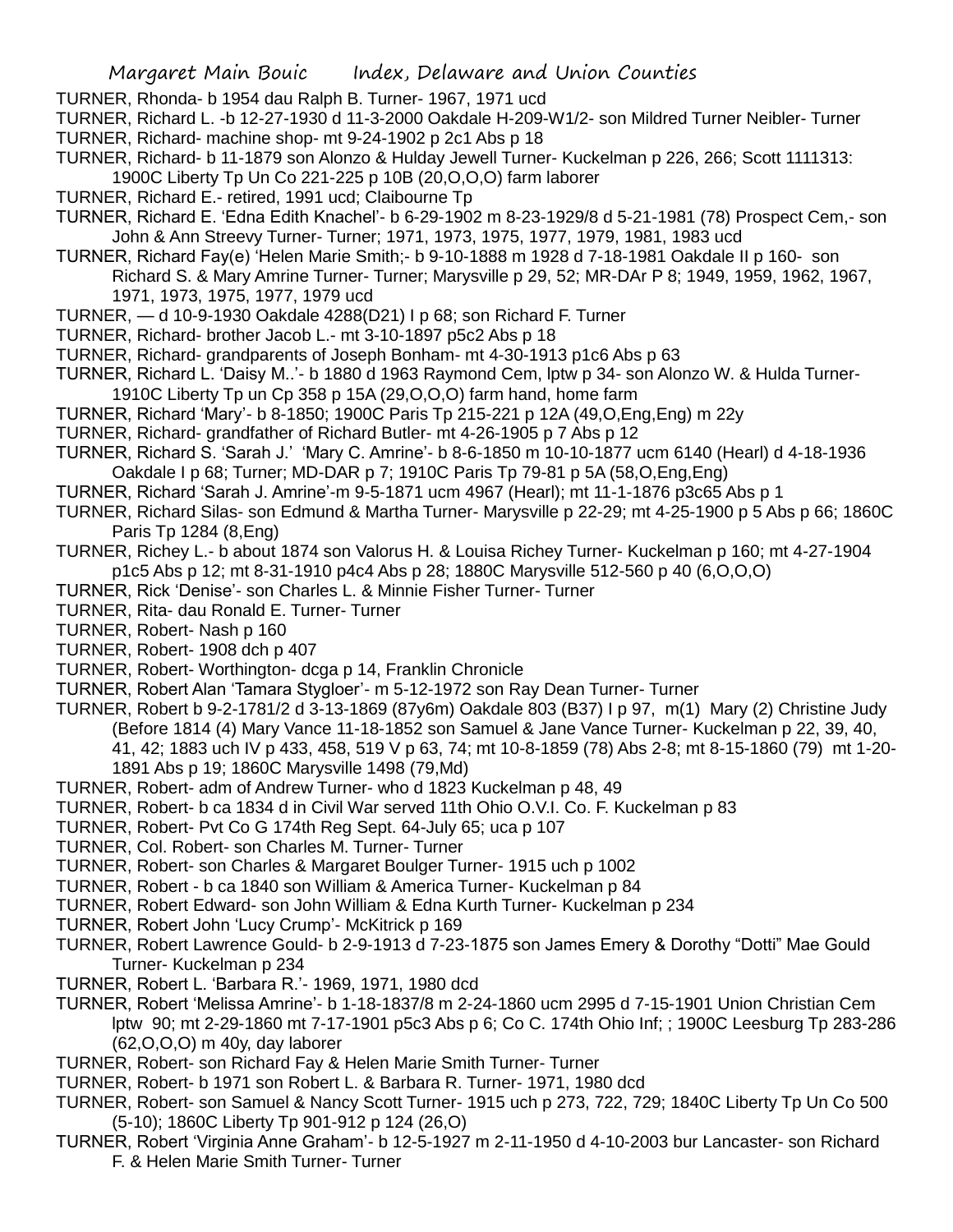TURNER, Roberta Jean (Flory, Mrs. Calvin Fox)- b 1-28-1929 m 4-9-1950, Kuckelman p 266

TURNER, Rolland Dale 'Ilo Henning'- son Roolland Earl & Ella Gleam Smith Turner- Kuckelman p 237

TURNER, Rolland Earl 'Ella Gleam Smith'- b 9-5-1912 m 11-25-1932 d 11-18-1976 son Archie Weaver & Anna Jessie Rose Turner- Kuckelman p 237

- TURNER, Ronald E. father of Rita Turner- Turner
- TURNER, Ronald Eugene-son Benjamin F. & Martha Imogene McKitrick Turner- McKitrick p 286

TURNER, Ronald 'Ruth Brisj'- son Charles H. Turner- Turner

- TURNER, Ronnie- unvmec p 32
- TURNER, Ronnie- son Houston, Sr. & Alice Thompson Turner- Turner
- TURNER, Rosa B. Gates (Mrs. Joseph/Josiah)- b 1-1875 m 7-21-1898 ucm (Hearl)- Turner Bible; 1900C Marysville 4th ward 308-318 p 13A (25,O,O,O) m 2y 1 ch
- TURNER, Rosa (Mrs. Frank)- 1910C Marysville 137-151 p 5B (35,O,O,O) m 12y 2 ch
- TURNER, Rosella Morgan (Mrs. Harry L.)- d 9-19-1980 (88) Marlborough Cem 1971 dcd
- TURNER, Roseanna J. Myers (Mrs. John)- m 2-2-1868 ucm (Hearl)
- TURNER, Ross- 1880C Liberty Tp un Co 186-196 p 29 (12,O,O,O)
- TURNER, Rotha- b 8-21-1902 Delaware Town dau M. B. & Ida Benner Turney- dcbirths
- TURNER, Roxanna J. Myers (Mrs. John)- b 1848 m 2-2-1868 ucm 4333 d 3-1-1938 Oakdale I p 28; 1915 uch p 728; 1870C Liberty Tp Un Co 109 p 13 (22,O); 1880C Lib Tp 97-98 p 11 (31,O,O,O); 1910C Lib Tp 332 p 14A (62,O,O,O) wid 3 ch 2 living, own income
- TURNER, Roxy- b 9-1882 dau Alonzo & Huldah Jewell Turner- Kuckelman p 226; Scott 1111314; 1900C Liberty Tp 221-225 p 10B (17,O,O,O)
- TURNER, Roy Francis- son Martin Albert & Gertrude Eva Smith Turner- Kuckelman p 196
- TURNER, Russell- son Elizabeth L. Turner- Turner
- TURNER, Russell Eugene, Jr.- b 2-27-1981 son Russell Eugene & Mary Lou Turner- Turner
- TURNER, Russell Eugene 'Mary Lou'- Turner
- TURNER, Ruth Ann (Cargile, Mrs. Charles Jackson, Jr.)- b 4-10-1924 m 1-23-1952 dau John & Bessie Bishop Turner- div.- Kuckelman p 259, 273, 274
- TURNER, Ruth Brush (Mrs. Ronald)- dau Earl Brush- Turner
- TURNER, Ruth (Cliff, Mrs. )- dau Lester & Blanche L. Dunkle Turner- Turner
- TURNER, Ruth Erdena Schmelzer (Mrs. )- b 11-7-1924 dau Jessie "Herman" & Sylvia Moore Schmelzer-1985 uch p 123
- TURNER, Ruth Evelyn Spain (Mrs. Eugene Donald)- b 9-6-1920 m 1947 d 9-20-1968 Oakdale II p 112- dau Carl & Louella Jaggers Spain- Turner
- TURNER, Ruth (Herd, Mrs. Thomas)- b 12-25-1831 m 6-27-1852 ucm 1823 (Hearl) d after 1883 dau Samuel & Nancy Scott Turner- Kuckelman p 83, 188; 1915 uch p 729; dumch p 294; 1840C Liberty Tp (5-10); 1850C Liberty Tp Un Co 896-913 p 134 (18,O)
- TURNER, Ruth Lucinda (Mills, Mrs. Dale)- b -7-24-1910 m 10-18-1932 dau Herbert Lester & Addie Earl Skidmore Turner- Kuckelman p 193
- TURNER, Ruth Phillips (Mrs. Charles H. Sr.)- Turner
- TURNER, S.- uca p 59. 60. 71
- TURNER, Sabin R.- son William W. & Rebecca Turner- 1860C Jackson Tp 1169 (1,O)
- TURNER, Safrona- dau Archible & Effie J. Turner- 1880C Taylor Tp 213-215 p 21 (6,O,O,O)
- TURNER, Salinda- dau James & Agnele Steere Turner- 1850C Marysville , Paris Tp 518-527 p 79 (16,O)
- TURNER, "Sally " Drptju Evelyn- b 2-3-1920 d 4-3-1990 Ks. -dau John & Bessie Bishop Turner- Kuckelman p 258
- TURNER, "Sallie"Sarah- b ca 1808 d 4-5-1874 (66) Bethlehem Cem- dau Andrew & Elizabeth Gray Turner-Kuckelman p 29
- TURNER, Sam, Jr.- Nash p 141 TURNER, Sam, Sr.- Nash p 141
- TURNER, Samantha Evaline Woodborn (Mrs. Cyrus Harford)- m 10-3-1871 ucm 4969 (Hearl); Kuckelman p 81
- TURNER, Samantha Shirk (Mrs. Franklin)- b 12-26-1849 m 12-25-1875 ucm (Hearl) d 2-4-1899 (49-1-9) Oakdale I p 33- dau Daniel & Sarah d. Brake Shirk- 1883 uch V p 413; mt 3 p 20 ; mt 2-8-1899 p1c4, 2-15-1899 p5c3 Abs p 48; 1850C Taylor Tp 1087 (7/12,O) 1880C Liberty Tp Un Co 108-109 p 12 (30,O,O,O)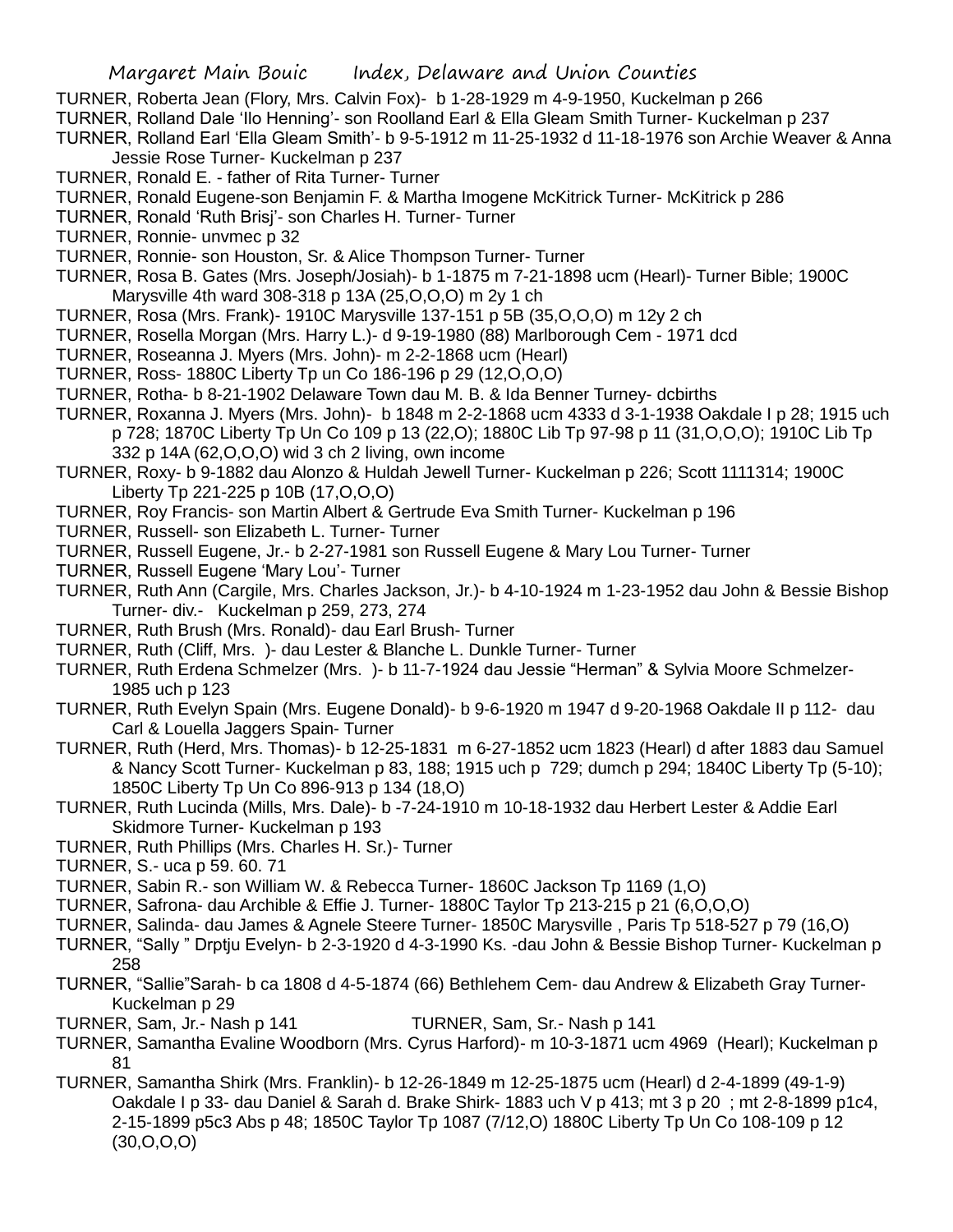- TURNER, Sampson- d 8-26-1864 (19-5-27) Ga. Oakdale I p 68- son Edmond & Martha Brooks Turner- 1915 uch p 1002; 1883 uch IV p p 486l Co F. 66th O.V.I. Enlist 12-15-1863 Kelly Ga.- uca p 107; 1860C Paris Tp 1293-1284 p 17 (15,Eng)
- TURNER, Samuel- Kuckelman p 3,4,9,17, 21, ,37, 40, 42, 45, 48, 50, 82, 83, 100, 189
- TURNER, Samuel- son Edmond Turner- 1915 uch p 448, 887; 1880C Marysville 374-412 p 27 (85, Md, Irel, NJ)
- TURNER, Samuel, Sr. 'Jane Vance'- b ca 1749/50 m ca 1776 d 9-4-1823 (73) son Thomas & Martha Turner-1985 uch p 139; Kuckelman p 10,18.21,22, 37, 40, 45, 48, 50, 52; Scott (11)
- TURNER, Samuel 'Leah Jones''Jane Sewell'- b 9-24-1794 m(1) 3-14-1822 (2) 6-16-1830 d 11-10-1880 son Samuel & Jane Vance Turner- Kuckelman p 22, 51, 52, 53, 100; mt 6-5-1907 p1c3 Abs p 46
- TURNER, Samuel Leroy- b 7-8-1883 d 8-11-1884 son Samuel Reid & Rhoda Elizabeth Truman Turner-Kuckelman p 196
- TURNER, Samuel 'Nancy Scott'- b 9-20-1806 m 2-17-1831 d 9-11-1886 Baughn Cem, lptw p 10; mt 4-7-1858 son Robert & Mary Turner- Kuckelman p 42, 82, 189; mt 12-12-1896 p5c5 Abs p 14; 1840C Liberty Tp 500 (30-40); 1850C Liberty Tp Un Co 896-913 p 134 (34,Pa); 1860C Lib Tp 902-912 p 124 (54,Ind);1880C Liberty Tp 108-109 p 12 (73,Pa,Md,Pa)
- TURNER, Samuel Reid 'Rhoda Elizabeth Truman'- b 8-17-1851 m 1-30-1873 d 11-14-1912 son Andrew & Alzine Thompson Turner- Kuckelman p 89, 194, 196
- TURNER, Sandra Kay- Kuckelman p p 235
- TURNER, Sandusky- dau Aquilla & Frances Turner- d 2-8-1867 (21-10-2) Union Christian Ch Cem, lptw p 95- 1850C Paris Tp 630-644 p 96 (6,O); 1860C Paris Tp 1272 (15,O)
- TURNER, Sara (Bobbitt, Mrs. Donald)- dau Charles H. Sr. & Ruth Phillips Turner-Turner
- TURNER, Sarah A. Parthemore (Mrs. Edward)- m 2-23-1865 ucm 3688 (Hearl); 1870C Union Tp 5 p 1 (23,O)
- TURNER, Sarah Alice. (Welch, Mrs. Jesse B/C.)- b ca 1863 m 4-20-1882 ucm 7163 (Hearl) d after 4-22-1901 dau Luther & Deborah HamiltonTurney- Kuckelman p 147
- TURNER, Sarah (Allison, Mrs. Robert)- m 7-98-1779 dau Thomas & Martha Turner- Kuckelman p 10
- TURNER, Sarah Calder (Mrs. James)- b 5-24-1786 m 1811 d 8-11-1874 dau Capt. James & Margaret Bagnell Calder- Kuckelman p 27, 28
- TURNER, Sarah Colby (Mrs. William J.)- b 5-28-1811 dau Enoch & Abigail Sanborn Colby- ped Dorothy Turner Lowe 33
- TURNER, Sarah Ellen Dixon (Mrs. )- dau Tom & Margaret Adeline Freshwater Dixon- Freshwater p 248
- TURNER, Sarah Ellen- dau Eli & Elenor Beatty Turner- Kuckelman p 28
- TURNER, Sarah Jane. Amrine (Mrs. Richard)- m 9-5-1871 ucm 4967 (Hearl) d 10-25-1876 (23-10-29) moved to Oakdale 401 I p 68, 7-18-1888 ; mt 11-1-1876 p 3c6 Abs p 1
- TURNER, Sarah Jane (Herd, Mrs. Andrew)- m 1-4-1846 ucm 1098 (Hearl); 1883 uch V p 384
- TURNER, Sarah Jane (Judy, Mrs. Michael)- lic m 4-28-1853 ucm (Hearl); 1915 uch p 971; mt 11-12-1913 p1c5 Abs p 94
- TURNER, , Sarah J.- b ca 1834 dau William & America Turner- Kuckelman p 84
- TURNER, Sarah J. (Mrs. Willis)- b 11-1872- 1900C Leesburg Tp 283-286 (27,O,O,O); 1910C Leesburg 32-33 p 1B (37,O,O,O) j 14y, 2 ch, 1 living
- TURNER, Sarah R. Johnson (Mrs. Hon. George E.)- m 9-27-1849 dcm- dau Dr. William Johnson- dg 8-27- 1885 Cry Ab p 116
- TURNER, Sarah- dau Luther & Deborah Hamilton Turner- 1883 uch V p 692; 1870C Taylor Tp 211-212 p 26 (7,O)
- TURNER, Sarah Merrick (Mrs. Jacob)- m 2-25-1847 dcm
- TURNER, Sarah (Rice, Mrs. Harrison)- b 12-9-1833 m 11-4-1852 ucm 1874 (Hearl) d 1-24-1854, Oakdale I p 86; mt 11-10-1852- dau John & Leah Creamer Turner- Kuckelman p 68; 1850C Taylor Tp 1114-1132 p 165 (17,O)
- TURNER, Sarah R. (Smith, Mrs. Parshall B.)- m 12-23-1836 dcm
- TURNER, Sarah-b 6-20-1849 d 7-9-1849 dau Samuel & Nancy Turner- Baughan Cem, lptw p 10
- TURNER, Sarah- b 1-13-1833 d 1-24-1833 dau William & Lydia Jones Turnery- Kuckelman p 48
- TURNER, Sarah Wimpie (Wimpey) (Mrs. Terisha) d 1807- James Fathbruckner 925
- TURNER, Saundra K. (Smith, Mrs. Barry)- dau Richard L. Turner- Turner
- TURNER, Serepta (Weaver, Mrs. George Alphus/Edward)-b 4-25-1842 m 9-20-1863 ucm 3474 (Hearl) d 9-15- 1876 - dau James & Elizabeth Gibson Turner; 1985 uch p 140, 144; Kuckelman p 80, 81, 112, 169,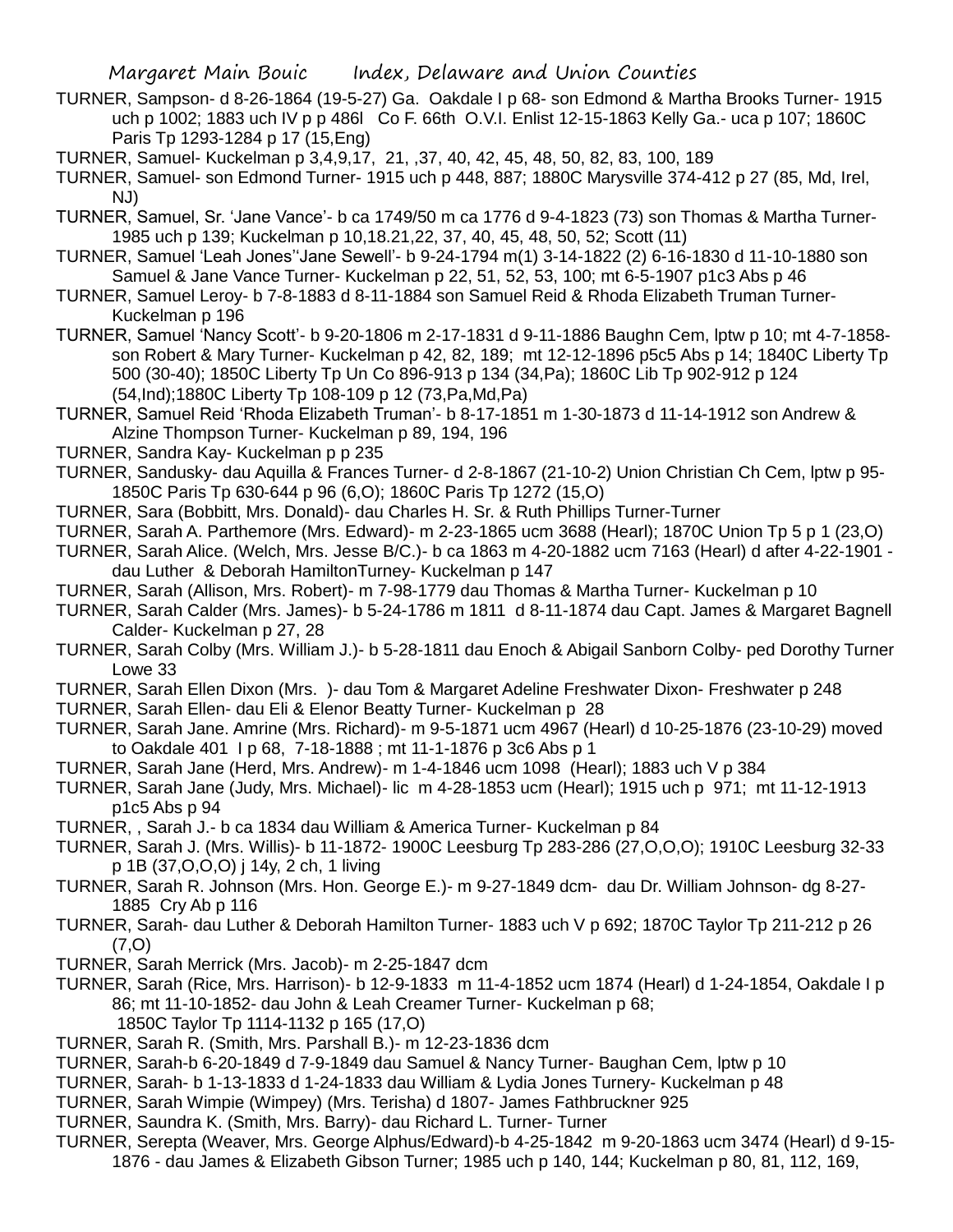170; mt 6-30-1875, mt 3 p 13; 1850C Marysville ,Paris Tp 518-527 p 79 (16,O); 1860C Marysville 1324 (18,O)

- TURNER, Sargeant- son Curtis & Florence Spain Turner- Turner
- TURNER, Scott 'Bernice Young'- McIntire (17342)
- TURNER, Scott son Charles "Freddie T.'' & Dianne Banks Turner- Turner
- TURNER, Scott (5-1973) son Myron Ed & Vickie Lynn Trigg Turner- Turner
- TURNER, Sewell A.- b ca 1868 d after 3-16-1880 son Archibald & Effie Didldine Turner- Kuckelman p 148; 1880C Taylor Tp 213-215 p 21 (12,Iowa,O,O)
- TURNER, Sharon Joan- dau Robert Lawrence Gould & Alga Hanson Turner- Kuckelman p 234
- TURNER, Sherrie Eveane- b 3-18-1977 dau Russell Turner- Turner
- TURNER, Shirley (Brown, Mrs. )- dau Charles H., Sr. & Ruth Phillips Turner-Turner
- TURNER, Shirley Evon- dau Harry Lewis & Neva Gertrude Stout Turner- Kuckelman p 197
- TURNER, Simon L/S.- b Madison Co 12-19-1836 d 7-19/14-1847 (10y7m) Oakdale 564(170C) I p 175 son James & Angele Steere Turney- Kuckelman p 80
- TURNER, Sina (Mrs. James)- 1850C Liberty Tp un Co 897-914 p 145 (41,Va)
- TURNER, Smith A. b 8-5-1879 d 3-10-1960- son Solomon & Aramintha Turner- 1915 uch p 887; Turner Bible; 1900C Paris Tp 214-220 p 12A (20,O,Eng,O)
- TURNER, Solomon 'Aramintha Amrine''Julia Staley'- b Eng 1-6-1847 m 3-23-1871 ucm 4900 (Hearl) m (2) 11- 8-1887 ucm (Hearl) d 6-2-1932 (85) Oakdale - son Edmond & Martha Brooks Turner- 1915 uch p 887, 976, 1001 ; Turner Bible; lptw p 60; 1860C Paris Tp 1284 (14,Eng); 1900C Paris Tp 214-200 p 12A (53, Eng,Eng,Eng); 1910C Paris Tp 88-90 p 6A (63,Eng,Eng,Eng) m2 22y
- TURNER, Solomon L.- son Frank & Rosa Turner- 1910C Marysville 137-151 p 5B (10,O,O,O)
- TURNER, Solomon- half-brother of Martha Jolley- mt 3-28-1894 Abs p 56; uca p 23
- TURNER, Sonia Frances- dau Edwin Spain & Xenia Frances Yoder Turner- Kuckelman p 193
- TURNER, Sophia- b 1-1881 dau Thomas & Mary Mills Turner- mt 3-4-1905 Abs p 6; Kuckelman p 151; 1900C Taylor Tp 66-69 p 3B (19,O,O,O)
- TURNER, Sophronia (Crabtree, Mrs. Guy)- b ca 1876 d after 3-16-1886 dau Archibald & Effie J. Dildine Turner- Kuckelman p 149
- TURNER, S. T.- 1883 uch IV p 493
- TURNER, Stanley- b 1956 son Ralph S. Turner- 1967, 1971 ucd
- TURNER, Stella (Herd, Mrs. Clayton)- m 12-18-1894 ucm (Hearl)
- TURNER, Stella (Slaughter, Mrs. Roscoe)- b 7-25-1895 m 3-10-1821 dau Arthur Herbert & Rebecca Jane Guthrie Turner- Kuckelman p 198
- TURNER, Stephen 'Mary Smith'- b 1843 m 4-9-1863 ucm 3430 (Hearl) d 1863 Co F. 66th Reg O.V.I.- son Edmond & Martha Brooks Turner- 1915 uch p 887; 1883 uch IV p 486, 493; 1860C Paris Tp 1293-1284 p 171 (17,Eng)
- TURNER, Suel?-son Archibald & Effa Jane Dildine Turner- 1870C Taylor Tp 223-214 p 27 (5,O)
- TURNER, Susan Dixon (Mrs. Addison)- m 3-16-1850 ucm 1513 (Hearl); funeral mt 9-6-1899 p1c1 Abs p 61; 1850C Liberty Tp 910-927 p 136 (28,Va); 1870C Liberty Tp Un Co 106 p 13 (47,O); 1880C Lib Tp 125- 129 p 13 (57,VA,Va,Va)
- TURNER, Susan (Tillman, Mrs. Andy)- m 7-20-1974- Turner
- TURNER, Susanna (Wentworth, Mrs. Daniel)- d 1827 (7) Asp p 75
- TURNER, Suzanne (Campbell, Mrs. Richard)- dau Walter T. & Elsie Cubes Turner- Turner
- TURNER, Sylvester Taylor. 'Eliza/Lyde Hill'- b 2-26-1847 m 11-3-1869 ucm 4638 (Hearl) d 5-29-1893 son James & Elizabeth Gibson Turner- Kuckelman p 81, 175, 177; mt 1-5-1869 Abs p 17; 1883 uch IV 86th Reg Oakdale Cem p . Co 13; 1850C Marysville,Paris Tp 518-527 p 79 (4,O); 1860C Marysville 1324 (13,O)
- TURNER, Tamara Stygler (Mrs. Robert Alan)- m 5-12-1972 dau Doyle B. Stygler- Turner
- mt 11-10-1869 Abs p 2-16; mt 6-30-1875; mt 3 p 13; 1883 uch IV p 526
- TURNER, Tammy (Mrs. Brian)- parents of Brianna Gwendolyn Turner- Turner
- TURNER, Tella- dau Alonzo E. & Hulda Turner- Kuckelman p 226; Scott 1111311; 1880C Liberty Tp Un Co 82- 83 p 7 (6,O,O,O)
- TURNER, Tempernce (Mrs. James)- Kuckelman p 45
- TURNER, Tennis Marie (Smith, Mrs. Albert)- b 7-10-1898 m 2-1928 d 7-12-1945- dau Arthur Herbert & Rebecca Jane Guthrie Turner- Kuckelman p 198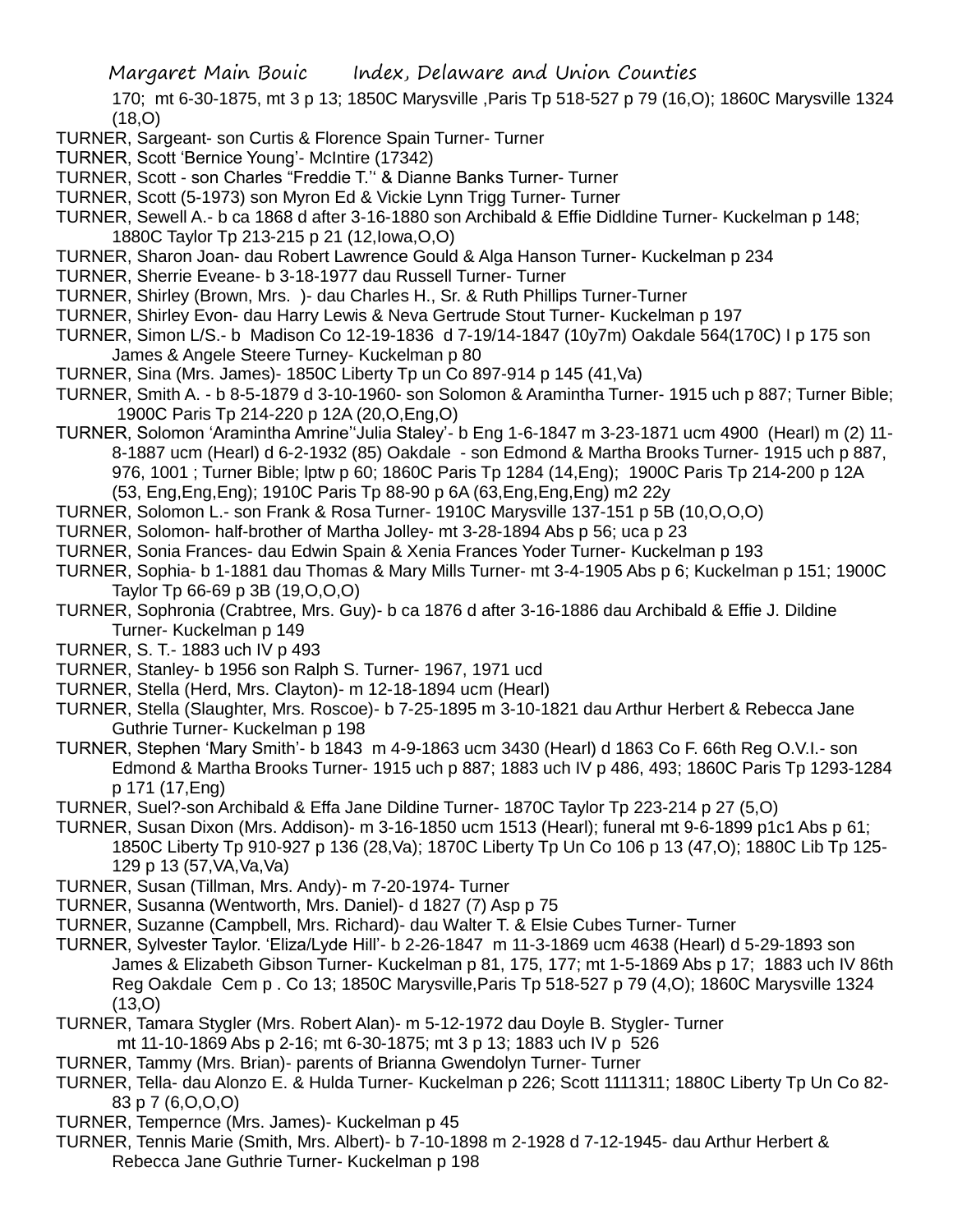TURNER, Teresa/Theresa- b 1965 dau Robert L. & Barbara R. Turner- 1969, 1971, 1980 dcd

TURNER, Terisha 'Sarah Wimpie'- d 1772- dcc James Fathbruckner 924

TURNER, Terrence- 1908 dch p 691; dcq Guy Anderson 30: dcq Pauline Nash 26

TURNER, Thiddy (?) son Edmund & Elizabeth Ferris Turner- 1860C Paris Tp 1293-1284 p 171 (1,O)

TURNER, Thomas- uccp p 27 JB 3 p 134 TURNER, Thomas, Nash p 145

TURNER, Thomas- 1915 uch p 144, 263, 273, 526

TURNER, Thomas 1883 uch V p 132

- TURNER, Thomas 'Betsy'- 1870C Taylor Tp 210-201 p 25 (26,O)
- TURNER, Thomas J.- mt 11-13-1850
- TURNER, Thomas ''Diana McMillan''Jane Teas/Taaj'- b 11-15-1815 Md m(1) 4-8-1830 Clark Co, m (2) 11-18- 1840 ucm 676 (Hearl)d 10-13-1868 (59y11m) Oakdale 854 (D101) moved here 1893 p 84; - son Thomas & Jemima Turner- ; 1915 uch p 1018; 1883 uch V p 22, 23, 48, 51, 58, 61, 63; mt 11-13-1850; mt 10-28-1868. 11-2-1868 In memoriam, Abs 2-2; 2-3; mt 3-30-1870 Abs 2-20; mt 4-27-1904 p1c5 Abs p 12; Kuckelman p 73, 74; 1840C Marysville 808 p 37 - 1m (30-40), 1f (30-40), 1m (20-30), 2m (5-10), 1f (5-10), 1f (-5), 1m (-5) 1850C Marysville, Paris Tp 516-525 p 79 (42.Md); 1860C Marysville 1581 p 208 (52,Md)

TURNER, ---- two infants, 1849-1850 of Tom & Jane, Oakdale I p 51

TURNER, Thomas Edwin- son Edwin Spain & Xenia Frances Yoder Turner- Kuckelman p 193

- TURNER, Thomas 'Jemima Hughes'- b Md 1-6-1777 m 3-31-1801 d 4-7-1866 (89) Oakdale 686 I p 175, moved here 3-3-1891- son Samuel & Jane Vance Turner- 1883 uch III p 329, 331, IV p 433, V p 147; 1915 uch p 1018; 1985 uch p 139; Kuckelman p 22, 37 39, 63, 69. 70, Scott 111; mt 10-8-1859 (83). Mt 12-28-1859, mt 8-15-1860 (84); 1840C Paris Tp 890- 1m (60-70), 1f (60-70); 1850C Paris Tp 629- 643 p 96 (74, Md) ; 1860C Paris Tp 1272 (83, Md)
- TURNER, Thomas 'Margaret'- b ca 1785 d 1821- son Andrew & Ann McDonald Turner- Kuckelman p 28
- TURNER, Thomas 'Martha'- b Ireland, 1789; Kuckelman p 1.2, 3, 6, 7, 9, 10, 17 , 18, 23, 63, 70. 102, Scott 1

TURNER, Thomas 'Mary'- b 5-1-1840 d 1903 Oakdale i p 41; 1900C Taylor Tp 66-69 p 3B (60.O,O,O) m 28y, Farmer

- TURNER, Thomas 'Mary Mills'- b 5-6-1840 m 1-1-1872 ucm 5039 (Hearl) d (62-9-20) mt 3-11-1903 Abs p 6 son John & Leah Creamer Turner; mt 3-11-1903 Abs p 6; Kuckelman p 68, 150; ; 1850C Taylor Tp 1114-1132 p 165 (10,O); 1860C Taylor Tp 874 (20,O); 1880C Taylor Tp 224-226 p 22 (40,O,Md,Md)
- TURNER, Thomas- son Myron Ed & Vickie Lynn Trigg Turner (4-1973)0 Turner
- TURNER, Thomas 'Pam'- son Andrew C. Turner- Turner
- TURNER, Tracy Rene- ch Louis Eldon & Virginia Lee Carlson Turner- Kuckelman p 267
- TURNER, Kent Gregory- son Gene Turner- Turner- engaged to Vicki Lynn Carson
- TURNER, Troy- 1991 ucd; Liberty Tp
- TURNER, Valores 'Louisa"Lide"Richey'- b 5-13-1843 m 11-8-1870 ucm 4819 (Hearl) d 4-23-1904 Oakdale O p 84; mt 4-27-904 p1c5 Abs p 12-suicide- son Thomas & Jane Taaj Turner- uca p 23, 59; 1883 uch V p 133; Richey 4,5; Longbrake 2,3; dumch p 9; Kuckelman p 74, 159, 160; 1850C Marysville 516-525 p 79 (7,O); 1860C Marysville 1581 (16,O); 1880C Marysville 512-560 p 40 (37,O,O,O); 1900C Marysville 58-88 p 3A (57,O,O,O) m 30y
- TURNER, Vera M. Payne (Mrs. Rev. Harold L., Sr.)- d 112-25-1996 (68) dau Samuel & Vera Wooten Payne-**Turner**
- TURNER, Verna M.- dau John H. & Minnie E. Bluye Turner- 1910C Paris Tp 126-128 p 7A (6,O,O,O)
- TURNER, Vernon Ray- son Robert Lawrence Gould Turner- Kuckelman p 234
- TURNER, Vicki Lynn Trigg (Mrs. Myron E.)- m 6-17-1962- Turner
- TURNER, Vicki L. (Griffith, Mrs. Roger)- dau Richard L. Turner- Turner
- TURNER, Victor- nephew of Perry Smith- Turner
- TURNER, Viola- b ca 1867 dau David & Margaret Ann Wilson Turner- Kuckelman p 93
- TURNER, Viola Upchurch (Mrs. Joseph C.)- m 1924- Turner; 1962, 1967, 1971, 1973, 1975, 1977, 1979, 1981, 1983 ucd
- TURNER, Rev. Virgil E.- d 11-25-1978 (90) Turner
- TURNER, Virginia Anne Graham (Mrs. Robert)- m 2-11-1950- Turner
- TURNER, Virginia Lee Carlson (Mrs. Louis Eldon)- m 11-4-1955- Kuckelman p 267
- TURNER, Virginia (Weaver, Mrs. Henry Lewis )- b 11-13-1856 m 3-9-1876 ucm 5853 (Hearl)- dau James & Elizabeth Turner- mt 3 p 13, 23, 24; mt 6-30-1875 ; Kuckelman p 81, 185, 187; 1860C Marysville 1336-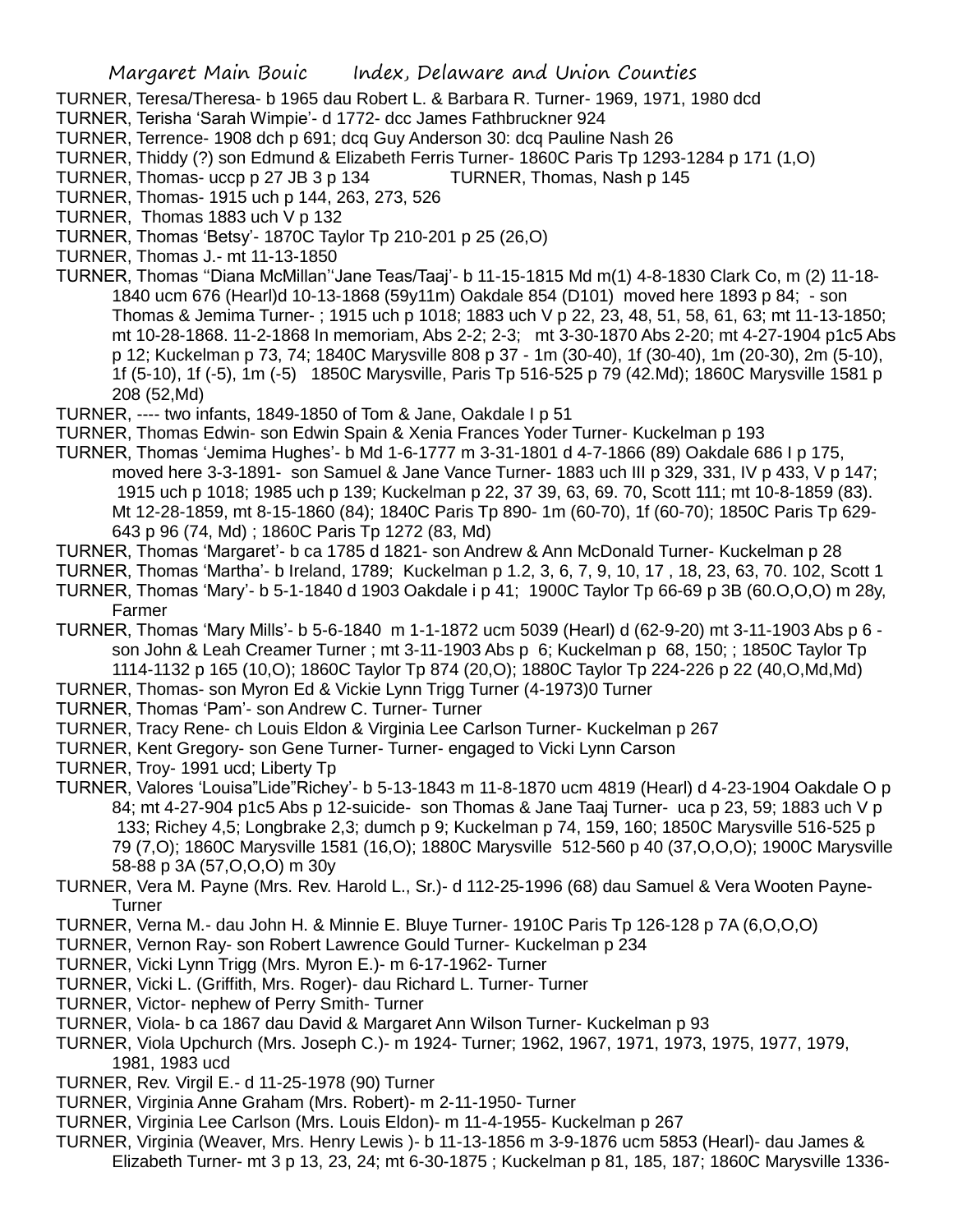- 1324 p 197 (5,O)
- TURNER, Vivian (Mrs. Ben)- Turner
- TURNER, Vivian (Leathem, Mrs. )- dau Lester & Blanche L. Dunkle Turner- Turner
- TURNER, W.- 1883 uch V p 535
- TURNER, Waine Rolland- son harry Lewis & Neva Gertrude Stout Turner- Kuckelman p 197
- TURNER, Walter Crowe 'Eunice Lundt'- b 10-13-1902- Kuckelman p 235
- TURNER, Walter J. 'Elsie Cubes'- b 7-31-1910 m 8-2-1930 d 11-30-1979 cremated- son H. D. & Caroline Gunnette Turner- Turner
- TURNER, Washington b ca 1830 son John & Leah Creamer Turner- Kuckelman p 68; 1850C Taylor Tp 1114- 1132 p 165 (20,O)
- TURNER, W. H. 'Nellie Anderson'- parents of Carrie Turner- dcbirths
- TURNER, W. H,. 'Maude Beverly'- dg 7-21-1908 Cry Ab p 145
- TURNER, Wilbert Franklin- d age 52- Turner
- TURNER, Wilda Mae (Nicol, Mrs. Sherman J.)( Weatherall/Weatherman, Mrs. )- b 9-13-1935 m 6-15-1958 dau Richard E. & Edna Knachel Turner- Turner; Rausch (13(11)41) III p 277
- TURNER, Will- uninf p21 admitted 1-18-1932 d 1-3-1933 (73) Paris Tp
- TURNER, William- 1883 uch IV p p 457, 458
- TURNER, William- d 6-28-1863; 1883 uch IV p 486, 528
- TURNER, William- 1850C Milford Center, Union Tp 1219-1237 p 181 (28,O)
- TURNER, William- 1880C Marysville 374-412 p 27 (21,O,O,O)
- TURNER, William- 1860C Darby Tp 376-378 p 53 (25,O); mt 7-28-1897 son born, d 7-24-1897 p1c4 Abs p 23
- TURNER, William- uca p 75
- TURNER, William A.- 1980 dcd
- TURNER, William 1883 uch V p 197. 684
- TURNER, William- b 1860 d 1-3-1933 (73) Oakdale 4489 (E131) I p 101
- TURNER, William- son Andrew & Ann McDonald Turner- Kuckelman p 28
- TURNER, William 'Abigail Church'- b 8-5-1698 son Benjamin & Elizabeth Hawkins Turner- ped Dorothy Turner Lowe 64
- TURNER, William 'America''Elizabeth'- b ca 1816 son Robert & Mary Turner- Kuckelman p 42, 84
- TURNER, William W.'Anna May Baker'- b 6-1859 m 2-16-1882 ucm 7131 (Hearl) d 1937 Byhalia Cem, lptw p 128; Turner; 1900C York Tp 66-66 p 3B (40,O,Nj,Eng) m 18y; 1910C Washington Tp 212-214 p 9A (50,O,NJ,Eng)
- TURNER, William B.- b 11-1870 d 8-23-1952, Oakdale II p 99- son Aquilla & Mary Elizabeth Horney Turner mt 2-3-1909 p3c1, mt 2-10-1909 p1c6 Abs p 37, 38; mt 10-20-1909 p1c6 Abs p 67; Kuckelman p 144; Scott 111182
- TURNER, William 'Carrie Providence Jaggers'- b 10-1874 m 4-18-1894 ucm (Hearl) d 1952 Turner; ; 1900C Marysville 104-104 p 5A (25,O,O,O) m 6y; 1910C Paris Tp 146-148 p 8A (--,O,O,O) m 16y farm hand
- TURNER, William "Dovie"- son Charles "Freddie T." & Dianne Banks Turner-Turner
- TURNER, William E.- b ca 1859 son Augustus & Elizabeth Ashdel Turner- Kuckelman p 151; 1860C Leesburg Tp 359 (1,O)
- TURNER, William 'Elizabeth'- 1860C Paris Tp 1264 (44,)
- TURNER, William 'Etitelle Ervin'- m 7-13-1834 ucm 321 (Hearl)
- TURNER, William 'Eva Keeran'- m 2-1-1898 ucm (Hearl)
- TURNER, William 'Gwen'- son Charles H.,Sr. & Ruth Phillips Turner- Turner
- TURNER, William Harrison 'Mary Jane Robison'- b 4-11-1796 d 3-21-1851, War 1812; son Moses & Elizabeth Bean Turner- ped Dorothy Turner Lowe 8
- TURNER, William Hull b ca 1843 d Civil war, 96th Ohio Infantry- Kuckelman p 83
- TURNER, William- son James & Sina Turner- 1850C Liberty Tp un Co 897-914 p 134 (16,O)
- TURNER, William- son John M. & Euphemia Beech Turner- 1880C Irwin, Union Tp (1,O,Va,O)
- TURNER, William Jr. 'Julia A. Sharp'- m 1-18-1855 ucm 2230; mt 1-24-1855
- TURNER, William J. 'Sarah Colby'- b 1723/24 m 1747 d 12-8-1796 son William & Abigail Church Turner- ped Dorothy Turner Lowe 32
- TURNER, William Lewis- b 12-6-1840 d 12-14-1868 (19y8d) Un Christian Ch Cem, lptw p 90- son John & Leah Creamer Turner- Kuckelman p 68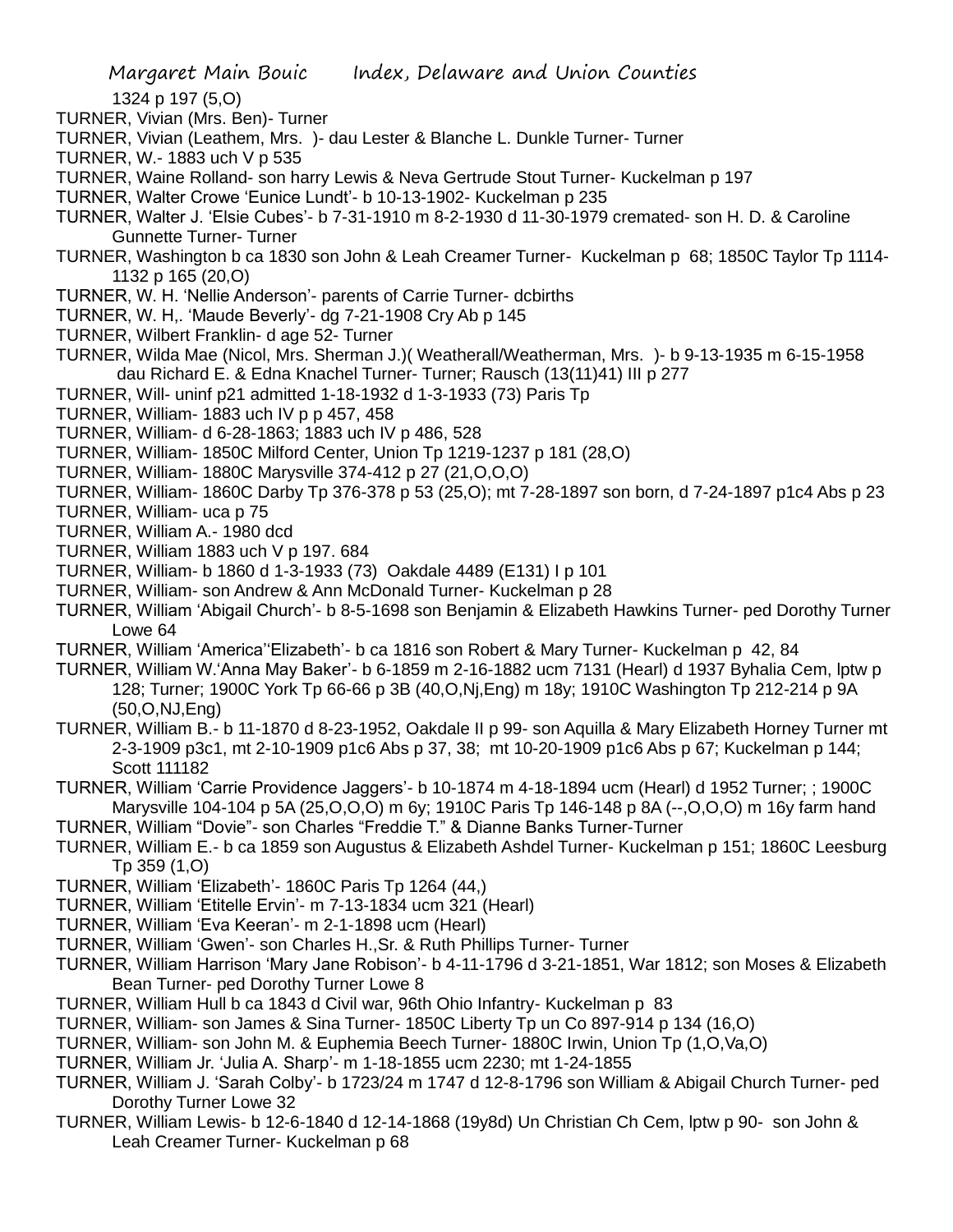- TURNER, William Jr. 'Lucinda J. McCall'- m 10-30-1862 ucm 3370 (Hearl)- son William & Lydia Jones Turner-Kuckelman p 48, 55, 93, 97; 1870C Taylor Tp 134-126 p 15 (36,O); 1880C Washington Tp 135-140 p 5 (50,O,Md,Pa)
- TURNER, William 'Lydia Jones''Eliza'- b 3-21-1788 d 10-10-1874 son Samuel & Jane Vance Turner-Kuckelman p 22, 45, 46, 47, 48, 55, 89
- TURNER, William M.- son Alonzo W. & Hulda Turner- 1910C Liberty Tp Un Co 358 p 15A (14,O,O,O)
- TURNER, William 'Margaret'- d 10y ago- mt 12-25-1912 p8c3 Abs p 45
- TURNER, William- son William & Margaret Turner- mt 12-25-1912 p8c3 Abs p 45
- TURNER, William, Jr. 'Matilda A. Sharp'- m 1-18/16-1855 ucm 2230 (Hearl); mt 1-24-1855
- TURNER, William N. 'Rebecca James'- m 8-20-1857 ucm 2585 (Hearl); 1860C Jackson Tp 1169 (38, Md)
- TURNER, William 'Phebe Randall'- m 9-5-1852 ucm 1837 (Hearl); mt 9-4-1852
- TURNER, William- son Samuel & Nancy Scott Turner- 1850C Liberty Tp un Co 896-913 p 134 (7,O)
- TURNER, William T.- Turner
- TURNER, William- son Thomas & Mary Mills Turner- b ca 1876 mt 3-4-1903 Abs p 6; Kuckelman p 150; 1880C Taylor Tp 224-226 p 22 (4,O,O,O)
- TURNER, William- b 7-1894 son William & Anna M. Turner- 1900C York Tp 66-66 p 3B (5,O,O,O)
- TURNER, Willis 'Nancy J. Clevenger'- b 7-1877 m 2-27-1896 ucm (Hearl)
- TURNER, Willis 'Sarah J.;- b 7-1877 son Robert & Malissa Turner- 1900C Leesburg Tp 283-286 (22,O,O,O) m 4y day laborer; 1910C Leesburg Tp 32-33 p 1B (35,O,O,O) m 14y, odd jobs
- TURNERY, Richard Clinton 'Maud Azuba'- m 4-30-1891 ucm (Hearl)
- TURNERY, Maud Azuba (Mrs. Richard Clinton)- m 4-30-1891 ucm (Hearl)
- TURNEY, Rev.- conducted funeral of Lewis Hess- dg 9-21-1917, Cry Ab p 92
- TURNEY, Adam 'Hannah Weber'- b ca 1783 m ca 1811 d ca 1872 son John & Magdalena Grove Turney-Turney 1; 1908 dch p 551; brother Daniel Turney
- TURNEY, Alice M. (Thompson, Mrs. Madison)- d Friday, dau Weaver Adams & Catherine E. Williams Turney-Turney 4; sister Merrill Turney- dg 3-28-1905 Cry Ab p 18
- TURNEY, Ann Catharine (Myers, Mrs. Christian)(Robinson, Mrs. Asa)- b 12-28-1787 m(1) 1805 (2) 1813 d 6-2- 1884 dau John & Magdalene Grove Turney- Turney 2, 3; dcq Doris Richey Johnson 25; 1883 uch V p 334; Marianne Turney letter; 1985 uch p 15
- TURNEY, Ann Catherine- b 9–27-1836 d 1-22-1868 dau Joseph & Margaret Weber Turney- Turney 3; 1850C Millcreek Tp 1976-1997 p 287 (14,O); 1860C Millcreek Tp 82 (23,O)
- TURNEY, Anna 1870C Delaware Town p 330 (11)
- TURNEY, Anna (Mrs. Karet Scott)- Turney 4, 5; John Hutchisson 2, 3
- TURNEY, Benjamin F. 'Elizabeth Elenor Hutchisson'- b 11-14-1818 lic m 9-29-1852 ucm 1857 (Hearl) d 1-28- 1892 Fairview Cem p 4; son Joseph & Margaret Weber Turney; Marysville p 247; Hutchisson p 22, 47, 51, 52; Turney 3,4; Maugans Anc p 17; 1880 dch p 736; hmp p 160- dcw Bl 4 [ 407 (43) surety; Co K 96th O.V.I., mt 10-1-1862 Abs p 6; mt 2-21-1892 Abs p 21; dg 11-30-1882 Cry Ab p 73; dg 7-6-1888 Cry Ab p 197' dg 2-9-1872 Cry Ab p 94; 1850C Millcreek Tp 1976-1977 p 257 (32,Pa);1880C Scioto Tp 286, 304 (61,Pa,Pa,Pa) hardware merchant -see Family of Benjamin Hutchisson by Elmer Hutchisson 1973 p 22, 47, 51, 52, 62
- TURNEY, Mrs. Benjamin- d Sunday (84) dg 2-23-1915 Cry Ab p 19
- TURNEY, ----(Drewers, Mrs. Wesley)- dau Mrs. Benjamin Turner- dg 2-23-1915, Cry Ab p 19
- TURNEY, Benjamin Forrest 'Bernice'- b 1-24-1915 m 9-18-1935 son Gordon & Bessie Bean Turney- Maugans Anc p 17; Turney 6; Bean 112541
- TURNEY, Benjamin Hardin- b 1-7-1982 son Wayne & Harper Jane McAdoo Turney- Turney
- TURNEY, Bernice L.- b 7-1897 dau Richard Clinton & Maud A. Watts Turney- Turney; 1900C Magnetic Springs 356-359 p 14B (2,O,O,O)
- TURNEY, Bessie Virginia Bean (Mrs. Gordon)- b 5-11-1882 m 6-11-1902 d 8-30-1963 New Millcreek Cem- dau Ed & Katherine Kellar Bean- Maugans Anc p 17; Turney 5,6; Bean 112541; Hutchisson ; 1961 dcd
- TURNEY, Brenda- b 5-2-1962 dau William B. & Helen Roper Turney- McKitrick p 144
- TURNEY, Catherine 1870C Delaware Town p 330 (43)
- TURNEY, Catherine E. Williams (Mrs. Weaver Adams)- b Wales 8-1-1830- dau Richard Williams- Turney 3,4; dg 5-8-1891 Cry Ab p 55, 56
- TURNEY, Catherine Elizabeth Little (Mrs. Merrill A.)- m 1895 dau William S. Little- Turney 4, 5 TURNEY, Catherine (Noble, Mrs. )- dau Daniel & Elizabeth Ridenour Turney- 1908 dch p 352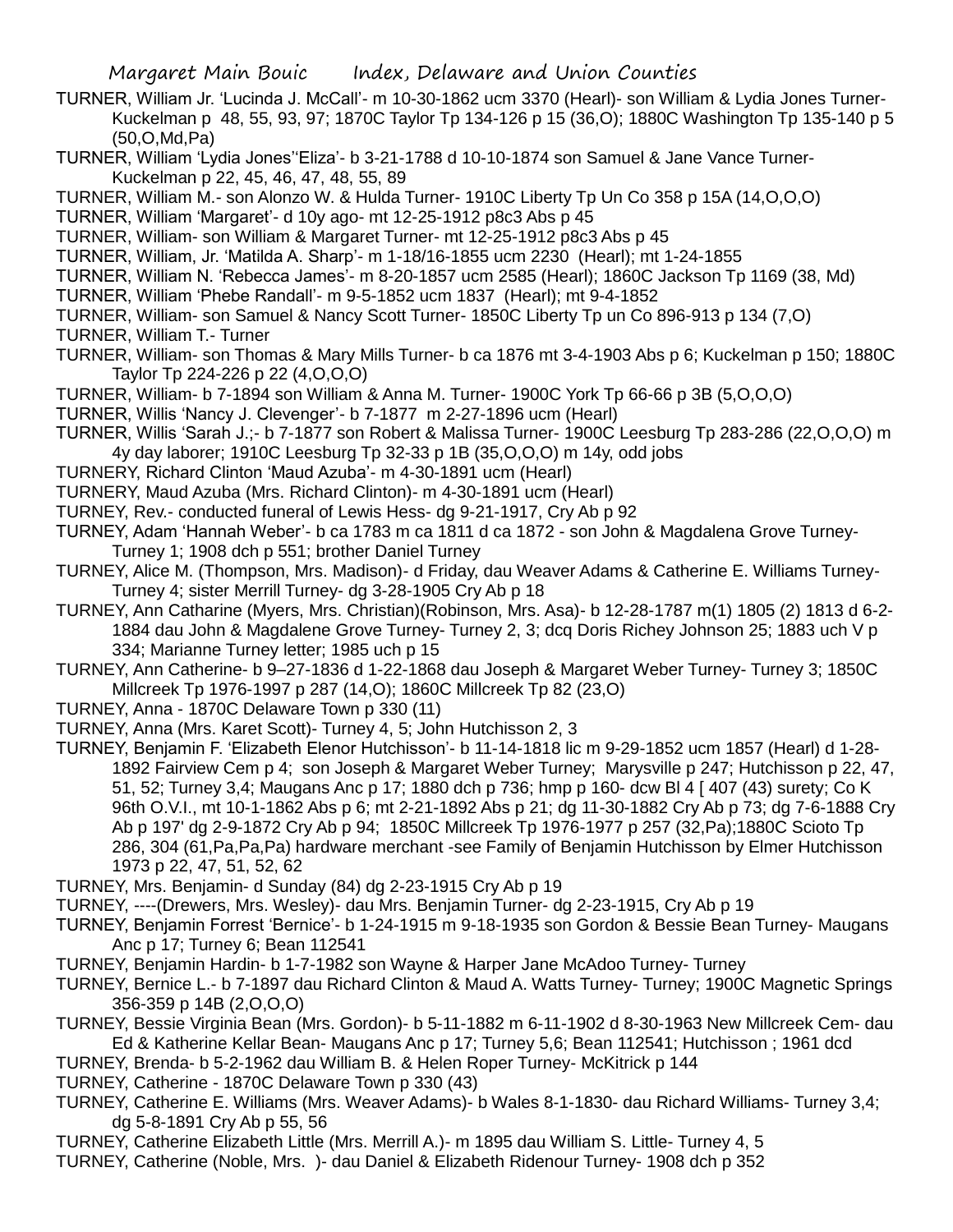TURNEY, Catherine O'Connel (Mrs. Frank Edward)- b 6-15-1907 m 10-1-1928- Bean (1125411)

TURNEY, Chella/Rachel- d 11-21-1822 (16y9m) dau Benjamin F. & Elizabeth Elenor Hutchisson Turney-Hutchisson p 51, 52; 1880 dch p 736; Turney 4

TURNEY, Clifford- son John Jared & Eliza J. Ross Turney- Turney 4

TURNEY, ----Cleveland (Mrs. Clifford) - dau ----Hinton Cleveland (Mrs. Daniel)- dg 9-2-1902 Cry Ab p 151

TURNEY, Clinton R. son William h. & Margaret A. Turney- mt 2-6-1901 Abs p 1; 1870C Leesburg Tp 180-187 p 22 (4,O)

TURNEY, Dallas C. Sr. 'Lillian Evans'- b 6-1894 d 5–26-1979 (84) Oak Grove Cem- son Richard C. & Maude A. Watts Turney- 1915 uch p 777- pallbearer for Mrs. Margaret Turney- dg 3-23-1917, Cry Ab p 35; 1900C Magnetic Springs 356-359 p 14B (5,O,O,O)

- TURNEY, Dallas, Jr.- d 8-31-1995 (78) Oak Grove Cem- son Dallas C. Sr. & Lillian Evans Turney- Turney; WWII; 1969, 1971 dcd
- TURNEY, Dr. Daniel- d 1-1-1827, dcga p 36; Delaware Patron & Franklin Chronicle
- TURNEY, Daniel- son Adam Turney- Turney 1
- TURNEY, Daniel- brother Peter & Adam Turney- 1908 dch p 551
- TURNEY, Daniel 'Susan Ridenour'- son John & Mary Grove Turney- 1908 dch p 552; Marianne Turney letter
- TURNEY, Daniel 1870C Delaware Town p 330 (53\*)
- TURNEY, Darlene- dau Dallas C., Sr. & Lillian Evans Turney- Turney
- TURNEY, David- son Jared Scott & Anna Turney- Turney 5; Hutchisson p 51
- TURNEY, Dennis 1870C Delaware Town p 330 (15)
- TURNEY, Denver 'Ida Burkholder'- parents of Mabel A. Lewis- Turney
- TURNEY, Mrs. Doc.- uninf p 28, admitted 8-15-1846 d 9-12-1946 Paris Tp
- TURNEY, Edward- son John Jared & Eliza J. Ross Turney- Turney 4
- TURNEY, Edward 'Katherine'- 1964 dcd, Scioto Tp
- TURNEY, Eliza J. Ross (Mrs. John Jared)- Turney 3,4
- TURNEY, Elizabeth (Dill, Mrs. Augustus B.)- d (89) Radnor Ce,mdau Daniel & Elizabeth Ridenour Turney-1908 dch p 550-551, 552; dg 9-20-1907 Cry Ab p 71
- TURNEY, Elizabeth Elenor Hutchisson (Mrs. Benjamin F. )- b 4-14-1833 lic m 9-29-1852 ucm 1857 d 2-21- 1915 Fairview Cem p 4, Powell p 247; dau John & Rachel McKirgan Turney- Turney 3,4; Hutchisson ; opc 233; Maugans Anc p 17; sister of James Thomas Hutchisson- 1880 dch p 736; dg 5-27-1910 Cry Ab p 126; 1860C Millcreek Tp 81 (27,O); 1870C mil Tp 248; 1880C Scioto Tp 286-304 (47,O,Tenn,Tenn)
- TURNEY, Elizabeth- b ca 1786 dau John & Magdalena Grove Turney- Marianne Turney letter
- TURNEY, Elizabeth- b 8-27-1830 dau Joseph & Margaret Weber Turney- Turney 3
- TURNEY, Emma/Emily Jane (Felkner, Mrs. Hamer Wood)- b 10-31-1854 m 12-31-1872 d 10-26-1873 Fairview Cem p 2- dau Benjamin & Elizabeth Hutchisson Turney- Bean (1183); opc 178; Hutchisson p 22, 51, 52; Maugans Anc p 95; Turney 4; 1880 dch p 736; 1860C Millcreek Tp 81 (5,O)
- TURNEY, Eunice (Pierce, Mrs. John)- Powell p 316
- TURNEY, Flora B./ V.- b 6-4-1860 d 11-15-1924 Consumption- dau Benjamin F & Elizabeth Eleanor Hutchisson Turney- Hutchisson p 44, 51, 52; Turney- 1880 dch p 736; dg 11-30-1882 Cry Ab p 73; 1880C Scioto Tp 286-304 (19, O, Pa.O)
- TURNEY, Flora Page (Pounds, Mrs. George)- Turney 4
- TURNEY, Frank Edward 'Catherine O'Connel'- b 8-1905 m 10-1928 d 1-9-1982 son Gordon & Bess Virginia Bean Turney- Bean 1125411; Maugans Anc p p 17; Turney 6; Hutchisson
- TURNEY, Frank M.- b 5-8-1876 d 10-1-1900 (24-5-22) Edinburgh-New Millcreek Cem p 22; 1880C Scioto Tp 286 (4.O)- son Grove B. & Mary J. Maugans Turney- Hutchisson p 51; Maugans Anc p 17; Turney; b 10-1-1876 Scioto Tp, dcbirths
- TURNEY, George R.- brother Elizabeth Turney Dill- 1908 dch p 552
- TURNEY, George W. 'Flora Page'-son Weaver Adams & Catherine A. Williams Turney-Turney 4
- TURNEY, Gertrude A.- dau John Jared & Eliza J. Ross Turney- Turney 4
- TURNEY, Gertrude (Duff, Mrs. J. S.)- dau Weaver Adams & Catherine E. Williams Turney- Turney 4
- TURNEY, Gertrude- b 3-17-1833 d 1-29-1862 dau Joseph & Margaret Weber Turney- Turney 3
- TURNEY, Gordon B, 'Bess Virginia Bean'- b 8-17-1874 m 6-11-1903 d 4-14-1952 New Millcreek Cem; Bean (112541)- Hutchisson by Elmer Hutchisson p 51, 62; Maugans Anc p P 17; Turney 5,6; dg 1-15-1918 Cry Ab p P 6; 1880C Scioto Tp 286-305 (5,O,O,O)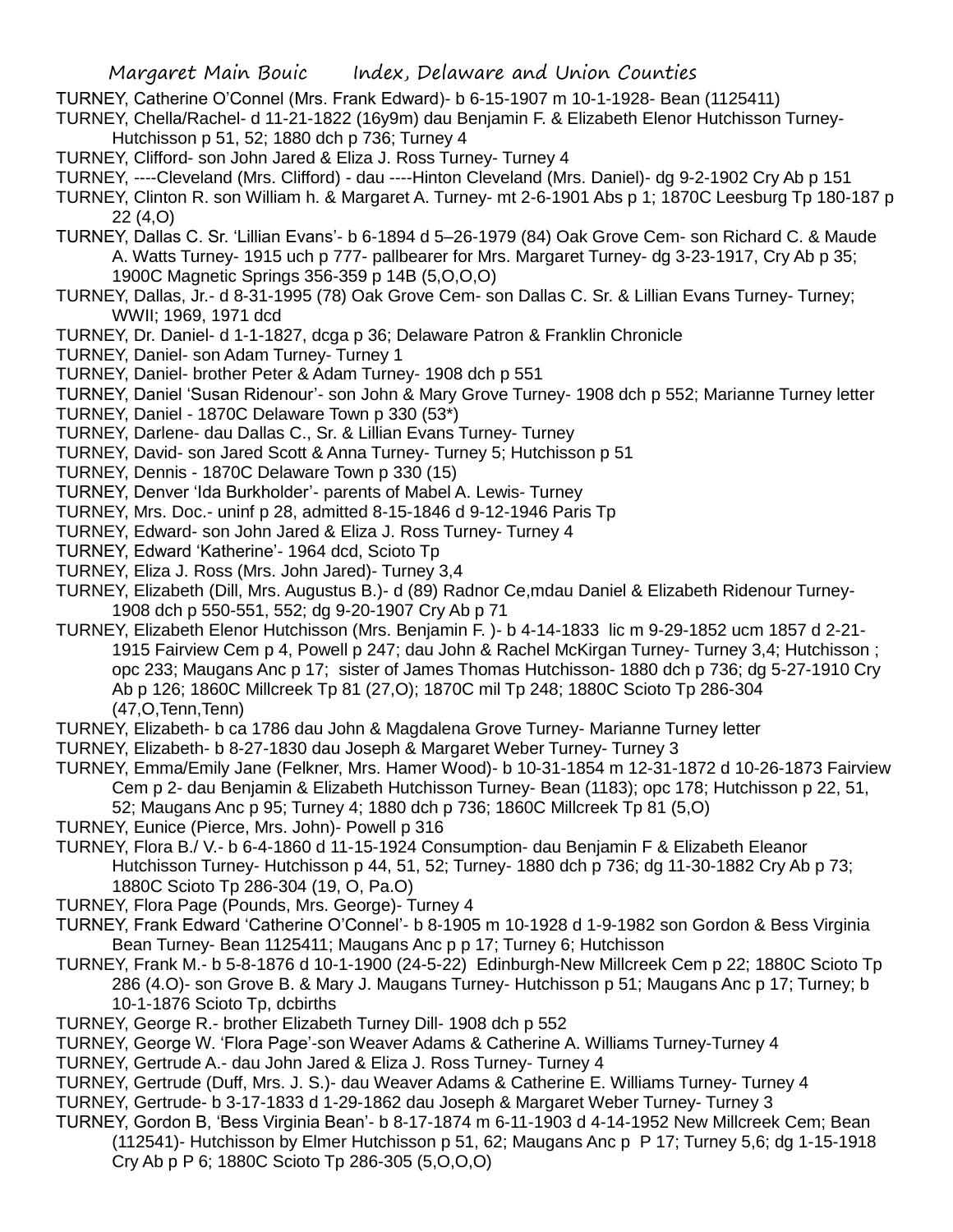TURNEY, Grove B.'Mary J. Maugans'- b 6-12-1853 d 10-22-1908 son Benjamin F. & Elizabeth Eleanor

Hutchisson Turney- 1880 dch p 736; Maugans Anc p 17; Hutchisson p 51, 52; Turney 4,5; Hutchisson , by Elmer Hutchisson p 51, 52, 62; 1860C Millcreek Tp 81 (6,O)

TURNEY, Hannah Weber (Mrs. Adam)- b ca 1793; Marianne Turney letter

TURNEY, Harriett- mother-in-law of W. H. Moses- 1880C Claibourne Tp 300-317 p 28 (56,-,-,-)

TURNEY, Henry- son Adam Turney- Turney 1

TURNEY, Henry- brother Elizabeth Turney Dill- 1908 dch p 522

TURNEY, Henry- son John & Mary Grove Turney- 1908 dch p 551

TURNEY, Henry M.- son Weaver Adams & Catherine E. Williams Turney- Turney 4

TURNEY, Henry- d Tuesday- father of R. C. Turney- mt 1-23-1901, Abs p 1

TURNEY, Dr. H. B.- son Wm. H. & Margaret A. DeGood Turney- dg 3-23-1917, Cry Ab p 33, 35; Turney

TURNEY, Hosea B. 'Katie E. Hartman'- b 4-22-1863 m 12-9-1891 ucm (Hearl) d 1-4-1948 Oakdale II p 96 son William Henry & Margaret A. Turney- mt 2-6-1901 Abs p 1; 1870C Leesburg Tp 180-187 p 22 (7,O); 1880C Leesburg Tp 245 (17,O,Conn,O); 1900C Taylor Tp 88-91 p 4B (37,O,Conn,O) m 9 y farmer; 1910 Marysville 4th ward 117-128 (46,O,Conn, Md) vet

TURNEY, Hugh Weber- son Merrill A. & Catherine Elizabeth Little Turney- Turney 5

TURNEY, Ida Burkholder (Mrs. Denver)- Turney

TURNEY, Jacob- brother Elizabeth Turney Dill- 1908 dch p 552

TURNEY, James E.'Martha'- son Dallas C. & Lillian Evans Turney- Turney

TURNEY, Janice B.- b 3-18-1938 d 4-4-1938 dau Frank Edward & Catherine O'Connel Turney- Bean 11254114

- TURNEY, Jared- son john Jared & Ellen J. Ross Turney- Turney 4
- TURNEY, Jared Scott 'Anna'- b 1868 m 1905 son Benjamin F. & Elizabeth Eleanor Hutchisson Turney- 1880 dch p 736; Hutchisson p 51, 52; opc 251; Turney 4,5; 1880C Scioto Tp 286 (12,O,Pa,O)

TURNEY, John Charles- b 8-10-1858 son Benjamin F. & Elizabeth Eenor Hutchisson Turney- Hutchisson p 51, 52; opc 196; Turney 4; 1880 dch p 736; 1860C Millcreek tp 81 (1,O); 1880C Scioto Tp 286-304 (21,O,Penn,O)

TURNEY, John Jared 'Eliza J. Ross'- b 4-10-1821 d 12-25-1886 son Joseph & Margaret Weber Turney- Turney 3, 4

TURNEY, John 'Magdalena Grove'- b 2-3-1749 d 3-6-1823 Rev. War- son Adam Turney- Turney 1,2; 1908 dch p 551

TURNEY, John Jr. Mary "Polly" Ridenour' b ca 1781 m 12-30-1826 d ca 1826 son John & Magdalena Grove Turney- Marianne Turney letter

TURNEY, Jno - 1870C Delaware Town p 330 (4)

TURNEY, Joseph- tin shop, Delaware - dcga p 49; Delaware Patron & Franklin Chronicle; 1835 men p 21 #40 p 34 Delaware Tp

TURNEY, Joseph- son John Jaed & Eliza J. Ross Turney- Turney 4

TURNEY. Joseph 'Margaret Weber'- b 9-12-1792 Pa m 12-5-1811 d 1-29-1872 Bouic Cem father of Benjamin Turney- dg 2-9-1872 Cry Ab p 94 d at home of Benjamin; Turney 2,3; 1880 dch p 511, 736; 1908 dch p 551; Hutchisson p 51, 52; Marianna Turney letter; dg 2-9-1872 Cry Ab p 94; 1840C Concord Tp p 119 (40-50); 1850C Millcreek Tp 1976-1977 p 287 (58,Pa); 1860C Mil Tp (67,Pa);

TURNEY, Dr. Joseph- b 7-22-1825 d 7-1-1887 Nevada- son Joseph & Margaret Weber Turney- Turney; dg 7-6- 1888 Cry Ab p 197

TURNEY, Joseph R.- son Weaver Adams & Catherine E. Williams Turney- Turney 4

TURNEY, J. R.- Curry Cadet- mt 7-28-1897 p 6 Abs p 23

TURNEY, Julia- b 3-18-1938 d 3-24-1938 dau Frank Edward & Catherine O'Donnel Turney- Turney

TURNEY, Julia (King, Mrs. Leonard)- dumch p 419

TURNEY, K/Catharine Little (Mrs. Merril)- dau William S. & Mary Ellen Thomson Little- dg 3-28-1905, Cry Ab p 18 dg 12-11-1917, Cry Ab p 110

TURNEY, Kate E. Hartman (Mrs. Hosea B.)- b 9-4-1868 m 12-9-1891 ucm (Hearl) d 9-12-1946 Oakdale II p 96; 1900C Taylor Tp 88-91 p 4B (31,O,Md,Md) 1910C Marysville 4th ward 117-128 (41,O,Md,Md) m 18y, no ch

TURNEY, Katherine (Mrs. Edward)- 1964 dcd, Scioto Tp

TURNEY, Lana Jeanne (Palmer, Mrs. Jerry L.)- m 6-2-1963 dau Forrest Benjamin & Bernice Turney- Turney

TURNEY, Leah (Merrill, Mrs. John)- b 10-19-1814 dau Joseph & Margaret Weber Turney- Turney 3

TURNEY, Lillian Evans (Mrs. Dallas C.)- d 1953- Turney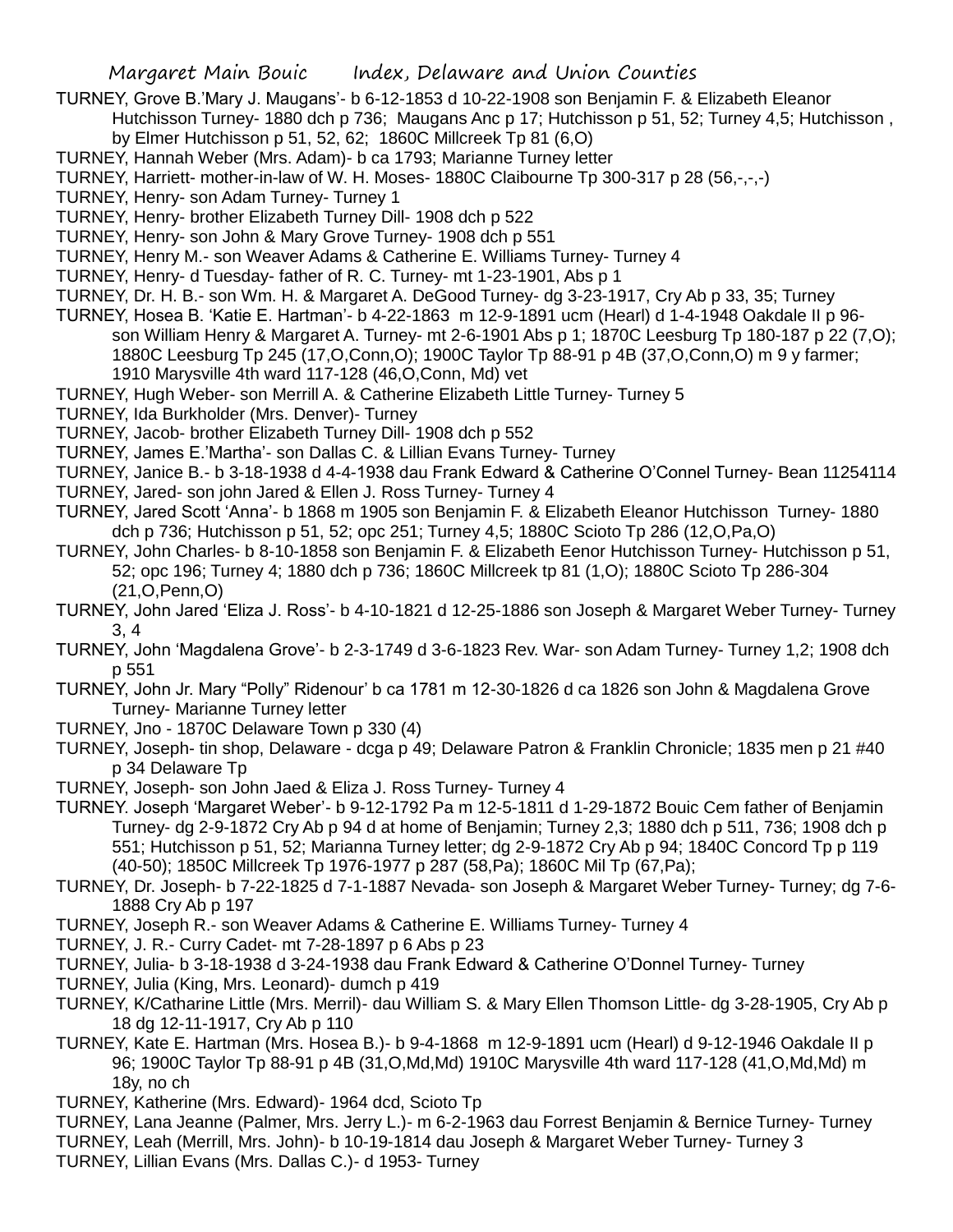- TURNEY, Mabel- b 2-1892 dau Richard C. & Maude A. Watts Turney- 1915 uch p 777; Pabst p 7 p 23; 1900C Magnetic Springs 356-359 p 14B (8,O,O,O)
- TURNEY, Mabel A. (Lewis, Mrs. Ray H.)- b 5-14-1898 m 10-17-1917 d 9-20-1981 (83) dau Denver & Ida Burkholder Turney- Turney

TURNEY, Mae (Wilson, Mrs. Herbert C.)- 1985 uch p 147

- TURNEY, Magdalena Grove/Groff (Mrs. John)- b 1748 Saxony m 1773 d 1824 dau Peter & Margaretha Groff-Turney 1,2; 1908 dch p 551
- TURNEY, Magdalena (Sumner, Mrs. Isaac)- b ca 1776 dau John & Magdalena Grove Turney- letter Marianne **Turney**
- TURNEY, Margaret A. DeGood (Mrs. William Henry)- b 7-20-1837/8 d 3-18-1918, Claibourne Cem p 44 or b 12-20-1839 m 3-4-1858 d 3-18-1917 (77-3-28) bur near Richwood- dau Richard & Margaret DeGooddg 2-23-1917, Cry Ab p 33, 34, 35; 1870C Leesburg Tp 180-187 p 22 (31,O); 1880C Leesburg tp 245 (41,O,Pa,Pa); 1900C Taylor Tp 89-92 p 4B (61,O,Pa,Pa)
- TURNEY, Margaret (David, Mrs. Thomas E.)- b 11-21-1827 m 9-5-1850 ucm 1564 New Millcreek Cem p 38 dau Joseph & Margaret Weber Turney- Turney 3
- TURNEY, Margaret Keefe (Mrs. Pat) parents of Mary Turney b 1879 dcbirths
- TURNEY, Margaret Weber (Mrs. Joseph)- b 6-20-1793 d 1860 Bouic Cem- dau John William & Anna Maria Weber- Turney 2,3; 1880 dch p 736; 1860C Millcreek Tp 82 (66,Pa)
- TURNEY, Maggie 1870C Delaware Town p 330 (9)
- TURNEY, Marie Perkins (Mrs. John Charles)- Hutchisson p 51
- TURNEY, Martha (Mrs. James E.)- Turney
- TURNEY, Mary 1870C Delaware Town p 330 (18)
- TURNEY, Mary (Barkeloo, Mrs. )- dau Gordon & Bessie Bean Turney- Turney
- TURNEY, Mary (Dill, Mrs. )- sister Elizabeth Turney- Dill- 1908 dch p 552
- TURNEY, Mary Eliza (DeGood, Mrs. Samuel)- b 5-6-1839 d 12-25-1914- Claibourne Cem p 44
- TURNEY, Mary (Hawkins, Mrs. )- dau John & Mary Grove Turney- 1908 dch p 551
- TURNEY, Mary (Heinlen, Mrs. Ronald)- dau Forrest Benjamin & Bernice Turney- Turney
- TURNEY, Mary J. Maugans- sister Mrs. Elizabeth Maugans- dg 1-15-1918, Cry Ab p 6
- TURNEY, Mary J. Maugans (Mrs. Grove B.)- b 1-14-1852(3) d 6-8-1933 New Millcreek Cem p 22; dau Martin & Elizabeth Dorwart Maugans- Turney 4,5; opc 230; Maugans Anc p p 17; Hutchisson p 51; dg 11-8-1904 Cry Ab p 271; 1880C Scioto Tp 286-395 (28,O,-,-)
- TURNEY, Mary Kathryn (Barkeloo, Mrs. D. E.)- b 3-16-1908 m 9-20-1931 dau Gordon & Bess Virginia Bean Turney- Maugans Anc p 17; Hutchisson ; Turney 6,7
- TURNEY, Mary "Polly" Ridenour (Mrs. John, Jr.)(Neiswender, Mrs. Frederick)- Marianne Turnery letter
- TURNEY, Mary- b 8-18-1879 Delaware Town dau Pat & Margaret Keefe Turney- dcbirths
- TURNEY, Maude A. Watts (Mrs. R. C.)- dau John J. & Orpha K. Safford Watts- 1915 uch p 777
- TURNEY Maude A. (Mrs. Richard C.)- b 8-1871- 1900C Magnetic Springs 356-359 p 14B (28,O,O,O) m 9y, 3 ch
- TURNEY, Merrill 'C/Kathaine Elizabeth Little'- b 2-15-1861 m 1895 son Weaver Adams & Catherine E. Williams Turney- Turney 4,5; dg 3-28-1905 Cry Ab p 18; dg 12-11-1917, Cry Ab p 110
- TURNEY, Michael 1870C Delaware Town p 330 (6)
- TURNEY, Nadine- b 4-8-1964 dau William R. & Zelma Roper Turney- McKitrick 144
- TURNEY, Nancy (Bean, Mrs. Hiram)- b 12-3-1817 d 3-17-1845 dau Abel Turney- Maugans Anc p 102
- TURNEY, Norma Ann (Bruce, Mrs. )- b 2-1-1934 dau Frank Edward & Catherine O/Connel Turney- Bean 11254112
- TURNEY, Pat 'Margaret Keefe'- parents of Mary Turney, 1879 dcbirths
- TURNEY, Peter- brother Daniel & Adam Turney- 1908 dch p 551
- TURNEY, Phebe (Noble, Mrs. )- sister Elizabeth Turney Dill- 1908 dch p 552
- TURNEY, Rachel A,- see Chella- 1880C Scioto Tp 286 -304 (14,O,Penn,O)
- TURNEY, Rachel (Adams, Mrs. Maboy Dinza)- b 12-5-1816 dau Joseph & Margaret Weber Turney- Turney 3 TURNEY, Richard Clinton. Maude A. Watts'- b 5-1866 son William Henry . & Margaret A. DeGood Turney- dg
	- 3-23-1917, Cry Ab p 34, 35; 1915 uch p 777; mt 1-23-1901, Abs p 1- pallbearer for Henry Hudson- dg 10-21-1916, Cry Ab p 101; 1880C Leesburg Tp p 24 (13,O,Conn,O); 1900C Magnetic Springs 356- 359 p 14B (34,O,Ct,O) m 9y, merchant
- TURNEY, Richard- c 1971 son Ted R. & Earlene Turney- Turney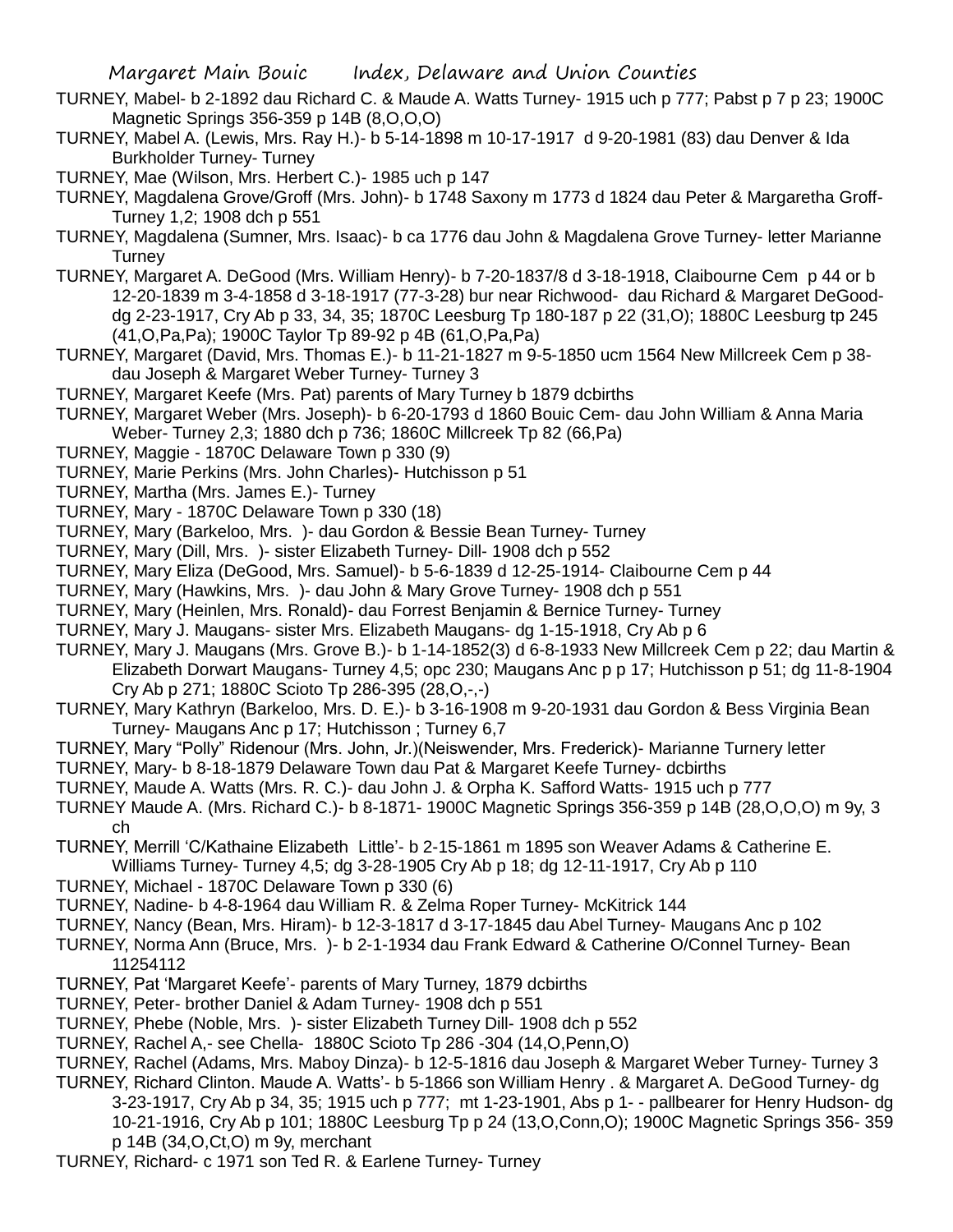TURNEY, Robert- son Dallas C. Sr. & Lillian Evans Turney- Turney

TURNEY, Robert William- b 7-21-1929 son Frank Edward & Catherine O'Connel Turney- Bean 11254111

- TURNEY, Susan (Bell, Mrs. )- sister Elizabeth Turney Dill- 1908 dch p 552
- TURNEY, Susan Margaret (Drayer, Mrs. Wesley Hugo) b 10-13-1856 d 6-17-1938 dau Benjamin F. & Elizabeth Elenor Hutchisson Turney- Turney 4,5; opc 191; 1880 dch p 736; Hutchisson p 51; 1860C Millcreek Tp 81 (3,O); 1880C Scioto Tp 286-304 (23, O,Pa,O)
- TURNEY, Susan Ridenour (Mrs. Daniel)- b 5-15-1783 d 4-10-1887 dau Mathias & Catherine Fake Ridenour; Marianne Turner letter; 1908 dch p 551
- TURNEY, Susan (Robinson, Mrs. )- dau John & Mary Grove Turney- 1908 dch p 551
- TURNEY, Susannah (Hawken, Mrs. Henry)- b ca 1773- dau John & Magdalena Grove Turney- Marianne Turney letter
- TURNEY, Susannah (Parker, Mrs; Samuel- b 6-3-1813 dau Joseph & Margaret Weber Turney- Turney 3
- TURNEY, Ted R.. 'Earleene'- d 2-3-1979 (77) cremated- brother Dallas C. Turney, R.- Turney
- TURNEY, Ted- son Wm. H. & Margaret A. DeGood Turney- dg 3-23-1917, Cry Ab p 35
- TURNEY, Theodore- son R. C. & Maude A. Watts Turney- 1915 uch p 777
- TURNEY, Tren William- b 10-16-1960 son William R. & Zelma Roper Turney- McKitrick 144
- TURNEY, Wayne S 'Harper Jane McAdoo''- son Benjamin Forrest & Bernice Turney- Turney
- TURNEY, Weaver/Weber) Adams 'Catherine E. Williams'- b 8-15-1823 m 1846 d 5-6-1891 (67-8-19) son
- Joseph & Margaret Weber Turney- Turney 3, 4
- TURNEY, W. H.- 1883 uch IV p 492
- TURNEY, William- brother Dallas C. Turney,Sr.- Turney
- TURNEY, William H. 'Margaret A.'- Co B. 48th O.V.I. b 5-12-1837 d 1-11-1901, Claibourne Cem p 44; 1870C Leesburg Tp 180-187 p 22 (33,Conn); 1880C Leesburg Tp 248-245 p 24 (43,Conn, Conn, Conn); 1900C Taylor Tp 89-92 p 4B (63,O,Conn,Conn)
- TURNEY, William Little- son Merrill A. & Catherine Elizabeth Little Turney- Turney 5
- TURNEY, William- son R. C. & Maude A. Watts Turney- 1915 uch p 777
- TURNEY, William R.- 1883 uch IV p 478
- TURNEY, William- pallbearer for Roy Patterson- dg 6-24-1913 Cry Ab p 44
- TURNEY, William R. 'Zelma Roper'- b 1-22-1934 m 3-11-1960 son Elisha & Gertrude Carlton Turney- McKitrick 144
- TURNEY, Zelma Roper (Mrs. William R.)- b 4-2-1943 m 3-11-1960 dau Byrant Laroe & Marcell Kidd Robert-McKitrick 144
- TURNKOPP, Anna Engeroff (Mrs. )- dau Mrs. Elizabeth Engeroff- dg 4-11-1902 Cry Ab p 133
- TURNMIRE, Frances Barry (Amrine, Mrs. Kenneth J.)- b 1915 Oakdale I p 65; Turnmire
- TURPIE, -----1915 uch p 533; 1883 uch V p 55
- TURPIN, Anna (Bland, Mrs. Nile)- m 12-3-1874 ucm 5593 (Hearl); mt 3 p 6
- TURPIN, Dick- horse ridden by George W. Jamson- dg 4-24-1903 Cry Ab p 182
- TURPIN, Ellen- b 4-4-1830 d 3-10-1904 Milford Cem, Un Al 60
- TURPIN, Ellen (Mrs. Thomas)- 1880C Union Tp 39 p 7 (44,Md,Md,Md)
- TURPIN, Emma (Norris, Mrs. B.)- b 7-8-1851 d 3-18-1876 Milford Cem, Un Al p 15 dau T. & E. Turpin
- TURPIN, E. (Mrs. T.)- Un Al p 15
- TURPIN, Leon- b 7-16-1859 d 5-25-1892 Milford Cem, Un Al p 60
- TURPIN, Nile Bland- b 1848 d 1933 Milford Cem, Un Al p 60
- TURPIN, Theresa B. Wornstaff (Mrs. )- d 11-10-1969 976) bur Marion- sister Harvey Wornstaff- Turpin
- TURPIN, T. 'E.'- Milford Cem- Un Al p 15
- TURPIN, Thomas- b 3-4-1815 d 9-5-1894 Milford Cem, Un Al p 60
- TURPIN, Thomas 'Ellen'- 1880C Union Tp 39 p 7 (59,Va,Va,Va)
- TUNRPNING, Mary M. (Mrs. Ransom)- 1860C Union tp 595-600 p 83 (48 ,O)
- TURNPNING, Ransom 'Mary M.'- 1860C Union Tp 595-600 p 83 (59,NY)
- TURREL, Mary (Hepner, Mrs. Glen)- Weiser p 366
- TURRELL, Martha Grace- d 7-18-1977 dau Rev. Roger & Dr. Ruth Ellen Barrett Turrell- Turrell
- TURRELL, Rev. Roger'- Dr Ruth Ellen Barrett'- Turrell
- TURRELL, Dr. Ruth Ellen Barrett (Mrs. Rev. Roger)- Turrell
- TURRILL, Anganette (Phillips, Mrs. )- dau Garry & Emeline Maine Turrill- Asp 1519
- TURRILL, Antoinette (Gillett, Mrs. )- dau Garry & Emeline Maine Turrill- Asp 1520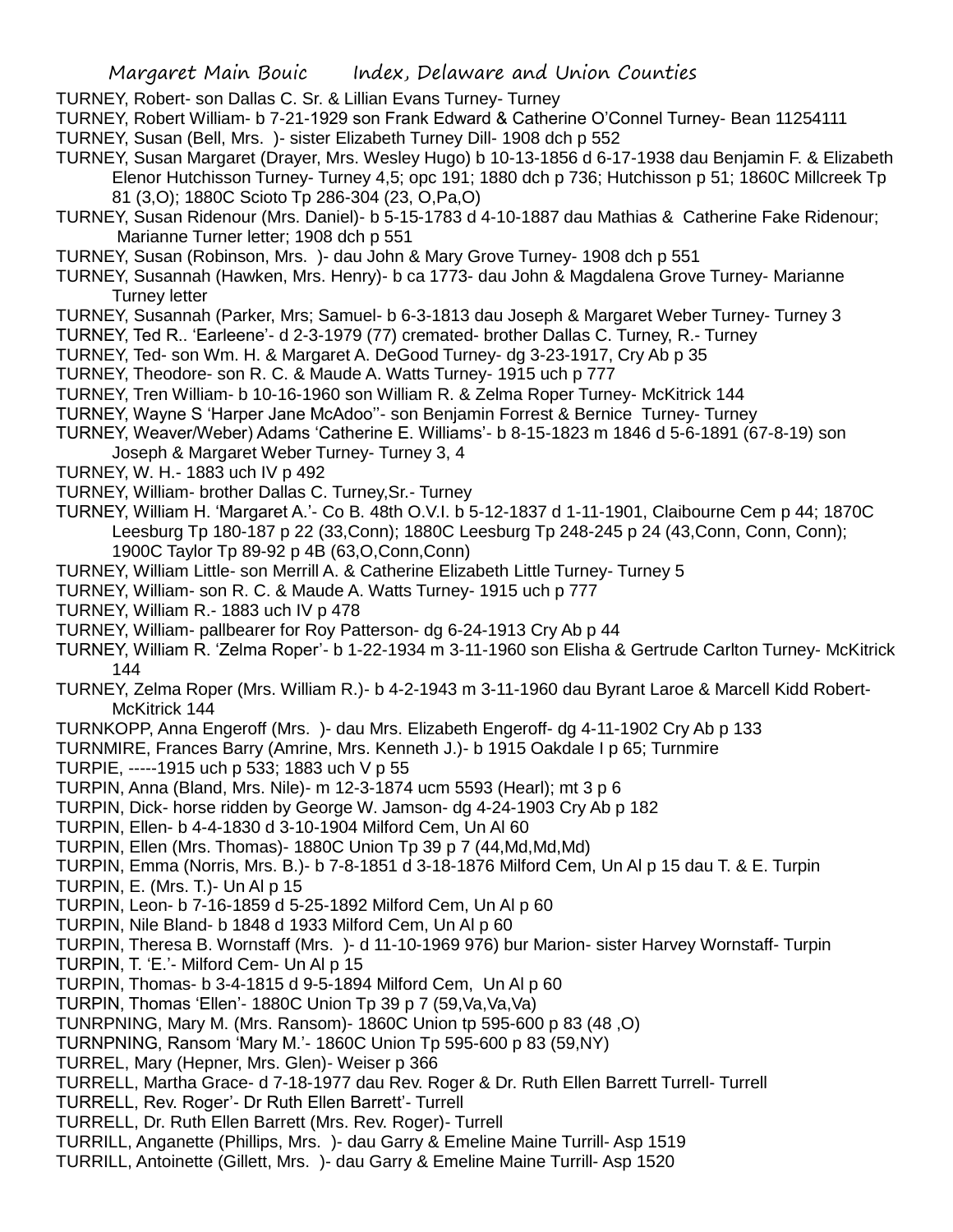- TURRILL, Emeline Maine (Mrs. Garry)- b 7-24-1806 m 11-1839 dau Samuel & Susannah Palmer Maine- Asp 695
- TURRILL, Garry 'Emeline Maine'- m 11-1829- Ap (695)
- TURRILL, George- son Garry & Emeline Maine Turrill- Asp 1521
- TURRILL, Hattie- dau Garry & Emeline Maine Turrill- Asp 1522
- TURRLEY, Mary B.- b 10-10-1898 Delaware Tp dau Oscar & Bertie Cross Turrley- dcbirths. See Turley
- TURSIC, Connie (Mrs. Vincent)- dg pacer 1-23-1989
- TURSIC, Stephanie Kay- dau Vincent/Paul & Connie Tursic- (18-1989) dg Pacer 1-23-1989 Tursic; engaged to Timothy Brendan Burns
- TURSIC, Vincent 'Connie'- Tursic
- TURVEY, Alfred E.- 1975, 1977 ucd
- TURVEY, Arthur L. 1971. 1975 ucd
- TURVEY, Clyde b 1960 son Alfred E. Turvey- 1977 ucd
- TURVEY, Clyde William- Turvey- engaged to Carol Lynn Parthemer
- TURVEY, Janice- 1975 ucd
- TURVY, Martha j. (Crayton, Mrs. Nelson A.)- 1985 uch p 10
- TUSING, Janie B.- Tusing
- TUSING, Marilee S.- dau Lanis B. Tusing- Tusing
- TUSON, Ruth A.- d 7-17-1993 Oakdale Cem K-73-SW 1/4
- TUSSEY, ----Powers p 214
- TUSSEY, Sharon- dau Donald Tussey- Tussey- engaged to Loren McCumber
- TUSSING, Agnes Malatok (Mrs. David H.)- Tussing
- TUSSING, Alan 'Holly Kennedy;- 1991 ucd, Allen Tp
- TUSSING, Alonzo 'Mina Hoover'- Tussing
- TUSSING, Amber Lynette- dau David H. & Agnes Malatok Tussing- Tussing
- TUSSING, Bonnie (Hudnall, Mrs. Charles)- dau Herbert A. Tussing- Tussing
- TUSSING, Bradley 'Sarah;- 1860C Dover Tp (50,O)
- TUSSING, Bradley Stephen- son David H. & Agnes Malatok Tussing- Tussing
- TUSSING, Carl 'Verna Rosella Thompson'- b 4-22-1904 d 11-20-1980 son Alonzo & Mina Hoover Tussing-Tussing
- TUSSING, Carolyn S. (Moss, Mrs. )- dau Sheldon & Sara E. Tussing- Tussing
- TUSSING, Carolyn- dau Virgil Tussing- Tussing
- TUSSING, Chad- b 1975 son Dennis M. & Judy K. Tussing- 1975, 1981, 1983, 1991 ucd
- TUSSING, Clara A.- d 1-27-1886 (11-7-27) Byhalia Cem, lptw p 118 dau David L. & Rebecca Wright Tussing-1883 uch V p 173;
- TUSSING, David H.'Agnes Malatok' b 2-24-1950 d 1-6-1982 (31) Deercreek Cem, London- son Donald & Marjorie Claggett Tussing- Tussing
- TUSSING, David L. 'Rebecca Wright' b 1836 m 10–18-1865 ucm 3822 (Hearl) d 1912 Byhalia Cem, lptw p 118- son Henry & Mary Tussing; mt 11-27-1912 p8c1 Abs p 41; 1883 uch V p 533, 673; uca p 101; 1870 YorkTp 265-259 (33,O,) carpenter & Joiner; 1910 Washington Tp 7-7 (73,O,US,US) m 44y, farmer
- TUSSING, Delores (Watkins, Mrs. Sherman)- dau Carl & Verna Rozella Thompson Tussing- Tussing
- TUSON, Ruth A.- d 7-17-1993 Oakdale K-73-510- 1/4
- TUSSING, David- son Donald R. & Marjorie Claggett Tussing- Tussing
- TUSSING, David 'Rebecca'- b 10-1836- 1900C Washington Tp 1-1 (63,O,O,O) m 23y, farmer
- TUSSING, Dennis Michael 'Judy K.'- son Donald H. & Marjorie Claggett Tussing- Tussing; 1979. 1981, 1983, 1991 ucd; Darby Tp
- TUSSING, Donald H. 'Marjorie Claggett'- b 5-7-1917 d 2-20-1978 bur Lafayette- son of Alonzo Edward & Mina Hoover Tussing- parents of Herbert A. - Tussing
- TUSSING, Edward 'Mina Hoover'- d 1955- Tussing
- TUSSNG, Frank E.- son David L. & Rebecca Wright Tussing- 1883 uch V p 173
- TUSSING, Gladys (Ward, Mrs )(Phillips, Mrs. )- dau Alonzo/Edward & Mina Hoover Tussing- Tussing
- TUSSING, Guy- son Edward & Mina Hoover Tussing- Tussing
- TUSSING, Harley- son Alonzo/Edward & Mina Hoover Tussing- Tussing
- TUSSING, Henry 'Mary'- 1883 uch V p 673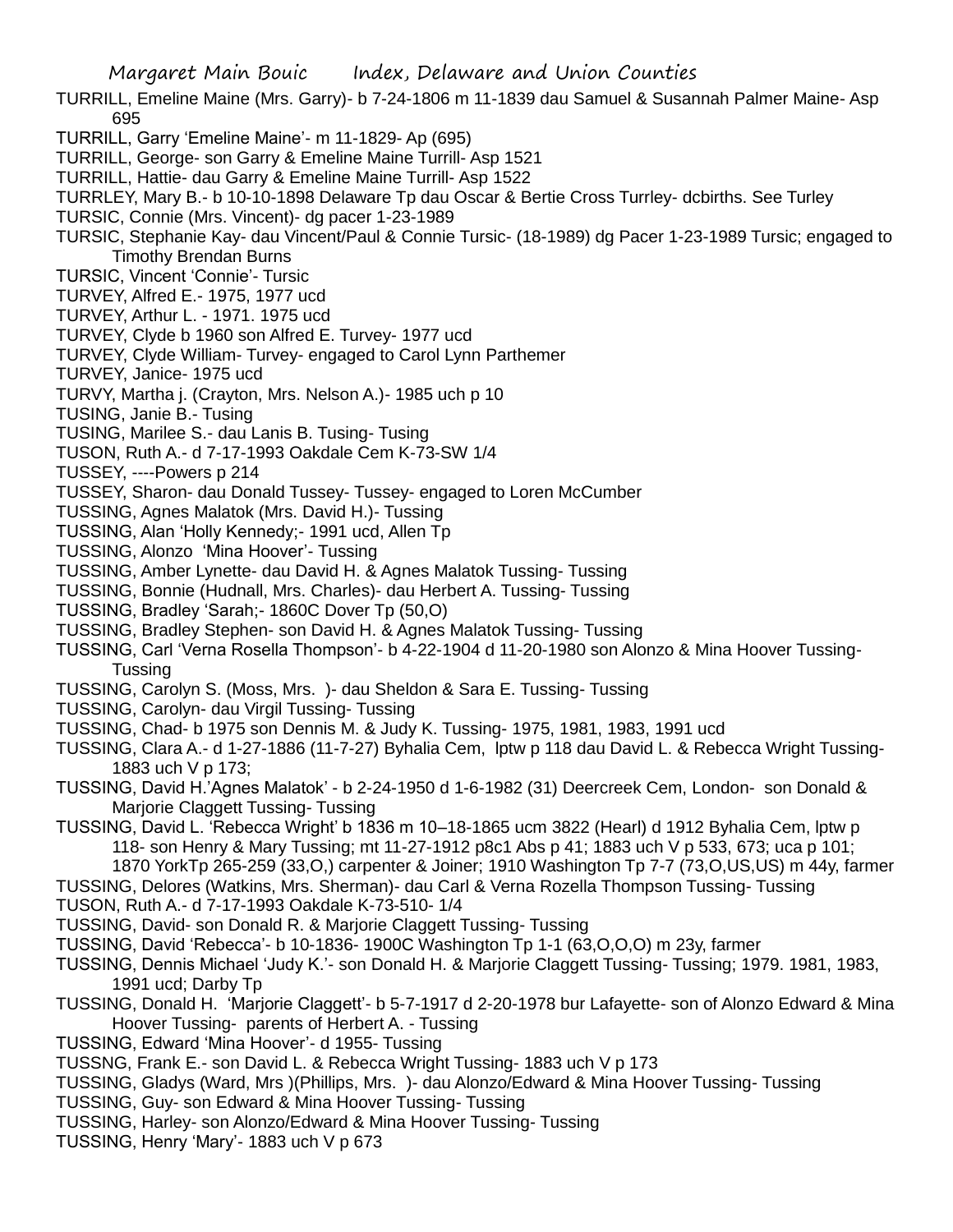- TUSSING, Herbert Alonzo. b 3-9-1940 d 12-28-1997 (57) Deercreek Tp Cem, London- son Donald H. & Marjorie Claggett Tussing- Tussing
- TUSSING, Herbert II 'Sherry'- son Herbert A. Tussing- Tussing
- TUSSING, Holly Kennedy (Mrs. Alan)- 1991 ucd; Allen Tp
- TUSSING, Jonas- son Brdley & Sarah Tussing- 1860C Dover Tp (23,O)
- TUSSING, Judy K. (Mrs. Dennis M.)- 1979, 1981, 1983, 1991 ucd; Allen Tp
- TUSSING, Judy (Mrs. Mike)- Tussing
- TUSSING, Marjorie Claggett (Mrs. Donald H.)- b 11-26-1919 d 8-14-2001 Deer Creek Cem- dau Herbert & Pearl Richards Claggett- Tussing
- TUSSING, Mary (Mrs. Henry)- 1883 uch V p 673
- TUSSING, Michelle L.- b 1968 dai Dennis & Judy K. Tussing, 1979, 1981, 1983, 1991 ucd, Darby Tp
- TUSSING, Mike 'Judy'- son Donald H. & Marjorie Claggett Tussing- Tussing
- TUSSING, Mike son Herbert A. Tussing- Tussing

TUSSING, Mina Hoover (Mrs. Alonzo)- b 9-4-1887 d 10-19-1971 Zanesfield Cem- dau Jack & Ella DeVol Hoover- Tussing

TUSSING, Rebecca Wright (Mrs. David L.)- b 6-1840 m 10-18-1865 ucm 3822 (Hearl) d 1912 Byhalia Cem, lptw p 118- dau Levin & Letitia Wright- 1883 uch V p 673; mt 11-27-1912 p8c1 Abs p 41; 1870C York Tp 265-259 (30,O); 1900C Washington Tp 4-4 p 1 (59,O,Md,O) m 35y 2 ch, 1 living; 1910 Washington Tp 7-7 (69,O,Md,Pa) m 44y, 2 ch 1 living.

TUSSING, Ronald Allen 'Rosemary Evans'- m 8-20-1983 son Virgil Tussing- Tussing

- TUSSING, Ronald L.- son Sheldon & Sara E. Tussing- Tussing
- TUSSIMG. Rosemary Evans (Mrs. Ronald Allen)- m 8-20-1983 dau Harry E, Evans- Tussing
- TUSSING, Rozella Thompson (Mrs. Carl)- b 1-4-1910 d 6-24-1993 (83) Maple Grove Cem- dau Russell & Stella Barry Thompson - Tussing; Thompson
- TUSSING, Sara E. (Mrs. Sheldon)- Tussing
- TUSSING, Sarah (Mrs. Bradley)- 1860C Dover Tp (51,O)
- TUSSING, Seil- attended funeral of Mrs. Bonham- mt 5-3-1899 p8c6
- TUSSING, Sheldon 'Sara E.'- d 1-9-1981 bur Heber Hill Cem- son Alonzo/Edward & Mina Hoover Tussing-Tussing
- TUSSING, Sheldon Paul- son Sheldon & Sara E. Tussing- Tussing
- TUSSING, Sherry (Mrs. Herbert II)- Tussing
- TUSSING, Verna Rozella Thompson (Mrs. Carl)- Tussing
- TUSSING, Virgil- son Carl & Verna Rosella Thompson Tussing- Tussing
- TUSSING, William D.- son Sheldon & Sara E. Tussing- Tussing
- TUSSING, William J. 'Anna Bell'- b 5-19-1969 m 7-15-1989 d 7-16-1989 (20) Maple Grove Cem- car accident-Tussing
- TUSSING, Zell- son Daivd Tussing- mt 11-27-1912 p8c1 Abs p 14, Broadway
- TUTE, Mary (Wolfley, Mrs. Lewis)- 1908 dch p 682
- TUTHILL, Beatrice A. (Mrs. Charles E.)- dau Clifford & Mattie Taylor Dillon- Taylor 1146; 1979, 1981, 1983, 1991 ucd; Millcreek Tp
- TUTHILL, Charles E. 'Beatrice A. Dillon'- d 12-19-1983 (68) Forest Lawn Cem, Columbus- Taylor (1146); Tuthill; 1979, 1981, 1983, 1991 ucd
- TUTHILL, Charles E. Jr. 'Cynthia'- son Charles E. & Beatrice A. Dillon Tuthill- Taylor 11461; Tuthill; 1979, 1981 ucd
- TUTHILL, Cynthia (Mrs. Charles E. Jr.)- Taylor (11461)
- TUTHILL, E. G.- brother Elizabeth Tuthill Robbins- dg 2-12-1897 Cry Ab p 106
- TUTHILL, Elizabeth (Robbins, Mrs. James R.)- b 8-13-1835 m 6-10-1856 d 2-2-1897 (61-5-21) dg 2-12-1897- Cry Ab p 106
- TUTHILL, —(Ingmire, Mrs. )- sister E. G. Tuthill- dg 2-12-1897 Cry Ab p 106
- TUTLE, Augustus- son Thomas & Mary J. Tutle- 1870C Liberty Tp Un Co 178 p 22 (18,Ind)
- TUTLE, Charles- son Thomas & Maray J. tutle- 1870C Liberty Tp Un Co 178 p 22 (3,Iowa)
- TUTLE, Hannah- dau Thomas & Mary J. Tutle- 1870C Liberty Tp Un Co 178 p 22 (13,Ind)
- TUTLE, Margaret- dau Thomas & Mary J. Tutle- 1870C Liberty Tp Un Co 178 p 22 (14,O)
- TUTLE, Mary J. (Mrs. Thomas)- 1870C Liberty Tp Un Co 178 p 22 (44,O)
- TUTLE, Mary- dau Thomas & Mary J. Tutle- 1870C Liberty Tp Un Co 178 p 22 (8,Ind)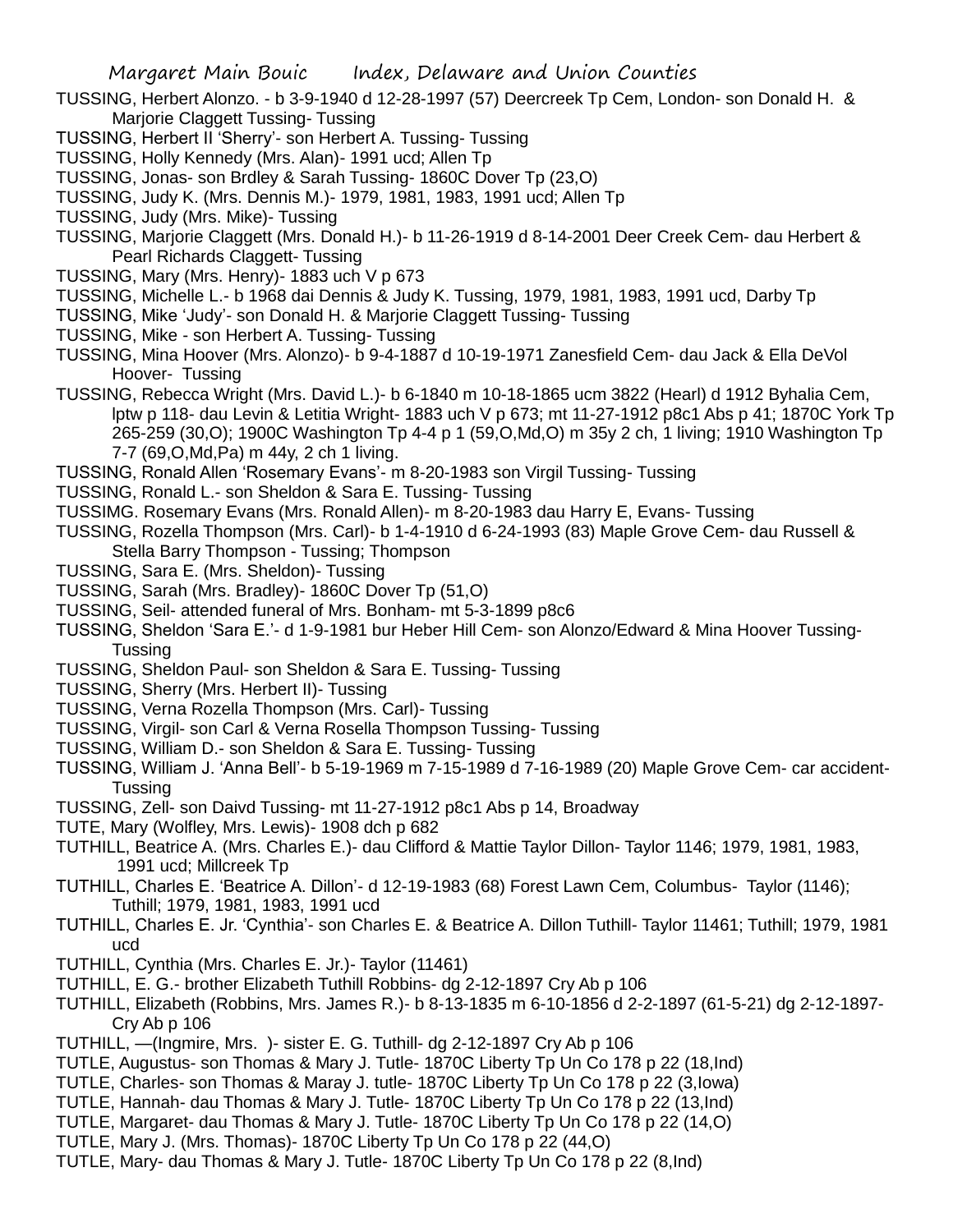- TUTLE, Thomas 'Mary J.'- 1870C Liberty Tp Un Co 178 p 22 (45,O)
- TUTOLA, Beth- dau Daniel & Joan George Tutola- Tutola
- TUTOLA, Daniel 'Joan George'- tutloa
- TUTOLA, Jean Ann- dau Daniel & Joan George Tutola- Tutola
- TUTOLA, Joan George (Mrs. Daniel)- d 2-20-1985 (44) Bowling Green- Tutola
- TUTOLA, Patty (Feehan, Mrs. Tom)- dau Daniel & Joan George Tutola- Tutola
- TUTOR, Sarah (Cane, Mrs. Thomas)- m 10-14-1867 ucm 4242 (Hearl)
- TUTOROW (TUTROW), Catherine.Cathern (Helcher, Mrs. )- dau Fred & Edythe A. Haight Tutorow- Tutorow; 1961 (11) dcd
- TUTOROW (TUTROW, Donald 'Terri'- son Fred & Edythe A. Haight Tutorow- Tutorow; 1961 (14), 1964, 1969 dcd
- TUTOROW (TUTROW), Edythe A. Haight (Mrs. Fred)- b 8-10-1925 d 5-20-1996 dau Charles & Catherine Vulgamore Haight- Tutorow; 1961, 1964, 1969, 1971, 1980 dcd
- TUTOROW (TUTROW),, Fred 'Edith/Edythe' -Tutorow; 1961, 19164, 1969, 1971, 1980 dcd
- TUTOROW, Marilyn (Mrs. Ronald K.)- Tutorow
- TUTOROW (TUTROW, Ronald K. 'Marilyn'- son Fred & Edythe A. Haight Tutorow- Tutorow; 1961 (15), 1964, 1980 dcd
- TUTOROW, Terri (Mrs. Donald)- Tutorow
- TUTTE, Frances L.- dau Martha Tutte- 1860C Jackson Tp 1086-1101 p 144 (6,O)
- TUTTE, Joseph W.- son Martha Tutte- 1860C Jackson Tp 1086-1101 p 144 (1,O)
- TUTTE, Loretta- dau Martha Tutte- 1860C Jackson Tp 1086-1101 p 144 (7,O)
- TUTTE, Martha- 1860C Jackson Tp 1086-1101 p 144 (29,O)
- TUTTE, William D.- son Martha Tutte- 1860C Jackson Tp 1086-1101 p 144 (9,O)
- TUTTLE, Albert- 1908 dch p 407; hmp p 126
- TUTTLE, Alma C. (Maine, Mrs. Willis Palmer)- m 9-12-1877- Asp (2056)
- TUTTLE, Almira- dau Lyman & Lavina Tuttle- 1850C Delaware Town 1075 p 84 (5,O)
- TUTTLE, Almon- son Lyman & Lavina Tuttle- 1850c Delaware Town 1075 p 84 (3,O)
- TUTTLE, Angeline Disbennett dau James Tuttle- b 6-1866 d 2-12-1893 York Cem p 58; mt 5-25-1892 Abs p 25; 1880C York Tp 150 p 14 (22,O,NH,O)
- TUTTLE, Ann Pierce (Mrs. David J.)- m 7-7-1839 dcm
- TUTTLE, Anna 1870C Delaware Town p 294 (21)
- TUTTLE, Anna (Mrs. Jacob)- 1850C Harlem Tp 720 p 63 (51, Mass)
- TUTTLE, Anne Mary- b 1-2-1981 dau George B. Tuttle- Tuttle
- TUTTLE, Bertha Louise Fletcher (Langstaff, Mrs. Harold Asa)- Maugans Anc p 215
- TUTTLE, Betty (Mrs. Wilbur)- 1964 dcd, Trenton Tp
- TUTTLE, Celista- dau Lyman & Lavina Tuttle- 1850C Delaware Town 1075 p 84 (1,O)
- TUTTLE, Charles, d Wednesday Mt. Carmel (19) son Mr. and Mrs. William Brockely- buried Kenton, appendicitis- dg 11-27-1906 Cry Ab p 135
- TUTTLE, Clarissa 1870C Brown Tp p 244 (42)
- TUTTLE, Clarissa- dau Jacob & Anna Tuttle- 1850c Harlem Tp 720 p 63 (26,O)
- TUTTLE, David 1840C Brown Tp (40-50); 1870C Brown Tp p 244 (70\*)
- TUTTLE, David J. 'Ann Pierce'- m 7-7-1839 dcm
- TUTTLE, David 'Sarah'- dcga p 48 Delaware Patron & Franklin Chronicle, desertion
- TUTTLE, Ella (Ekam, Mrs. )- b 1852 d 1924- Newhouse Cem p 7
- TUTTLE, Ella Wiles (Mrs. William D.)- dau Peter & Nancy Hall Wiles- 1908 dch p 419
- TUTTLE, Ellen- b 6-1883- 1900C Richwood 346-366 p 13B (16,O,Maine,O) boarder
- TUTTLE, Emily 1870C Delaware Town p 294 (49\*)
- TUTTLE, Emily F. Howe (Mrs. Leonard R.)- m 11-20-1839 dcm; dau Emily Howe- dcw Bk 4 p 119 (14) Sophia Howe
- TUTTLE, Esther B. 1870C Delaware Town p 318 (30)
- TUTTLE, Esther (Wood, Mrs. )- dau Daniel & Elizabeth Lancaster Benedict Wood- dumch p 340
- TUTLE, Ethel F. Cubbison (Mrs. Otis L.)- parents of Richard N. Tuttle- Tuttle
- TUTTLE, Fred C. 'Margaretta Muhlenberg Perkins'- b 1-20-1865 m 10-19-1897 Weiser p 204
- TUTTLE, George B.- Tuttle
- TUTTLE, Harry- uninf p 29 admitted 12-8-1948 left 12-31-1948- Paris Tp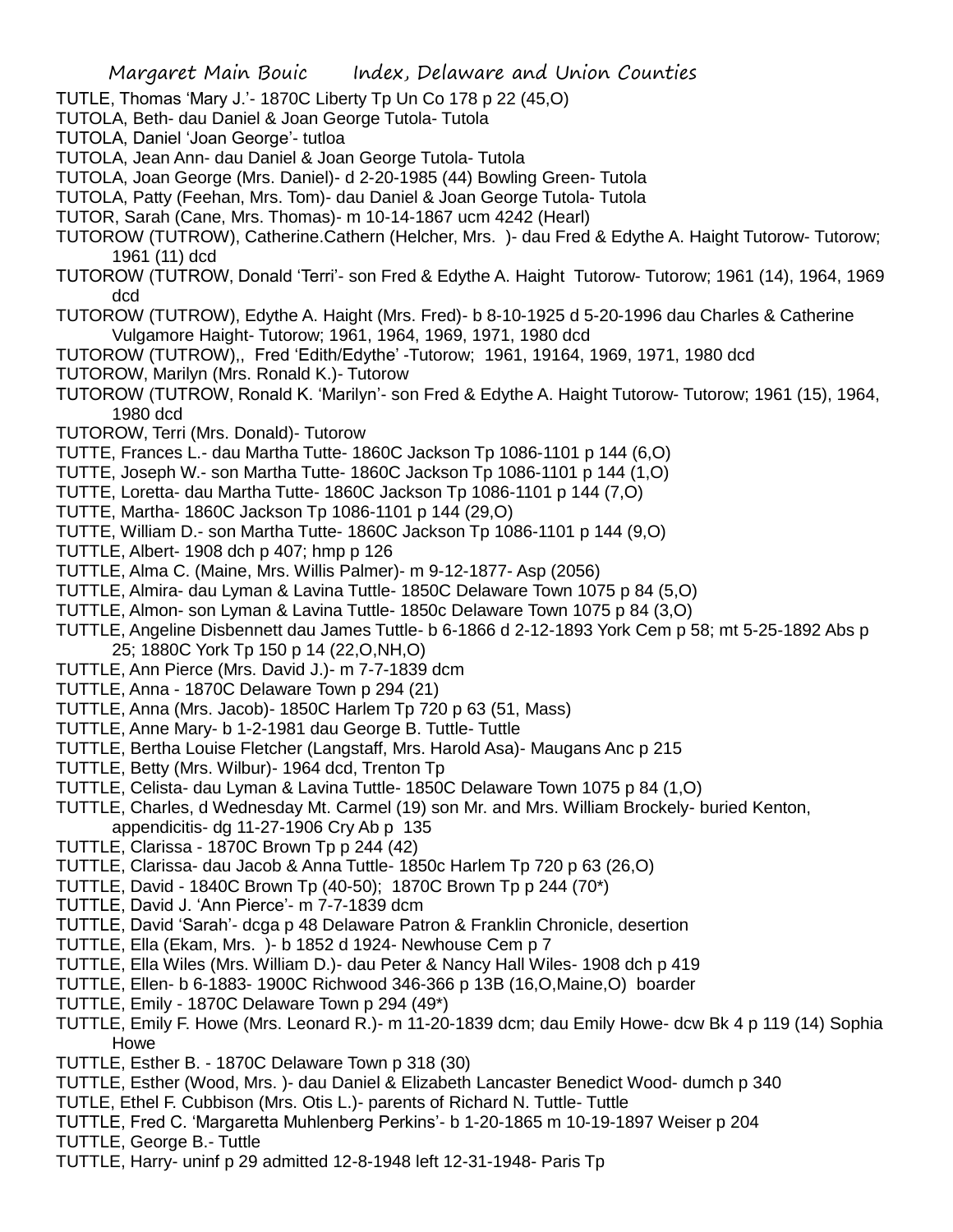- TUTTLE, Harry G. 'M. Agnes'- b 1878 d 1952 Raymond Cem, lptw p 39- son Nelson & —Frazell Tuttle- mt 6- 14-1911 p2c3 Abs p 70
- TUTTLE, Rev. Jacob 'Anna'- dpc p 20; Pabst p 1 p 62; 1850c Harlem tp 720 p 63 (57,Vt)-

TUTTLE, James '- b NH 1-2-1812 d 5-19-1892 (80-4-17), York Cem p 58; mt 5-25-1892, Abs p 25; 1880C York Tp 150 - 14 (68,NH,NH,NH) farmer

- TUTTLE, Jerry W. 'Toni'- 1980 dcd
- TUTTLE, John- 1840C York Tp 305 (20-30)
- TUTTLE, John- son James Tuttle- 1880C York Tp 150 p 14 (17,O,NH,O)
- TUTTLE, John 'Margaret'- 1883 uch V p 543
- TUTTLE, Rev. Joseph F.- 1880 dch p 389; 1908 dch p 240; dpc p 20, 21, 106; hmp p 47, 66
- TUTTLE, Katherine Lee- b 4-22-1900 dau Fred C. & Margaretta Muhlenberg Perkins Tuttle- Weiser p 204
- TUTTLE, Lavina Huntley (Mrs. Lyman)- b 1820 m 20-20-1840 dcm d 1887 Newhouse Cem p 7- dau William & Abigail Marden Huntley- Huntley 7; 1908 dch p 803; 1850c Delaware Town 1075 p 84 (29,NH)
- TUTTLE, Leonard 1870C Delaware Town p 294 (17)
- TUTTLE, Leonard R. 'Emily F. Howe'- m 11-20-1839 dcm; dpc p 89; dcw Bk 4 p 119(14) exec.
- TUTTLE, Lovina- d 3-18-1887 (65-2-10) Scioto Tp b Canada- dcdeaths
- TUTTLE, Lovina Morton (Mrs. Richmond)- see Asp (1234)
- TUTTLE, Lucia V. 1870C Delaware Town p 318 (29\*)
- TUTTLE, Lucius Vincent- b 4-18-1838 NJ d 6-27-1881 Grad OWY; 1880 dch p 375; dg 8-11-1881- Cry Ab p 58
- TUTTLE, Lucy 1870C Delaware Town p 294 (9)
- TUTTLE, Lyman 'Lavina Huntley'- m 2-20-1840 dcm; Huntley 7; 1908 dch p 803; 1850C Delaware Town 1075 p 84 (29,Conn)
- TUTTLE, M. Agnes (Mrs. Harry)- b 1878 d 1948 Raymond Cem, lptw p 39
- TUTTLE, Malinda- d 3-29-1868 dau T. & M. J.- Baughan Cem, lptw p 6
- TUTTLE, Margaret A. (Harvey, Mrs. Amos P.)- b 12-1833 m 9-20-1855; 1883 uch V p 542, 543; mt 9-3-1902 p1c2 Abs p 17
- TUTTLE, Margaret (Mrs. John)- 1883 uch V p 543
- TUTTLE, Margaretta Muhlenberg Perkins (Mrs. Fred C.)- b 9-2-1875 m 10-19-1897 dau George & Gertrude Eva Winters Perkins- Weiser p 204
- TUTTLE, Margaretta muhlenberg- b 10-12-1898 dau Fred C. & Margaretta Muhlenberg Perkins Tuttle- Weiser p 204
- TUTTLE, Mary E. (Hodge, Mrs. William)- m 11-7-1878 ucm 6356 (Hearl)
- TUTTLE, Mary- dau James Tuttle- 1880C York Tp 150 p 14 (28,O,NH,O)
- TUTTLE, M E. granddau James Tuttle- 1880C York Tp 150 p 14 (9/12,O,O,O)
- TUTTLE, Melissa (Lothridge, Mrs. William J.)- m 2-22-1857 dcm- dau Lyman & Lavina Huntley Tuttle- 1850C Delaware Town 1075 p 84 (8,O)
- TUTTLE, Melvina- dau Lyman & Lavina Huntley Tuttle- 1850C Delaware Town 1075 p 84 (6,O)
- TUTTLE, Mide L. (Cahill, Mrs. Columbus C.)- m 2-12-1881 ucm 6911(Hearl)
- TUTTLE, Milton- grandson James Tuttle- 1880C York Tp 150 p 14 (7,O,O,O)
- TUTTLE, M. J. (Mrs. T.)- lptw p 6
- TUTTLE, Mrs.--- buried yesterday, Ostrander- dg 3-18-1887, Cry Ab p 154
- TUTTLE, Nancy T. (White, Mrs. Thomas C.)- m 8-20-1844 ucm (Hearl)
- TUTTLE, Otis L. 'Ethel F. Cubbison'- parents of Richard N.- Tuttle
- TUTTLE, Owen- hmp p 124
- TUTTLE, Pamelia- hmp p 124
- TUTTLE, Reuben L.- 1830C Union Tp 172 (20-30)
- TUTTLE, Richard- 1973, 1977 ucd
- TUTTLE, Richard M.- son Richard N. Tuttle- Tuttle
- TUTTLE, Richard N.- b 4-6-1909 d 11-19-1984 (75) Claibourne Cem- son Otis L. & Ethel F. Cubbison Tuttle-**Tuttle**
- TUTTLE, Richmond 'Lovina Morton'- see Asp (1234)
- TUTTLE, Robert D. son Richard N. Tuttle- Tuttle1971, 1973, 1975, 1981, 1983, 1991 ucd; Claibourne Tp
- TUTTLE, Robert teacher, Antiques dealer- Tuttle
- TUTTLE, Rubie (Whitney, Mrs. Alonzo J.)- m 2-1858 d 1970 dumch p 28; 1883 uch V p 151; mt 7-11-1900 p 7c1 Abs p 123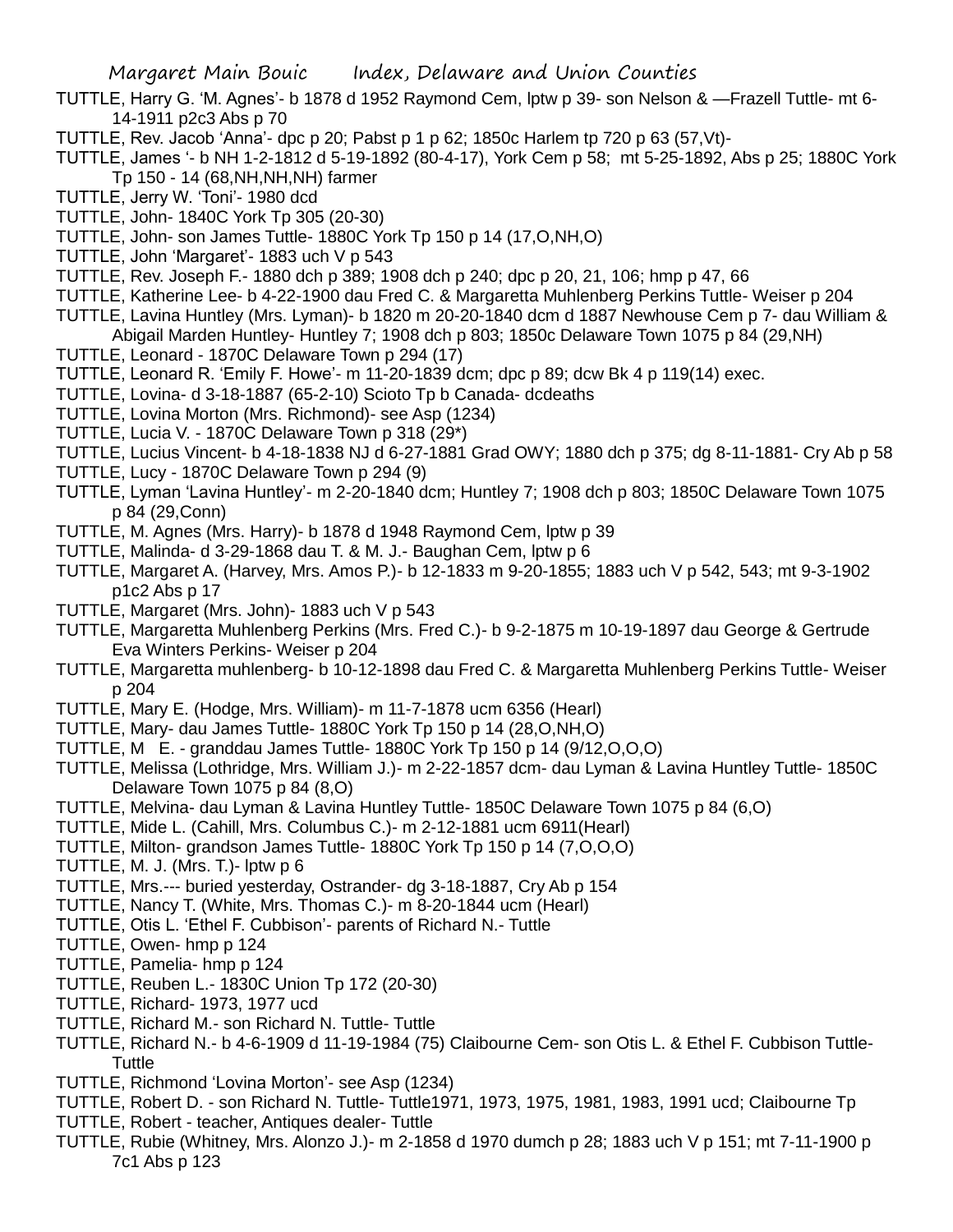- TUTTLE, Russell H.- son Richard N. Tuttle- Tuttle
- TUTTLE, Samuel- 1870C Leesburg Tp 19 p3 (90,O)
- TUTTLE, Rev. Samuel- Pabst Pion II p 239
- TUTTLE, Sarah Amanda (Maine, Mrs. Oliver Hamilton)- b 9-13-1829 m 5-15-1855 dau Richmond & Lovina Morton Tuttle- Asp (1234)
- TUTTLE, Sarah (Mrs. David)- desertion, dcga p 48; Delaware Patron & Franklin Chronicle
- TUTTLE, Sarah (White, Mrs. Thomas)- m 8-15-1844 ucm 974
- TUTTLE, T,. 'M. J.'- lptw 6
- TUTTLE, Thomas- 1830C Union Tp 171 (20-30)
- TUTTLE, Viola- b 1842 d 1881 Newhouse Cem p 7;dau Lyman & Lavina Huntley Tuttle- 1850C Delaware Town 1075 p 84 (7,O)
- TUTTLE, Wilbur 'Betty'- 1964 dcd, Trenton Tp
- TUTTLE, William D. 'Ella Wiles'- 1908 dch p 619
- TUTTLE, William H./M- 1880C York Tp 150 p 14 (22,O,O,O) farm laborer
- TWALY, Samuel (13-1832) indentured servant- dcgq p 58, Ohio State Gazette
- TWAY, Anna C. (Mrs. Leander B.)- b 1855 d 1943 Milford Center Cem, Un Al p 44
- TWAY, Carl M.- son Henry & Mary E. Tway- 1915 uch p 328; mt 9-20-1905 Abs p 23
- TWAY, Charles W.- b 4-1876 son William T. & Jane Heasley Tway d accident, Fla.- 1880C Union Tp 81 p 13 (
	- 4,O,Ind,Pa); Eve mt 2-4-1939 p 2 (63); 1900C Union Tp 30-32 p 2A (24,O,Ind,O)
- TWAY, Clarice (Mrs. Lucius)- Tway
- TWAY, Corydon 'Myrta Wagner'- MR-DAR p 8
- TWAY, Donald C.- son Lucius Tway- Tway
- TWAY, Edward M. 'Mabel Virginia '- d 6-18-1962 (83) Oak Grove Cem- Tway
- TWAY, Effie Smith (Mrs. Harry)- Tway
- TWAY, Ellen June- b 3-10-1846 d 1915 Milford Cem, Un Al p 23; 1900C Union Tp 30-32 p 2A (54,O,Pa,Pa) m 32y, 1 ch
- TWAY, Estella (Hamer, Mrs. Lee S.)- b 1887 d 1923 Milford Cem, Un Al p 37
- TWAY, Estella (Miller, Mrs. Louis B.)- m 2-22-1898 ucm (Hearl)
- TWAY, Eva E. (McCann, Mrs. Ernest G.)- m 9-21-1889 ucm (Hearl) dau H. H. & Mary Tway; 1915 uch p 589
- TWAY, Harriet P. Frazell (Mrs. Nelson)- m 2-23-1860 ucm 2994 (Hearl) d Tuesday, Unionville Cemetery- dau Reuben Frazell; mt 2-29-1860; mt 4-20-1898 p6c4 Abs p 35, mt 6-14-1911 p2c3 Abs p 70
- TWAY, Harry 'Effie Smith'- parents of Helen Grace Butler- Tway
- TWAY, Helen Grace (Butler, Mrs. Charles)- b 3-23-1901 d 10-28-1989 (88) Forest Grove Cem- dau Harry & Effie Smith Tway- Tway
- TWAY, Henry H,'Mary Elizabeth ' b 1849 d 1931 Milford Cem, Un Al p 37; 1915 uch p 589
- TWAY, (Miller, Mrs. Louis) dau Henry & Mary E. Tway- mt 9-20-1905 p4c4 Abs p 23
- TWAY, Henry 'Mary'- b 12-1846- 1900C Union Tp 130-135 p 7A (53,Ind,O,O) farm laborer
- TWAY, Jane :Jennie'Heasley (Mrs. William T.)- m 10-27-1867 ucm 4267 (Hearl); mt 10-30-1867 Abs p 29; d Monday,mt 12-23-1903 Abs p 25; 1870C Milford 65-64 p 7 (22,O); 1880C union Tp 81 p 13 (33,Pa,Pa,,Pa)
- TWAY, John, Sr.- brother Edward M. Tway- Tway
- TWAY, John- son Pearl Tway- 1910C Union Tp 168-168 p 8A (3,O,O,O)
- TWAY, Leander B.'Anna C.'- b 1841 d 1923 Milford Cem, Un Al p 44; Co K 1st Ohio Cav
- TWAY, Lovey (Mcmillen, Mrs. William)- parents of Sophia Burton Mcmillin- 1985 uch p 16
- TWAY, Mabel Virginia (Mrs. Edward)- d 1-7-1987 (99) Oak Grove Cem- Tway
- TWAY, L. B.- 1883 uch IV p 527, 528
- TWAY, Lucius 'Clarice'- d 12-9-1980 (76) bur Union Cem- Tway
- TWAY, Mabel (Mrs. Edward W.)- Tway
- TWAY, Maria Connor- b 1858 d 1936 Our Lady of Lourdes Ceml lptw p 51
- TWAY, Maria (Mrs. W. T) 1910C Union Tp 29-29 p 2A (50,.O,Irel,Irel)
- TWAY, Mary Elizabeth (Mrs. Henry H.)- b 1851 m 2-14-1870 d 1905 Milford cem, Un Al p 37- dau John N. Heller and 1st wife; mt 3-6-1907 p3c3 Abs p 38; mt 9-20-1905 p4c4, Abs p 23; 1915 uch p 589
- TWAY, Mary (Mrs. Henry)- b 11-1853- 1900C Union Tp 1130-135 p 7A (46,O,Pa,Va)- m 30y 4 ch, 3 living
- TWAY, Nelson 'Harriet P. Frazell'- m 2-23-1860 ucm 2994 (Hearl); mt 2-29-1860; 1883 uch IV p 534
- TWAY, Pearl- dau John & Anna Miller- 1910C Union Tp 168-168 p 8A (32,O,O,O) 1 ch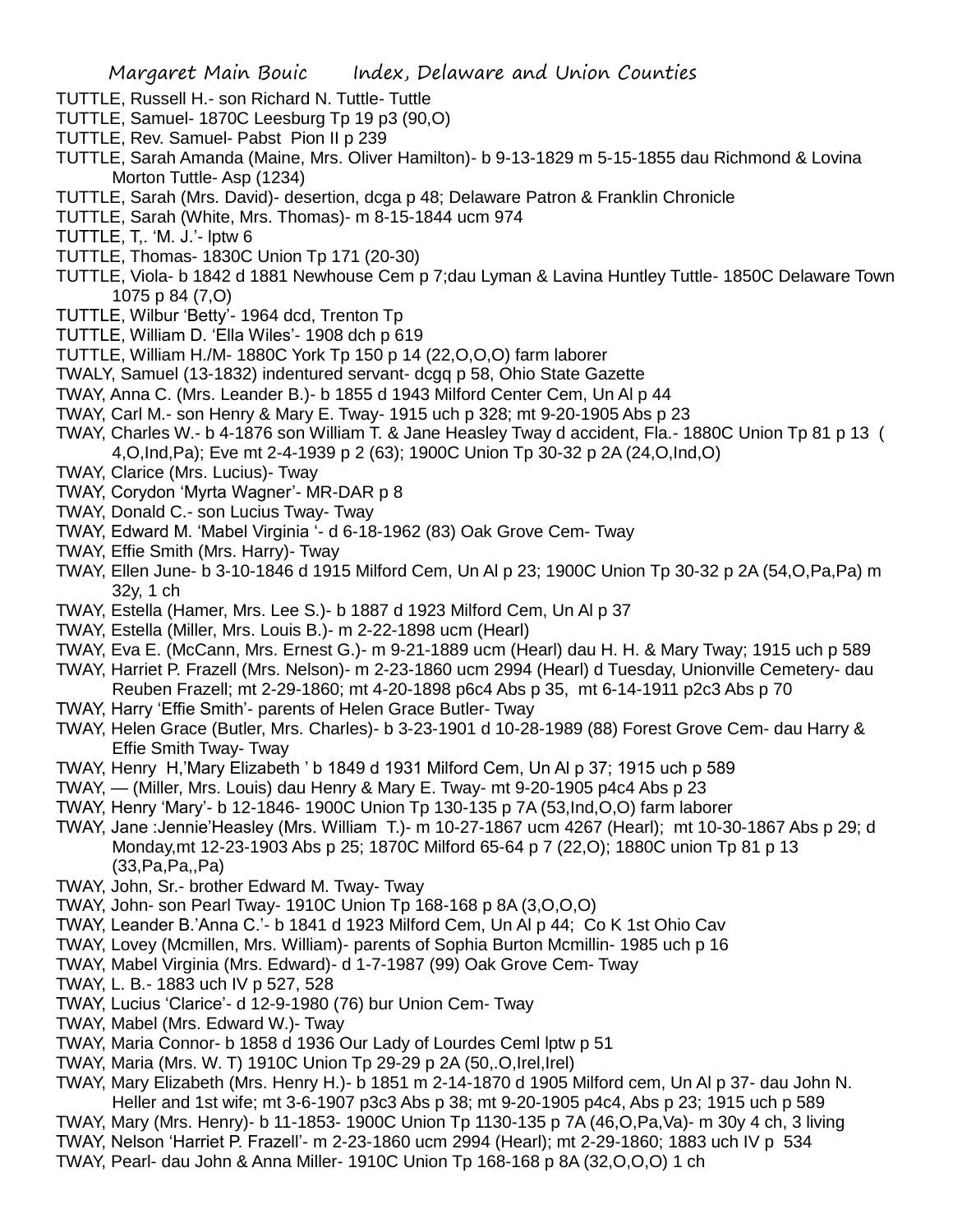- TWAY, Reena Lee (Cahalan, Mrs. )- dau Edward M. & Mabel Virginia Tway- Tway
- TWAY, Parents of Charles W. Tway- Evening mt 2-4-1939 p 2
- TWAY, Shirley (George, Mrs. )- dau Lucius Tway- Tway
- TWAY, William T. 'Jane "Jennie"Heasley'- m 10-27-1867 ucm 4267 (Hearl); mt 10-30-1867 Abs p 29; mt 12-23- 1903 Abs p 25; 1883 uch IV p 534; 1870C Milford 65-64 p 7 (24,O); 1880C Union Tp 81 p 131 (35,Ind,O,O,); 1900C Union Tp 30-32 p 2A (56,Ind,O,O) m 32y, farmer
- TWAY, William- d Wednesday (70) Civil War Vet, father of Willis Tway- mt 7-9-1913, Abs p 77
- TWAY, Williamson T.- b 8-8-1844 d 7-2-1913 Milford Cem, Un Al p 25
- TWAY, Willis- son William & Jennie Heasley Tway- mt 12-23-1903 p 1c3 Abs p 25; mt 7-9-1913, Abs p 77
- TWAY, W. L.- 1915 uch p 266
- TWAY, W. T.- 1910C union Tp 29-29 p2A (50,O,Irel Irel)
- TWEED, Abigail (Moore, Mrs. Andrew)- d 6-26-1890- Nash p 88
- TWEEDY, Charlene (Mrs. Harry C)- 1980 dcd
- TWEEDY, Harry C. 'Charlene'- 1980 dcd
- TWEEDY, Hildreth, Jr. 'Julia Short'''Teresa'- son Hildreth, Sr. Tweedy- Tweedy
- TWEEDY, Joshua Leon.- b 8-8-1975 Ind. d 10-13-1997 (22)- accident- son Hildreth ,Jr. & Julia Short Tweedy-Tweedy
- TWEEDY, Julia Short (Mrs, Hildreth, Jr.)(Graham, Mrs. Fred)- dau Charles & Patsy Short Tweedy
- TWEEDY, Kellie- b 1972 dau Harry C. & Charlene Tweedy 1980 dcd
- TWEEDY, Teresa (Mrs. Hildreth, Jr.)- Tweedy
- TWERNER, George P.- d 10-22-1930 (66) Oakdale 4289 (D169) Spanish War Vet
- TWESIGYE, Bernice (Mrs. Emmanuel)- parents of Joy Twesigye- Twesigye
- TWESIGYE, Emmanuel 'Bernice'- parents of Joy Twesigye- Twesigye
- TWESIGYE, Joy- dau Emmanuel & Bernice Twesigye- Twesigye; dg 9-25-1993
- TWIES, D. P.- hadc p 14 (1849 Bennington Tp)
- TWIETMEYER, Edward 'Mary L. Riddle'- Twietmeyer
- TWIETMEYER, Mary L. Riddle (Mrs. Edward)- b 11-12-1894 d 1-4-1994 (99) Marlborough Cem dau Charles & Jeannie Riddle- Twietmeyer
- TWIFORD, Ada- dau Thomas Smith & Mary Child Twiford- 1870C Milford 60-59 p 7 (1,O)
- TWIFORD, Clement 'Milcah Hicks'- 1915 uch p 249. 1020; 1883 uch V p 42; 1830C Paris Tp 324 p 292 (40- 50)
- TWIFORD, Elizabeth- 1850C Dover Tp 800-816 p 121 (13,O)
- TWIFORD, Elizabeth- dau Clement & Milcah Hicks Twiford- 1915 uch p 1020
- TWIFORD, E. M.- son Dr. W. H. & Nancy R. Dominy Twiford- mt 7-15-1903, Abs p 11
- TWIFORD, George E.- d 4-10-1859 (1y7m) Oakdale 809 (D177) p 98
- TWIFORD, Hannah Noble (Beach, Mrs. Uri)(Mrs. )- d 11-17-1854 (65y2m) mt 12-13-1854- dau Rev. Seth Noble
- TWIFORD, Mary Child (Mrs. Thomas S.)- m 4-2-1866 ucm 3945 (Hearl); 1870C Milford 60-59 p 7 (23,O); also 115-114 p16
- TWIFORD, Mary- dau Clement & Milcah Hicks Twiford- 1915 uch p 1020
- TWIFORD, Mary- dau Thomas & Nancy Milton Irwin Twiford- 1860C Paris Tp 1420-1410 p 187 (25,O)
- TWIFORD, Micah Hicks (Mrs. Clement)- 1915 uch p 1020
- TWIFORD, Minerva W. (Smith, Mrs. Lemuel W.)- m 10-28-1852 ucm 1763 (Hearl); 1850C Paris Tp 567-580 p 87 (17,O)
- TWIFORD, Nancy Coover. (Alexander, Mrs. James S.)- b 1814 m 9-8/26-1831 ucm 239 (Hearl), d 11-16-1857 Oakdale p 90 (Hearl)- dau Clement & Milcah Hicks Twiford- 1915 uch p 1019; Kuckelman p 152
- TWIFORD, Nancy Milton Irvin (Mrs. Thomas)- b 1806 m 1831 ucm (Hearl) d 1871 dau John & Anna Steel Irwin- 1883 uch V p 167; 1860C Paris Tp 1420-1410 p 187 (52,O)
- TWIFORD, Nancy R. Dominy (Mrs. Dr. W. A.)- b 1825 dau Jeremiah Dominy- mt 7-15-1903 p 1 Abs p 13
- TWIFORD, Parmelia- dau Clement & Milcah Hicks Twiford- 1915 uch p 1020
- TWIFORD, Ruby- dau Thomas Smith & Mary Child Twiford- 1870c Milford 60-59 p 7 (3,O), also 115-114 p 16 TWIFORD, Smith- 1860C Darby Tp 367-368 (20,O) farm laborer for John Cranston
- TWIFORD, Smith- 1860C Paris Tp 1420-1410 p 187 (20,O); 1870C Milford 60-59 p 7 (30,O) also 115-114 p 16 TWIFORD, Smyth- Civil War- son Thomas & Nancy Milton Irwin Twiford- 1883 uch V p 167
- TWIFORD, Stephen- son Clement & Milcah Hicks Twiford- 1915 uch p 1020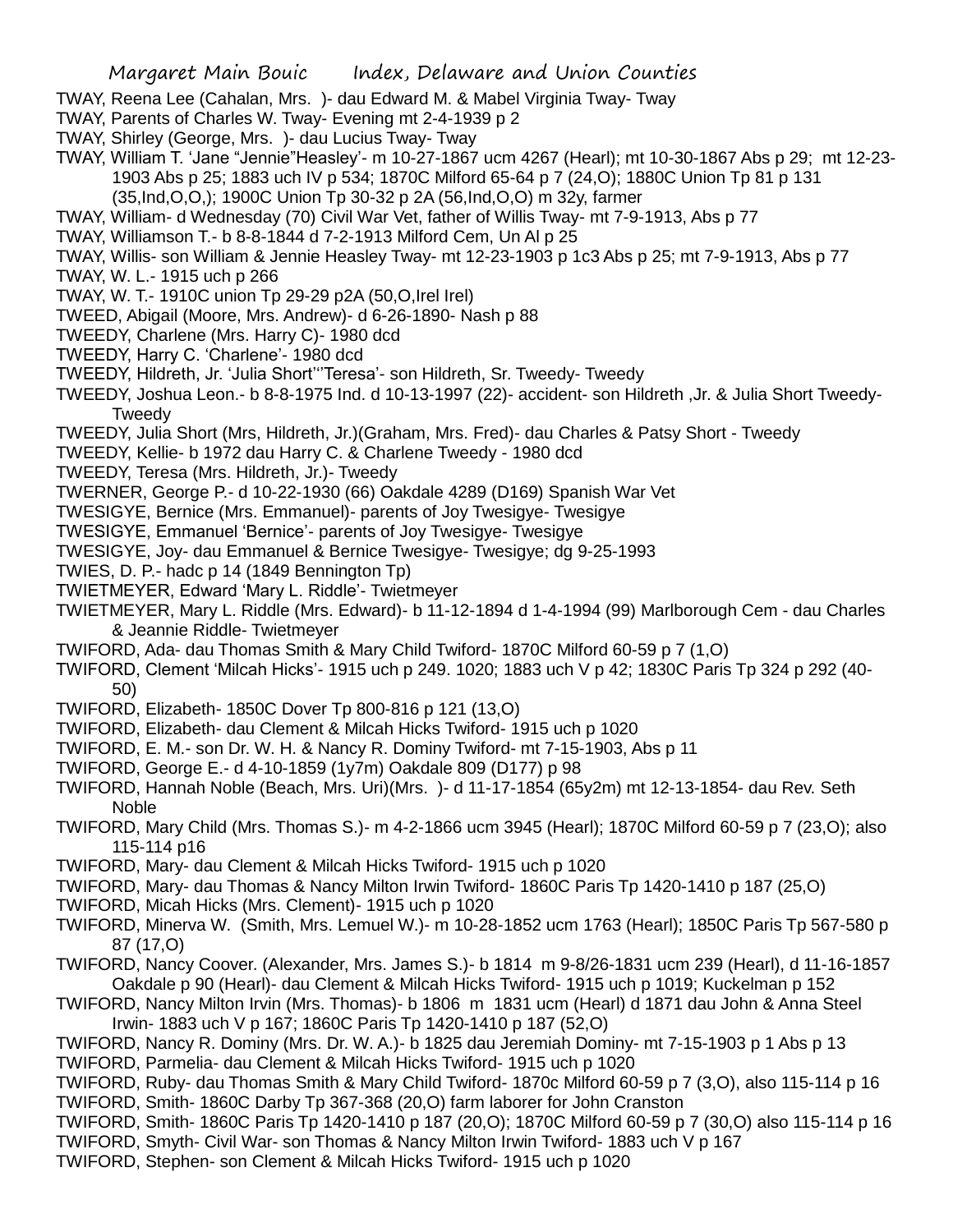Margaret Main Bouic Index, Delaware and Union Counties TWIFORD, Thomas- 1850C Dover Tp 800-816 p 121 (10,O) TWIFORD, Thomas- son Clement & Milcah Hicks Twiford- 1915 uch p 1020 TWIFORD, Thomas 'Nancy Milton Irvin'- m 1832/1 ucm (Hearl); 1883 uch V p 167 TWIFORD, Thomas S. 'Mary Child'- m 4-2-1866 ucm 3945 (Hearl); 1870C Milford TWIFORD, T. S.- Co I. 121st Reg. Enlisted 8-1862; uca p 107 TWIFORD, Dr. W. H. 'Nancy R. Dojiny'- Twentieth Corps; mt 7-15-1903 p1c3 Abs p 13 TWIFORD, —(Dynes, Mrs. W. A.)- dau dr. W. h. & Nancy R. Dominy Twiford- mt 7-15-1903 p1c3 Abs p 13 TWIFORD, —(Kenyon, Mrs. D. W.)- dau W. H. & Nancy R. Dominy Twiford- mt 7-15-1903 p1c3 Abs p 13 TWIFORD, William- buried 4-8-1903 no dates, Oakdale I p 20 TWIFORD, Rev. William- grandfather of Pulaski H. Hughes- mt 12-2-1908 p6c1 Abs p 31 TWIFORD, William- son Clement & Milcah Hicks Twiford- 1915 uch p 1020 TWIG, Alice- 1880C Marysville 31-33 (24,O,O,O) servant with Edward Ainsworth TWIG, George F.- hadc p 54 (Trenton Tp) 1835 men p 60 # 146 p 111 Trenton Tp TWIG, John 'Mary Waterman'- m 5-17-1849 dcm TWIG, Mary Waterman (Mrs. John)- m 5-17-1849 dcm TWIGG, Bernard "Pete" :Jean'- son Michael C. S. & Rosa B. Huff Twigg- Twigg TWIGG, Bertha (Urick, Mrs. )- dau Oliver & Sadie I. Gale Twigg-TWIGG, Beulah (Lewis, Mrs. )- dau Michael C. S. & Rosa B. Huff Twigg- Twigg TWIGG, David A.- d 4-14-1980 (76) Sunbury Cem- Twigg TWIGG, David A. 'Martha E. Pitman'- parents of John W., Lillie M. Twigg, Mary - dcbirths, 1882, 1885, 1887 TWIGG, David- father of Ella Twigg- dg 4-15-1910,. Cry Ab p 117 TWIGG, Ella- dau David Twigg- d Pitsburgh (21) dg 4-15-1910, Cry Ab p 117 TWIGG, Frances J.- dau George F. & Jane p. Twigg- 1850C Trenton Tp 857 p 71 (6,O) TWIGG, Francis 'Julia'- d 10-11-1849 (75) Africa Cem, Powell p 181 TWIGG, Fred- son Oliver & Sadie I. Gale Twigg- Twigg TWIGG, Harley E.- b 10-10-1904 Brown Tp son John & Leona Bradfield Twigg- dcbirths; 1964 dcd TWIGG, James- b 11-11-1831 d 10-15-1871 Africa Cem, Powell p 181 son Francis & Julia Ann Wilcox Twigg TWIGG, James "Jim"- son Michael C. S. & Rosa B. H Twigg- Twigg TWIGG, John- d 1-23-1851 (43) Africa Cem, Powell p 181 TWIGG, John- b 4-7-1803 d 5-22-1853 Africa Cem, Powell p 181 TWIGG, John W.- b 8-31-1882 Md- son David A. & Martha E. Pitman Twigg- dcbirths TWIGG, John- brother David A. Twigg- Twigg TWIGG, John- son John Twigg- dg 4-15-1910, Cry Ab p 117 TWIGG, John 'Leona Bradfield'- parents of Harley Twigg- dcbirths, 1904 TWIGG, Julia A.- 1850C Genoa Tp 425 p 43 (69,Md) TWIGG, Julia Ann Wilcox (Mrs. Francis)- d 7-14-1858 (79) Africa Cem, Powell p 181 TWIGG, Lemma (Mitchell, Mrs. Edward D.)- Mitchell 112121 TWIGG, Leona Bradfield (Mrs John)- parents of Harley Twigg- dcbirths 1904 TWIGG, Lillie M.- b 3-28-1885 Kingston Tp dau David & Martha E. Pitman Twigg- dcbirths TWIGG, Lulie (Dalton, Mrs. )- dua Oliver & Sadie I. Gale Twigg- Twigg TWIGG, Mabel ((Millison, Mrs. )- dau Michael C. S. & Rosa B. Huff Twigg- Twigg TWIGG, Marina Faye (Hoffman, Mrs. John David)(Vincent, Mrs. Brian)- b 1964 m (1) 12-17-1988 dau Dr. Marvin Clinton & Mary Elizabeth Turner Twigg- Twigg; 1967, 1971, 1973, 1975, 1981, 1983 ucd TWIGG, Martha E. Pitman (Mrs. David A.)- parents of John W., Lillie M., Mary- dcbirths TWIGG, Dr. Marvin Clinton 'Mary Turner'- b 9-20-1921 Md m 9-6-1952 d 7-17-2004 (82) son Michael C. S. & Rosa B. Huff Twigg- Twigg; 1959, 1962, 1967, 1971, 1973, 1975, 1977, 1979, 1981, 1983, 1991 ucd; Paris Tp, retired. TWIGG, Marvena Elizabeth- b 1953- dau Dr, Marvin Clinton. & Mary Elizabeth Turner Twigg- Twigg; 1959, 1967, 1971 ucd

- TWIGG, Mary Ann- b 5-17-1841 d 11-16-1860 Africa Cem, Powell p 181- dau Susannah
- TWIGG, Mary (Green, Mrs. Braley)- m 6-29/21-1855 ucm 2299 (Hearl)
- TWIGG, Mary Michaeal (Limes, Mrs. Bruce)- b 1955 dau Dr. Marvin Clinton & Mary Elizabeth Turner Twigg-Twigg; 1959, 1962, 1967 1971, 1973 ucd

Twigg, Mary- b 6-6-1887 Radnor Tp dau David & Mary E. Pitman- dcbirths

TWIGG, Mary (Shively, Mrs. )- sister David Twigg- Twigg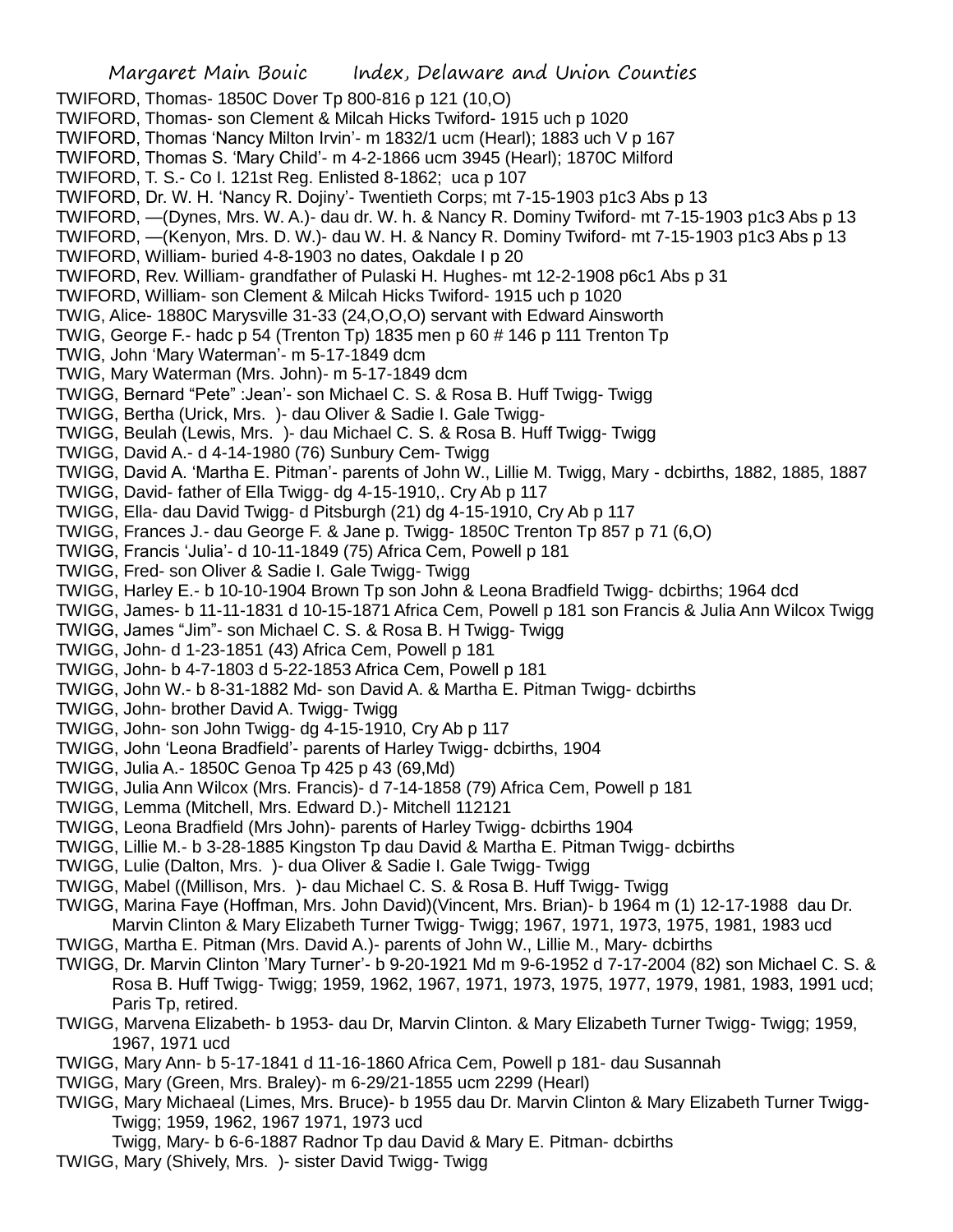TWIGG, Mary (Smith, Mrs. )- sister Oliver Twigg- Twigg

TWIGG, Mary Elizabeth Turner (Mrs. Dr. Marvin Clinton)- m 9-6-1952 dau Richard Turner- 1959, 1962, 1967, 1971, 1973, 1975, 1977, 1979, 1981, 1983, Twigg

- TWIGG, Maxine (Wilder, Mrs. )- sister David Twigg- Twigg
- TWIGG, Michael C. S. 'Rosa B. Huff'- Twigg
- TWIGG, Olive- dau David Twigg- dg 4-15-1910, Cry Ab p 117
- TWIGG, Oliver 'Sadie Gail'- b 8-13-1880 m 12-17-1903 d 12-7-1961 son David A. & Ella Pitman Twigg- Twigg
- TWIGG, Rosa B. Huff (Mrs. Michael C. S.)- Twigg
- TWIGG, Roy- son Michael C. S. & Rosa B. Huff Twigg- Twigg
- TWIGG, Sadie Gail (Mrs. Oliver)- b 11-2-1884 m 12-17-1903 dcm dau Ashley & Mehiah Gail
- TWIGG, Susannah- b 11-30-1806 d 10-14-1892 Africa Cem Powell p 181
- TWIGG, Wayne- son Michael C. S. & Rosa B. Huff Twigg- Twigg
- TWIGGS, David- 1980 dcd
- TWIGGS, Francis- will, dcw Bk 3 p 324
- TWIGGS, George F. 'Jane P.'- 1850C Trenton Tp 857 p 71 (39,Eng)
- TWIGGS, George- son George F. & Jane P. Twiggs- 1850C Trenton Tp 857 p 71 (8/12,O)
- TWIGGS, Jane P. (Mrs. George F.)- 1850C Trenton Tp 857 p 71 (37,NJ)
- TWIGGS, Mary- dau George F. & Jane P. Twiggs- 1850C Trenton Tp 857 p 71 (9,O)
- TWIGGS, Ruth N.- dau George F. & Jane P. Twiggs- 1850C Trenton Tp 857 p 71 (12,O)
- TWIGGS, Susannah (Rogers, Mrs. Samuel)- m 8-4-1849 dcm
- TWIGGS, William M.- son George F. & Jane P. Twiggs- 1850C Trenton Tp 857 p 71 (14,O)
- TWINAM, Barbara (Mrs. Paul)- 1971, 1980 dcd
- TWINAM, Brenda- b 1955 dau Paul & Barbara Twinam- 1971 dcd
- TWINAM, Deborah- b 1958 dau Paul & Barbara Twinam- 1971, 1980 dcd
- TWINAM, Paul 'Barbara'- 1971, 1980 dcd
- TWINEMAN, Abram- son David & Rebecca Twineman- 1850C Dover Tp 727-743 p 112 (10,O)
- TWINEMAN, David 'Rebecca'- 1850C Dover Tp 727-743 p 112 (46,Pa)
- TWINEMAN, Effy- dau David & Rebecca Twineman- 1850C Dover Tp 727-743 p 112 (15,O)
- TWINEMAN, Matilda- dau David & Rebecca Twineman- 1850C Dover Tp 727-743 p 112 (13,O) TWINEMAN Rebecca (Mrs. David) - 1850C Dover Tp 727-743 p 112 (43,O)
- TWINEMAN, William- son David & Rebecca Twineman- 1850C Dover Tp 727-743 p 112 (7,O)
- TWINER, Volonus- d 4-23-1904 (61y3m) Oakdale 1866 (101B)
- TWINING, Anna (Smith, Mrs. Charles E.) dau Hiram & Lovey Pease Twining- 1880 dch p 703 TWINING, Coutha- Pabst p 8 p 6
- TWINING, Rev. Harold- Twining
- TWINING, Hiram 'Lovey Pease'- 1880 dch p 703
- TWINING, Jennett- d 11-6-1827 Berkshire Cem, Powell p 3; dcga p 40 Del Pat & Frank Chron.
- TWINING, Lamiston- Pabst p 8 p 7
- TWINING, Lovey Pease (Mrs. Hiram)- 1880 dch p 703
- TWINING, Mary- Pabst p 8 p 7
- TWINING, Merrick S.- Pabst p 8 p 6
- TWISDEN, Robert- Powers Pat p 99
- TWISS, Elizabeth (Mrs. John)- d 7-31-1850 (73y26d) Fargo Cem- Powell p 312
- TWISS, Isaac T. 'Phebe Nance'- m 9-10-1845 dcm
- TWISS, Phebe Nance (Mrs. Isaac T.)- m 9-10-1845 dcm
- TWIST, Caleb 'Charity White'- m 9-23-1839 dcm
- TWIST, Charity White (Mrs. Caleb)- m 9-23-1839 dcm
- TWITCHELL, Amanda S (Bentz, Mrs. Henry)- m 11-11-1841 dcm
- TWITCHELL, Charles- hadc p 105 (1900 Kingston Tp)
- TWITCHELL, Clinton J. 'Loris Fae Kidd'- m 11-14-1946- McKitrick p 157
- TWITCHELL, Connie Lee- b 7-8-1934 dau Harold Henry & Lulu Ellen Kidd Twitchell- McKitrick p 153
- TWITCHELL, Eliza J. (Bentz, Mrs. Henry)- m 11-17-1838 dcm
- TWITCHELL, George F. 'Mary Ann Jones'- 1908 dch p 730
- TWITCHELL, Gloria Jean- b 12-15-1954 dau Clinton J. & Loris Fae Kidd Twitchell- Weiser p 157
- TWITCHELL, Hannah Phillips (Mrs. )- dau Asa & Rhoda Hazelton Phillips- dumch p 230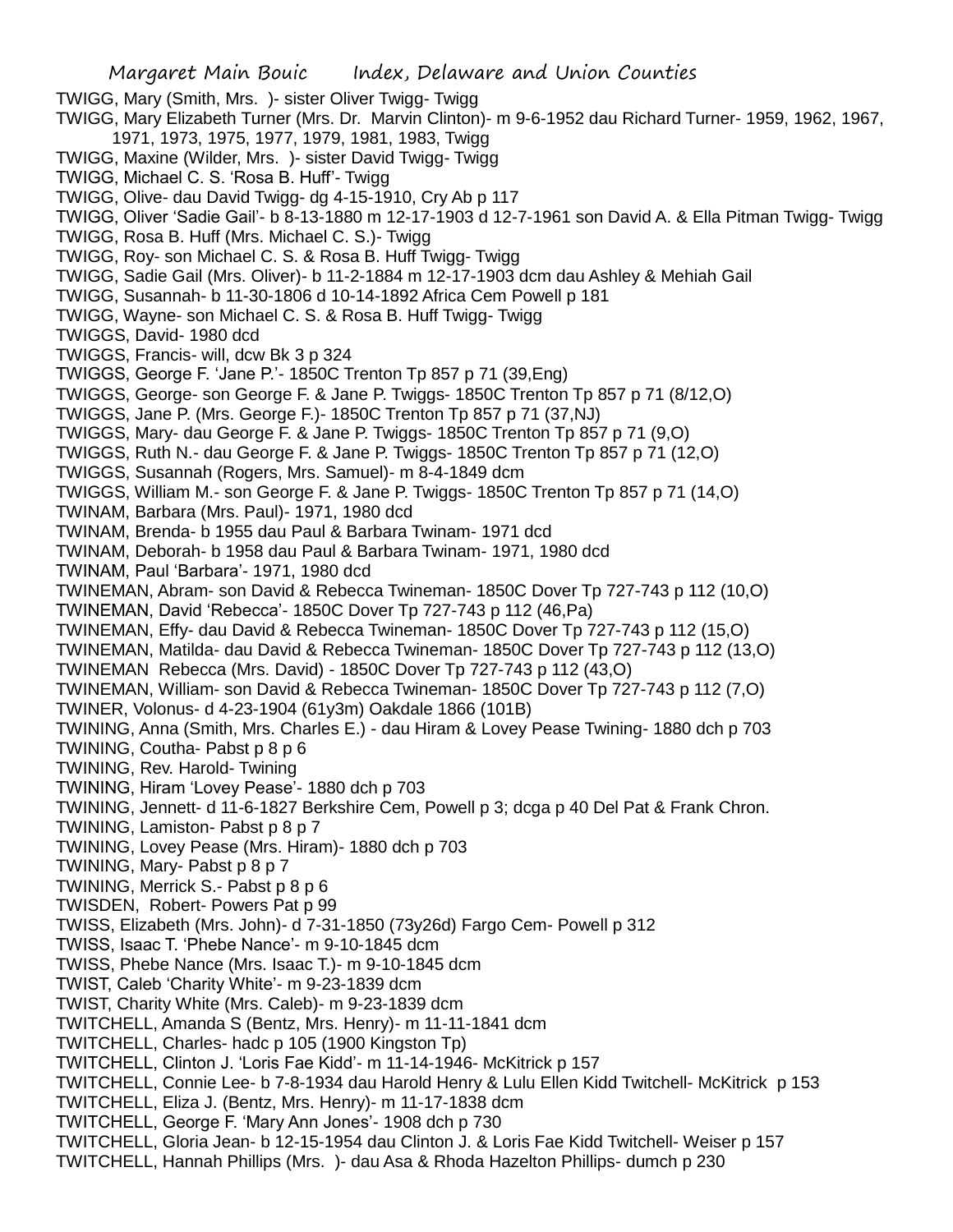TWITCHELL, Harold Henry 'Lulu Ellen Kidd'- b 2-9-1915 m 3-2-1932 son Marion Francis & Mary Alice Sidwell Green Twitchell- McKitrick p 153

TWITCHELL, Helen Marie- b 5-3-1933 dau Harold Henry & Lulu Ellen Kidd Twitchell- McKitrick p 153

TWITCHELL, Loris Fae Kidd (Mrs. Clinton J.)(Fowler, Mrs. Jesse Rex)- b 10-17-1929 m(1) 11-14-1946 (2) 2- 20-1961- McKitrick p 157

TWITCHELL, Lulu Ellen Kidd (Mrs. Harold Henry)- b 10-12-1916 m 3-2-1932 dau Thomas Edward & Mary Louise Bowers Kidd- McKitrick p 153

TWITCHELL, Mark- 1835 men p 51 #73 p 93 Porter Tp

TWITCHELL, Marline Kay- b 8-16-1937 dau Harold Henry & Lulu Ellen Kidd Twitchell- McKitrick p 153 TWITCHELL, Mary A. (Bentz, Mrs. Lorenzo)- m 9-22-1841 dcm

TWITCHELL, Mary Ann Jones (Mrs. George F.)- dau John A. & Mary Newell Jones- 1908 dch p 730

TWITCHELL, Sandra Lee- b 3-18-1951 dau Clinton J. & Loris Fae Kidd Twitchell- McKitrick p 157

TWITCHELL, Sylvia Rae- b 3-24-1936 dau Harold Henry & Lulu Ellen Kidd Twitchell- McKitrick p 153 TWOHIG, Harry John 'Jo Lynn Elizabeth Winans'- b 7-6-1922- Weiser p 637

TWOHIG, Jo Lynn Elizabeth Winans (Mrs. Harry John)- b 9-7-1926 m 11-2-1948 dau Lynn Clark & Helen Courtright Shultz Winans- Weiser p 637

TWOHIG, Joseph Anthony- b 6-5-1956 son harry John & Lo Lynn Elizabeth Winans Twohig- Weiser p 637 TWOHIG, Kevin John- b 8-18-1949 son Harry John & Jo Lynn Elizabeth Winans Twohig- Weiser p 637 TWOHIG, Lynne Ann- b 10-22-1951 dau Harry John & Jo Lynn Elizabeth Winans Twohig- Weiser p 637 TWOHIG, Michael Gerard- b 11-1-1959 son Harry John & Jo Lynn Elizabeth Winans Twohig- Weiser p 637

TWOMBLY, C. G.- 1980 dcd

TWOMEY/TWONEY, Hannah Hayes (Mrs. John)- m 4-21-1860 dcm

TWOMEY, John 'Hannah Hayes'- m 4-21-1860 dcm

TWOMEY, Patrick- funeral Friday- St. Marys' Cem- dg 1917, Cry Ab p 98

TWOMY, Bridget- b Ireland d 2-9-1894 (67y) dcdeaths

TYACK, George E.- Tyack

TYACK, James Paatrick- b 6-28-19– son Thomas Michael & Patricia Joyce Clark Tyack- Tyack

TYACK, Patricia Joyce Clark (Mrs. Thomas Michael)- dau Roy G. Clark- Tyack

TYACK, Thomas Michael 'Patricia Joyce Clark'- m 9-7-----son George E,. Tyack- Tyack

TYAN, Jeremiah- b 12-31-1877 Delaware Town son John & Mary Tyan- dcbirths (Ryan?)

TYAN, John 'Mary'- parents of Jeremiah Tyan/ Ryan?- dcbirths

TYAN, Mary (Mrs. John)- parents of Jeremiah Tyan/Ryan?- dcbirths 1877

TYEREL, — d 8-4-1906 Oakdale 2060 (340E) dau M. F. R.

TYEWELL, Carl Leon- d 10-13-1903 (10m) Oakdale Cem 1821 (51E)

TYHURST, Solomon- Pabst p 7 p 1

TYLER, ---------Powell p 170; 1880 dch p 484

- TYLER, Aaron- son of Lyn K.- 1964 (4) dcd
- TYLER, Abi- d 10-10-1852 (9-8-9) Bokescreek Cem, Powell p 238 son Samuel & Mary Tyler 1850C Union Tp 1289-1307 p 193 (8,O); uccp p 39 (6-1849) JB4 p 190;uccp p 40 JB 4 p 190
- TYLER, Adelaide- dau Lyman & Almira Tyler- 1850C Harlem Tp 583 p 54 (10/12,O)
- TYLER, Alexander- son Edward Tyler- 1883 uch V p 456

TYLER, Alina Lambert (Mrs. George)- parents of Jessy Tyler- dcbirths 1880

- TYLER, Almira (Mrs. Lyman) b 7-15-1814 d 10-29-1886 Fancher Cem, Powell p 131 -1850C Harlem Tp 583 p 54 (35,Vt); 1870C Harlem Tp p 376 (55)
- TYLER, Ann N,. (Mrs. Thomas H.)- 1980 dcd
- TYLER, Arminda F.- dau Richard & Lovina Barker Tyler- 1883 uch V p 653; 1870C Claibourne Tp 90 p 12  $(16, 0)$
- TYLER, Betty (Mrs. John)- see Asp (93)
- TYLER, Burton 1870C Scioto Tp p 484 (4)
- TYLER, Dr. C.- Fowler p 78
- TYLER, Callie A. (Kirk, Mrs. Byron E.)- m 6-14-1883 ucm (Hearl); 1880C Claibourne Tp 68-71 p 6 (14,O,O,O)
- TYLER, Clarissa Fuller (Mrs. Lewis)- m 12-12-1849 dcm d 9-20-1887 (57-11-12) Bokescreek Cem p 52; Powell p 238; 1880 dch p 737; dg 1-20-1881 Cry Ab p 50; 1850C Scioto Tp 2479 p 150 (15,Md) - 1870C Scioto Tp p 484 (40); 1880C Sc Tp 17 (50,O,not known, Va)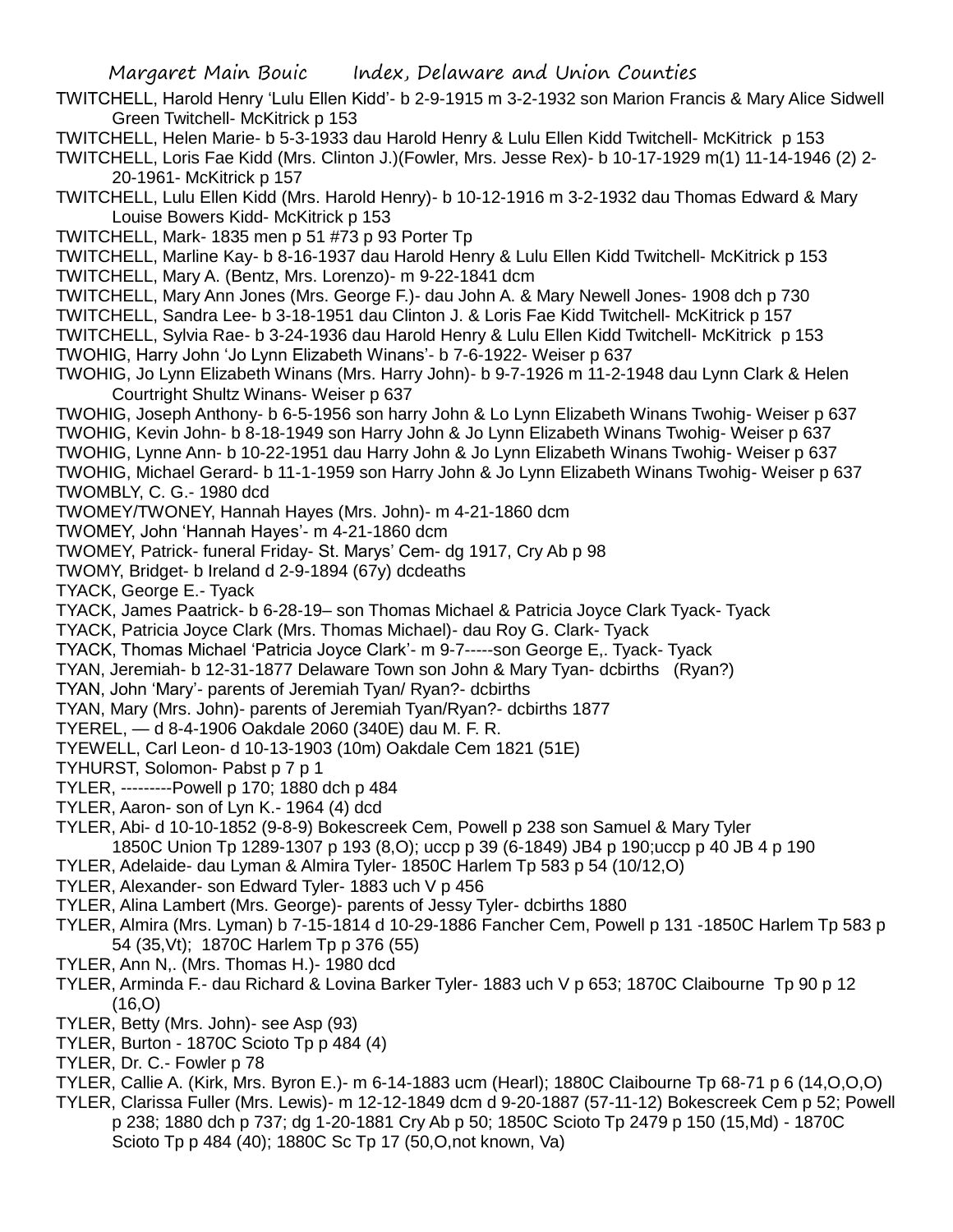- TYLER, Clinton D.- d 1-16-1881 (22-7-18) Bokescreek p 52, Powell 238- son Lewis & Clarrissa Fuller Tyler-Scioto Tp dcdeaths 1880 dch p 737; 1870C Scioto Tp p 484 (11); 1880C Sc Tp 17-18 (22,O,O,O); dg 1- 20-1881 Cry Ab p 50
- TYLER, Cora 1870C Delaware Town p 308 (17)
- TYLER, Cynthia- dau Samuel & Mary Tyler- 1850C Union Tp 1289-1307 p 193 (10,O); uccp p 39 (8-1849) JB4 p 190; uccp p 40, JB 4 p 209
- TYLER, Daniel- 1820C Kingston Tp
- TYLER, David- 1980 dcd
- TYLER, David Thomas 'Wendy Elizabeth Weigel'- m 8-17-1985 son H. Thomas Tyler- Tyler
- TYLER, Dorothy- Pabst p 3 p 3
- TYLER, Dorothy E.- d 11-5-1859 (5-7-23) Bokescreek Cem p 52; dau Lewis & Clarrissa Fuller Tyler- Powell p 238; 1880 dch p 737
- TYLER, Dorothy (Mrs. Paul E.)- 1980 dcd
- TYLER, Dorothy Smith (Mrs. Richard)- 1880 dch p 737; 1850C Scioto Tp 2479 p 150 (50,Va)
- TYLER, Earl- b 3-1882 grandson Hiram Tyler- 1900C Taylor Tp 218-224 p 10A (18, O,Va,O)
- TYLER, E. B.- 1880 dch p 295
- TYLER, Edith (Davis, Mrs. Harry M.)- White (165)
- TYLER, Edward- 1915 uch p 462; 1883 uch V p 456, 468, 471; 1820C Scioto Tp; 1830C Union Tp 112 (40-50); 1850C Allen Tp 1402-1421 p 202 (66,Md); uccp p 13 School Ex JB 1 p 292
- TYLER, Edward 'Mary'- Broderick Cem, Un Al p 87
- TYLER, Rev. E. F.- funeral of Roy F. Darling- dg 1-5-1915, dg 1-15, 1915, Cry Ab p 4, 5; of Mrs. Albert Stewartdg 2-2-1915, Cry Ab p 12; of Henry S. Breyfogle, dg 3-9-1915, Cry Ab p 24; Mrs. Harriet L. Mooney- dg 3-19-1915, Cry Ab p 29; of Mrs. Henry Breyfogle, dg 4-6-1915, Cry Ab p 35; funeral of E. J. Hall- dg 4- 20-1915, Cry Ab p 43; of William Cruikshank, Friday, dg 6-1-1915, Cry Ab p 55; of Edward Ridgley Thompson, dg 6-8-1915, 6-11-1915, Cry Ab p 56, 57; of Mrs. A. B. Wilson, Mary Bush Wilson- dg 7-2- 1915, Cry Ab p 63; of A. B. Wilson, dg 6-29-1915 Cry Ab p 61; of Calvin H. Blair, dg 10-5-1915m Cry Ab p 82; of William W. Barrett- dg 10-19-1915, Cry Ab p 86; of Sarah Ann Breyfogle- dg 12-14-1915, Cry Ab p 98; of Henry C. Maddox, dg 12-28-1915, Cry Ab p 103; of Robert Bonnette- dg 1-4-1916, Cry Ab p 1; of Mrs. Cary Paul- dg 1-4-1916, Cry Ab p 2; of David Lindsay Palmer- dg 1-25-1916, Cry Ab p 16, of J. C. Watson, dg 2-1-1916, Cry Ab p 18, of Mrs. Catherine Butts- dg 2-11-1916, Cry Ab p 24, of Rev. Westey Waters, dg 3-24-1916, Cry Ab p 38, of James Vandine- dg 3-28-1916, Cry Ab p 40, of Mrs. T. D. Tharp, dg 4-7-1916, Cry Ab p 45, of James Maloney- dg 4-11-1916, Cry Ab p 48; of Miss Mazie Dower, dg 4-25-1916,, Cry Ab p 55, of Miss Ann Elizabeth Watson, dg 5-2-1916, Cry Ab p 57, of Mrs. Julia V. Clarke- dg 5-12-1916, of laura Grace Darling- dg 7-4-1916m Cry Ab p 74; of Dr. E. M. Hall, dg 6-23-1916, Cry Ab p 69, of Mrs. Sidney Moore- dg 8-15-1916, Cry Ab p 82
- TYLER, Elias- son Edward Tyler- 1883 uch V p 456
- TYLER, Elizabeth- d 10-5-1822 (68-8-20) Bokescreek Cem p 52; Powell p 238
- TYLER, Elizabeth (Cotrell, Mrs. Robert)- 1883 uch V p 564
- TYLER, Elizabeth (Nash, Mrs. Edward, Jr.)- m 5-14-1839 ucm 551 (Hearl)
- TYLER, Enoch 'Maria Bailey'- m 6-9-1861 ucm 3192 (Hearl)
- TYLER, Erastus- 1835 men p 31 # 69 p 53 Harlem Tp
- TYLER, Ernest R. 'Muriel'- 1961 dcd
- TYLER, E. W.- 1840C Allen Tp 728- 1m (50-60) 1f (50-60) 3m (20-30) 1m (15-20) 1m (10-15)
- TYLER, F. A.- b 1856 d Wed. dg 2-22-1907, 2-26-1907 Stone Church Cem, Cry Ab p 18, 20 1908 dch p 431
- TYLER, Fin(d)ley A. 'Mary E. harsh'- b 1856 d 1907 Bokescreek Cem p 52, Powell p 238- son Lewis &
- Clarrissa Fuller Tyler- 1880 dch p 737; 1908 dch p 619; 1870C Scioto Tp p 484 (14)
- TYLER, Frances E. (Adams, Mrs. Elijah B.) m 3-25-1863 dcm
- TYLER, Francis- ch Lyman & Almira Tyler- 1850c Harlem Tp 583 p 54 (13,O)
- TYLER, George 1870C Harlem Tp p 376 (17)
- TYLER, George 'Alina Lambert'- parents of Jessy Tyler- dcbirths 1880
- TYLER, George E. 'Louise'- 1964, 1969, 1971 dcd
- TYLER, Hannah M. Woods (Mrs. Leroy)- b 1845 d 1928- Claibourne Cem p 45; 1880C Claibourne Tp 64-67 p 6 (34,O,NY,O)
- TYLER, Hannah M.- b 12-1844 dau Daniel Robinson- 1900C Richwood 239-252 (55,O)
- TYLER, Harman S.- d 9-20-1842 (1y10m) Brown Graveyard, Powell p 300- son Richard & Lovina Tyler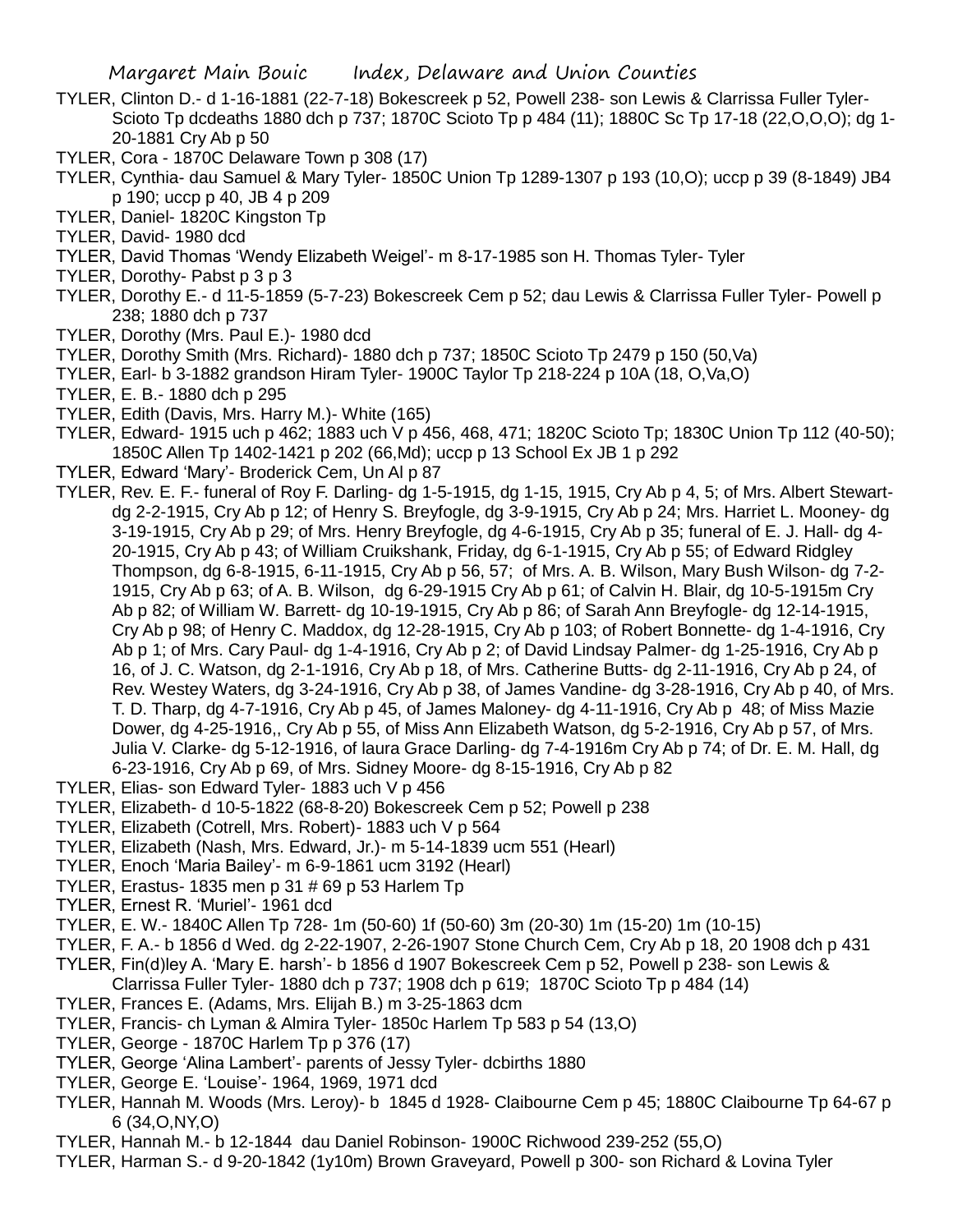- TYLER, Hattie Jane (Weiser, Mrs. Simon Douglas)- b 12-20-1866 m 10-28-1886 d 1-2-1919 bur ILL- Weiser p 436
- TYLER, Hiram- son Edward Tyler- 1883 uch V p 456
- TYLER, Hiram 'Nancy'- b 12-1823 d (84-10-4) Broadway; Co F. 179th Ohio In. Broadway Cem, lptw p 75; mt 10-13-1908 p8c1, Abs p 28; mt 11-29-1882 Abs p 3; 1880C Taylor Tp 49-50 p 5 (57,O,Vt,Pa) laborer; 1900C Taylor Tp 218-224 p 10A (76,O,Md,Va) wid, retired
- TYLER, Hopestill- Powers Pat p 134
- TYLER, Hosea H.- son Lewis & Clarrissa Fuller Tyler- 1880 dch p 737; 1880C Scioto Tp 17 (8,O,O,O)
- TYLER, Hyram 'Nancy Tyler'- m 1-30-1845 dcm
- TYLER, Isaac- son Edward Tyler- 1883 uch V p 456
- TYLER, Isaiah- son Richard & Lavina Barker Tyler- 1883 uch V p 653
- TYLER, Isaiah- d 10-20-1838 (12-3-9) son Samuel & Margaret T. Tyler- Brown Graveyard- Powell p 300
- TYLER, Isaiah 'Sarah R. Hurd'- 1842 m 1-28-1864 dcm-1926 Claibourne Cem p 37, 51; uca p 21, 87; 1880C Claibourne Tp 108-71 p 6 (38,O,O,O); 1910C Richwood 49-50 (68,O,O,O) wid; house carpenter
- TYLER, James- 1980 dcd
- TYLER, James L.- 1908 dch p 407
- TYLER, Jarvis- d 8-13-1822 (76) Powell p 238; Bokescreek Cem p 52; 1820C Scioto Tp; Pabst p 7 p 3
- TYLER, Jeremiah S.- d 8-17-1844 (24-1-17) Brown Graveyard, Powell p 300- son Samuel & Margaret T. Tyler
- TYLER, Jeremiah S.- d 8-19-1849 (3-4) son Richard & Lovina Tyler- Brown Graveyard- Powell p 300
- TYLER, Jessy- b 12-15-1880 Harlem Tp- dau George & Alina Lambert Tyler- dcbirths
- TYLER, Rev. J. I.- pmc p 2; Conducted funeral of Francis DeWitt- dg 3-11-1910, Cry Ab p 105, dg 3-8-1910 Cry Ab p 103; of Mrs. Mary A. Clark- dg 8-26-1910, Cry Ab p 150, of Watters Cummins, dg 10-28-1910, Cry Ab p 167; of Gilbert Rogers- dg 11-25-1910, Cry Ab p 173; of Hannah Gregg, dg 12-6-1910, Cry Ab p 175; of George Rogers- dg 12-6-1910, Cry Ab p 175; of George Harrison Biddle- dg 12-20-1910, Cry Ab p 178, of Sarah A. Lowry, dg 1-10-1911 Cry Ab p 2
- TYLER, Pres. John- Cherington p 7; Fowler p 41
- TYLER, John 'Betty'- see Ap (93)
- TYLER, John E.- b 1863 d 1929 Claibourne Cem p 45
- TYLER, John Hazen 'Selina Gilbert'- son John & Ruby Bennett Tyler- dcq Frances Stevenson Main 10
- TYLER, Hon. J. L.- son-in-law of Mrs. Jason Waterman- dg 2-12-1889, Cry Ab p 218
- TYLER, Rev. J. P.- funeral of Chastina L. Scott- dg 1-27-1911 Cry Ab p 6
- TYLER, John M.- 1850C Allen Tp 1401-1421 p 209 (25,O)
- TYLER, John M.- d 4-27-1953 (36y) son Edward & Mary Tyler- Broderick Cem, Un Al p 57
- TYLER, John 'Ruby Bennett'- dcq Frances Stevenson Main 20
- TYLER, Joseph 'Sarah Elizabeth Maine'- m 3–6-1871 Asp 2273
- TYLER, Josephine- dau Lyman & Almira Tyler- 1850C Harlem Tp 583 p 54 (4,O)
- TYLER, Leroy 'H. M.'- son Richard & Lovina Barbara Tyler- 1883 uch V p 653; 1880C Claibourne Tp 64-67 p 6 (41,O,O,O)
- TYLER, Lewis 'Clarissa Fuller'- m 12-12-1849 dcm d 11-2-1912 (83-11-9), Bokescreek Cem p 52; Powell p 238, 260; - son Richard & Dorothy Smith Fuller- 1880 dch p 737; dcw Bk 4 p 360(37), heir of Mary Fuller; dg 1-20-1881, Cry Ab p 50; 1850C Scioto Tp 2479 p 150 (22,O); 1870C Scioto Tp p 484 (40\*); 1880C Sc Tp 17 (51,O,Va,Va)
- TYLER, L. G.- Hutchisson p 10, 11
- TYLER, Lorna R.- 1964, 1969 dcd
- TYLER, Louis- father of Phinueaus- d in Dayton Sunday (84) Bokescreek Cem, dg 11-5-1912, Cry Ab p 166
- TYLER, Louisa- dau Lyjan & Almira Tyler- 1850C Harlem Tp 583 p 54 (11,O)
- TYLER, Louise (Mrs. George E.)- 1964, 1969, 1971 dcd
- TYLER, Lovina Barber (Mrs. Richard)- m 12-24-1835 dcm 1870C Claibourne Tp 90-88 p 12 (50,O); 1880C Claib. Tp 28-30 p 3 (60,O,O,O) 1900C Claib. Tp 11-14-p 1B (80,O,NY,NY)
- TYLER, Lucy Macklin (Mrs. M/ Reed)- d 4-14-1978 (81) sister John Macklin- 1961, 1964, 1969 dcd
- TYLER, Lucy (Main, Mrs. Thomas)- Powers Pat p 117
- TYLER, Lucy (Maine, Mrs. Thomas)- m 9-24-1763 dau john & Betty Tyler- Asp (93)
- TYLER, Lyman 'Almira'- b 6-18-1812 Fancher Cem Marysville p 131; hadc p 28- 1850C Harem Tp 583 p 54 (38,Vt); Pabst p Pion II p 258, 261; 1870C Harlem Tp p 376 (52\*); dcw Bk 4 p 376 (39) exec, surety for John Whalen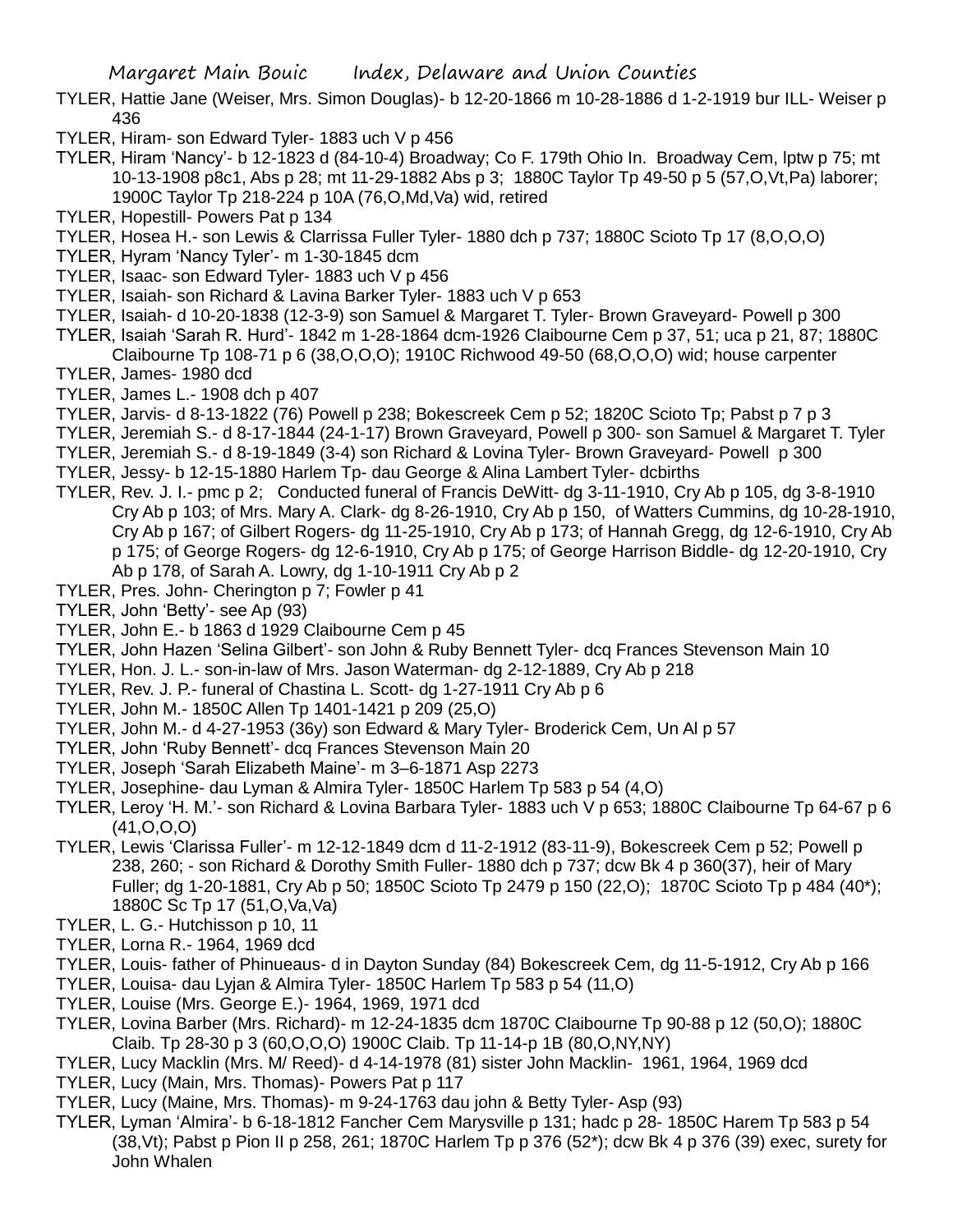TYLER, Lyn K.- mother of Aaron- 1964 dcd

- TYLER, McKinley Reed 'Lucy M.'- d 12-7-1967 (72) -son F, A. Tyler- dg 2-22-1907 Cry Ab p 18; Tyler; 1961, 1969 dcd
- TYLER, Margaret T. Smart (Mrs. Samuel)- d 9-27-1851 (68-8-27) Brown Graveyard- Powell p 300
- TYLER, b 8-1874 boarder, wid- 1900C Washington Tp 82-82 p 4B (55,O,NY,Va) no ch
- TYLER, Maria Bailey (Mrs. Enoch)- m 6-9-1861 ucm 3192 (Hearl)
- TYLER, Marion- ch Richard & Lavina Barker Tyler- 1883 uch V p 653
- TYLER, Mary- 1908 dch p 431
- TYLER, Mary (Mrs. Edward)- Broderick Cem, Un Al p 87
- TYLER, Mary (Mrs. )- sister Mrs. Ella Evans- dg 4-20-1917, dg 5-4-1917, Cry Ab p 43, 47
- TYLER, Mary E. Harsh (Mrs. Finley A. )- b 1856 d 1927 Bokescreek Cem p 52, Powell p 238- dau Caleb & Catherine Gracely Harsh- 1908 dch p 619; Pabst p 3 p 8, 18; dg 2-14-1902, Cry Ab p 124; dg 1-1-1904, Cry Ab p 215, 216; hadc p 119
- TYLER, Mary E. (Weiser, Mrs. Martin Haller)- b 1830 m 5-29-1866 d 1913- Weiser p 790
- TYLER, Mary H.- 1910C Claibourne -Richwood 235-243 (64,O,NY,O) wid, 1 ch
- TYLER, Mary J.- d 10-12-1828 (6m20d) Bokescreek Cem p 52, Powell p 238
- TYLER, Mary Jane (Smith, Mrs. William C.)- m 10-20-1878 ucm 6344 (Hearl) d 11-6-1882 (34-3-2) Broadway Cem- dau H. & N. H. Tyler- mt 11-29-1882, Abs p 3
- TYLER, Mary Lynn (Mrs. )- attended funeral of J. D. Lynn, her brother; mt 5-11-1910 p2c2 Abs p 14
- TYLER, Mary Reed (Mrs. Samuel)- uccp p 40, JB4 p 209
- TYLER,/TOLER, Mary Robinson (Mrs. )- dau Daniel Taft Robinson- mt 10-27-1909 p6c2 Abs p 68
- TYLER, Mary (Mrs. S.)- d 10-2-1845 (26y) Milford Cem, Un Al p 21
- TYLER, Mary (Mrs. Samuel)- d 12-27-1876 (63-6-19) Mitchell Cem, DJ p 15; 1850C Union Tp 1289-1307 p 193 (36,O)
- TYLER, Mary- dau Samuel & Mary Tyler- 1850C Union Tp 1289-1307 p 193 (1,O)
- TYLER, Mildred Lorena Freshwater (Mrs. Thomas J.)-b 11-9---- m 10-29-1929 d 4-16-1939- Freshwater p 107
- TYLER, Muriel (Mrs. Ernest R.)- 1961 dcd
- TYLER, Myron- son Richard & Lovina Barber Tyler- 1870C Claibourne Tp 90-88 p 12 (20,O)
- TYLER, Nancy (Mrs. Hiram)- m 1-30-1845 dcm d. Saturday, Broadway; mt 11-29-1882 Abs p 3; mt 3-7-1900 p 8c1 Abs p 3; 1880C Taylor Tp 49-50 p 5 (58,O,Vt.Pa)
- TYLER, Noah B.- b 1864 d 1923 Powell p 238- son Lewis & Clarissa Fuller Tyler- 1880 dch p 737; 1880C Scioto Tp 17 (14,O,O,O)
- TYLER, Nora B.- b 1866 d 1942, Claibourne Cem p 45 dau Leroy & H. M. Tyler- 1880C Claibourne Tp 64-67 p 6 (13,O,O,O)
- TYLER, Nora (Woods, Mrs. John A.)- m 12-12-1889 ucm (Hearl)
- TYLER, Olive C.- dau Lewis & Clarissa Fuller Tyler- 1880 dch p 737; 1870C Scioto Tp p 484 (9); 1880C Sc Tp 17 (19,O)
- TYLER, Ona Orra dau Lewis & Clarissa Fuller Tyler- 1870C Scioto Tp p 484 (2); 1880C Scioto Tp 17 (11,O,O,O)
- TYLER, Oscar son Lewis & Clarissa Fuller Tyler- 1880 dch p 737; 1870C Scioto Tp p 484 (6) 1880C Scioto Tp (16,O,O,O)
- TYLER, Paul E. 'Dorothy'- 1980 dcd
- TYLER, Phinueaus- son Louis Tyler- dg 11-5-1912 Cry Ab p 167
- TYLER, Phyllis R.- 1980 dcd
- TYLER, Polly (Mrs. Samuel)- uccp p 18, JB2 p 135
- TYLER, Rebecca J. dau Lewis & Clarissa Fuller Tyler- 1880 dch p 737; 1870C Scioto Tp p 484 (18); 1880C Sc Tp 17 (28,O,O,O)
- TYLER, Reed 'Lucy'- Scioto Tp 1964 dcd
- TYLER, Representative- son-in-law of Jason Waterman- dg 3-27-1879 Cry Ab p 37
- TYLER, Reuben- d 4-14-1846 (17-5-29) Brown Graveyard- Powell p 300 son Samuel & Margaret T. Tyler
- TYLER, Rev.- funeral of Amelia W. Lewis- dg 7-2-1912, Cry Ab p 139
- TYLER, Richard- uca p 87
- TYLER, Richard- 1840C Thompson Tp p 108 (20-30); 1835 men p 56 # 12 p 103 Thompson Tp
- TYLER, Richard Babcock- b 2-10-1932 son Thomas J. & Mildred Lorena Freshwater Tyler- Freshwater p 17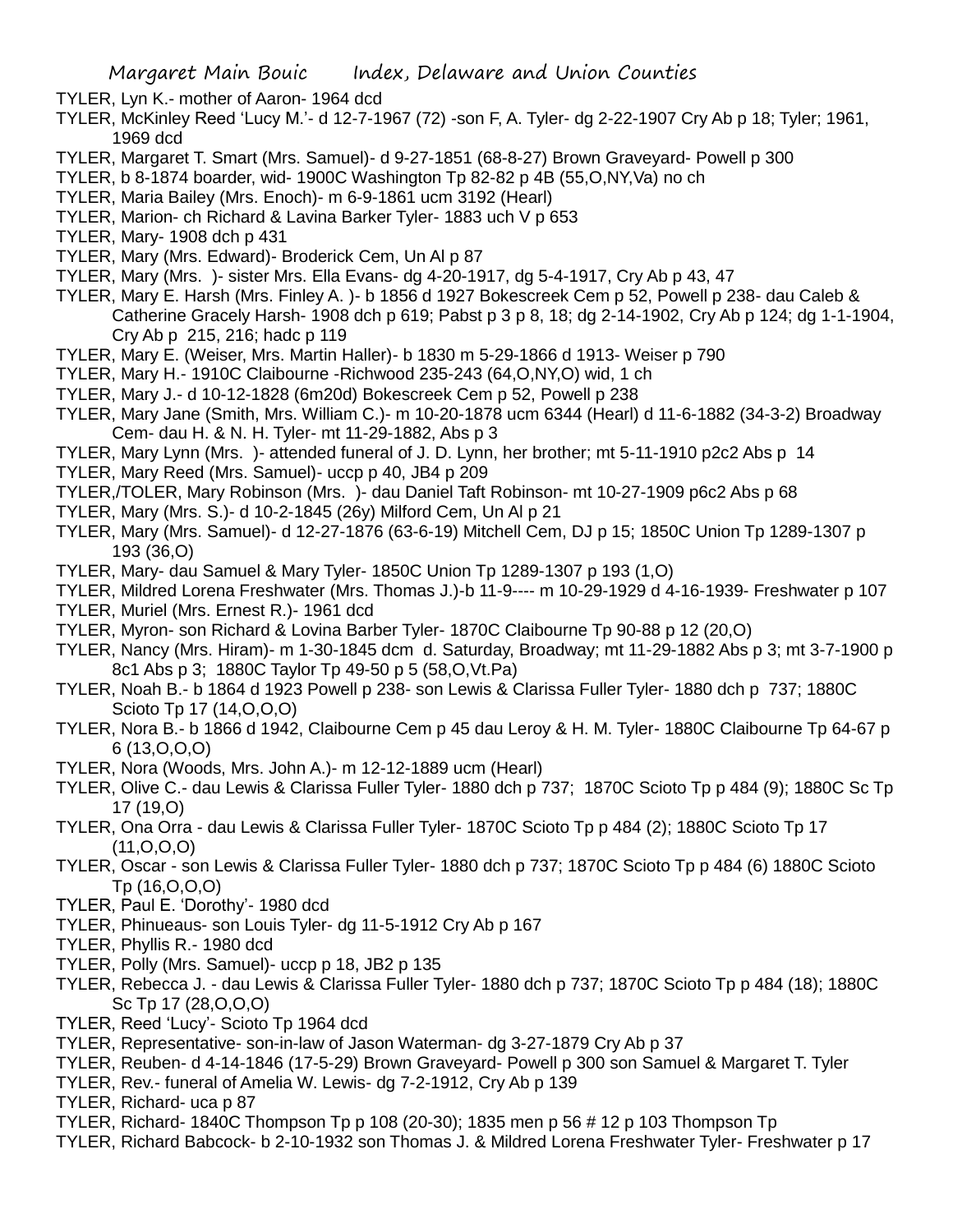- TYLER, Richard 'Dorothy Smith'- d 10-29-1859 (67-2-18) Bokescreek Cem p 52, Powell p 238; hadc p 50, 52; 1880 dch p 737; 1830C Scioto Tp; 1835 men p 55 # 78 p 102 Sc Tp; 1840C Sc Tp (50-60); 1850C Sc Tp 2479 p 150 (62, Md)
- TYLER, Richard 'Lovina Barker'- b 1815 m 12-24-1835 dcm- son Samuel & Margaret Smart Tyler- 1883 uch V p 653; 1870C Claibourne Tp 90 p 12 (56,O); dcw Bk 4 p 12(2) appr
- TYLER, Richard- 1880C Claibourne Tp 28-30 p 3 (14,O,Md,Pa)
- TYLER, Richard M.- son Isaiah & Sarah R. Hurd Tyler- 1880C Claibourne Tp 68-71 p 6 (5,O,O,O)
- TYLER, Rosanna- dau Richard & Lovina Barker Tyler- 1883 uch V p 653
- TYLER, Ruby Bennett (Mrs. John)- dcq Frances Stevenson Main 21
- TYLER, Ruby (Stevenson, Mrs. Silas0- dau John Hazen & Selina Gilbert Tyler- dcq Frances Stevenson Main 5
- TYLER, Ruth- d (20) tuberculosis- inmate of Girl's Industiral School- Funeral Wed.
- TYLER, S 'Mary'- Milford Cem, Un Al p 21
- TYLER, Samuel- son Edward Tyler- 1915 uch p 407; Pabst p 7 p 4; 1883 uch V p 226, 456; hadc p 52; rec p 3, 10, 11; 1820C Thompson Tp ; 1835 men p 56 #11 p 103 Thompson Tp ; 1840C Thompson Tp p 108 (50-60)
- TYLER, Samuel 'Margaret T. Smart'- d 1-25-1855 (74-8-27) Brown Graveyard- Prospect Cem, Powell p 300
- TYLER, Samuel 'Mary'- d 3-1-1880 (70y27d) DJ p 15, 23, Mitchell Cem- 1840C Paris Tp 987 p 45 1m (30- 40), 1f (20-30), 1m (15-20); 1850C Union Tp 1289-1307 p 193 (40,Va)
- TYLER, Samuel 'Polly'- uccp p 18, JB2 p 135; uccp p 28, appr JB 3 p 190; uccp p 39 gd JB 4 p 190, 209, 227
- TYLER, Samuel R. (4-1849)- son Samuel Tyler- uccp p 39, JB 4 p 190; uccp p 40; JB 4 p 209, 227
- TYLER, Samuel- d 11-16-1837 (6-9-19) Powell p 238- son Richard & Dorothy Smith Tyler
- TYLER, Samuel- son Samuel & Mary Tyler- 1850C Union Tp 1289-1307 (5,O)
- TYLER, Sandra- dau Ernest R. & Muriel Tyler- 1961 (1) dcd
- TYLER, Sarah (Burroughs, Mrs. Ensign John)- dcc Maxson Greene 409
- TYLER, Sarah Elizabeth Maine (Mrs. Joseph)- b 7-3-1853 m 3-6-1871 dau Charles E. & Sarah M. Crary Maine- Asp 2273
- TYLER, Sarah R. Hurd (Mrs. Isaiah)- m 1-28-1864 dcm d 10-24-1889 (47-8-16) Claibourne Cem- p 37; 1880C Claibourne Tp 68-71 p 6 (38,O,Vt,Pa)
- TYLER, Selina Gilbert (Mrs. John Hazen)- dau Sisson & Tamma Hoskins Gilbert- dcq Frances Stevenson Main- 11
- TYLER, Silas P.- d 1-15-1851 (39y) son Edward & Mary Tyler- Broderick Cem, Un Al p 87
- TYLER, Steven- son Ernest R. & Muriel Tyler- 1961 (2) dcd
- TYLER, Sue 1870C Delaware Town p 310 (26\*)
- TYLER, Susan- dau Ernest T. & Muriel Tyler- 1961 (4) dcd
- TYLER, Thomas H. 'Ann N.'- 1980 dcd
- TYLER, Thomas J. 'Mildred Lorena Freshwater' m 10-29-1929- Freshwater 107
- TYLER, Wendy Elizabeth Weigel (Mrs. David Thomas)- m 8-17-1985 dau C. Philip & Sally Turner Weigel-Weigel
- TYLOR, Nelson Edmon- d 10-4-1896 (3-9-19) Kingston Tp son Orville E. & Eva Strong Taylor- dcdeaths Should it be Taylor?
- TYMESON, Carol Ann- b 10-17-1961 dau Rev. Gale & Mary Thrall Tymeson- Thrall; Tymeson
- TYMESON, Rev. Gale 'Mary Thrall'- Thrall; Tymeson
- TYMESON, Martha Ellen- b 112-29-1959 dau Rev. Gale & Mary Thrall Tymeson- Thrall; Tymeson
- TYMESON, Mary Thrall (Mrs. Rev. Gale)- dau Homer, Sr. & Grace M. McGuffey Thrall- Thrall; Tymeson

TYNAN, Mrs. & Mrs. Richard- attended funeral of John J. Leahy- dg 6-28-1910, Cry Ab p 134

- TYNE, Mike 'Rebecca'- Tyne
- TYNE, Molly (Nelson, Mrs. Pat)- dau Mike & Rebecca Tyne- Tyne
- TYNE, Rebecca (Mrs. Mike)- Tyne
- TYNES, Betty J. (Mrs. Virgil)- 1964, 1969, 1971 dcd
- TYNES, Richard H.- Tynes
- TYNES, Virgil 'Betty J."- 1964, 1969, 1971 dcd
- TYO, Betty (Mrs. Ron)- parents of Ronald Edward, Jr.- Tyo
- TYO, Brandy- dau Ron & Betty Tyo- Tyo
- TYO, Cory- son Ronald Tyo, Jr.- Tyo
- TYO, Duane Lee- son Ron & Betty Tyo- Tyo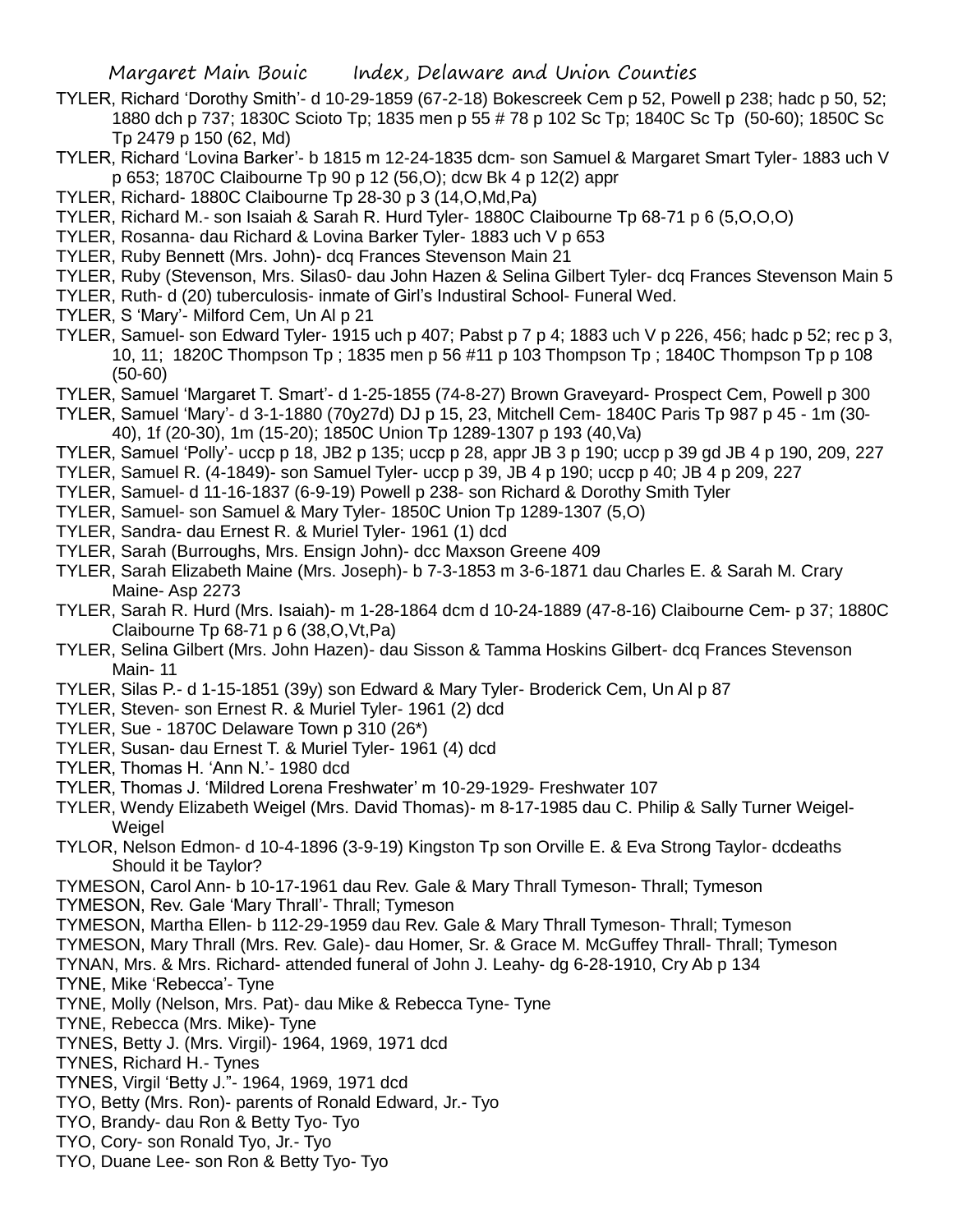- TYO, Elizabeth A. (Mrs. Roland E.)- 1980 dcd
- TYO, Howard M. 'Pauline'- 1969, 1971, 1980 dcd
- TYO, Jesse- son Ronald Tyo, Jr.- Tyo
- TYO, Pauline (Mrs. Howard M.)- 1969, 1980 dcd
- TYO, Roland E,. 'Elizabeth A.'- 1980 dcd
- TYO, Ron 'Betty'- parents of Ronald Edward, Jr.- Tyo
- TYO, Ronald Edward, Jr. b 4-26-1962 d 1-29-1995 (32) son Ron & Betty Tyo- Tyo
- TYPTON, Asa Jay- b 1-11-1897 Berkshire Tp son Samuel & Nancy Frazel Typton- dcbirths
- TYPTON, George- 1910C Richwood 328-335 p 70 (70,O,US,O)
- TYPTON, Nancy Frazel (Mrs. Samuel)- parents of Asa Jay Typton- dcbirths 1897
- TYPTON, Samuel 'Nancy Frazel'- parents of Asa Jay Typton- dcbirths 1897
- TYRAL, Lottie May- d 7-4-1910 (37y7m) Oakdale 2303 (51E)
- TYREE, Jerry G. 'Rhonda L. Beach'- m 12-19-1982 son Clarence & Kathleen Tyree- Tyree
- TYREE, Margaret L. (Maugans, Mrs. Rexford Summers:- Maugans Anc p 73
- TYREE, Rhonda L. Beach(Mrs. Jerry G.)-m 12-19-1982 dau of Rolla M & Loretta Beach- Tyree
- TYREE, Tristan Clarence- son Jerry & Rhonda Tyree- Tyree
- TYRRELL, Clyde E. 'Flora M. Hensley'- b 11-1873 m 9-7-1894 ucm (Hearl); 1900C Marysville 3rd ward 94-99 p 4A (26,NY,NY,NY) m 6y baker
- TYRELL, Dwaine M.- b 2-1899 son Clyde E. & May F. Tyrell- 1900C Marysville 3rd ward 94-99 p 4A (1,O,NY,O)
- TYRELL, Flora M. Hensley (Mrs. Clyde)- m 9-7-1894 ucm (Hearl); (29) d today- dau Mr. and Mrs. Samuel Hensley- dg 7-8-1910, Cry Ab p 136
- TYRELL, Francis L.- dau Clyde E. & May F. Tyrell- 1900C Marysville 3rd ward 94-99 p 4A (3,O,NY,O)
- TYRRELL, Emma A. (Mrs. John E.) 1900C Paris Tp 78-81 p 5B (46, NY,NY,NY) m 27y
- TYRELL, Harriet E. (Vosburg, Mrs. Ambrose S.)- 1883 uch V p 148
- TYRRELL, Hiram- b 1894 son John E. & Emma A. Tyrrell- 1900C Paris Tp 78-81 p 5B (6,O,NY,NY)
- TYRRELL, John E. 'Emma A.'- 1900C Paris Tp 78-81 p 5B (46,MY,NY,NY) m 27y
- TYRRELL, Lucy (Mrs. Mark)- b 9-1877 1900c paris Tp[ 78-81 p 5B (20,O,O,O) no ch
- TYRRELL, Mark 'Lucy'- b 11-1875 son John E. & Emma A. Tyrrell- 1900C Paris Tp 78-81 (24,Ny,NY,NY) foreman, railroad
- TYRRELL, May F. (Mrs. Clyde E.)- b 11-1873- 1900C Marysville 3rd ward 94-99 p 4A (26,O,O,O) m 6y, 3 ch
- TYRRELL, Myrtle- b 4-1895 dau Clyde E. & Flora M. Hensley Tyrrell- 1900C Marysville 3rd ward 94-99 p 4A (5,O,NY,O)
- TYRRELL, Ralph- b 6-1853 son John E. & Emma A. Tyrrell- 1900C Paris Tp 78-81 (16,Neb,NY,NY)
- TYRRELL, child d Wednesday,(10m) mt 10-21-1903 p5c1 Abs p 26
- TYRRELL, Asa- father of Charles Eugene- mt 8-25-1911 p3c4 Abs p 78
- TYRRELL.TERRILL, Carl Leon- d 10-13-1903 910m) Oakdale I p 9
- TYRRELL, Charles Eugene- d Wednesday (7 wks) Oakdale son Asa Tyrrell- mt 8-23-1911 p3c4 Abs p 78
- TYRRELL, Clara (Bloss, Mrs. Wesley)- m 12-17-1888 d 3-22-1915 dau Thomas & Louisa Gray Tyrrell- dcc Sheila Burroughs Cagle 15
- TYRRELL, Clyde- infant d Thursday, tuberculosis, Oakdale ; mt 3-12-1902 p7c2; dg 3-5-1902 Cry Ab p 6
- TYRRELL, Clyde E. ' Flora Mary May Hensley'- mt 7-6-1910 p1c4 Abs p 21 1910C Marysville 4th ward 47-51 p 2B (35,NY,NY,NY) m 15y
- TYRRELL/TERRILL, Clyde'Lottie May'- b 1874 d 6-21-1933 Oakdale I p 9
- TYRRELL, /TERRILL, Dorotha- d 3-6-1902 (17y1m) Oakdale I p 9
- TYRRELL, Duane- son Clyde E. & Flora Mary May Hensley Tyrrell- mt 7-6-1910 p1c4 Abs p 21; 1910C B 4th ward 47-51 p 2B (11,O,O,O)
- TYRRELL, Ed- mt 1-30-1907 p5c2Abs p 34
- TYRRELL, Edward- b 1854 NYC d 2-21-1925 Oakdale II p 53
- TYRRELL, Emma- dau Clyde E. & Flora Mary May Hensley Tyrrell- mt 7-6-1910 p1c4 Abs p 21; 1910C Marysville 4th ward 47-51 p 2B (3,O,O,O)
- TYRRELL, Emma Vosbury (Mrs. )- dau Harriet E. Vosbury- mt 7-26-1905 Abs p 19
- TYRRELL, Flora M. (Mrs. Clyde E.)- 1910C Marysville 4th ward 47-51 p 2B (36,O,O,O) m 15y, 7 ch 5 living
- TYRRELL, Frances- dau Clyde E. & Flora Mary May Hensley Tyrrell- mt 7-6-1910 p 1c4 Abs p 21; 1910C Marysville 4th ward 47-51 p 2B (13,O,O,O)